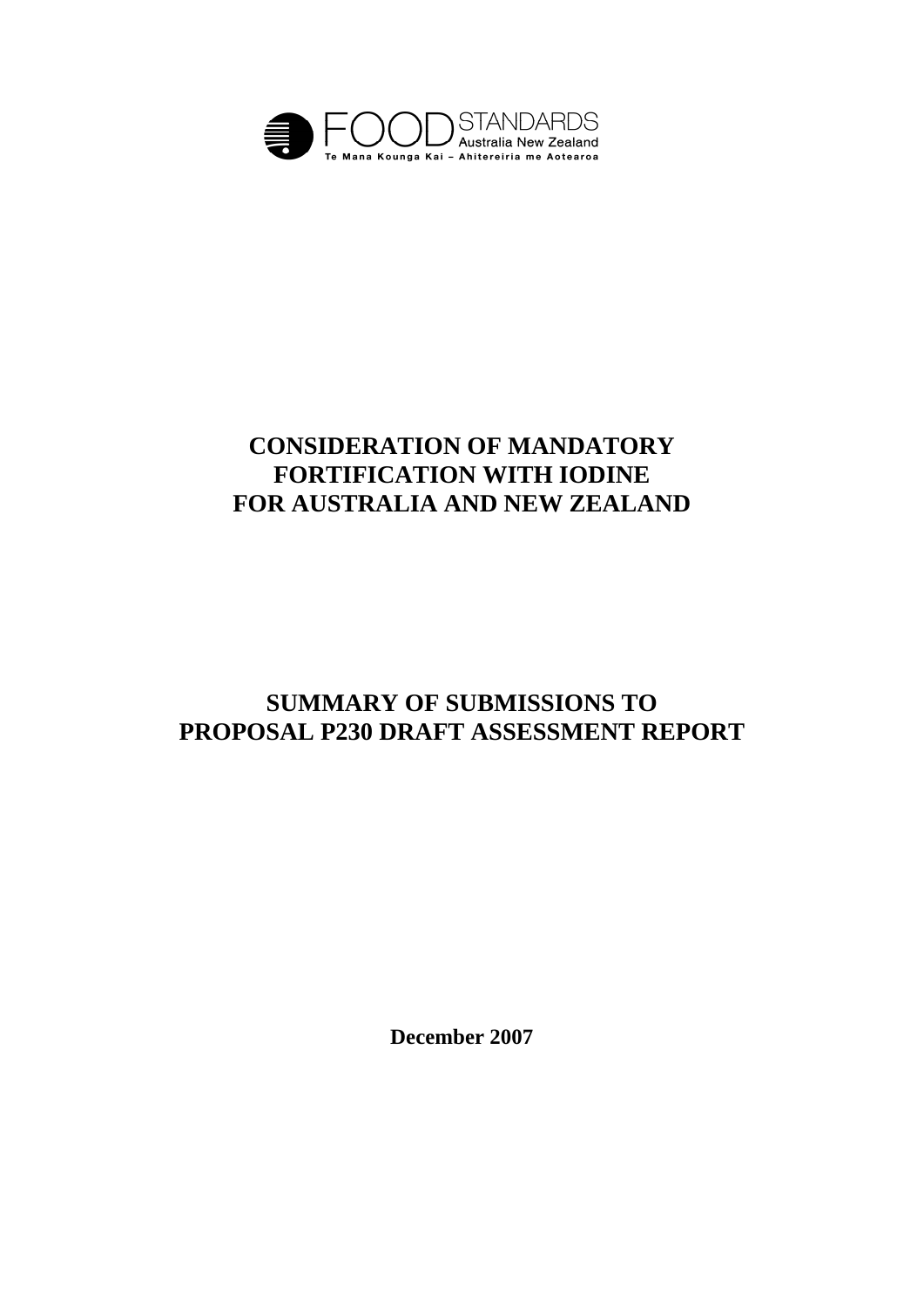## **Summary of Submissions**

In September 2006, FSANZ received **68** submissions in response to the Draft Assessment Report for Proposal P230 – Consideration of Mandatory Fortification with Iodine. Seventeen submissions were from New Zealand, 45 from Australia, two from the United States, two binational, one German and one unknown. A summary of submitter comments is provided in the table below.

The two options proposed at Draft Assessment to reduce the prevalence of iodine deficiency in Australia and New Zealand included:

Option 1 – Maintaining the *status quo*; and

Option 2 – The mandatory replacement of salt with iodised salt in bread, breakfast cereals and biscuits, with a salt iodisation level of 20-45 mg of iodine per kg of salt.

#### **Key Issues Identified from Submissions**

#### **1. Regulatory options**

#### *1.1 Maintaining the Status Quo*

Those in favour of maintaining the *status quo* expressed concern about a range of issues associated with mandatory fortification, including:

- the proposed fortification scenario uses a population-wide approach for the benefit of a small sub-group of the population;
- adverse effects resulting from increased amounts of iodine in the food supply, especially for those with a history of thyroid disorders;
- iodine supplements will still be required by pregnant and lactating women;
- consumer choice is reduced; and
- the impact on organic bread as the addition of synthetic substances is not permitted.

Those against maintaining the *status quo* noted the urgent need to address the re-emergence of iodine deficiency in the population and the limited effectiveness of the current voluntary iodine permissions.

#### *1.2 Proposed Mandatory Fortification Scenario*

Those supporting the mandatory fortification scenario acknowledged the significance of health effects associated with mild to moderate iodine deficiency in parts of Australia and New Zealand. Mandatory fortification was considered to be more effective than voluntary fortification in reaching a broad spectrum of the population, particularly disadvantaged groups which may not respond to education and supplementation.

Some submitters were aware that the proposed mandatory scenario may create small manageable risks, but believed the risks would be outweighed by the public good.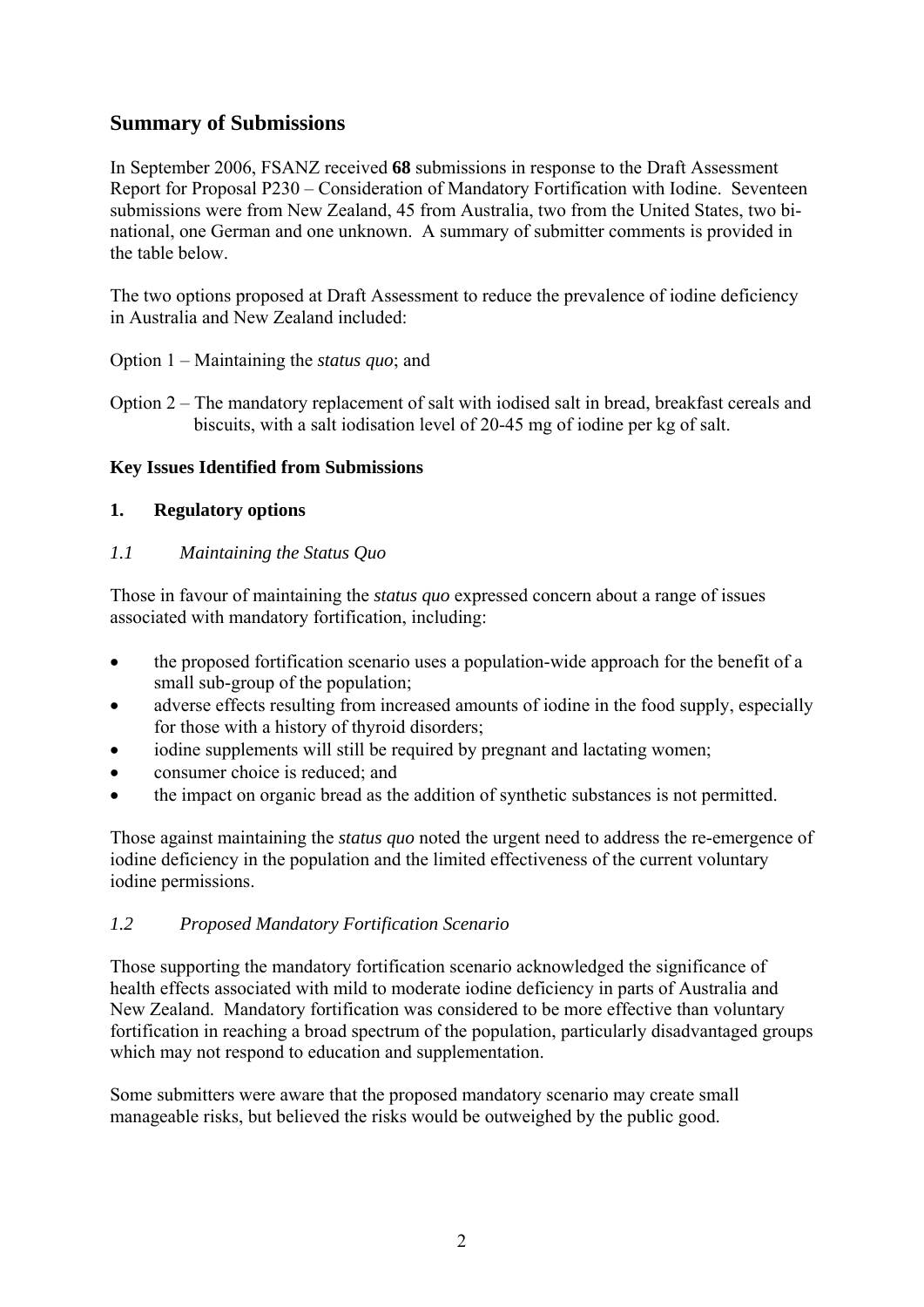It was also noted this fortification scenario would not reach the 1% of the population with coeliac disease and would be insufficient to meet the needs oft pregnant and breastfeeding women.

Several submissions were opposed to mandatory fortification, due to the restriction of consumer choice, and considerable trade impacts, especially for biscuits. Industry submitters noted that the success of the Tasmanian iodine supplementation program and other overseas voluntary iodine fortification programs highlighted that voluntary fortification is a viable alternative. Opponents to mandatory fortification suggested it was not an appropriate response, given the variable prevalence of iodine deficiency in Australia. Technological issues were raised, including the impact of iodised salt on products with a long shelf life and different processing methods. The consequence of using iodised salt in products classified as 'natural' and 'organic' was also raised.

## **2. Alternative Suggestions for Addressing Iodine Deficiency**

#### *2.1 Extension of Current Voluntary Fortification Permissions with a Memorandum of Understanding with Industry*

Industry submitters favoured this voluntary approach, stating it had been effective in Tasmania, allowed for consumer choice, had no WTO implications and is consistent with national policies and guidelines. It was suggested this could be applied regionally, and added to products most suited to the target group. There was also support for appropriate education and awareness campaigns for industry and consumers and a Trans-Tasman monitoring program for urinary iodine status in the target population.

#### *2.2 Universal Salt Iodisation*

A number of public health submitters believed that the proposed mandatory fortification scenario delivered insufficient amounts of additional iodine and that FSANZ had been overly constrained by not wishing to exceed the UL for young children. Submitters recommended Universal Salt Iodisation (USI) believing it to be more effective than the proposed scenario and consistent with the WHO position on iodine fortification.

## **3. Food Vehicles**

There was a range of views concerning the appropriateness of using iodised salt in bread, breakfast cereals and biscuits. As salt is widely consumed by the population, several submitters recognised iodised salt as an effective source of iodine. Some submitters noted the large variation in salt content, and hence iodine content, in the three different food vehicle categories, for example 25% of breakfast cereals do no any contain salt and there are large variations in the salt content of biscuits.

Others expressed concern that promoting iodised salt conflicts with national and international nutrition guidelines to reduce salt intakes and introduces conflicting health messages. There was considerable support for bread as a suitable vehicle, with research showing that < 3% of people don't eat bread.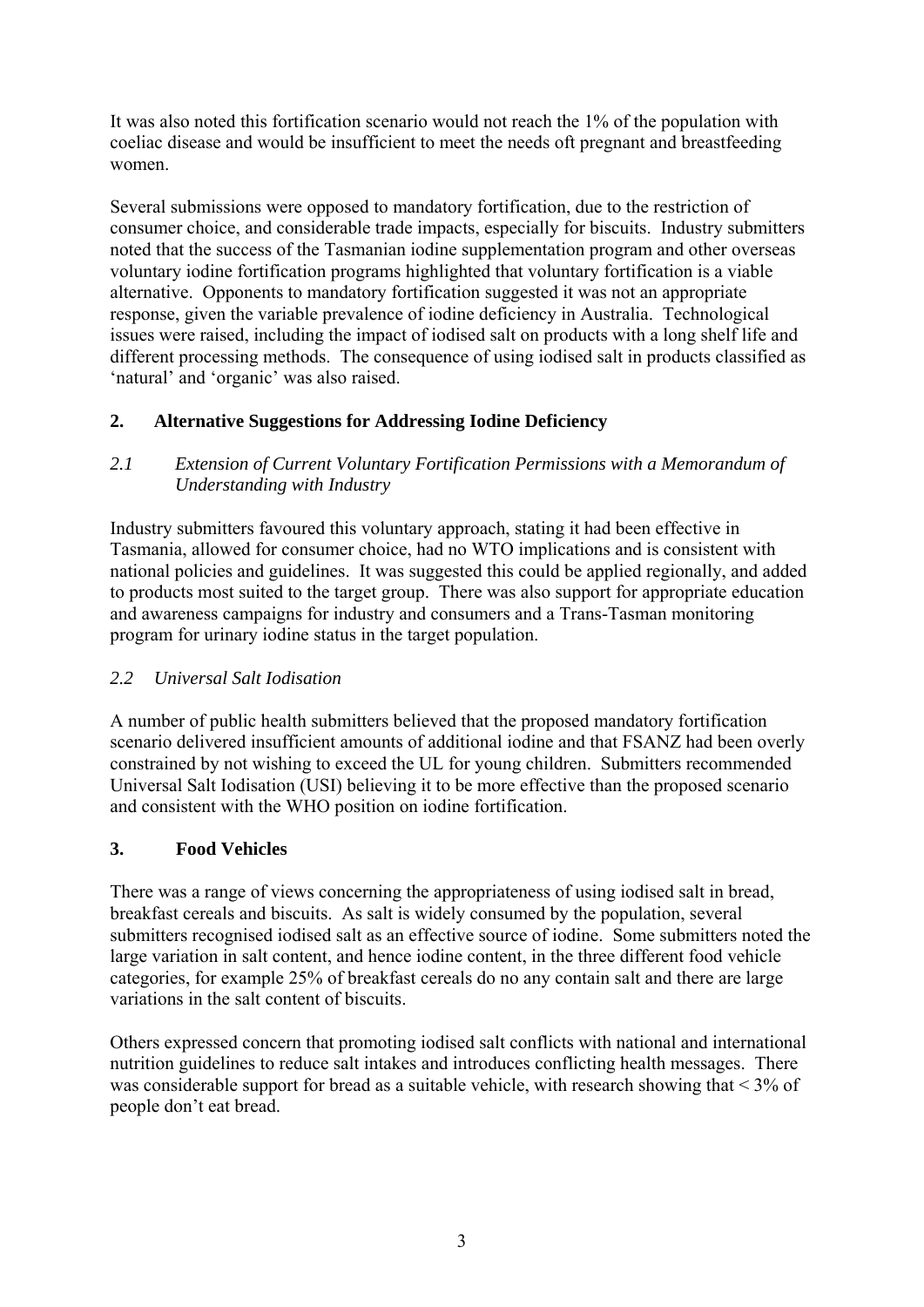Many who supported mandatory fortification questioned the inclusion of products with a high fat, sugar or salt content (e.g. biscuits), which are not in line with nutritional guidelines, especially with the current increase in obesity. In addition, dietary modelling showed that biscuits contributed only a minimal amount of iodine and removal would resolve the problem of requiring all imported biscuits to be fortified with iodine.

Those against mandatory fortification recommended extending voluntary permissions to all processed foods and developing a MOU with industry. Several industry submitters called for other core food vehicles to be considered or the extension of voluntary permissions to other foods, for example milk and milk products, bread improvers or bread making flour. Some questioned the suitability of bread as the best vehicle, citing a recent Newspoll survey which showed that not all women regularly consume bread.

## **4. Safety and Efficacy**

There was general recognition for the potential adverse health outcomes associated with mild and moderate iodine deficiency in unborn babies, children 1-3 years and adults. The difficulties of obtaining adequate iodine from the food supply alone without fortification was noted and there was support for replacing non-iodised salt with iodised salt. Some acknowledged that any possible adverse effects associated with fortification could be addressed through monitoring, community education and medical management.

Those against mandatory fortification questioned the need to subject the whole population to mandatory fortification when some states already have an adequate iodine status. A number of submitters believed that this proposal would be insufficient to meet the needs of pregnant and lactating women.

A number of submissions noted health concerns relating to increasing iodine intake in individuals with a pre-existing thyroid conditions and the risk of young children exceeding the UL for iodine. Others believe that FSANZ's use of the UL for young children is too conservative and should be based on the higher FAO/WHO recommendation.

## **5. Level of Fortification**

There was support for a single level of fortification for table salt and commercial salt to avoid complexity and confusion in manufacturing, monitoring and enforcement. Several submissions noted the need for higher levels of salt iodisation to address overall trends to reduce salt intakes, especially in some sections of the population.

Public health submitters noted the wide variability in the salt content of bread, breakfast cereals and biscuits. They noted that individuals choosing low salt products, in line with health recommendations, would receive less iodine. They also commented that lower cost products typically contain higher levels of salt. An outcome-based standard was suggested to minimise this discrepancy, or to mandate a higher level of salt iodisation for use in low salt bread.

#### **6. Consumer Choice**

There was strong opposition to mandatory fortification in New Zealand due to the removal of consumer choice. It was thought that mandatory fortification of bread would alter the perception of bread as a wholesome health product.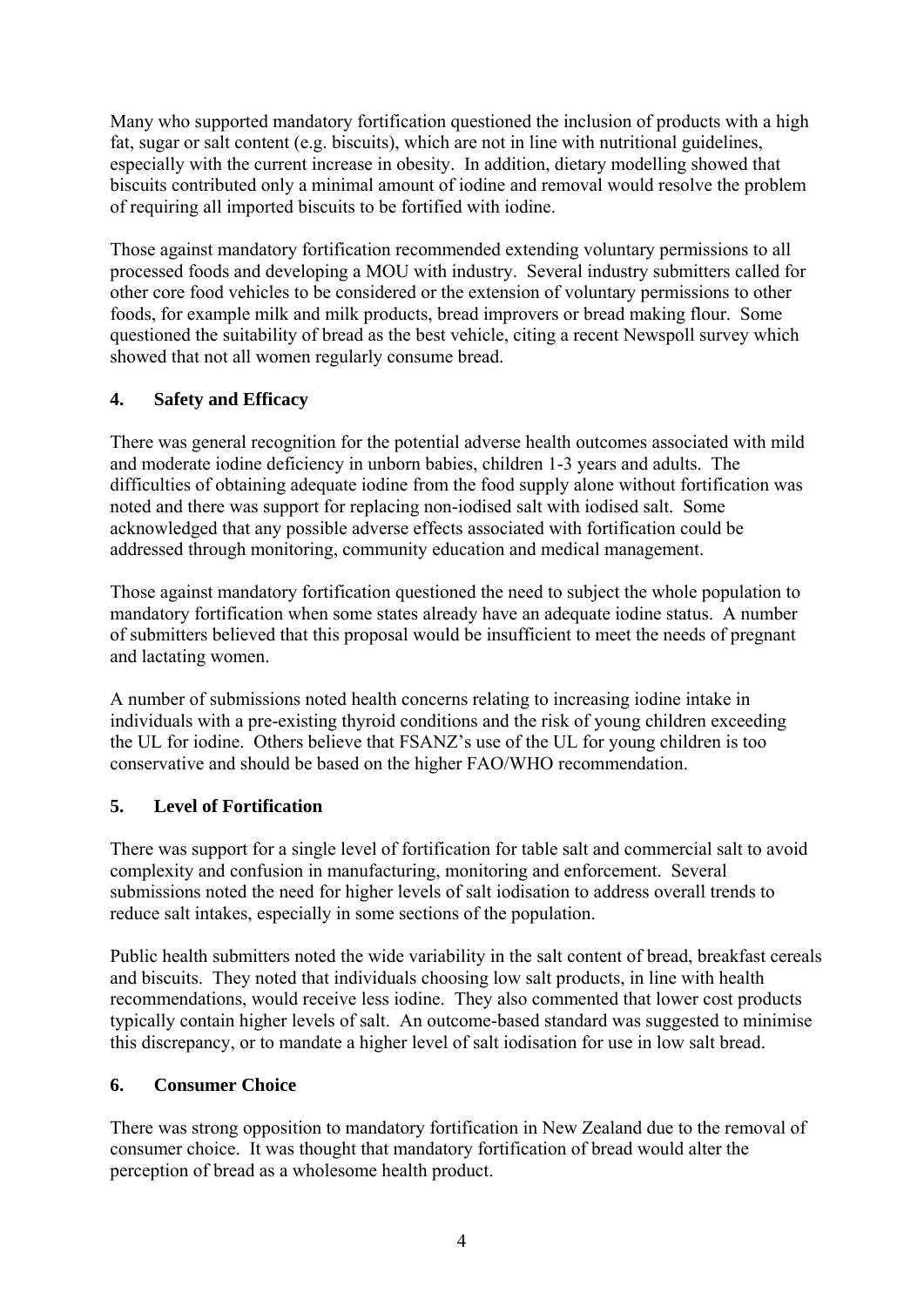Unleavened bread and salt-free bread, biscuits and cereal were not considered to be appropriate alternatives due to their increased cost. New Zealand submitters considered exempting heavy health bread from the fortification scenario would offer a more appropriate alternative to fortified bread than unleavened bread and salt-free cereal.

In contrast, some submitters considered that consumer choice is less vital when fortifying a food supply to restore a nutrient to adequate levels and correct deficiency in the population.

## **7. Impact of Fortification on Industry**

Those in support of mandatory fortification believed the benefits far outweighed the small cost to substitute iodised salt for non-iodised salt in bread, breakfast cereals and biscuits. Preliminary advice from the bread industry confirms that the use of iodised salt does not pose any technical difficulties. However, storage trials have not been conducted to determine the stability of using iodised salt in products with a long shelf life, for example breakfast cereals.

Industry concerns raised in submissions included:

- cost involved and time required to make labelling changes;
- cost of maintaining two salt supplies to meet requirements for export to Japan;
- barriers to export markets and potential loss of export earnings due to consumer preference for unfortified products;
- potential product liability issues for manufacturers should there be any adverse health outcomes for consumers:
- one breakfast cereal manufacturer identified technical issues in using iodised salt due to their specific manufacturing practice; and
- technical difficulties with iodisation of coarse salts used for toppings and coatings.

#### **8. Trade**

Those opposed to mandatory fortification considered that this Proposal would be seen as a technical barrier to trade and may result in a breach of the WTO. The level of salt iodisation proposed was also considered to be trade restrictive, as various countries have different levels of salt iodisation. The complexities for companies that produce products for the domestic market and Japan were noted, as any product containing iodised salt is not permitted to be imported into Japan.

The impact on trade is likely to be greater for New Zealand as it is a larger importer of biscuits and exporter of cereal-based products than Australia. If challenged under the WTO, New Zealand would need to demonstrate that it is the least trade restrictive measure to address iodine deficiency.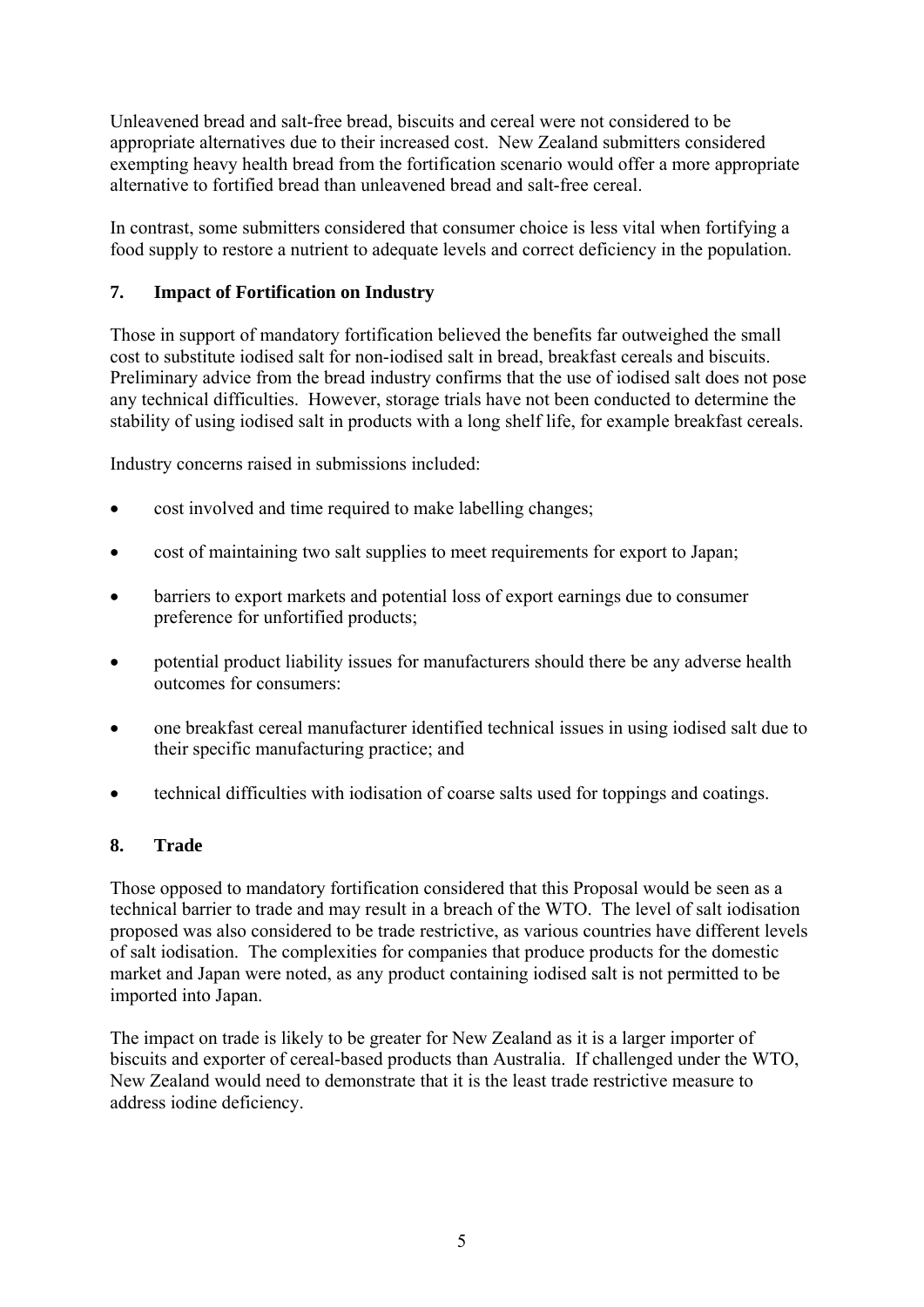## **9. Labelling and Claims**

Several submitters were concerned that salt as a food vehicle creates conflicting health messages and encourages manufacturers to maintain or increase salt levels. Many were opposed to the use of an iodine claim but some wanted the iodine content to be included in the Nutrition Information Panel (NIP). Industry submitters supported a review of current prohibitions on making iodine content claims on a wider range of products containing at least 10% of the RDI for iodine.

Baking industry submissions expressed concern about the status of the descriptors of 'organic' and 'natural' with respect to fair trading legislation and the impact of mandatory fortification on the 'perception' of bread as 'wholesome' and 'healthy'.

#### **10. Current Salt Permissions**

The majority of submissions supported retaining the current voluntary permission to use iodised salt in the manufacture of foods. Consumers may be confused if iodised table salt is no longer available but present in bread. The voluntary permissions may also provide iodised alternatives for those who are unable to or who choose not to consume bread, breakfast cereals and biscuits. It would also assist manufacturers of bread, biscuits and breakfast cereals who co-process multiple food items with a single supply of salt.

The New Zealand dietary guidelines would need to be changed if the voluntary permissions for salt iodisation were removed.

### **11. Use of Salt in Non-Mandated Foods**

Industry submitters advised that small to medium-sized businesses may encounter difficulties in handling more than one supply of salt. Iodised salt may be used in pace of normal salt in all products at a particular production site where there is a mandatory requirement to use iodised salt. This could result in higher population intakes of iodine than anticipated under the fortification scenario.

#### **12. Implementation and Transition Period**

Industry submitters considered that 12 months is not achievable for labelling and packaging changes to be implemented. A transition period of at least 24 months was recommended to minimise costs and to allow alignment with other regulatory changes.

Submitters suggested consulting with industry prior to developing an Implementation Guide. It was recommended that the Guide be available well in advance of changes to the Code coming into effect. It should include clear definitions for bread and biscuits, and clarification of other products e.g. bread crumbs, coatings and sprinkles. A number of submitters considered that gluten-free products should be included in the definition for mandatory fortification.

New Zealand recommended that consideration be given to the inclusion of separate, but mirror standards in the Code to ensure that New Zealand can proceed, in the event that further work is required by Australian jurisdictions.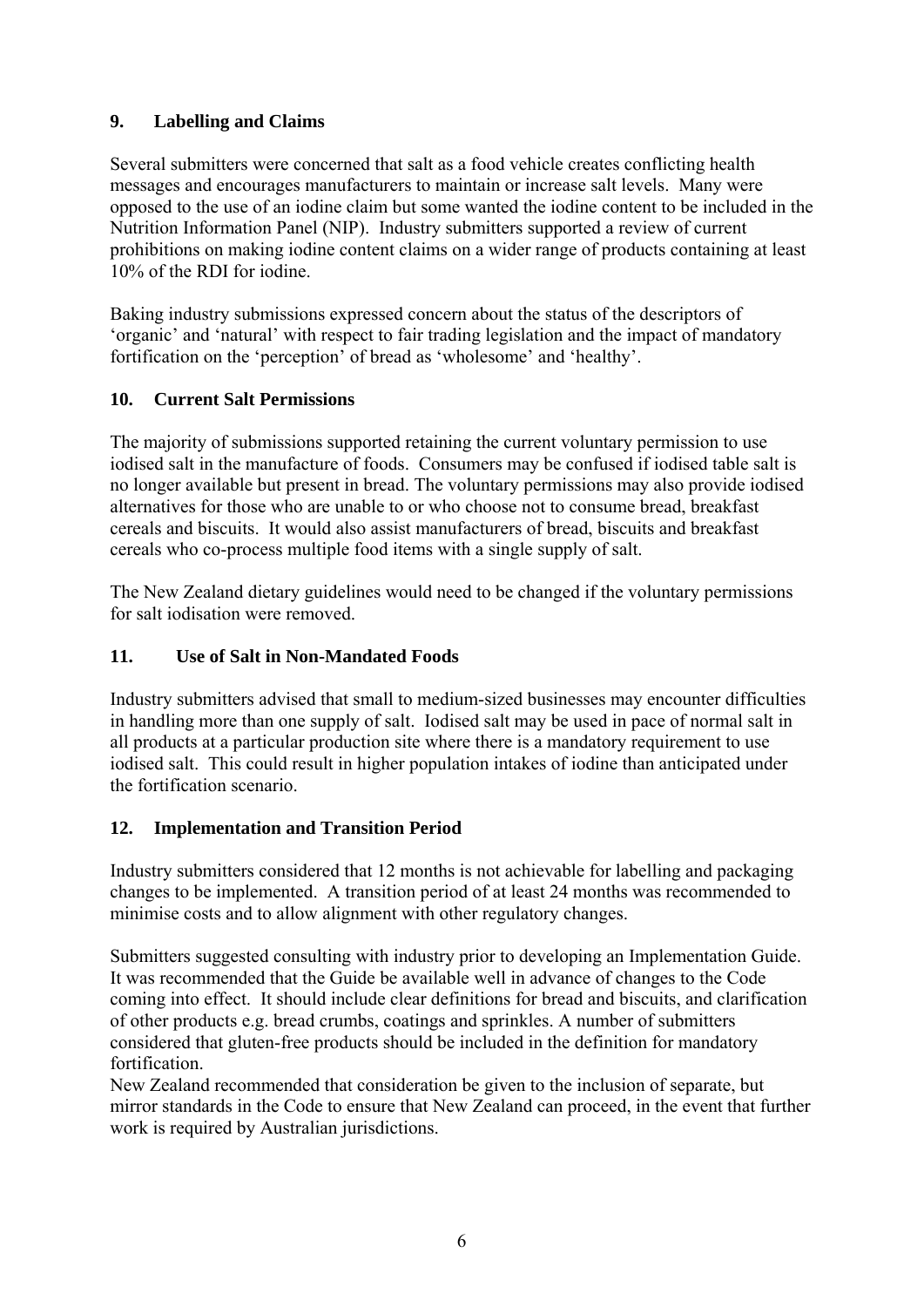New Zealand also noted the requirement for the transitional period to extend until July 2008 when the legislation requiring food exports to comply with the Code will be amended.

## **13. Cost/Benefit Analysis**

Industry submitters noted uncertainties around the economic benefits of mandatory fortification. They considered that their alternative voluntary approach would deliver the desired outcome without incurring excessive costs to all parties and would maintain consumer choice. Submitters noted the conclusion of the Cost Benefit Analysis (CBA), which suggested exploring an alternative proposal which embraces all the potential benefits or finding another vehicle which better targets those in need, including those in geographic areas of Australia where iodine deficiency was identified. Other submitters disagreed with this conclusion and considered the mandatory fortification is the most effective option at this time.

A number of submitters identified the following issues relating to the CBA:

- the cost of reduced consumer choice was not included;
- the cost to industry if consumers avoid fortified products was not incorporated;
- the costs to industry are grossly underestimated in relation to label changes and potential write off of packaging with the 12 month framework;
- the government costs for health promotion, education, monitoring and surveillance are underestimated; and
- the costs of anti-discrimination action by those who are adversely affected by mandatory fortification are not included.

## **14. Monitoring and Compliance**

The majority of submitters considered a Trans-Tasman coordinated monitoring program a fundamental component of any mandatory fortification proposal. This should include monitoring of health outcomes, nutritional status, food composition and industry compliance. Submitters supported a coordinated commitment from relevant agencies to allocate funding, collect baseline data and review current food composition databases before implementation. Monitoring of iodine status and iodine intake should be integrated into a broader nutrition monitoring and surveillance system to ensure that monitoring is ongoing and sustainable.

Some opponents to mandatory fortification considered that the geographic diversity in iodine status has the potential to produce inconsistent implementation, compliance and enforcement outcomes. A number of submitters believed there should be an evaluation of thiamin fortification to ascertain effectiveness, benefits and costs before implementing mandatory fortification with iodised salt.

## **15. Communication and Education**

The majority of submitters acknowledged the need for a coordinated, ongoing education and communication campaign.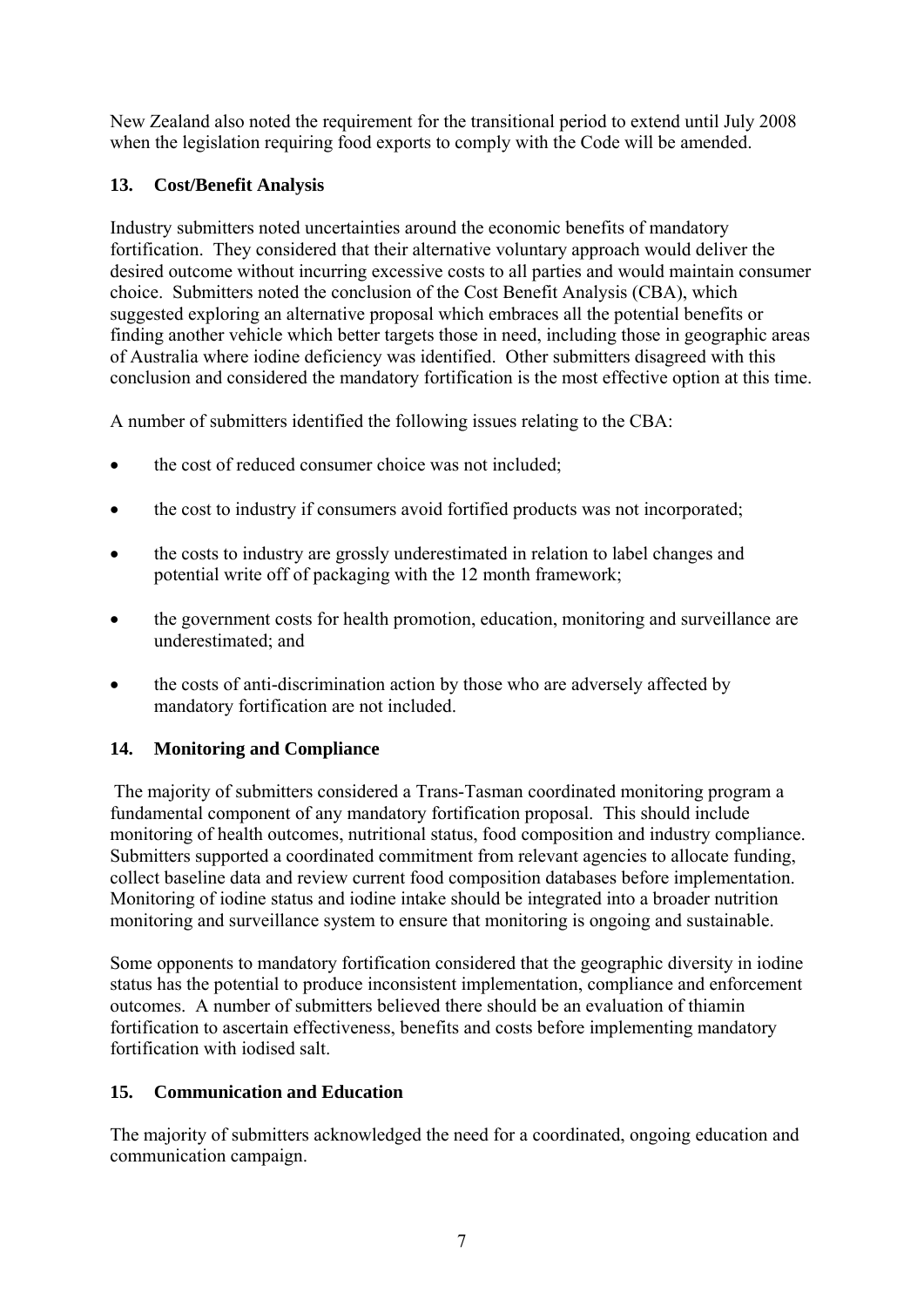Several submitters noted the lack of awareness amongst consumers as to the need for additional iodine. Key messages need to be developed to ensure that pregnant and lactating women take supplements in addition to iodine fortified food. Some submitters suggested a combined health promotion strategy for folic acid and iodine fortification.

A variety of mediums appropriate to the target audience would be required to reach key medical and other health professional organisations, and women who consume few or no iodine fortified foods. Public health and consumer submitters noted the importance of clear, relevant and positive messages to ensure that some groups do not lose trust in food quality with mandatory fortification. Submitters suggested working with specific cultural groups to ensure messages, resources and distribution strategies are culturally appropriate to reach at risk groups. Targeted education is also required for those with iodine related health conditions, their medical practitioners and relevant community support groups.

Industry submitters supported an awareness campaign to raise and maintain awareness with industry of the need to use iodised salt in food manufacture. Industry groups believe they should be permitted to support government initiatives by communicating the benefits of iodine on food labels.

## **16. Dietary Intake Assessment**

A number of submissions considered that uncertain, inadequate and out of date data had been presented as evidence of iodine deficiency in Australia and New Zealand. They believed further evidence of urinary iodine excretion tests is required before considering mandatory fortification. The lack of food consumption data on regions within states was noted, for example for indigenous groups, and for specific groups who may consume quantities of high iodine foods e.g. seafood/bread/salt e. Several submitters questioned the dietary modelling undertaken by FSANZ to select the most appropriate food vehicles and the level of fortification.

The New Zealand Ministry of Health raised a number of concerns regarding the iodine intakes of 1-3 year olds which are inconsistent with New Zealand data for South Island children aged 6 – 24 months. Their submission also questioned the dietary exposure assessment of iodine in formulated supplementary foods for young children.

## **17. Consistency with Policy Guidelines**

Several submitters considered that the proposed mandatory fortification scenario was not consistent with the Ministerial Policy Guideline as the health need had only been demonstrated in two States, not for the whole Australian population. In addition, mandatory fortification with iodine had not been demonstrated to be the most effective public health strategy. Some submitters considered the inclusion of biscuits and all breakfast cereals as suitable food vehicles to be contrary to the national nutrition guidelines. They also considered that the proposed scenario would result in excess or imbalance for some population groups and that it is impossible to assess whether sufficient amounts of iodine will be delivered to the target population.

Those against mandatory fortification recommended a sunset clause be included to ensure the effectiveness of the intended initiative based on formal monitoring of dietary intakes and health effects.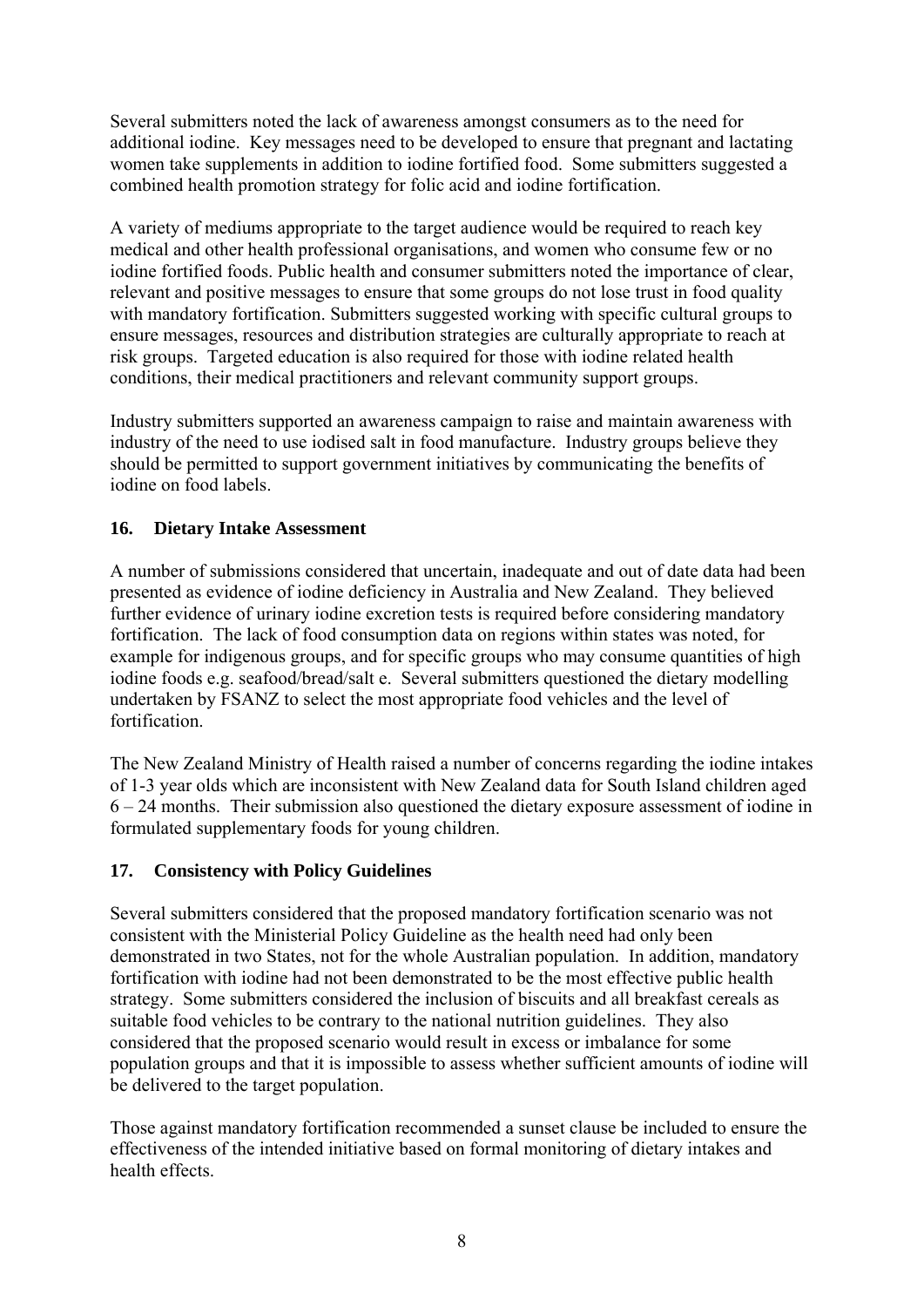| <b>SUBMITTER</b>                             | <b>SUBMISSION COMMENTS</b>                                                                                                                                                                                                                                                                              |
|----------------------------------------------|---------------------------------------------------------------------------------------------------------------------------------------------------------------------------------------------------------------------------------------------------------------------------------------------------------|
| Australian                                   | Provisional Support for Option 2 - does not support changes to iodine permissions<br>without a firm commitment to monitoring and evaluation.                                                                                                                                                            |
| Consumers'<br>Association (ACA)<br>Australia | If the health implications from iodine deficiency are significant to warrant<br>$\bullet$<br>fortification, ACA prefers mandatory rather than voluntary fortification as this<br>allows a more strategic approach to increasing consumption.                                                            |
| Clare Hughes                                 | Safety and efficacy                                                                                                                                                                                                                                                                                     |
|                                              | Considers mandatory fortification is more appropriate than voluntary. Success with<br>$\bullet$<br>voluntary fortification depends on the food industry, whereas mandatory<br>fortification will be driven through careful consideration by health experts.                                             |
|                                              | Food vehicle                                                                                                                                                                                                                                                                                            |
|                                              | Believes bread-making flour is appropriate, but is concerned that fortification of<br>$\bullet$<br>cereals and biscuits could allow foods high in sugar, saturated fat and kilojoules to<br>be fortified. This could legitimise the consumption of these foods.                                         |
|                                              | Need to ensure manufacturers do not increase the use of salt in processed foods in<br>$\bullet$<br>order to increase iodine levels.                                                                                                                                                                     |
|                                              | Labelling/claims                                                                                                                                                                                                                                                                                        |
|                                              | Considers the word 'iodised' should appear on the product description, and be<br>$\bullet$<br>listed in the ingredient list. Foods fortified with iodine should not be permitted to<br>carry health claims.                                                                                             |
|                                              | Implementation                                                                                                                                                                                                                                                                                          |
|                                              | Supports an incremental increase in the amount of iodine added to minimise effects<br>$\bullet$<br>of immediate increases in iodine consumption for susceptible individuals.                                                                                                                            |
|                                              | Monitoring and compliance                                                                                                                                                                                                                                                                               |
|                                              | ACA is not aware of a firm commitment of funding or other resources for<br>$\bullet$<br>monitoring and their support for Option 2 is dependant on this. Monitoring of<br>iodine in the food supply, iodine consumption including excess consumption, and<br>the impact on public health will be needed. |
|                                              | Communication and education                                                                                                                                                                                                                                                                             |
|                                              | Any intervention to fortify the food supply must be accompanied by an awareness<br>$\bullet$<br>campaign including health benefits, food sources and the rationale for fortification.                                                                                                                   |
| The Coeliac Society<br>of Australia Inc      | <b>Supports Option 2</b> – Mandatory iodine fortification<br>Food vehicle                                                                                                                                                                                                                               |
| Australia                                    | Supports mandatory fortification of bread, breakfast cereals and biscuits.<br>$\bullet$                                                                                                                                                                                                                 |
| Graham Price                                 | Seeks clarification of whether definition of bread, cereals and biscuits includes all<br>$\bullet$<br>products or just mainstream products?                                                                                                                                                             |
|                                              | Recommends gluten-free specialty products be included in definition as one in 100<br>$\bullet$<br>people in Australia may have coeliac disease and would benefit from a mandatory<br>fortification standard.                                                                                            |
| <b>Consumers Institute</b>                   | <b>Supports Option 2 - Mandatory iodine fortification</b>                                                                                                                                                                                                                                               |
| New Zealand                                  | Safety and efficacy                                                                                                                                                                                                                                                                                     |
| Belinda Allen                                | Considers the significant iodine deficiency in NZ and parts of Australia will only<br>be addressed by mandatory fortification of the food supply.                                                                                                                                                       |
|                                              |                                                                                                                                                                                                                                                                                                         |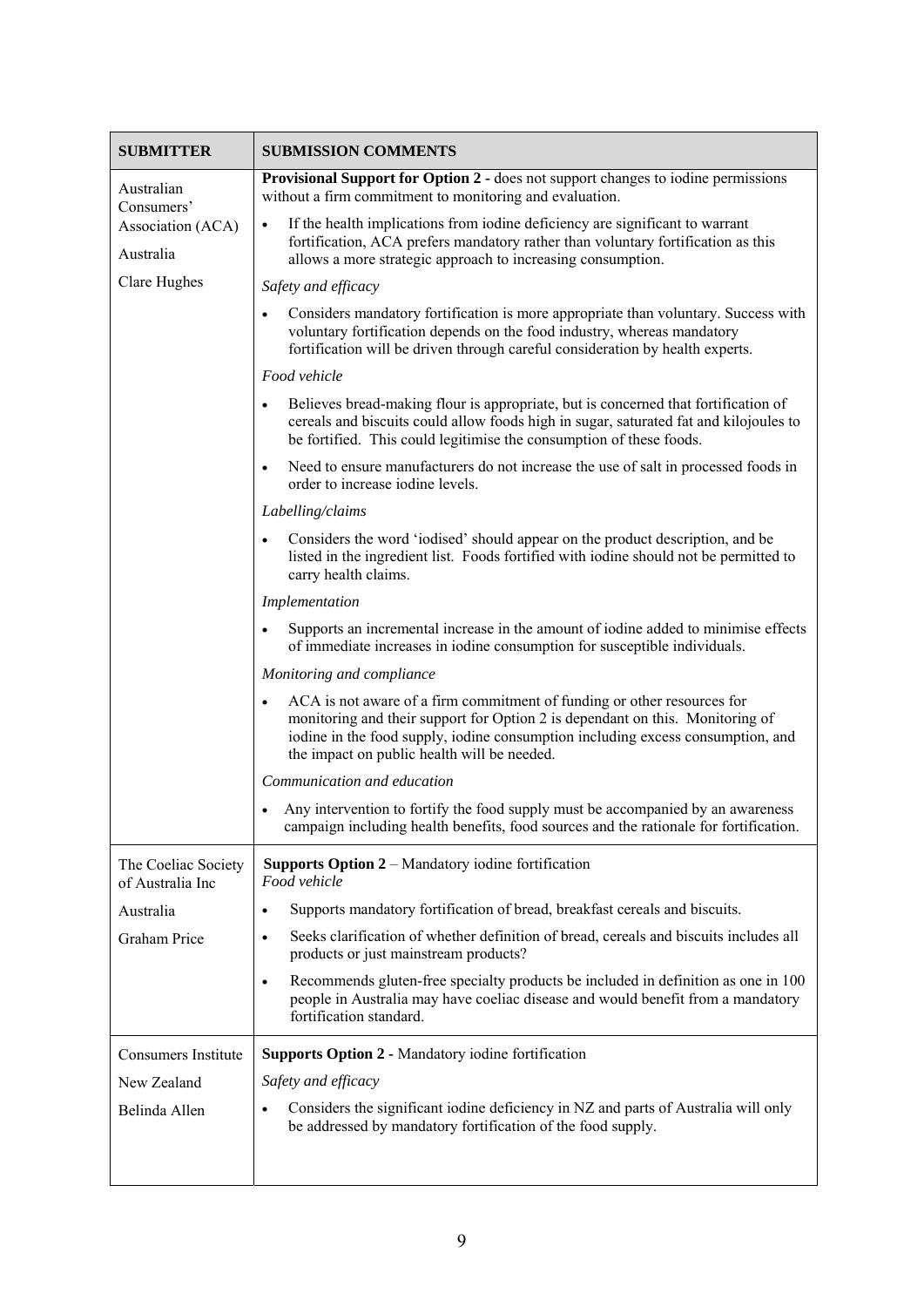| <b>SUBMITTER</b>                           | <b>SUBMISSION COMMENTS</b>                                                                                                                                                                                                                                    |
|--------------------------------------------|---------------------------------------------------------------------------------------------------------------------------------------------------------------------------------------------------------------------------------------------------------------|
|                                            | Labelling/claims                                                                                                                                                                                                                                              |
|                                            | Supports the requirement that manufacturers must list iodised salt in the ingredient<br>$\bullet$<br>list to ensure consumers are informed about what is in food.                                                                                             |
|                                            | Current salt permissions                                                                                                                                                                                                                                      |
|                                            | Considers the current voluntary iodine permission for salt should be retained.<br>$\bullet$<br>Believes there will be confusion for consumers if it was no longer available.                                                                                  |
|                                            | Monitoring and compliance                                                                                                                                                                                                                                     |
|                                            | Essential that there is a well funded monitoring system in place which includes<br>$\bullet$<br>monitoring the food supply as well as iodine levels in the population.                                                                                        |
|                                            | Communication and education                                                                                                                                                                                                                                   |
|                                            | Notes the Draft Assessment Report suggests iodine supplements be recommended<br>$\bullet$<br>for pregnant women. There needs to be a consistent message from the Ministry of<br>Health and health professionals around the need for supplements in pregnancy. |
|                                            | The communication strategy should carefully consider the impact of mandatory<br>$\bullet$<br>iodine fortification alongside mandatory folic acid fortification, especially among<br>pregnant women who are a key target group for both strategies.            |
| <b>FSANZ Consumer</b><br>Liaison Committee | <b>Supports Option 2</b> – Mandatory iodine fortification<br>(Member of the FSANZ Consumer Liaison Committee)                                                                                                                                                 |
| Australia<br>Brenda Cook                   | Believes high acceptance of Proposal by consumers.<br>Food vehicle                                                                                                                                                                                            |
|                                            | Supports mandatory fortification of bread, breakfast cereals and biscuits.<br>$\bullet$                                                                                                                                                                       |
|                                            | Selected food vehicles are in line with Australian Guidelines for Healthy Eating<br>$\bullet$<br>(except sweet biscuits and sugar-based breakfast cereals).                                                                                                   |
|                                            | Notes difficulty to obtain adequate iodine from food supply alone without<br>$\bullet$<br>supplementation.                                                                                                                                                    |
|                                            | Not all consumers eat seafood, dairy or seaweed and use of iodised salt is low<br>$\bullet$<br>(approx 10%) (main food sources of iodine).                                                                                                                    |
|                                            | Notes dairy products no longer contain iodine based sanitisers.<br>٠                                                                                                                                                                                          |
|                                            | Safety and efficacy                                                                                                                                                                                                                                           |
|                                            | Is aware of results of the National Iodine Nutrition Study and acknowledges mild<br>to moderate iodine deficiency in Australia and NZ.                                                                                                                        |
|                                            | Notes far reaching affect of iodine deficiency in the unborn, children 1-3 years and<br>$\bullet$<br>thyroid function/disease in adults.                                                                                                                      |
|                                            | Consumer choice                                                                                                                                                                                                                                               |
|                                            | Notes importance of consumer choice for those who need to avoid high levels of<br>$\bullet$<br>iodine or who wish to avoid fortified or 'unnatural' food.                                                                                                     |
|                                            | Consumer choice is maintained through salt-free options.<br>٠                                                                                                                                                                                                 |
|                                            | Concern consumer choice compromised if all bread making flour contains folic<br>٠<br>acid and iodised salt is used.                                                                                                                                           |
|                                            | Concern about the perception of organic or 'natural' products and the possibility of<br>$\bullet$<br>obtaining an 'exemption' from mandatory fortification requirements.                                                                                      |
|                                            | Trade                                                                                                                                                                                                                                                         |
|                                            | Can manufacturers exporting products to Japan apply for an exemption?<br>$\bullet$                                                                                                                                                                            |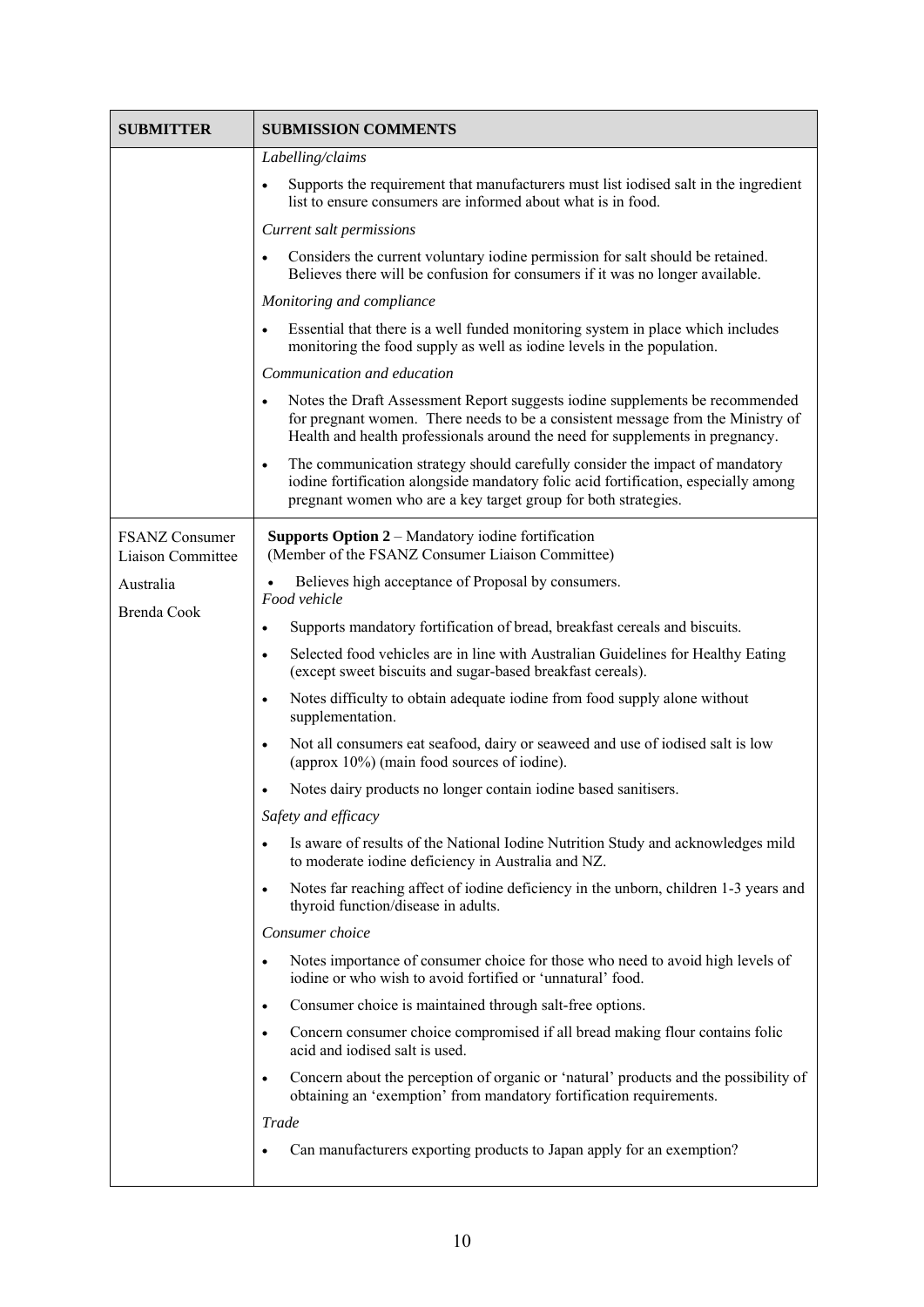| SUBMITTER                        | <b>SUBMISSION COMMENTS</b>                                                                                                                                             |
|----------------------------------|------------------------------------------------------------------------------------------------------------------------------------------------------------------------|
|                                  | Communication and education                                                                                                                                            |
|                                  | Suggests a combined health promotion strategy for folic acid and iodine<br>$\bullet$<br>fortification to highlight importance in the diet.                             |
|                                  | Incorporate a strategy to replace salt with iodised salt in cooking and at the table<br>$\bullet$<br>without increasing salt intake.                                   |
|                                  | Supports ongoing health promotion and education strategies targeted at pregnant /<br>$\bullet$<br>breast feeding women and young children.                             |
|                                  | Seeks clarification whether nutrition is included in ante-natal classes and whether<br>$\bullet$<br>the importance of folic acid and iodine in the diet is discussed.  |
|                                  | Voluntary fortification                                                                                                                                                |
|                                  | Encourages further voluntary fortification of dairy products aimed at children e.g.<br>$\bullet$<br>cheese sticks.                                                     |
| Kahui Kounga Kai                 | <b>Supports Option 2 – Mandatory iodine fortification</b>                                                                                                              |
| (FSANZ Maori<br>Reference Group) | Considers the benefits of mandatory fortification far outweigh any disadvantages<br>$\bullet$<br>for Maori.                                                            |
| New Zealand                      | Kahui Kounga Kai wish to have ongoing input into the Proposal to ensure the<br>$\bullet$<br>iodine message reaches Maori in an appropriate way.                        |
|                                  | Safety and efficacy                                                                                                                                                    |
|                                  | Notes there is very little Maori specific data available which will limit ability to<br>$\bullet$<br>determine the impact on the Maori population.                     |
|                                  | Monitoring and compliance                                                                                                                                              |
|                                  | Notes the importance of including input from the Maori reference group when<br>$\bullet$<br>planning monitoring.                                                       |
|                                  | Communication and education                                                                                                                                            |
|                                  | Considers the 12-month transition period will allow time for consumers to be<br>$\bullet$<br>informed.                                                                 |
|                                  | Provides advice for communicating with Maori:<br>$\bullet$                                                                                                             |
|                                  | need to emphasis that salt is already widely used in bread, cereals and biscuits<br>and fortification with iodised salt will not increase salt intake, or alter taste; |
|                                  | presentation of information and language used should be kept simple to avoid<br>mixed messages; and                                                                    |
|                                  | current FSANZ format, language and presentation could raise suspicion and<br>question whether other additives are also being added to food.                            |
|                                  | Kahui Kounga Kai offer assistance with determining resources for communicating<br>$\bullet$<br>with Maori and advise:                                                  |
|                                  | - messages should equate to something tangible Maori can identify with;                                                                                                |
|                                  | the use of current networks with facilitators to reach Maori stakeholders; and                                                                                         |
|                                  | - the word deficiency be changed to a more positive term to focus on wellness.                                                                                         |
|                                  | Dietary modelling                                                                                                                                                      |
|                                  | Notes the adult nutrition survey has no breakdown of the Maori population.<br>$\bullet$                                                                                |
|                                  | Raises two points:<br>$\bullet$                                                                                                                                        |
|                                  | - has any research been undertaken on what is an excessive level of iodine<br>given the large intake of kaimoana (seafood), bread and salt by Maori?                   |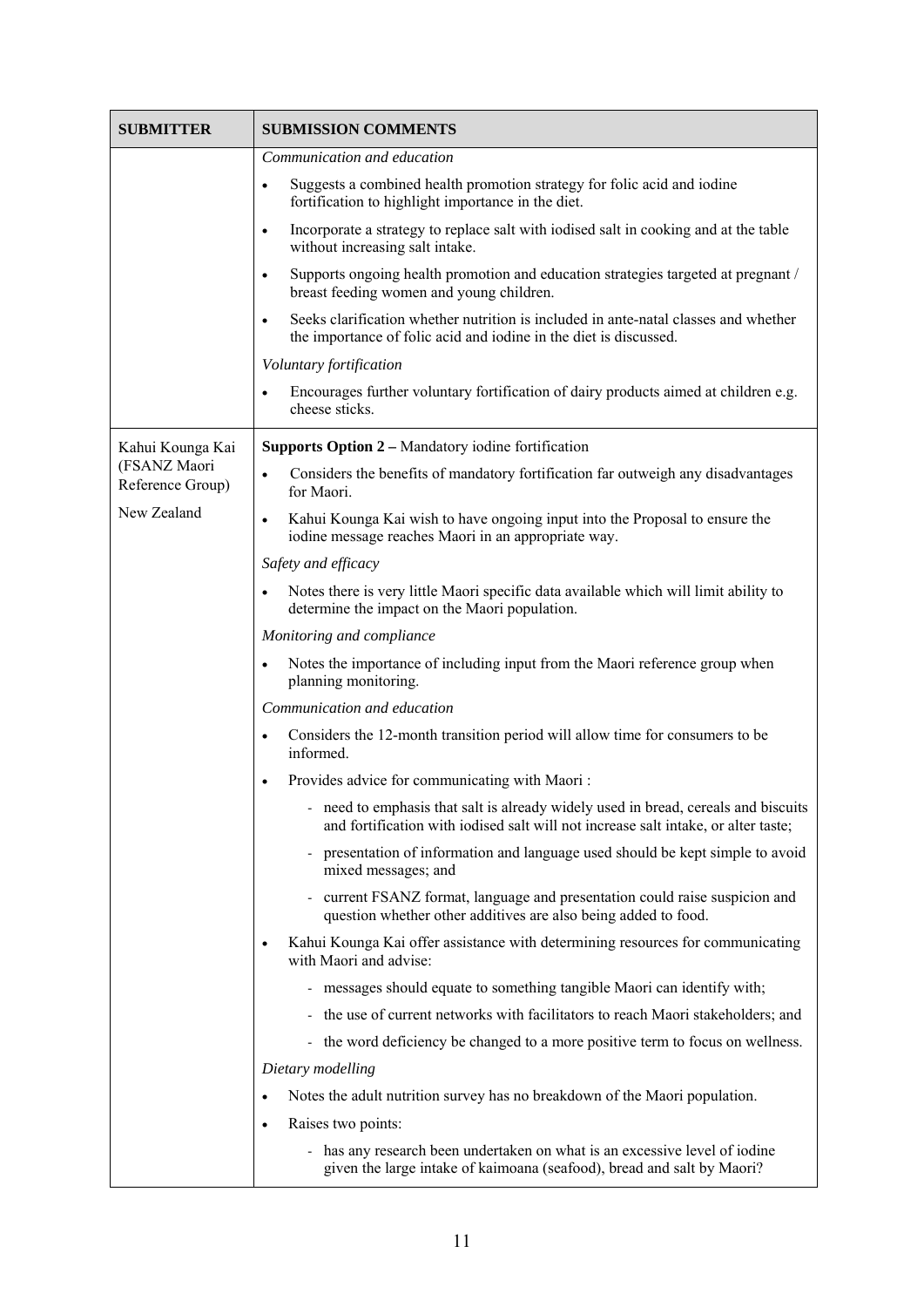| <b>SUBMITTER</b>                                              | <b>SUBMISSION COMMENTS</b>                                                                                                                                                                                                                                     |
|---------------------------------------------------------------|----------------------------------------------------------------------------------------------------------------------------------------------------------------------------------------------------------------------------------------------------------------|
|                                                               | - there is a need for more data on Maori consumption patterns and statistics.                                                                                                                                                                                  |
| National Council of<br>Women of New<br>Zealand<br>New Zealand | Appears to support Option 2 – Mandatory iodine fortification, (though not stated)                                                                                                                                                                              |
|                                                               | Stated 'Many were shocked at the results of plain salt usage that are starting to<br>reappear' and reference to 'the 'bad old days of elder relatives with horrible<br>goitres'.                                                                               |
| Lynda Sutherland                                              | Safety and efficacy                                                                                                                                                                                                                                            |
|                                                               | Notes the damage to infants due to iodine depletion.<br>$\bullet$                                                                                                                                                                                              |
|                                                               | Concern expressed about the re-emergence of goitres with usage of plain salt.<br>$\bullet$                                                                                                                                                                     |
|                                                               | Food vehicle                                                                                                                                                                                                                                                   |
|                                                               | Supports fortification of all processed food to reach sections of the population who<br>$\bullet$<br>mainly eat prepared food e.g. takeaway, tinned or frozen.                                                                                                 |
|                                                               | Supports fortification of tinned infant food as a priority.<br>$\bullet$                                                                                                                                                                                       |
|                                                               | Suggests that 'biscuits' are too inclusive a name and should be replaced with 'and<br>$\bullet$<br>other bakery items'.                                                                                                                                        |
|                                                               | Labelling/claims                                                                                                                                                                                                                                               |
|                                                               | Supports the importance of labelling and noted that not all consumers are literate.<br>$\bullet$                                                                                                                                                               |
|                                                               | One group suggested using a 'heart tick' though not all agreed which may have<br>$\bullet$<br>been related to ethnicity.                                                                                                                                       |
|                                                               | Trade                                                                                                                                                                                                                                                          |
|                                                               | Suggests governments should address if non-iodised foods should be imported into<br>$\bullet$<br>Aust and NZ.                                                                                                                                                  |
|                                                               | Voluntary permissions                                                                                                                                                                                                                                          |
|                                                               | A small rural group noted that small companies used iodised salt while larger<br>$\bullet$<br>companies used non-iodised salt.                                                                                                                                 |
|                                                               | Majority support removing voluntary iodine permissions, but some expressed<br>$\bullet$<br>concern about the availability of un-iodised salt for home preserving and pickling.                                                                                 |
|                                                               | Communication and education                                                                                                                                                                                                                                    |
|                                                               | Support health promotion for general population.<br>$\bullet$                                                                                                                                                                                                  |
|                                                               | Suggest special consideration when dealing with Pacific Island groups.<br>$\bullet$                                                                                                                                                                            |
|                                                               | Concern that many younger people are not aware of this issue.<br>$\bullet$                                                                                                                                                                                     |
|                                                               | Need to address the trendy fashion of food gurus advocating sea salt.<br>$\bullet$                                                                                                                                                                             |
|                                                               | Cost/benefit analysis                                                                                                                                                                                                                                          |
|                                                               | Concern re additional cost to consumers, but that health issues are more important.                                                                                                                                                                            |
| Patricia Abbott                                               | <b>Supports Option 1 - Maintaining the Status Quo</b>                                                                                                                                                                                                          |
| Private                                                       | Safety and efficacy                                                                                                                                                                                                                                            |
| Australia                                                     | Concerned that mandatory fortification with iodine will seriously impact on the<br>$\bullet$<br>health of those with thyroid cancer as many foods will have to be avoided. Advises<br>consultation with cancer specialists to assess the impact on this group. |
|                                                               | Notes others can add iodised salt, but thyroid cancer patients cannot take iodine<br>$\bullet$<br>out.                                                                                                                                                         |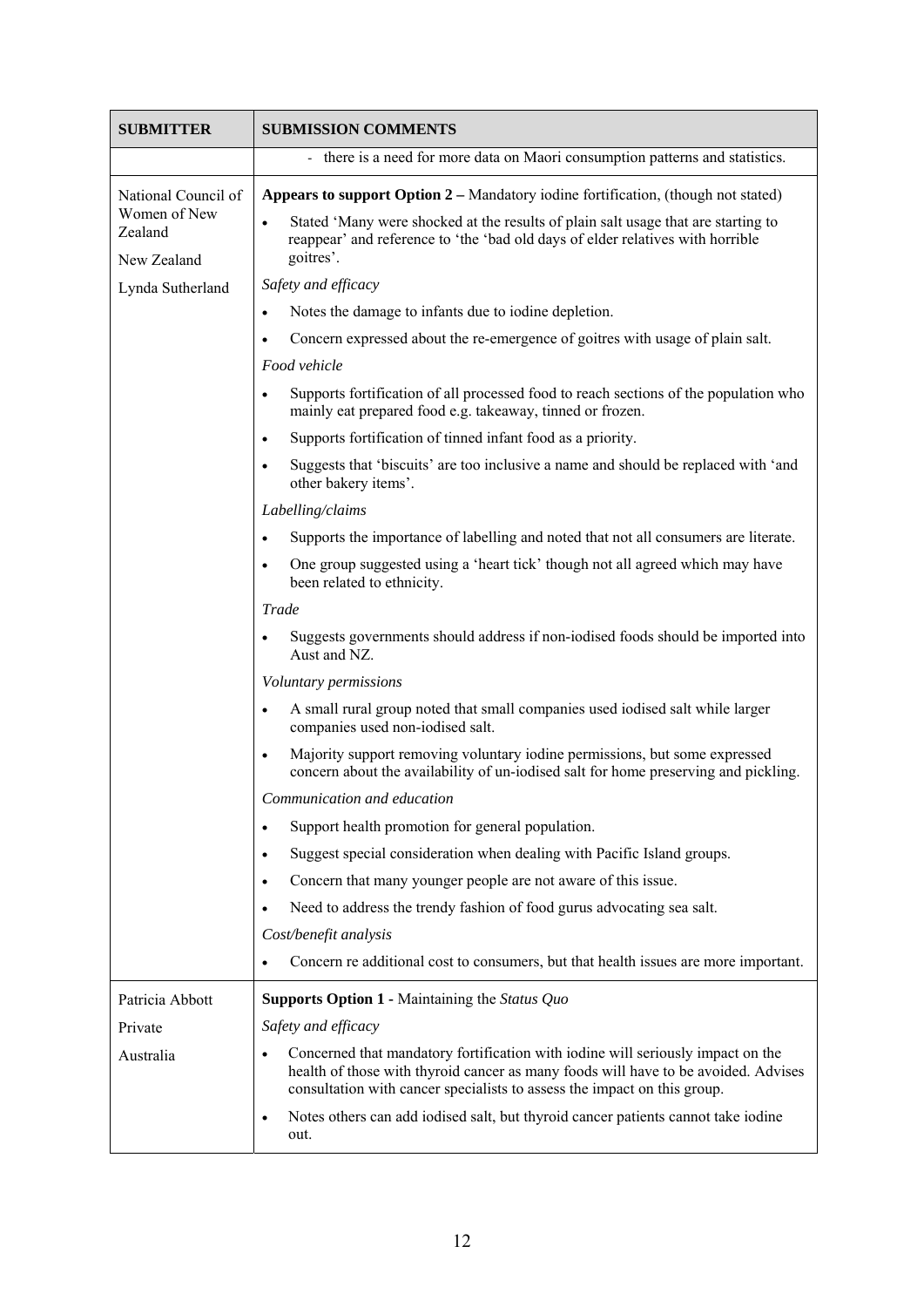| <b>SUBMITTER</b>      | <b>SUBMISSION COMMENTS</b>                                                                                                                                                                                                                                |
|-----------------------|-----------------------------------------------------------------------------------------------------------------------------------------------------------------------------------------------------------------------------------------------------------|
| Keith Beatty          | <b>Supports Option 1</b> – Maintaining the status quo                                                                                                                                                                                                     |
| Private<br><b>USA</b> | States Don't mess with nature's food supply<br>Safety and efficacy                                                                                                                                                                                        |
| (Biochemist)          | Family has congenital hyperthyroidism with variable expression and so have<br>concerns about adverse effects from increasing iodine.                                                                                                                      |
|                       | Self reported adverse effects after consuming one teaspoon of kelp, for example,<br>$\bullet$<br>hands perspired, increased tremors, and increased bruit.                                                                                                 |
|                       | Vulnerable groups                                                                                                                                                                                                                                         |
|                       | Suggests congenital hyperthyroidism with low protein bound iodine is normal for<br>$\bullet$<br>some genetic groups and could be a genetic response to cold adaptation (higher<br>BMR in absence of iodine for land locked populations in cold climates). |
| Patricia Berry        | Preferred option not stated                                                                                                                                                                                                                               |
| Private               | Safety and efficacy                                                                                                                                                                                                                                       |
| Australia             | Concerned that for those taking thyroxine the suggested change will affect their<br>$\bullet$<br>medication dosage.                                                                                                                                       |
|                       | If the Proposal is implemented this must be well advertised so that those taking<br>$\bullet$<br>thyroxine are aware they may have to adjust medication as a small amount can<br>adversely affect health.                                                 |
|                       | Food vehicle                                                                                                                                                                                                                                              |
|                       | Questions why iodine needs to be added to biscuits - considers this unnecessary.<br>$\bullet$                                                                                                                                                             |
|                       | Consumer choice                                                                                                                                                                                                                                           |
|                       | Would like to maintain a choice whether to eat food fortified with iodine; would<br>$\bullet$<br>prefer unfortified bread to be available.                                                                                                                |
|                       | Communication and education                                                                                                                                                                                                                               |
|                       | Targeted education would be necessary for those taking thyroxine medication.<br>$\bullet$                                                                                                                                                                 |
| Catherine Dart        | <b>Supports Option 1</b> – Maintaining the <i>status quo</i>                                                                                                                                                                                              |
| Private               | Safety and efficacy                                                                                                                                                                                                                                       |
| Australia             | Expressed concern that iodine can increase metabolic rate that can cause a whole<br>new set of problems.                                                                                                                                                  |
|                       | Iodine levels in Australian population not sufficiently deficient to take this action.<br>$\bullet$                                                                                                                                                       |
|                       | Dangers of iodine toxicity should be outlined.<br>٠                                                                                                                                                                                                       |
|                       | Consumer choice                                                                                                                                                                                                                                           |
|                       | People have the right to make informed choices about their diets and their lives.<br>$\bullet$                                                                                                                                                            |
|                       | Communication and education                                                                                                                                                                                                                               |
|                       | Supports education as the preferred approach.<br>٠                                                                                                                                                                                                        |
|                       | Other issues - claims                                                                                                                                                                                                                                     |
|                       | Believes iodised products would just be used as a new marketing hype.<br>٠                                                                                                                                                                                |
|                       |                                                                                                                                                                                                                                                           |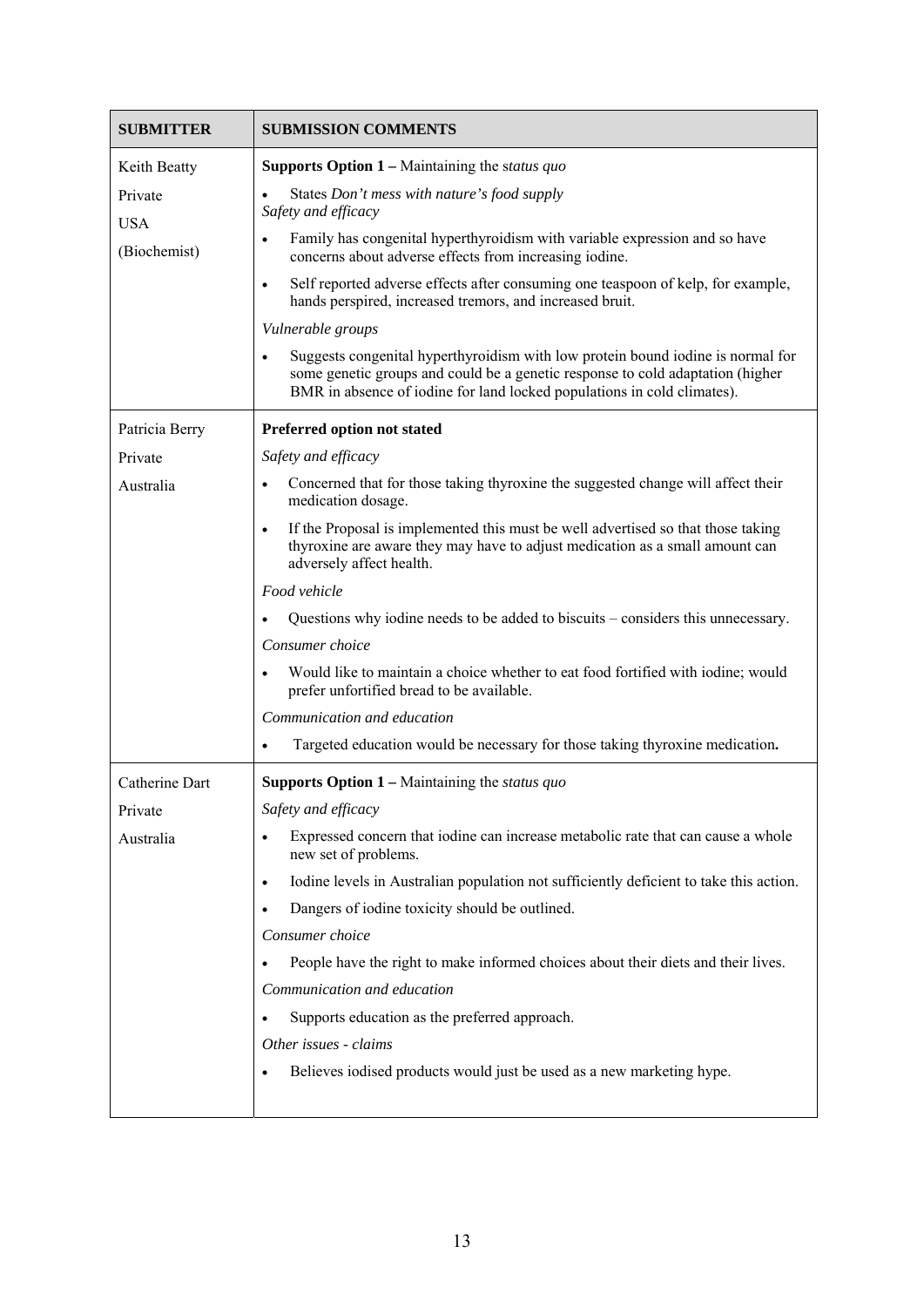| <b>SUBMITTER</b>       | <b>SUBMISSION COMMENTS</b>                                                                                                                                                                                                                                                                                                                                                                                   |
|------------------------|--------------------------------------------------------------------------------------------------------------------------------------------------------------------------------------------------------------------------------------------------------------------------------------------------------------------------------------------------------------------------------------------------------------|
| Leonie Huntsman        | Supports Option 2 – Mandatory iodine fortification                                                                                                                                                                                                                                                                                                                                                           |
| Private                | States 'I strongly support this Proposal which will cost so little and prevent so<br>$\bullet$                                                                                                                                                                                                                                                                                                               |
| Australia              | much misery'.                                                                                                                                                                                                                                                                                                                                                                                                |
| Patricia Li            | <b>Supports Option 1</b> – Maintaining the <i>status quo</i>                                                                                                                                                                                                                                                                                                                                                 |
| Private                | Not entirely opposed to the proposal but considers voluntary use of iodised or non-<br>iodised salt by manufacturers a better option.                                                                                                                                                                                                                                                                        |
|                        | Consumer choice/food vehicle                                                                                                                                                                                                                                                                                                                                                                                 |
|                        | Believes it will be very difficult for consumers to select salt free options to avoid<br>$\bullet$<br>iodine as choices will be limited.                                                                                                                                                                                                                                                                     |
|                        | Considers voluntary use by manufacturers of iodised or non-iodised salt would<br>$\bullet$<br>provide non-iodised options for the consumer.                                                                                                                                                                                                                                                                  |
|                        | There could be greater advertising of high iodine foods such as seafood.<br>$\bullet$                                                                                                                                                                                                                                                                                                                        |
| Eileen McEwan          | <b>Supports Option 1</b> – Maintaining the <i>status quo</i>                                                                                                                                                                                                                                                                                                                                                 |
| Private                | Considers mandatory fortification an 'overkill' given not all parts of Australia<br>$\bullet$<br>suffer from iodine deficiency.                                                                                                                                                                                                                                                                              |
| Australia              | Noted a total of 44% overall supported mandatory fortification at the Initial<br>$\bullet$<br>Assessment Report, with support primarily from health professionals. Considers<br>the preferred option is inconsistent with a participatory democracy and where high<br>literacy levels mean consumer education can be effective, if costly. Considers<br>mandatory fortification sets an unhealthy precedent. |
|                        | Safety and efficacy                                                                                                                                                                                                                                                                                                                                                                                          |
|                        | Concerned at the scant attention in the Draft Assessment Report given to the effects<br>$\bullet$<br>of over-consumption, particularly iodine induced hyperthyroidism for sufferers of<br>Grave's disease.                                                                                                                                                                                                   |
|                        | Considers mandatory fortification creates dangers for those at risk of<br>$\bullet$<br>hyperthyroidism and marginalises them as member as of society by limiting<br>healthy food choices and requiring them to scrutinise food labels.                                                                                                                                                                       |
|                        | Consumer choice                                                                                                                                                                                                                                                                                                                                                                                              |
|                        | Concerned with the limited and inferior choice, limited distribution and potentially<br>٠<br>inflated price of foods that will be available for those needing to avoid iodine<br>fortified products e.g. those with Grave's disease. Considers insufficient<br>consideration has been given to those with Grave's disease.                                                                                   |
|                        | Implementation                                                                                                                                                                                                                                                                                                                                                                                               |
|                        | There is too little detail provided on implementation e.g. some States and<br>$\bullet$<br>Territories do not need iodine supplementation.                                                                                                                                                                                                                                                                   |
|                        | Other issues                                                                                                                                                                                                                                                                                                                                                                                                 |
|                        | Considers an education programme on iodine deficiency, combined with funding<br>$\bullet$<br>for industry to modify their equipment would allow industry to develop iodine<br>fortified options in a variety of food.                                                                                                                                                                                        |
| Patricia St John       | <b>Supports Option 1</b> – Maintaining the <i>status quo</i>                                                                                                                                                                                                                                                                                                                                                 |
| Private<br>New Zealand | Objects to mandatory fortification with iodine. Has a direct interest in the issue as<br>$\bullet$<br>was diagnosed with autoimmune thyroid disease 11 years ago.                                                                                                                                                                                                                                            |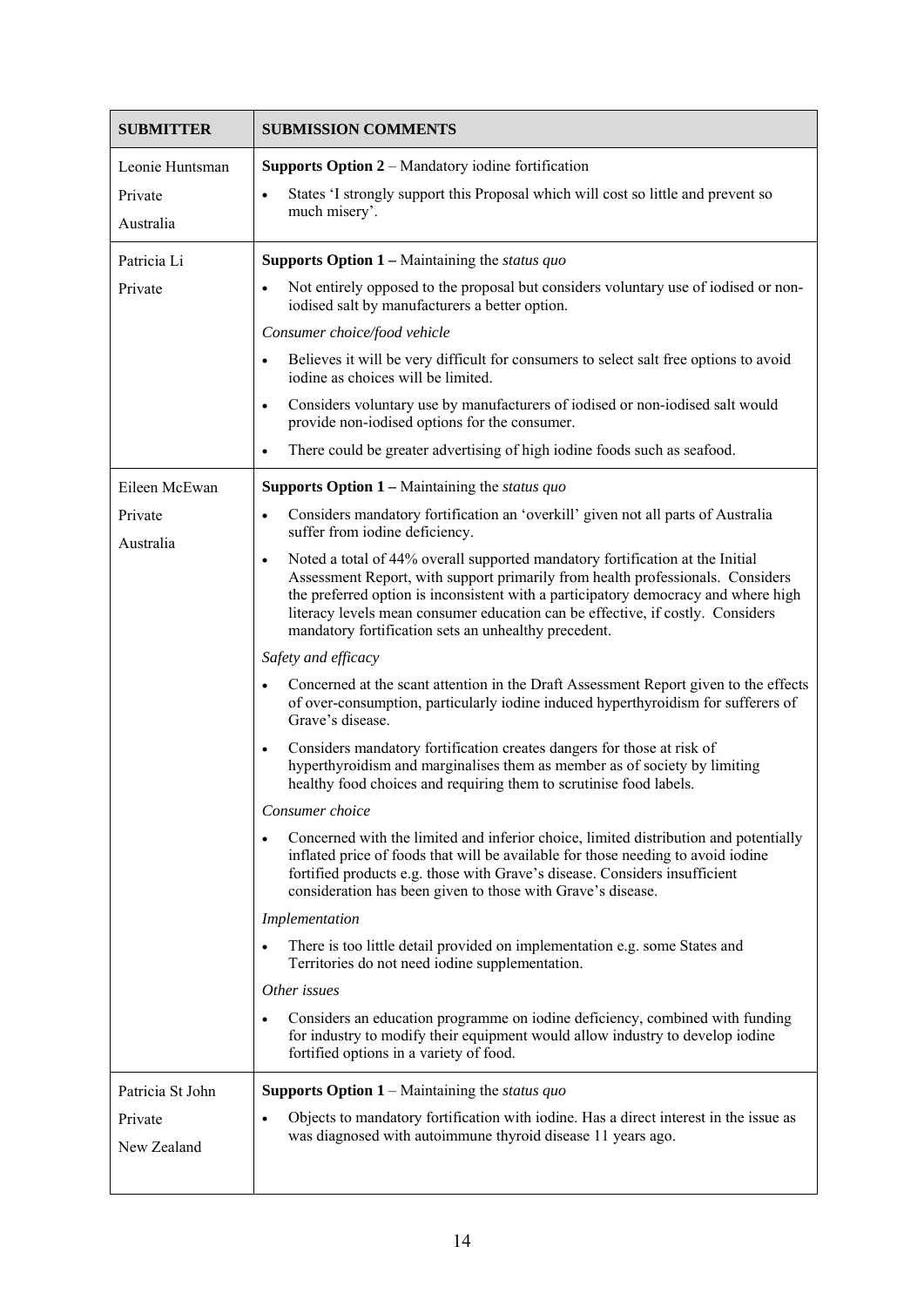| <b>SUBMITTER</b> | <b>SUBMISSION COMMENTS</b>                                                                                                                                                                                                                                                                                                                                                                                                                                                                                                                                                                                                                                                                                                                                                                                                                            |
|------------------|-------------------------------------------------------------------------------------------------------------------------------------------------------------------------------------------------------------------------------------------------------------------------------------------------------------------------------------------------------------------------------------------------------------------------------------------------------------------------------------------------------------------------------------------------------------------------------------------------------------------------------------------------------------------------------------------------------------------------------------------------------------------------------------------------------------------------------------------------------|
|                  | Safety and efficacy                                                                                                                                                                                                                                                                                                                                                                                                                                                                                                                                                                                                                                                                                                                                                                                                                                   |
|                  | Expresses concern about:                                                                                                                                                                                                                                                                                                                                                                                                                                                                                                                                                                                                                                                                                                                                                                                                                              |
|                  | the uncertain and inadequate data presented as evidence of a mild to moderate<br>deficiency of dietary iodine in NZ and Australia. Notes the Access Economics<br>report refers to lack of relevant data making assessment difficult. Considers further<br>evidence such as urine iodine excretion tests is needed before any mandatory<br>fortification is even considered. Refers to the limitations in dietary surveys noted<br>by FSANZ. Understands more recent surveys have been undertaken but are not<br>included. Considers no evidence has been presented for the existence of iodine<br>deficiency in either country. Considers the experience cited in poor and<br>undeveloped countries is not applicable to NZ or Australia. Considers severe and<br>long lasting iodine deprivation is required before thyroid function is compromised. |
|                  | the lack of investigation into the cause of iodine insufficiency over the last 10-15<br>$\bullet$<br>years. Suggests the increase in soy products may be a potential cause, as soy is<br>goitrogenic and has adverse effects on thyroid function. Notes many breads and<br>margarines contain soy. Also notes the use of soy based infant formula.                                                                                                                                                                                                                                                                                                                                                                                                                                                                                                    |
|                  | the considerable health risk with the proposal, noting a large increase in mainly<br>$\bullet$<br>transient iodine induced hyperthyroidism and hypothyroidism is expected. Notes<br>Access Economics has not been able to include associated costs in its cost benefit<br>analysis (CBA). Notes only two countries have attempted fortification and<br>monitoring has proved difficult.                                                                                                                                                                                                                                                                                                                                                                                                                                                               |
|                  | Concerned at the number of people in NZ and Australia who are likely to be<br>$\bullet$<br>affected by mandatory fortification.                                                                                                                                                                                                                                                                                                                                                                                                                                                                                                                                                                                                                                                                                                                       |
|                  | Believes the impact on those with existing autoimmune thyroid diseases will be<br>$\bullet$<br>considerable as iodine exacerbates these diseases. Considers the proposal<br>unsatisfactory and often misleading in this area. Provides figures on incidence of<br>autoimmune thyroid disease. Most thyroid diseases in the developed world are<br>caused by an autoimmune disorder. Notes the underlying mechanisms for the<br>disease process are not understood. Notes the prevalence of such disease is more<br>frequent in countries where dietary iodine is high. Discusses chronic autoimmune<br>thyroiditis. This condition is exacerbated by high iodine intake and by foods such<br>as soy which have an adverse effect on thyroid function, making it difficult to<br>maintain the steady state which is the aim of treatment.              |
|                  | Considers young children and adults in some areas of Australia will be in danger of<br>$\bullet$<br>exceeding the safety limits for iodine intake.                                                                                                                                                                                                                                                                                                                                                                                                                                                                                                                                                                                                                                                                                                    |
|                  | Notes pregnant women may be at increased risk of thyroid dysfunction and there<br>$\bullet$<br>may be a risk to the foetus and neonates.                                                                                                                                                                                                                                                                                                                                                                                                                                                                                                                                                                                                                                                                                                              |
|                  | Consumer choice                                                                                                                                                                                                                                                                                                                                                                                                                                                                                                                                                                                                                                                                                                                                                                                                                                       |
|                  | Does not believe NZ manufacturers will provide alternative product lines.<br>$\bullet$                                                                                                                                                                                                                                                                                                                                                                                                                                                                                                                                                                                                                                                                                                                                                                |
|                  | Believes the supply of unfortified breads and cereals is likely to be inadequate and<br>$\bullet$<br>very expensive.                                                                                                                                                                                                                                                                                                                                                                                                                                                                                                                                                                                                                                                                                                                                  |
|                  | Recommends that if mandatory fortification proceeds, niche breads and unwrapped<br>$\bullet$<br>breads from small bakeries be exempt from fortification as they usually do not use<br>soy four and are therefore important for those affected by both soy and iodine.                                                                                                                                                                                                                                                                                                                                                                                                                                                                                                                                                                                 |
|                  | Monitoring and enforcement                                                                                                                                                                                                                                                                                                                                                                                                                                                                                                                                                                                                                                                                                                                                                                                                                            |
|                  | Information is lacking on how monitoring will be carried out. Difficulties<br>$\bullet$<br>experienced in Denmark are not encouraging.                                                                                                                                                                                                                                                                                                                                                                                                                                                                                                                                                                                                                                                                                                                |
|                  |                                                                                                                                                                                                                                                                                                                                                                                                                                                                                                                                                                                                                                                                                                                                                                                                                                                       |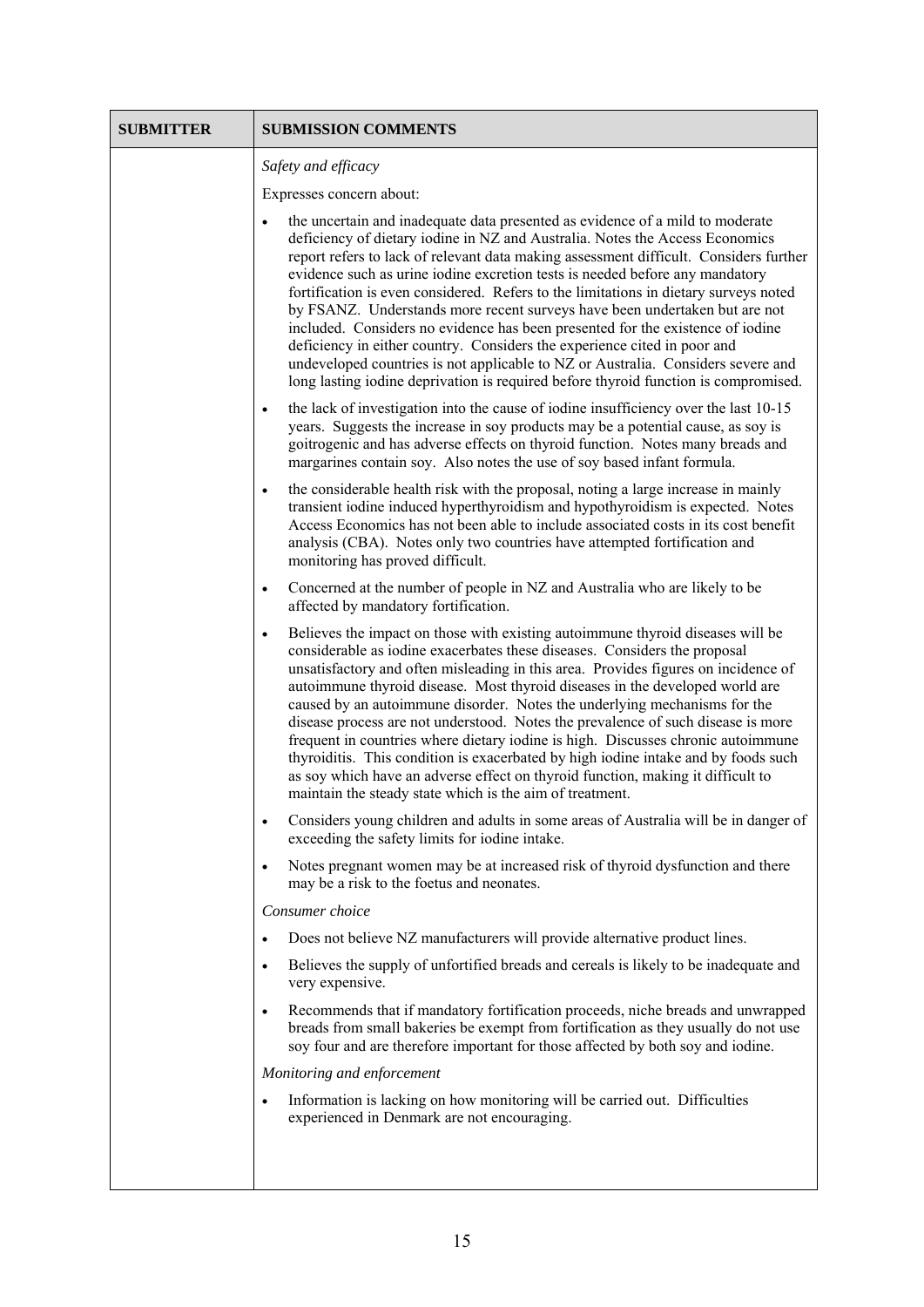| <b>SUBMITTER</b> | <b>SUBMISSION COMMENTS</b>                                                                                                                                                                                                                                                                                   |
|------------------|--------------------------------------------------------------------------------------------------------------------------------------------------------------------------------------------------------------------------------------------------------------------------------------------------------------|
|                  | Other issues                                                                                                                                                                                                                                                                                                 |
|                  | Before any mandatory fortification is undertaken, a deficiency sufficient to warrant<br>$\bullet$<br>fortification of all basic cereal based food stuffs should be established.                                                                                                                              |
|                  | Random sampling and testing of school children is considered an adequate marker<br>$\bullet$<br>of iodine status of any given population. If deficiency is detected then<br>ultrasonography and blood tests should follow.                                                                                   |
|                  | If a significant deficiency is established, voluntary fortification of some cereal<br>$\bullet$<br>foods might be a more sensible and less costly approach.                                                                                                                                                  |
| Liz Sanzaro      | Appears to support Option 2 – Mandatory iodine fortification                                                                                                                                                                                                                                                 |
| Private          | States 'I am not one for the notion of fiddling with our food' but also states 'I am<br>$\bullet$                                                                                                                                                                                                            |
| Australia        | far more likely to be persuaded that the fortification of our regular food items with<br>iodine is necessary.'                                                                                                                                                                                               |
|                  | Does not support mandatory fortification of cereals with folic acid or calcium in<br>$\bullet$<br>fruit juice or other manipulation of food in general.                                                                                                                                                      |
|                  | Safety and efficacy                                                                                                                                                                                                                                                                                          |
|                  | Family predisposition for the reduced TSH synthesis (submitter and both parents<br>$\bullet$<br>on thyroid replacement therapy)                                                                                                                                                                              |
|                  | States that iodine deficiency is a reality for many Australians.<br>$\bullet$                                                                                                                                                                                                                                |
|                  | Notes that recorded incidence has increased recently.<br>$\bullet$                                                                                                                                                                                                                                           |
|                  | Notes that a significant number of females in mid to later years are affected by<br>$\bullet$<br>hypothyroidism, possibly caused by low dietary iodine intake.                                                                                                                                               |
|                  | Is aware of a disproportionate number of people in her community with swollen<br>$\bullet$<br>thyroid glands, or thyroid gland nodules (needing surgical removal) or pregnancy<br>induced goitre.                                                                                                            |
| Lai Ho Seet      | <b>Supports Option 1</b> – Maintaining the <i>status quo</i>                                                                                                                                                                                                                                                 |
| Private          | Supports enhanced education on food choices to increase iodine intake.<br>$\bullet$                                                                                                                                                                                                                          |
| Australia        | Submits from personal experience of Grave's disease.                                                                                                                                                                                                                                                         |
|                  | Safety and efficacy                                                                                                                                                                                                                                                                                          |
|                  | Considers it 'fruitless' to add iodine when data does not indicate a local deficiency<br>e.g. Perth / Western Australia.                                                                                                                                                                                     |
|                  | Concerned as Grave's disease worsens with excessive iodine. Considers the risk of<br>$\bullet$<br>hidden iodine in food for those with hyperthyroidism is too great compared with<br>the prevention of potential cretinism, which is not seen in developed countries with<br>good education and low poverty. |
|                  | Concerned that excessive iodine supplementation may lead to hypothyroidism and<br>$\bullet$<br>thyroiditis.                                                                                                                                                                                                  |
|                  | Concerned those with hyperthyroidism will worsen with excess iodine.<br>$\bullet$                                                                                                                                                                                                                            |
|                  | Consumer choice                                                                                                                                                                                                                                                                                              |
|                  | Freedom of choice important. Considers it unfair to be forced to have different food<br>$\bullet$<br>to the family. Notes salt-free bread, biscuits and cereals from specialty stores are<br>more expensive.                                                                                                 |
|                  | Communication and education                                                                                                                                                                                                                                                                                  |
|                  | Education of the target group would be more useful than the addition of iodine to<br>$\bullet$<br>bread, cereals and biscuits e.g. potential mothers and parents of toddlers.                                                                                                                                |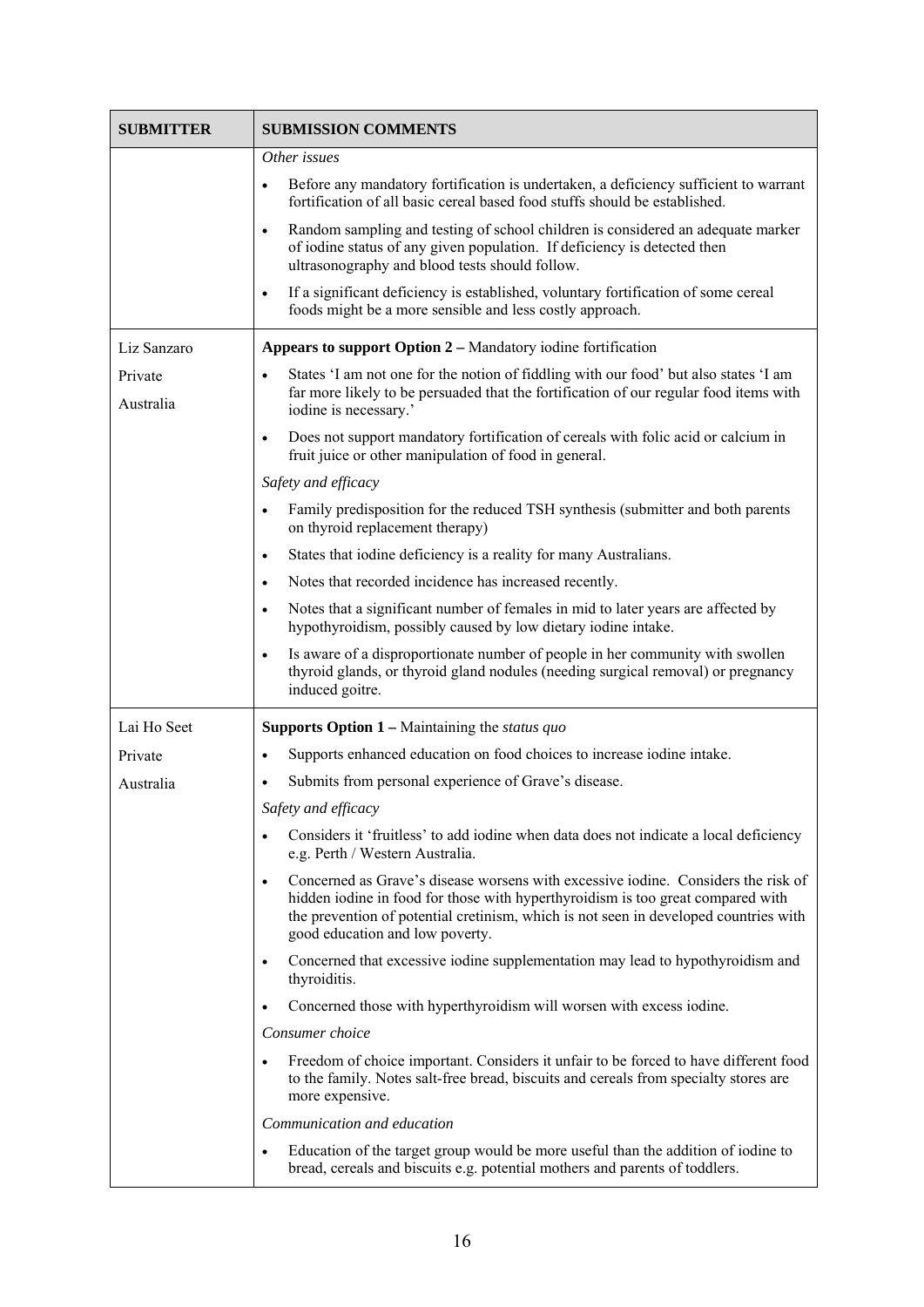| <b>SUBMITTER</b>                       | <b>SUBMISSION COMMENTS</b>                                                                                                                                                                                                                             |
|----------------------------------------|--------------------------------------------------------------------------------------------------------------------------------------------------------------------------------------------------------------------------------------------------------|
|                                        | Other issues                                                                                                                                                                                                                                           |
|                                        | There is more iodine in many diets than ever before with cultural diversity and<br>$\bullet$<br>more people consuming a southeast Asian diet.                                                                                                          |
|                                        | Notes the role of soy products as a possible modern cause of hypothyroidism rather<br>$\bullet$<br>than lack of jodine.                                                                                                                                |
|                                        | Dietary modelling                                                                                                                                                                                                                                      |
|                                        | Considers WHO data outdated and limited. Believes Australia cannot be compared<br>$\bullet$<br>to third world countries with high rates of poverty.                                                                                                    |
| Leah Voysey                            | Support option not stated - but concerned about mandatory iodine fortification                                                                                                                                                                         |
| Private                                | Safety and efficacy                                                                                                                                                                                                                                    |
| Australia                              | Concerned at 'medicating' the whole community when this could be harmful to<br>$\bullet$<br>those with autoimmune hyperthyroidism, especially as it is well documented that<br>women in pregnancy or following childbirth can develop hyperthyroidism. |
|                                        | Refers to adverse reactions to supplements containing iodine and foods containing<br>$\bullet$<br>high levels of iodine in those with Grave's disease.                                                                                                 |
|                                        | Queries whether education has been considered fully as a viable part of an<br>$\bullet$<br>alternative strategy.                                                                                                                                       |
| Francine Worboys                       | Preferred option not specified.                                                                                                                                                                                                                        |
| Private                                | Safety and efficacy                                                                                                                                                                                                                                    |
| Australia                              | Concerned about the effect of adding extra iodine to the diet for those with<br>$\bullet$<br>hyperthyroidism. Asks if this has been considered when proposing mandatory<br>fortification.                                                              |
| Australian Food and<br>Grocery Council | Supports a modified Option 1 - with a Memorandum of Understanding (MoU) with<br>industry for the voluntary use of iodised salt in food manufacture.                                                                                                    |
| (AFGC)                                 | This would be combined with:                                                                                                                                                                                                                           |
| Australia<br>David Roberts             | an industry awareness campaign promoting the need for iodised salt in food<br>$\bullet$<br>manufacture;                                                                                                                                                |
|                                        | a consumer education campaign aimed at the target population; and<br>٠                                                                                                                                                                                 |
|                                        | Trans-Tasman monitoring programme for urinary iodine status in the target<br>٠<br>population.                                                                                                                                                          |
|                                        | Features of the alternative approach (above):                                                                                                                                                                                                          |
|                                        | Shown to be effective in Tasmania and internationally;<br>$\bullet$                                                                                                                                                                                    |
|                                        | Promotes consumer choice;<br>$\bullet$                                                                                                                                                                                                                 |
|                                        | Has no WTO implications;<br>$\bullet$                                                                                                                                                                                                                  |
|                                        | Allows those with coeliac disease to be reached;<br>$\bullet$                                                                                                                                                                                          |
|                                        | Is consistent with the policies of COAG, ANZFRMC and FSANZ.<br>$\bullet$                                                                                                                                                                               |
|                                        | Recommends the approach could be applied regionally, and adjusted from time to<br>$\bullet$<br>time on a regional basis.                                                                                                                               |
|                                        | Disadvantages of the preferred mandatory approach:                                                                                                                                                                                                     |
|                                        | Is not the most effective strategy;<br>$\bullet$                                                                                                                                                                                                       |
|                                        | Does not meet policy requirements for mandatory fortification;<br>$\bullet$                                                                                                                                                                            |
|                                        | Removes consumer choice;                                                                                                                                                                                                                               |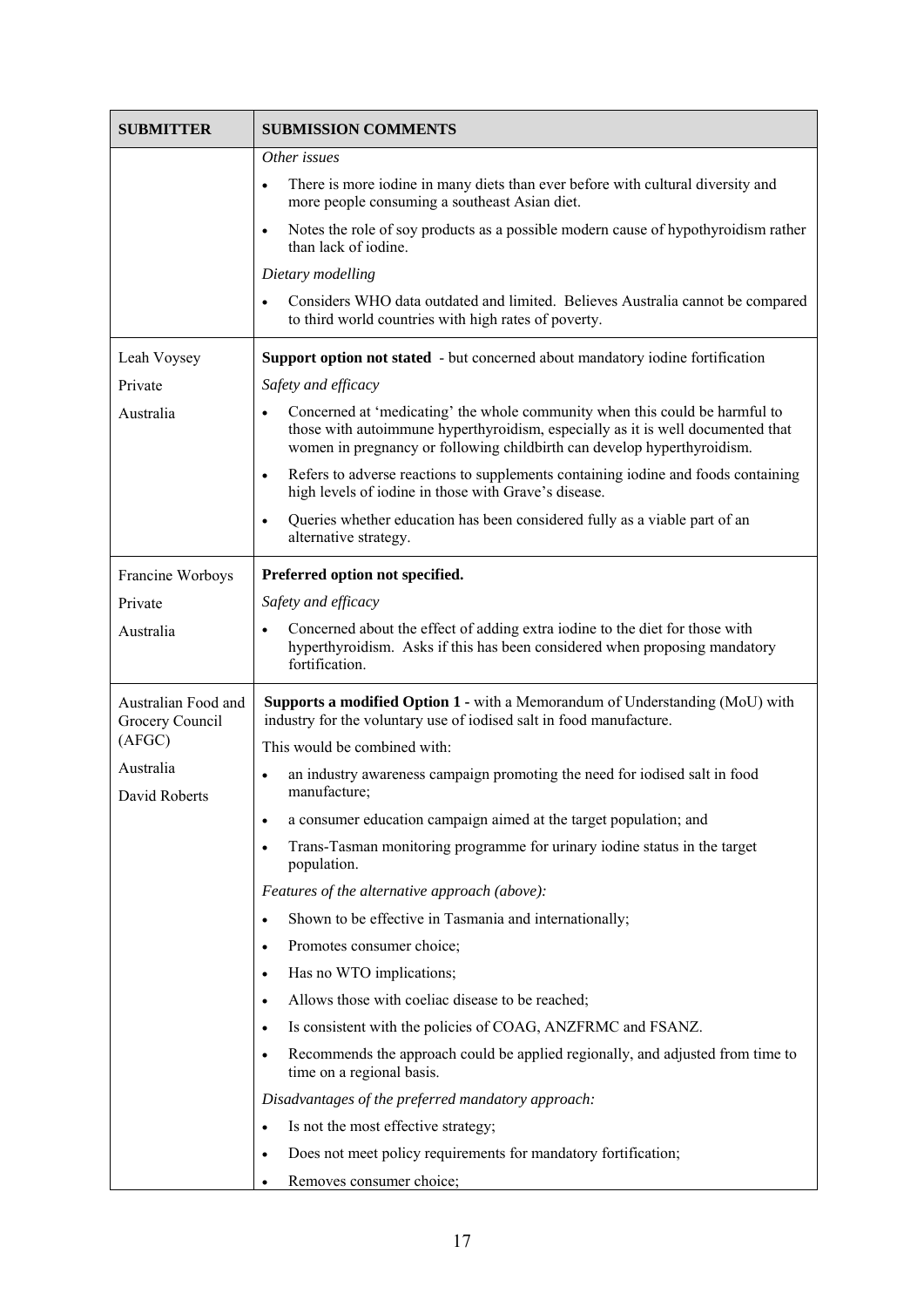| <b>SUBMITTER</b> | <b>SUBMISSION COMMENTS</b>                                                                                                                                                                                                                                                                                                                                                                                                                                                                                                                                                                                                                                                                         |
|------------------|----------------------------------------------------------------------------------------------------------------------------------------------------------------------------------------------------------------------------------------------------------------------------------------------------------------------------------------------------------------------------------------------------------------------------------------------------------------------------------------------------------------------------------------------------------------------------------------------------------------------------------------------------------------------------------------------------|
|                  | Is not an effective solution for those with coeliac disease who do not consume<br>$\bullet$<br>wheat-based products;                                                                                                                                                                                                                                                                                                                                                                                                                                                                                                                                                                               |
|                  | Creates unjustified trade restrictions for imported foods causing potential WTO<br>$\bullet$<br>action; and                                                                                                                                                                                                                                                                                                                                                                                                                                                                                                                                                                                        |
|                  | Mandatory fortification is not supported by the best available evidence, which<br>$\bullet$<br>supports voluntary use of iodised salt.                                                                                                                                                                                                                                                                                                                                                                                                                                                                                                                                                             |
|                  | Food vehicle                                                                                                                                                                                                                                                                                                                                                                                                                                                                                                                                                                                                                                                                                       |
|                  | AFGC notes that milk and milk products are major contributors to iodine intakes<br>for both the target groups and all Australians aged two years and above, and for<br>New Zealanders aged 15 years and above. However, these have not been included<br>in the modelling scenarios as possible food vehicles.                                                                                                                                                                                                                                                                                                                                                                                      |
|                  | Consumer choice                                                                                                                                                                                                                                                                                                                                                                                                                                                                                                                                                                                                                                                                                    |
|                  | Proposal fails to consider consumer views in Australia, and relies on the outcome<br>$\bullet$<br>of the voluntary program for iodine fortification in Tasmania. Assumes there has<br>been no consumer concern at the mandated addition of thiamine 17 years ago.                                                                                                                                                                                                                                                                                                                                                                                                                                  |
|                  | Rejects the 'choice' of unleavened bread and salt free cereals for consumers as<br>$\bullet$<br>these are entirely different products and cannot be compared to the regular<br>products.                                                                                                                                                                                                                                                                                                                                                                                                                                                                                                           |
|                  | Notes the consumer research in New Zealand by NZFSA indicating strong<br>$\bullet$<br>opposition to the mandating of folic acid addition to the food supply because it<br>removed consumer choice.                                                                                                                                                                                                                                                                                                                                                                                                                                                                                                 |
|                  | Refers to a recent survey of consumers undertaken by a business likely to be<br>$\bullet$<br>affected by the proposed mandatory fortification with folic acid and iodine in<br>September 2006. This survey showed 84% of respondents thought voluntary<br>fortification was preferable to mandatory fortification, and 62% respondents were<br>concerned that mandatory fortification shows a trend to making staple foods such<br>as bread act like medicine.                                                                                                                                                                                                                                     |
|                  | Labelling/claims                                                                                                                                                                                                                                                                                                                                                                                                                                                                                                                                                                                                                                                                                   |
|                  | A 12 month implementation period will cause unnecessary costs to industry and is<br>$\bullet$<br>not achievable due to the volume of labels and relatively small size of the label<br>change and printing industries.                                                                                                                                                                                                                                                                                                                                                                                                                                                                              |
|                  | An acceptable time frame to allow for labelling changes is two years for short shelf<br>$\bullet$<br>life products and four years for long life shelf life.                                                                                                                                                                                                                                                                                                                                                                                                                                                                                                                                        |
|                  | The current Standard 1.3.2 limits food companies from using labels as an effective<br>$\bullet$<br>way of helping to support the communication and education strategy that FSANZ<br>indicates is critical to the success of the proposal.                                                                                                                                                                                                                                                                                                                                                                                                                                                          |
|                  | Recommends a pre-approved iodine health claim for foods fortified with iodised<br>$\bullet$<br>salt in order to enhance communication and education about the importance of<br>iodine in the diet.                                                                                                                                                                                                                                                                                                                                                                                                                                                                                                 |
|                  | <b>Trade</b>                                                                                                                                                                                                                                                                                                                                                                                                                                                                                                                                                                                                                                                                                       |
|                  | Mandatory fortification could be seen as a technical barrier to trade, and therefore<br>$\bullet$<br>will require careful handling by FSANZ to avoid WTO intervention. For example,<br>Australian businesses manufacturing in China for export to Australia will not<br>conform to Australian requirements as China has a different iodisation level for salt<br>from that proposed in P230. Exports to the Japanese market are not permitted to<br>utilise iodised salt in manufacture, and manufacturers may not be able to remain<br>competitive due to additional costs of maintaining two salt supplies and associated<br>costs – this has been noted as a problem for a cereal manufacturer. |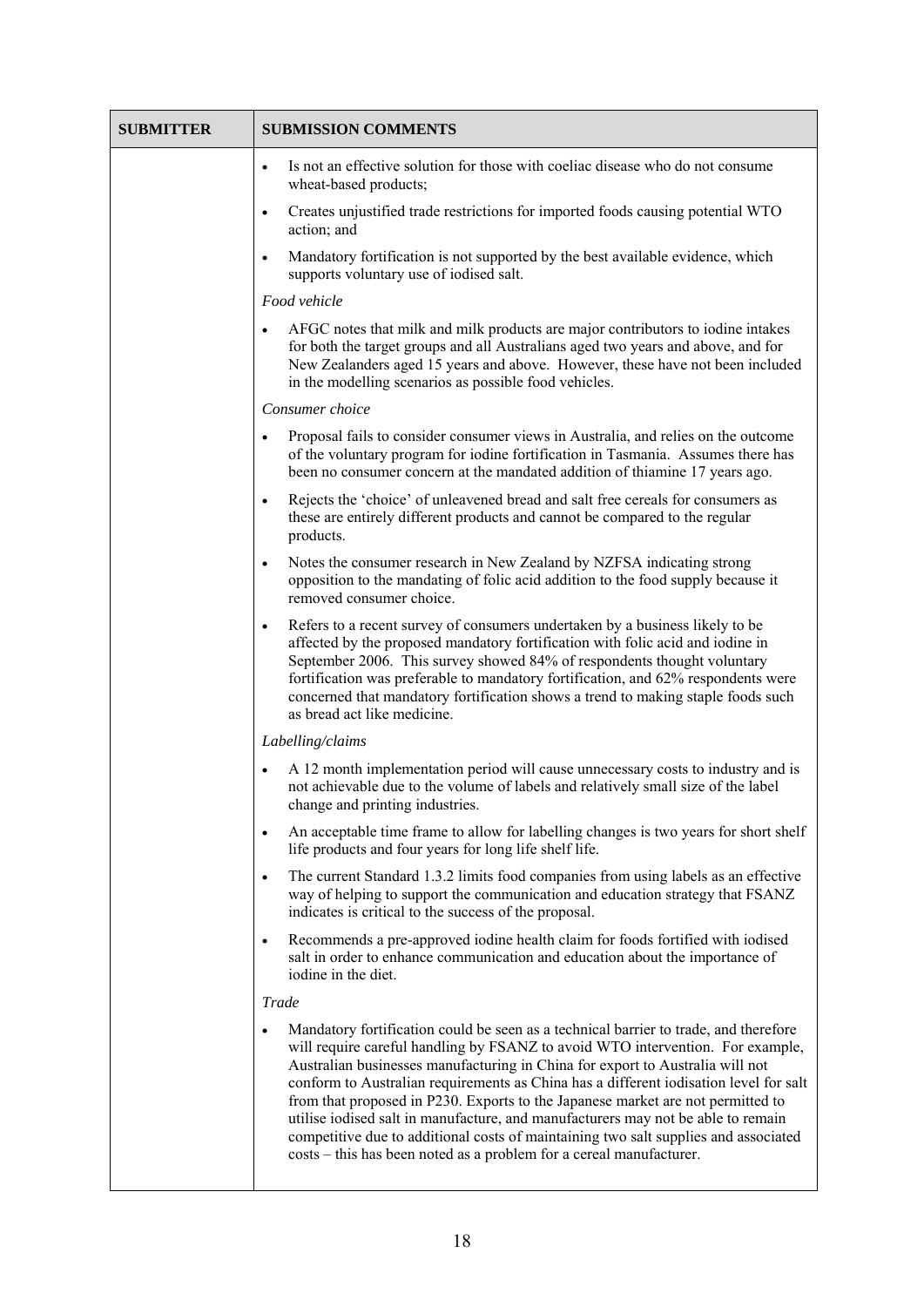| <b>SUBMITTER</b> | <b>SUBMISSION COMMENTS</b>                                                                                                                                                                                                                                                                              |
|------------------|---------------------------------------------------------------------------------------------------------------------------------------------------------------------------------------------------------------------------------------------------------------------------------------------------------|
|                  | The MoU will allow the necessary flexibility to meet the needs of the Australian<br>$\bullet$<br>market and export markets.                                                                                                                                                                             |
|                  | Impact of mandatory fortification on imported food vehicles                                                                                                                                                                                                                                             |
|                  | AFGC recommends FSANZ exempt imported food from the requirement to use<br>$\bullet$<br>iodised salt and focus on agreements via MoU with Australian based<br>manufacturers. This will require further modelling to determine the impact of the<br>proposed exemption.                                   |
|                  | The four week consultation period has prevented AFGC from obtaining sufficient<br>$\bullet$<br>details on imported foods for this submission. AFGC will however continue to<br>provide FSANZ with such information after the close of submissions to assist the<br>FSANZ modelling and decision making. |
|                  | Current salt permissions                                                                                                                                                                                                                                                                                |
|                  | Supports the retention of current permission for iodised salt for discretionary use.<br>$\bullet$                                                                                                                                                                                                       |
|                  | Recommends promoting the substitution of iodised salt for un-iodised salt.<br>$\bullet$                                                                                                                                                                                                                 |
|                  | Australian data indicates that salt use has remained stable over the past 5 years,<br>$\bullet$<br>while iodised salt intake has risen, indicating consumers are choosing to use<br>iodised salt over un-iodised.                                                                                       |
|                  | Use of salt in non-mandated foods                                                                                                                                                                                                                                                                       |
|                  | At production sites where foods other than the proposed mandated products are<br>$\bullet$<br>produced, it is likely that all foods would use iodised salt because of the difficulty<br>of sourcing two supplies, maintaining separate storage areas, and additional quality<br>control measures.       |
|                  | At production sites where products are physically separated (different plant) from<br>$\bullet$<br>mandatory products then continued use of un-iodised salt would occur.<br>Consistency with policy guidelines                                                                                          |
|                  | Does not believe the proposal meets policy guidelines.<br>$\bullet$                                                                                                                                                                                                                                     |
|                  | The proposed MoU does meet policy guidelines.<br>$\bullet$                                                                                                                                                                                                                                              |
|                  | Monitoring and compliance                                                                                                                                                                                                                                                                               |
|                  | Recommends a Trans-Tasman monitoring program be developed and maintained<br>for urinary iodine status in the target population.                                                                                                                                                                         |
|                  | Communication and education strategies                                                                                                                                                                                                                                                                  |
|                  | Recommends industry awareness campaign to raise and maintain awareness of the<br>$\bullet$<br>need to use iodised salt in food manufacture.                                                                                                                                                             |
|                  | Recommends ongoing consumer education campaign aimed at target population at<br>$\bullet$<br>risk promoting the importance of iodine in the diet.                                                                                                                                                       |
|                  | Cost/benefit analysis                                                                                                                                                                                                                                                                                   |
|                  | Notes uncertainties around the economic value of the benefits from mandatory<br>$\bullet$<br>fortification, but no corresponding uncertainty regarding costs to industry and to<br>government.                                                                                                          |
|                  | Compliments Access Economics on their full use of industry supplied data in their<br>$\bullet$<br>report.                                                                                                                                                                                               |
|                  | Suggests that the AFGC solution of a MoU will deliver the desired outcome<br>$\bullet$<br>without incurring excessive costs to all parties, and will maintain consumer choice.                                                                                                                          |
|                  |                                                                                                                                                                                                                                                                                                         |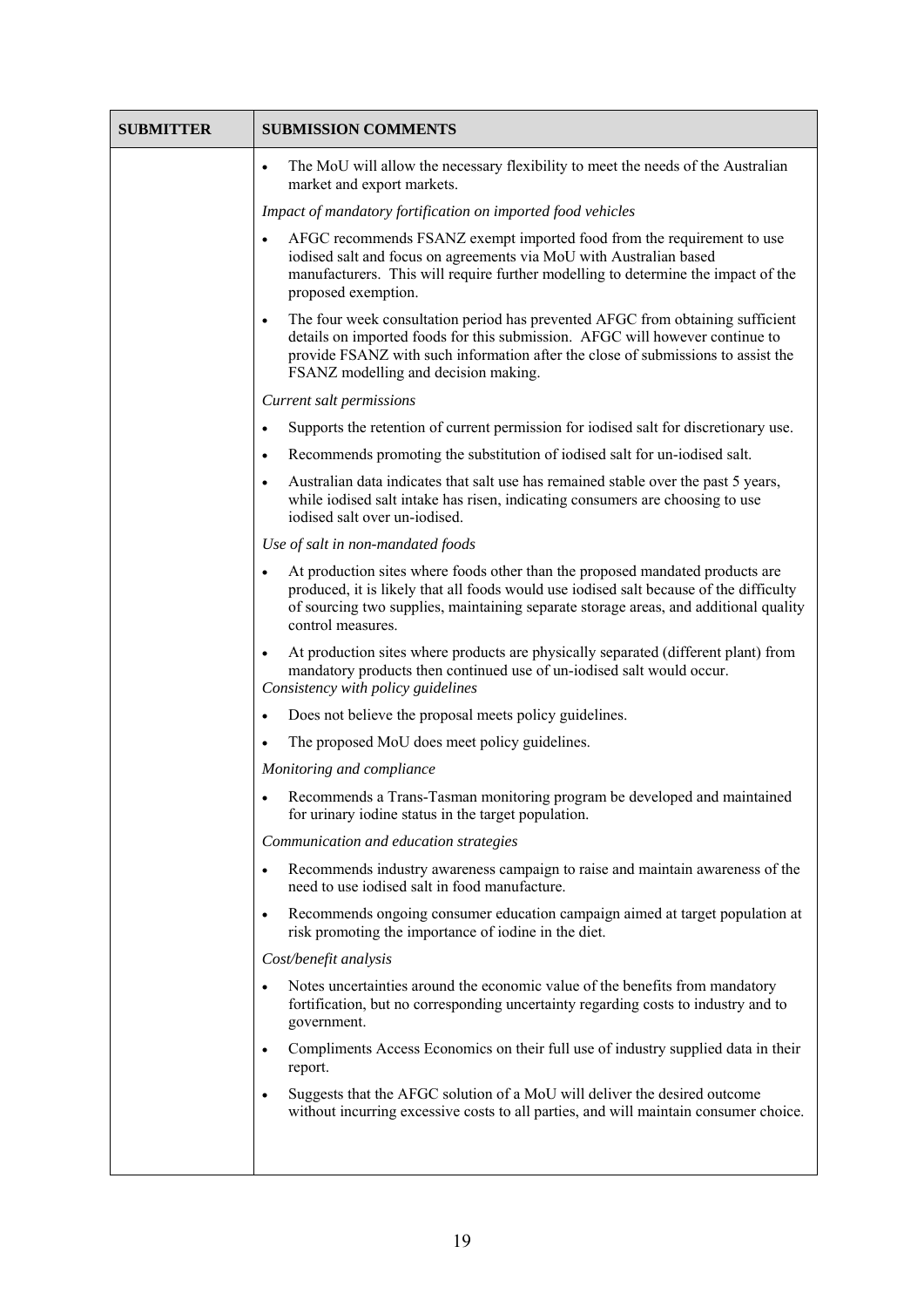| <b>SUBMITTER</b>        | <b>SUBMISSION COMMENTS</b>                                                                                                                                                                                                                                                                                                                                                                               |
|-------------------------|----------------------------------------------------------------------------------------------------------------------------------------------------------------------------------------------------------------------------------------------------------------------------------------------------------------------------------------------------------------------------------------------------------|
|                         | Dietary modelling                                                                                                                                                                                                                                                                                                                                                                                        |
|                         | Notes the lack of up to date data on current intake of iodine for Australia which<br>$\bullet$<br>hampers risk assessment.                                                                                                                                                                                                                                                                               |
|                         | Believes that FSANZ should seek further information from stakeholders at each<br>$\bullet$<br>stage of consultation, and in the event that it is necessary to use patterns from 1995<br>consumption, FSANZ should model a wider range of consumptions to ensure they<br>capture upper and lower intake levels. FSANZ should check outlier results with<br>relevant industry stakeholders for validation. |
|                         | It is incorrect to presume that all sodium reported on a label is derived from sodium<br>$\bullet$<br>chloride. This is incorrect for many foods e.g. biscuits contain sodium bicarbonate<br>as a raising agent. This has the effect of overestimating the iodine contribution<br>modelled in scenario one. The effect is lesser in scenario two.                                                        |
|                         | Aztec data (scanned sales data for the total retail salt market) indicates the true<br>$\bullet$<br>figure for discretionary salt is closer to 18% (17.7%) for Australia and 75% for<br>New Zealand. FSANZ should utilise the updated figures for iodised salt in future<br>baseline modelling.                                                                                                          |
|                         | Notes that no comprehensive survey of Australian consumer attitudes to<br>$\bullet$<br>fortification has been undertaken.                                                                                                                                                                                                                                                                                |
|                         | Attachments:                                                                                                                                                                                                                                                                                                                                                                                             |
|                         | Draft Memorandum of Understanding and membership of AFGC attached to<br>submission.                                                                                                                                                                                                                                                                                                                      |
| <b>Bayer HealthCare</b> | Supports Option 2 – Preferred approach for mandatory iodine fortification and<br>commends the salt industry for their encouraging approach.                                                                                                                                                                                                                                                              |
| Australia               | A pharmaceutical company.                                                                                                                                                                                                                                                                                                                                                                                |
| Ayumi Uyeda             | Safety and efficacy                                                                                                                                                                                                                                                                                                                                                                                      |
|                         | Questions the evidence for selecting the proposed fortification level of $25 - 40$<br>$\bullet$<br>mg/kg iodine in salt and the timeline for expecting an improvement in the mean<br>urinary iodine concentrations.                                                                                                                                                                                      |
|                         | Notes that the level of iodisation of salt in the USA is 100 mg/kg and questions<br>$\bullet$<br>whether this level has shown adverse effects or would be of benefit in Australia.                                                                                                                                                                                                                       |
|                         | Also questions the need for a higher level of iodine to be added to salt to address<br>$\bullet$<br>the trend to reduce overall salt intake by society in general, and especially by some<br>sections of the population, e.g. patients with high blood pressure and pregnant<br>women.                                                                                                                   |
|                         | Acknowledges that the implications of iodine are well documented and well<br>$\bullet$<br>understood.                                                                                                                                                                                                                                                                                                    |
|                         | Implementation                                                                                                                                                                                                                                                                                                                                                                                           |
|                         | Questions whether the fortification period could be implemented earlier than one<br>$\bullet$<br>year to address those in the Eastern States at greatest risk of iodine deficiency.                                                                                                                                                                                                                      |
|                         | Communication and education                                                                                                                                                                                                                                                                                                                                                                              |
|                         | Supports increasing awareness within specific groups at risk of iodine deficiency.<br>$\bullet$                                                                                                                                                                                                                                                                                                          |
| Campbell Arnott's       | <b>Supports a Modified Option 1</b> – Maintaining the <i>status quo</i>                                                                                                                                                                                                                                                                                                                                  |
| Australia               | Supports expanded voluntary iodine fortification of foods targeted to the at risk<br>$\bullet$                                                                                                                                                                                                                                                                                                           |
| Michael Depalo          | population groups, with consumer education. Fortification could be through<br>iodised salt or other sources of iodine.                                                                                                                                                                                                                                                                                   |
|                         |                                                                                                                                                                                                                                                                                                                                                                                                          |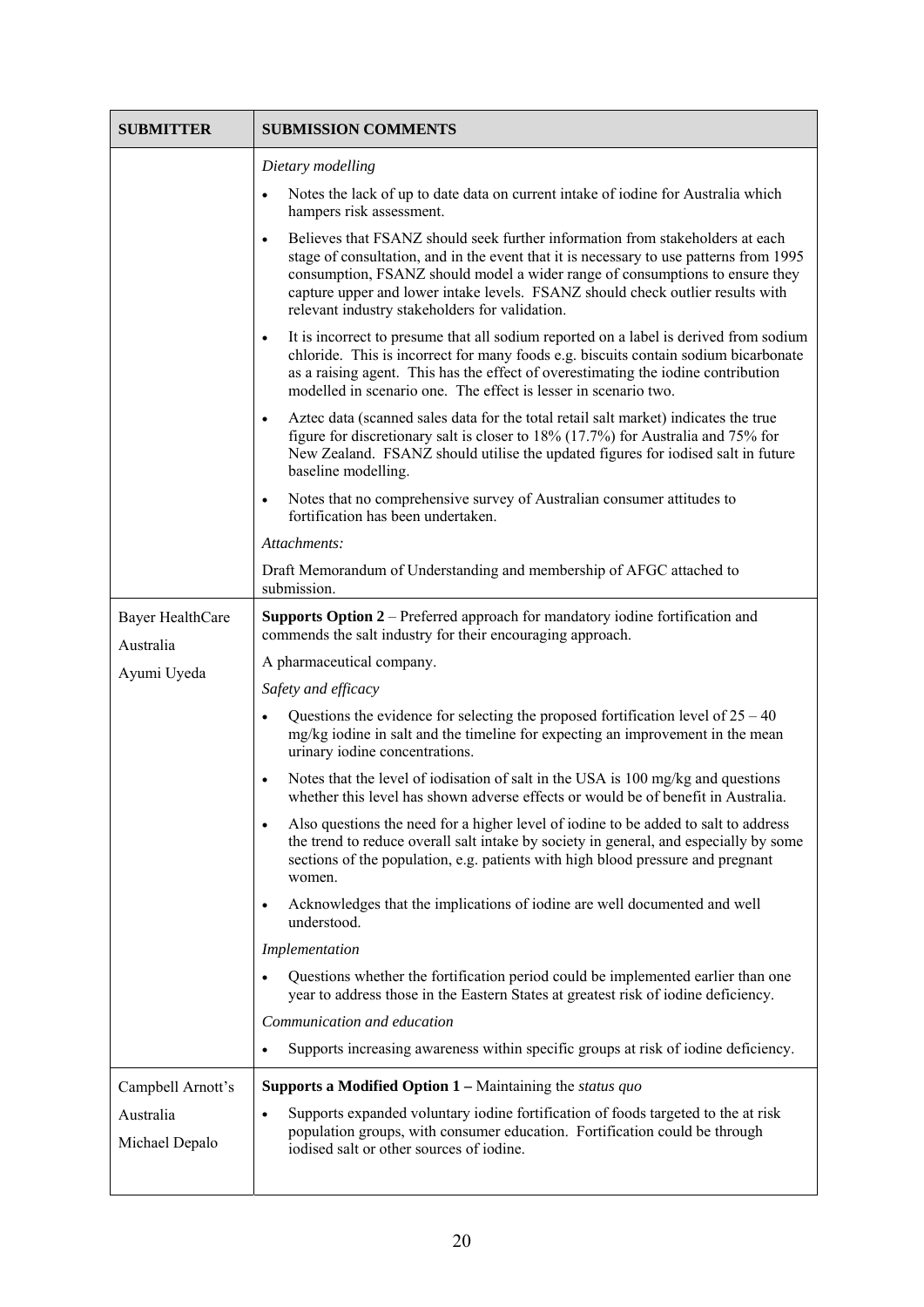| <b>SUBMITTER</b> | <b>SUBMISSION COMMENTS</b>                                                                                                                                                                                                                                                                                                                                                                                            |
|------------------|-----------------------------------------------------------------------------------------------------------------------------------------------------------------------------------------------------------------------------------------------------------------------------------------------------------------------------------------------------------------------------------------------------------------------|
|                  | Recommends the development of a MOU with industry enabling a targeted<br>$\bullet$<br>application of voluntary fortification with iodised salt to targeted foods.                                                                                                                                                                                                                                                     |
|                  | Campbell Arnott's would be willing to participate in a MoU.<br>$\bullet$                                                                                                                                                                                                                                                                                                                                              |
|                  | Safety and efficacy                                                                                                                                                                                                                                                                                                                                                                                                   |
|                  | Notes potential risk to those with hyperthyroidism. Mandatory iodine fortification<br>$\bullet$<br>in Denmark created side effects from increasing iodine intakes too quickly in a<br>marginally deficient population. In Tasmania Connolly notes unacceptable high<br>rates of thyrotoxicosis following implementation of universal iodine<br>supplementation in the late 1960s.                                     |
|                  | Consumer choice                                                                                                                                                                                                                                                                                                                                                                                                       |
|                  | Refers to a NZFSA report indicating 84% of consumers were not in favour of<br>$\bullet$<br>mandatory fortification of foods. More than 75% of participants stressed the desire<br>for choice.                                                                                                                                                                                                                         |
|                  | Considers salt free varieties of bread, breakfast cereals and biscuits are not<br>$\bullet$<br>acceptable alternatives and there are technical hurdles to producing salt free bread.                                                                                                                                                                                                                                  |
|                  | Application of a MOU to a large company would allow smaller independent<br>$\bullet$<br>bakeries to produce iodine free bread and biscuits ensuring choice.                                                                                                                                                                                                                                                           |
|                  | Trade/impact of mandatory fortification on imported food vehicles                                                                                                                                                                                                                                                                                                                                                     |
|                  | Concerned the application of iodised salt in the production of products in other<br>$\bullet$<br>countries at the same level as in Australia will be complex to manage and impact<br>on imports e.g. Arnott's imports several biscuit products from Indonesia.<br>Monitoring of will be costly and time consuming. Requiring imported foods to<br>meet the requirements could be a barrier to trade.                  |
|                  | Recommends FSANZ consider exempting imported foods and focus on a MOU<br>$\bullet$<br>with Australian based manufacturing across a range of products. This will require<br>further modelling – the shortened consultation period had not allowed Arnott's to<br>obtain sufficient detail of imported goods by close of submissions, but can provide<br>this to assist FSANZ analysis.                                 |
|                  | Considers export is also impacted by the proposal e.g. Japan maintains an absolute<br>$\bullet$<br>ban on fortification with iodine in all foods. This would require alternative<br>formulations of major brands solely for export. Voluntary fortification would offer<br>flexibility.                                                                                                                               |
|                  | Implementation                                                                                                                                                                                                                                                                                                                                                                                                        |
|                  | Technical issues: notes iodine is a known oxidant and there is some evidence that<br>$\bullet$<br>iodising salt significantly increases the risk of oxidative rancidity. This could pose<br>a risk for the shelf-life of products such as biscuits and cereals. Considers issues<br>affecting the provision of safe and high quality products to consumers must be<br>addressed before progressing with the proposal. |
|                  | Transition period: recommends concessions be made to allow product labels to be<br>$\bullet$<br>updated in line with the normal cycle of reviews by industry to keep costs to a<br>minimum. Recommends a 3 year transition period with the provision of an<br>additional year for stock in trade.                                                                                                                     |
|                  | Monitoring and compliance                                                                                                                                                                                                                                                                                                                                                                                             |
|                  | Considers the proposal does not meet the Ministerial Council Policy Guideline<br>$\bullet$<br>which requires fortification to be monitored and reviewed. Concerned agreement<br>on the exact nature of the monitoring system has yet to be reached with other<br>agencies and that there is no indication of commitment to the required levels of<br>monitoring.                                                      |
|                  | Recommends the need to consider both urinary iodine content and frequency of                                                                                                                                                                                                                                                                                                                                          |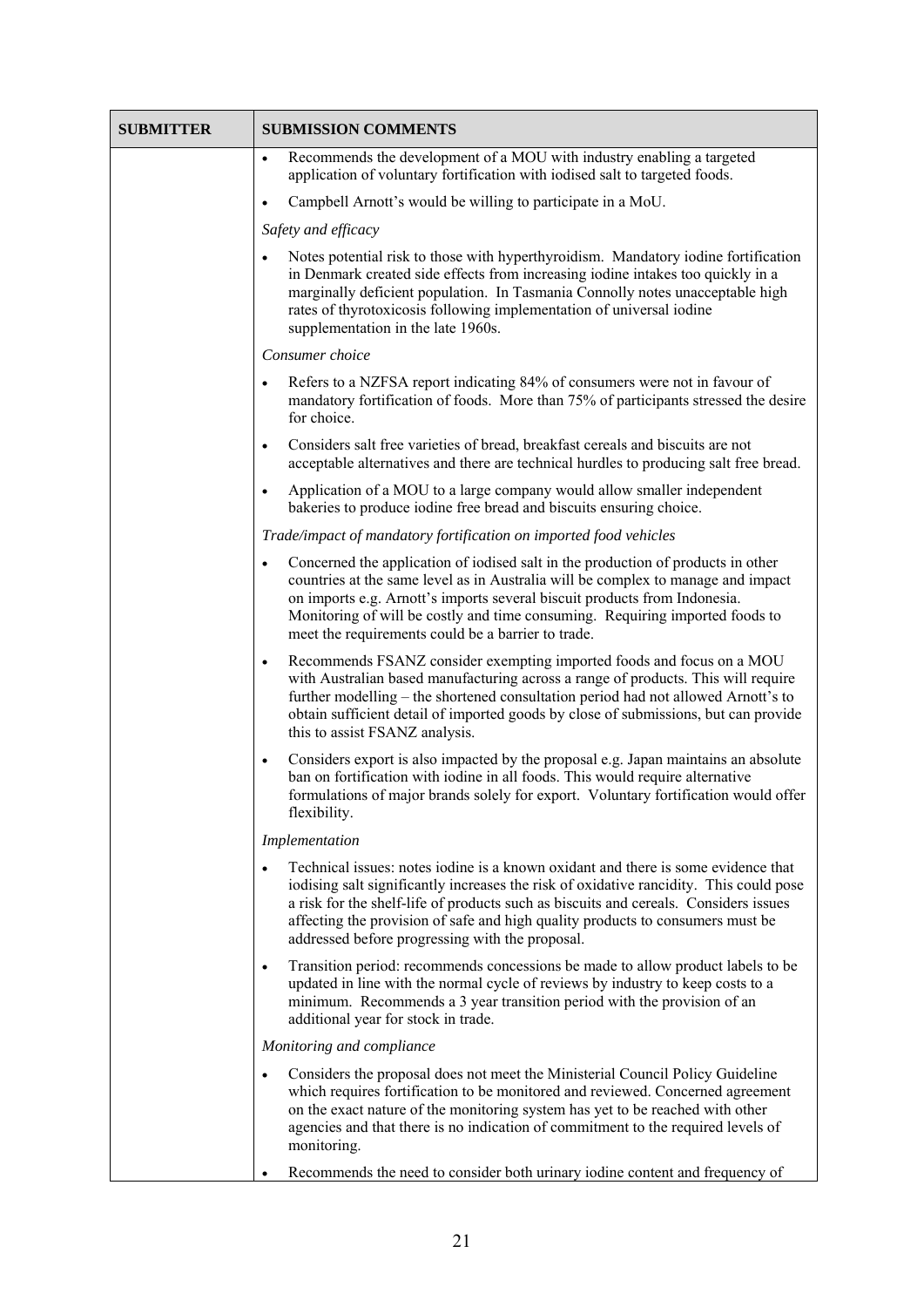| <b>SUBMITTER</b>                 | <b>SUBMISSION COMMENTS</b>                                                                                                                                                                                                                                                                                                                                                                                                      |
|----------------------------------|---------------------------------------------------------------------------------------------------------------------------------------------------------------------------------------------------------------------------------------------------------------------------------------------------------------------------------------------------------------------------------------------------------------------------------|
|                                  | hyperthyroidism.                                                                                                                                                                                                                                                                                                                                                                                                                |
|                                  | Communication and education                                                                                                                                                                                                                                                                                                                                                                                                     |
|                                  | Supports an education campaign that is consistent with the national nutrition<br>$\bullet$<br>guidelines of both Australia and NZ.                                                                                                                                                                                                                                                                                              |
|                                  | Dietary modelling                                                                                                                                                                                                                                                                                                                                                                                                               |
|                                  | Concerned iodine intakes are based on NNS data that is more than 10 years old.<br>$\bullet$<br>Supports the commissioning of a new NNS to provide contemporary and robust<br>data as there have been significant changes to the food supply.                                                                                                                                                                                    |
|                                  | Believes the model used by FSANZ assumes all sodium on the NIP is from sodium<br>$\bullet$<br>chloride. Notes many foods especially biscuits use sodium bicarbonate as a raising<br>agent which contributes up to 75% of the sodium content. As biscuits are a target<br>food this could overestimate the iodine contribution.                                                                                                  |
|                                  | Notes also that in mixed foods such as biscuits and cereals salt may be added as a<br>$\bullet$<br>component of composite ingredients such as seasoning and salted butter –<br>understands this does not need to be iodised but could result in overestimation of<br>the iodine contribution from these foods. Recommends appropriate modelling be<br>carried out with industry supplied data to confirm potential iodine load. |
| Cerebos Foods<br>Australia & New | <b>Supports Option 1</b> – Maintaining the <i>status quo</i> with MoUs with industry. Supports<br>the AFGC submission as an alternative effective and economical source of iodine.                                                                                                                                                                                                                                              |
| Zealand<br>Patricia Verhoeven    | Does NOT support Option 2 - preferred approach for mandatory iodine fortification as<br>the most effective solution as:                                                                                                                                                                                                                                                                                                         |
| (Member of AFGC)                 | it denies consumer choice;<br>$\bullet$<br>introduces trade restrictions for imported foods.<br>$\bullet$                                                                                                                                                                                                                                                                                                                       |
|                                  | Safety and efficacy                                                                                                                                                                                                                                                                                                                                                                                                             |
|                                  | Recognises that iodisation of salt is an effective way of increasing the iodine intake<br>of populations at risk of IDD.                                                                                                                                                                                                                                                                                                        |
|                                  | Supports voluntary use of iodised salt as has been demonstrated as an effective<br>$\bullet$<br>solution in Germany, Switzerland, Netherlands and USA.                                                                                                                                                                                                                                                                          |
|                                  | Also supported by Tasmanian experience which showed a decrease in iodine<br>$\bullet$<br>deficiency from 21% to 10.9% in 4 years.                                                                                                                                                                                                                                                                                               |
|                                  | Supports voluntary MoU with industry which would allow industry to select those<br>$\bullet$<br>products most suited to the target population to contain iodised salt e.g. avoid using<br>indulgent biscuits as a vehicle for promoting a public health solution.                                                                                                                                                               |
|                                  | Recognises the medical evidence linking reduced iodine intake with adverse health<br>$\bullet$<br>outcomes such as Iodine Deficiency Disorders (IDD).                                                                                                                                                                                                                                                                           |
|                                  | Expressed concern that population groups with Graves' disease would have their<br>$\bullet$<br>dietary choices severely restricted by mandatory fortification.                                                                                                                                                                                                                                                                  |
|                                  | Believes that mandatory fortification is not an effective mechanism to reach those<br>$\bullet$<br>with Coeliac disease who are required to restrict gluten containing cereals, notably<br>wheat which is the primary ingredient of bread and biscuits.                                                                                                                                                                         |
|                                  | Food vehicle                                                                                                                                                                                                                                                                                                                                                                                                                    |
|                                  | Iodised salt is recognised locally and internationally as an effective source of<br>iodine.                                                                                                                                                                                                                                                                                                                                     |
|                                  |                                                                                                                                                                                                                                                                                                                                                                                                                                 |
|                                  | Dietary modelling                                                                                                                                                                                                                                                                                                                                                                                                               |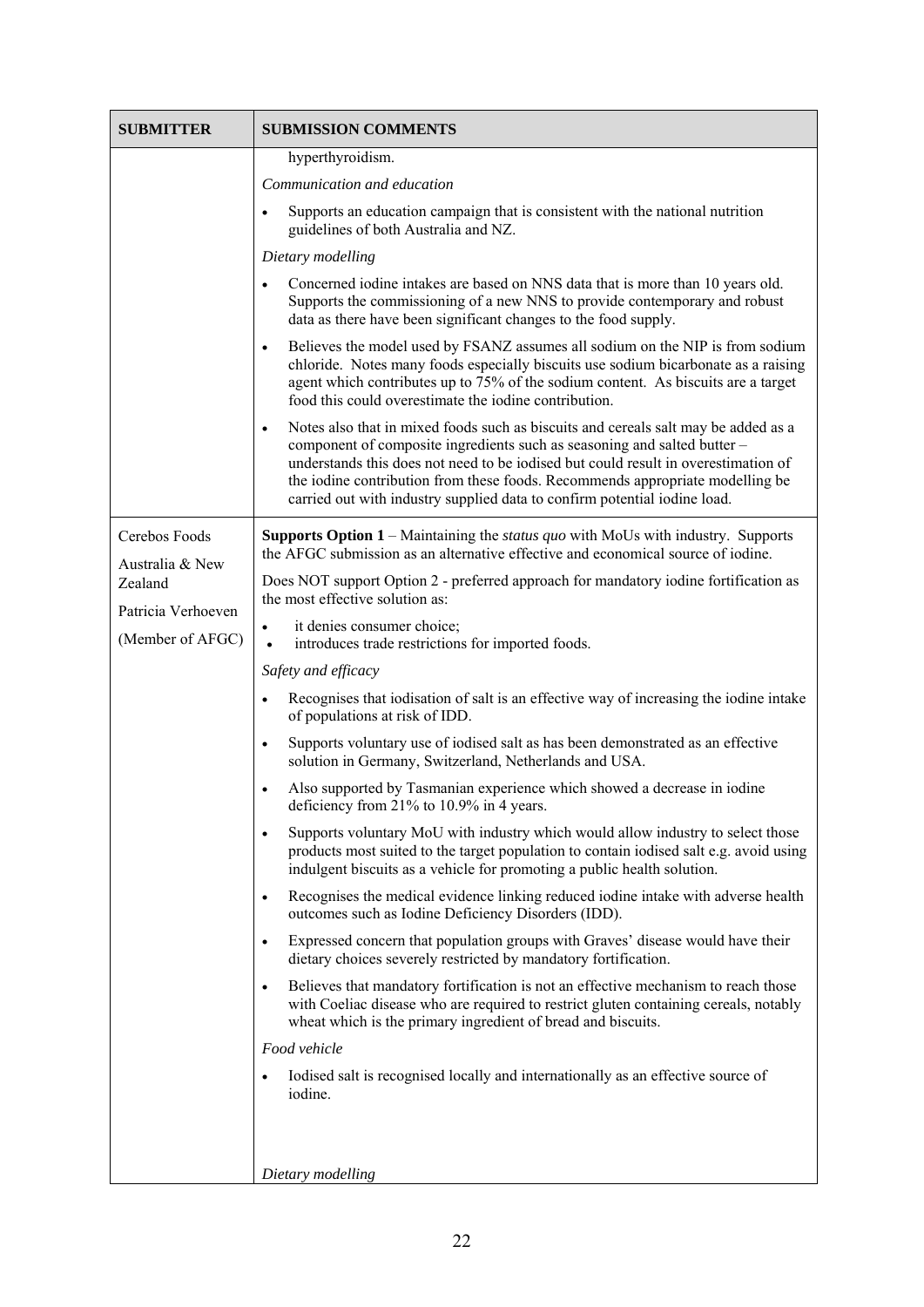| <b>SUBMITTER</b> | <b>SUBMISSION COMMENTS</b>                                                                                                                                                                                                                                                                                                                                                                                                                                                                                      |
|------------------|-----------------------------------------------------------------------------------------------------------------------------------------------------------------------------------------------------------------------------------------------------------------------------------------------------------------------------------------------------------------------------------------------------------------------------------------------------------------------------------------------------------------|
|                  | Included data which showed that consumers are choosing to select iodised salt over<br>$\bullet$<br>non-iodised salt with no growth in total discretionary salt volumes.                                                                                                                                                                                                                                                                                                                                         |
|                  | Noted that estimated percentages for discretionary salt used in the Draft<br>$\bullet$<br>Assessment Report are incorrect and should be updated and the data remodelled to<br>assess the impact on dietary exposure and upper limits (17.7% instead of 15% in<br>Australia and 74.5% instead of 50% in New Zealand).                                                                                                                                                                                            |
|                  | Consumer choice                                                                                                                                                                                                                                                                                                                                                                                                                                                                                                 |
|                  | Notes that there would be no alternatives to leavened bread for consumers who do<br>$\bullet$<br>not wish to consume iodine fortified bread under mandatory fortification.                                                                                                                                                                                                                                                                                                                                      |
|                  | Voluntary MoU retains consumer choice across food categories - especially<br>$\bullet$<br>through small retail businesses such as independent bakeries.                                                                                                                                                                                                                                                                                                                                                         |
|                  | Labelling/claims                                                                                                                                                                                                                                                                                                                                                                                                                                                                                                |
|                  | Encourages FSANZ to review current prohibitions on making iodine content<br>claims on food labels. Under current prohibitions in Standard 1.3.2 - Vitamins and<br>minerals and Standard 1.1A.2 - Transitional Standard for Health Claims, iodine<br>claims are either prohibited or severely restricted on products (Iodine content<br>claims are currently permitted under Standard 1.3.2 when certain criteria are met,<br>but are limited to cereal, dairy, fruit and vegetable juice and analogue products) |
|                  | Supports provisions to allow content claims on a wider range of products<br>$\bullet$<br>containing at least 10% of the RDI for iodine.                                                                                                                                                                                                                                                                                                                                                                         |
|                  | Believes allowing manufacturers who voluntarily add iodised salt to products to<br>$\bullet$<br>promote the awareness of the importance of iodine on their products may result in<br>greater industry adoption of voluntary addition of iodine to manufactured foods.                                                                                                                                                                                                                                           |
|                  | Believes that iodised salt should be permitted to carry iodine content claims to<br>$\bullet$<br>enable consumers to monitor their iodine intake via their use of discretionary salt<br>and to obtain information from the label. (Salt manufacturers are prohibited from<br>making any claims regarding iodine content in packaging thereby preventing<br>assistance with communication, education and awareness messages on salt<br>products) which are a common                                              |
|                  | Requests FSANZ pre-approve an iodine health claim based on cause and effect<br>$\bullet$<br>evidence used as the basis for recommending mandatory fortification.                                                                                                                                                                                                                                                                                                                                                |
|                  | <b>Trade</b>                                                                                                                                                                                                                                                                                                                                                                                                                                                                                                    |
|                  | Expressed concern about restrictions and complexity for businesses that supply<br>٠<br>local biscuits to both domestic and export countries where the use of iodised salt is<br>not permitted.                                                                                                                                                                                                                                                                                                                  |
|                  | Voluntary solution would remove any potential trade restrictions for both import<br>and export markets.                                                                                                                                                                                                                                                                                                                                                                                                         |
|                  | Impact of mandatory fortification on imported food vehicles                                                                                                                                                                                                                                                                                                                                                                                                                                                     |
|                  | Believes mandatory fortification can create trade restrictions for imported foods<br>$\bullet$<br>therefore triggering WTO notification.                                                                                                                                                                                                                                                                                                                                                                        |
|                  | Voluntary permissions                                                                                                                                                                                                                                                                                                                                                                                                                                                                                           |
|                  | Strongly supports retaining the current voluntary permission for iodised salt as an<br>$\bullet$<br>alternative, effective and economical source of iodine.                                                                                                                                                                                                                                                                                                                                                     |
|                  | Believes removal of voluntary permission would further restrict consumer choice<br>$\bullet$<br>and iodine intake and create consumer confusion by removing a well established<br>source of iodine in the food supply.                                                                                                                                                                                                                                                                                          |
|                  |                                                                                                                                                                                                                                                                                                                                                                                                                                                                                                                 |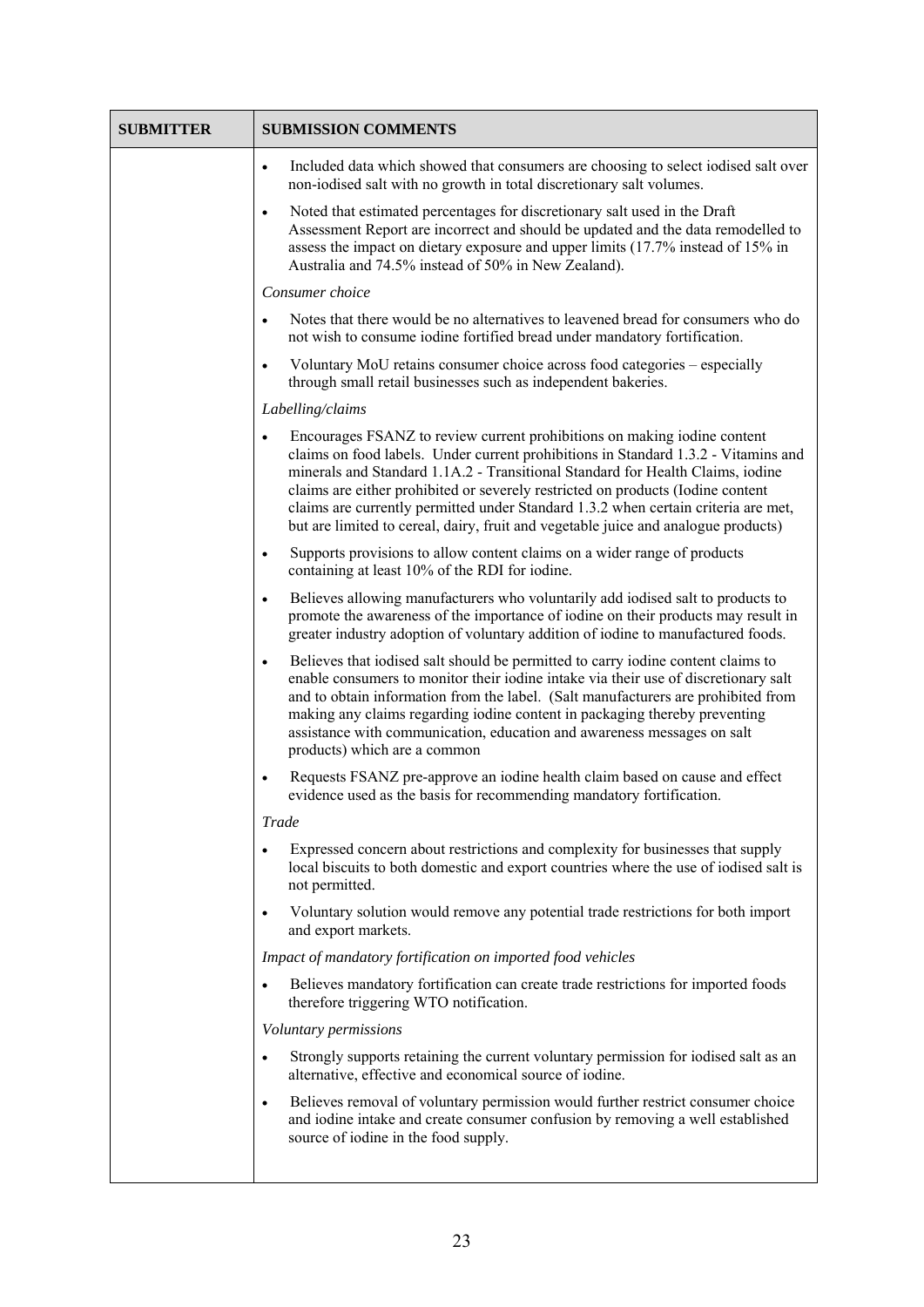| <b>SUBMITTER</b>                                                                      | <b>SUBMISSION COMMENTS</b>                                                                                                                                                                                                                                                                                                                                                                                                                                                                                                    |
|---------------------------------------------------------------------------------------|-------------------------------------------------------------------------------------------------------------------------------------------------------------------------------------------------------------------------------------------------------------------------------------------------------------------------------------------------------------------------------------------------------------------------------------------------------------------------------------------------------------------------------|
|                                                                                       | Currently, 74.5% of New Zealand discretionary salt is iodised. Removal of this<br>$\bullet$<br>source of iodine is contrary to health outcome seeking to increase iodine status.                                                                                                                                                                                                                                                                                                                                              |
|                                                                                       | Noted that the NZ dietary guideline would need to be changed if voluntary<br>$\bullet$<br>permission is removed.                                                                                                                                                                                                                                                                                                                                                                                                              |
|                                                                                       | Noted that iodised salt is a source of iodine for those with celiac disease.<br>$\bullet$                                                                                                                                                                                                                                                                                                                                                                                                                                     |
|                                                                                       | Implementation                                                                                                                                                                                                                                                                                                                                                                                                                                                                                                                |
|                                                                                       | Believes 12 month implementation period is insufficient due to the volume of<br>$\bullet$<br>labelling changes that would be required and the ability of the label change and<br>printing industries to accommodate these demands within the timeframe.                                                                                                                                                                                                                                                                       |
|                                                                                       | Recommends a minimum implementation period of 24 months.<br>$\bullet$                                                                                                                                                                                                                                                                                                                                                                                                                                                         |
|                                                                                       | Communication and education                                                                                                                                                                                                                                                                                                                                                                                                                                                                                                   |
|                                                                                       | Supports importance of communication and education strategy to raise awareness<br>$\bullet$<br>and understanding of the need to increase iodine status of the population.                                                                                                                                                                                                                                                                                                                                                     |
|                                                                                       | Believes that allowing industry to communicate the benefits associated with iodine<br>$\bullet$<br>on food labels would enable labels to be used effectively as part of the education<br>and communication strategy.                                                                                                                                                                                                                                                                                                          |
| Cheetham Salt                                                                         | Support Option 2 - Mandatory fortification                                                                                                                                                                                                                                                                                                                                                                                                                                                                                    |
| Australia                                                                             | Labelling/claims                                                                                                                                                                                                                                                                                                                                                                                                                                                                                                              |
| Wally Rickard                                                                         | Encourage FSANZ to discuss the use of descriptors such as 'natural food' and<br>$\bullet$<br>'organic foods' with The Australian Competition and Consumer Commission and<br>the New Zealand Commerce Commission to clarify the status of foods using<br>iodised salt with regards to fair trading labelling requirements.                                                                                                                                                                                                     |
|                                                                                       | Believes it is an overreaction to remove such descriptors because:<br>$\bullet$                                                                                                                                                                                                                                                                                                                                                                                                                                               |
|                                                                                       | - fortification with iodine is a mandatory requirement;                                                                                                                                                                                                                                                                                                                                                                                                                                                                       |
|                                                                                       | - fortification benefits public health; and                                                                                                                                                                                                                                                                                                                                                                                                                                                                                   |
|                                                                                       | products will contain only a minute amount of iodine.                                                                                                                                                                                                                                                                                                                                                                                                                                                                         |
|                                                                                       | Voluntary permissions                                                                                                                                                                                                                                                                                                                                                                                                                                                                                                         |
|                                                                                       | Suggests voluntary permission not be removed. It would be a backward step in<br>reducing iodine deficiency in the community.                                                                                                                                                                                                                                                                                                                                                                                                  |
|                                                                                       | It would prevent manufacturers from using iodised salt in any other food product.<br>$\bullet$                                                                                                                                                                                                                                                                                                                                                                                                                                |
|                                                                                       | Might be an impediment to manufacturers who co-process multiple food items<br>$\bullet$<br>with a single supply of salt.                                                                                                                                                                                                                                                                                                                                                                                                      |
|                                                                                       | Voluntary permission will allow manufacturers to add iodised salt to other<br>$\bullet$<br>processed foods, which could increase iodine in commercial foods.                                                                                                                                                                                                                                                                                                                                                                  |
| Complementary<br>Healthcare Council<br>of Australia<br>Australia<br>Allan Crosthwaite | <b>Appears to support Option 2</b> – Preferred approach for mandatory iodine fortification.<br>(Provides in principle support to the Draft Assessment Report).<br>Peak industry body representing therapeutic product sponsors, raw material suppliers,<br>manufacturers, food manufacturers, wholesalers, distributors, Importers and retailers of<br>complementary healthcare and healthfood products. Also represents consultants,<br>practitioner associations, practitioners and consumers.<br>Monitoring and compliance |
|                                                                                       | Supports monitoring as an essential component of mandatory fortification.<br>$\bullet$                                                                                                                                                                                                                                                                                                                                                                                                                                        |
|                                                                                       | Monitoring program should include tracking of changes in iodine supplement usage<br>$\bullet$                                                                                                                                                                                                                                                                                                                                                                                                                                 |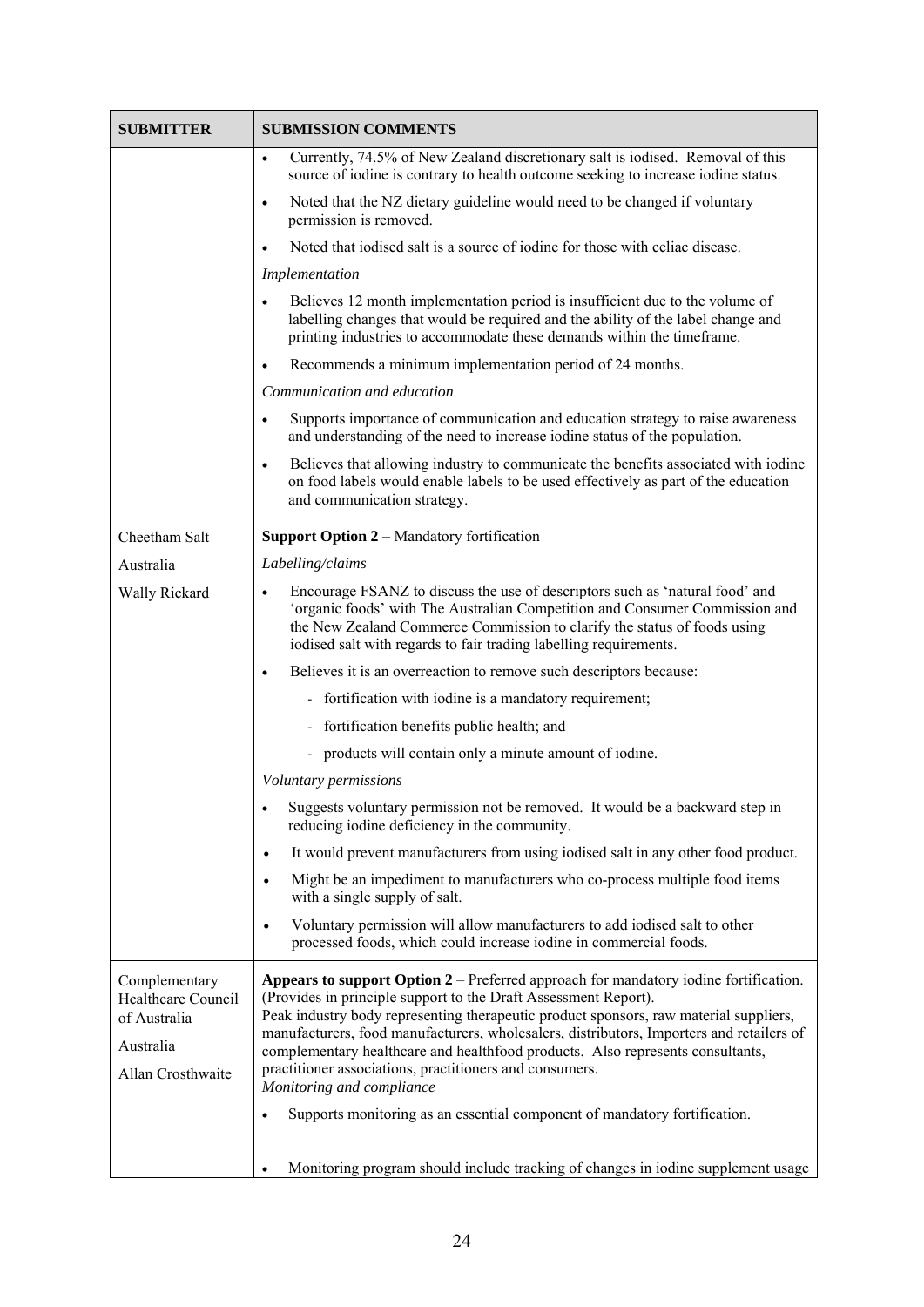| <b>SUBMITTER</b>         | <b>SUBMISSION COMMENTS</b>                                                                                                                                                                                                                                                                                                                                                                        |
|--------------------------|---------------------------------------------------------------------------------------------------------------------------------------------------------------------------------------------------------------------------------------------------------------------------------------------------------------------------------------------------------------------------------------------------|
|                          | and consumer attitudes to supplementation as well as fortified foods.                                                                                                                                                                                                                                                                                                                             |
|                          | Communication and education                                                                                                                                                                                                                                                                                                                                                                       |
|                          | Considers supplement usage to be an integral message when raising awareness of<br>$\bullet$<br>fortification.                                                                                                                                                                                                                                                                                     |
|                          | Supports communication and education, particularly to those target groups who<br>$\bullet$<br>will not increase their iodine levels through the consumption of bread etc. This is<br>particularly important in light of other contradictory messages to reduce salt and<br>refined carbohydrates in the diet.                                                                                     |
|                          | The Complementary Healthcare industry would welcome a collaborative<br>$\bullet$<br>relationship with FSANZ to ensure that public awareness is raised regarding the<br>need for supplement use by at risk individuals and groups to achieve an optimum<br>lifestyle in conjunction with a healthy diet.                                                                                           |
| Dairy Australia          | <b>Supports neither Option</b>                                                                                                                                                                                                                                                                                                                                                                    |
| Australia<br>Jacinta Orr | Supports extending the voluntary fortification of foods with iodine, supported by<br>region-specific public education programs as most effective strategy to address regional<br>suboptimal iodine status in Australia.                                                                                                                                                                           |
|                          | Mandatory fortification may result in unnecessary consumption of iodine across large<br>areas of Australia. Baseline data is not sufficiently robust to support mandatory<br>fortification. With more thorough investigation of the issue it may be that quite<br>different strategies are more appropriate to provide a safe level of dietary intake of<br>iodine for the Australian population. |
|                          | Safety and efficacy                                                                                                                                                                                                                                                                                                                                                                               |
|                          | Acknowledges that increased iodine intakes will improve the iodine status of<br>$\bullet$<br>deficient populations.                                                                                                                                                                                                                                                                               |
|                          | However the current prevalence of iodine deficiency in Australia indicates a non-<br>$\bullet$<br>uniform distribution of iodine insufficiency across Australia.                                                                                                                                                                                                                                  |
|                          | Before mandatory iodine fortification is considered there should be a broader study<br>$\bullet$<br>of all population groups in all regions of Australia.                                                                                                                                                                                                                                         |
|                          | It appears that iodine fortification is not necessary in Western Australia or<br>$\bullet$<br>Queensland and the need in the Northern Territory is undetermined.                                                                                                                                                                                                                                  |
|                          | Mandatory fortification would apply to the entire population, rather than targeting<br>$\bullet$<br>problem areas. The iodine studies FSANZ cites have been done on 'at risk'<br>sections of the population, such as schoolchildren and pregnant women.                                                                                                                                           |
|                          | Re-emergence of iodine insufficiency in some areas of Australia coincides with<br>$\bullet$<br>changes in practices in cleaning of milking equipment. A large number if<br>iodophors were used as teat disinfectants in the dairy industry but tighter controls<br>were introduced in the 1970s.                                                                                                  |
|                          | Monitoring and compliance                                                                                                                                                                                                                                                                                                                                                                         |
|                          | Welcomes the suggestion that all dietary sources of iodine should be monitored.<br>$\bullet$                                                                                                                                                                                                                                                                                                      |
|                          | Believes adequate monitoring is fundamental and important for risk management<br>$\bullet$<br>and to inform future policy and strongly supports monitoring as part of food<br>fortification.                                                                                                                                                                                                      |
|                          | The Draft Assessment provides a good theoretical outline of the important<br>$\bullet$<br>components of a monitoring program including the need for baseline data.                                                                                                                                                                                                                                |
|                          | There is insufficient information regarding which agencies would be responsible<br>$\bullet$<br>for what and about review periods.                                                                                                                                                                                                                                                                |
|                          | It is important to monitor iodine intake because there may be industry changes that                                                                                                                                                                                                                                                                                                               |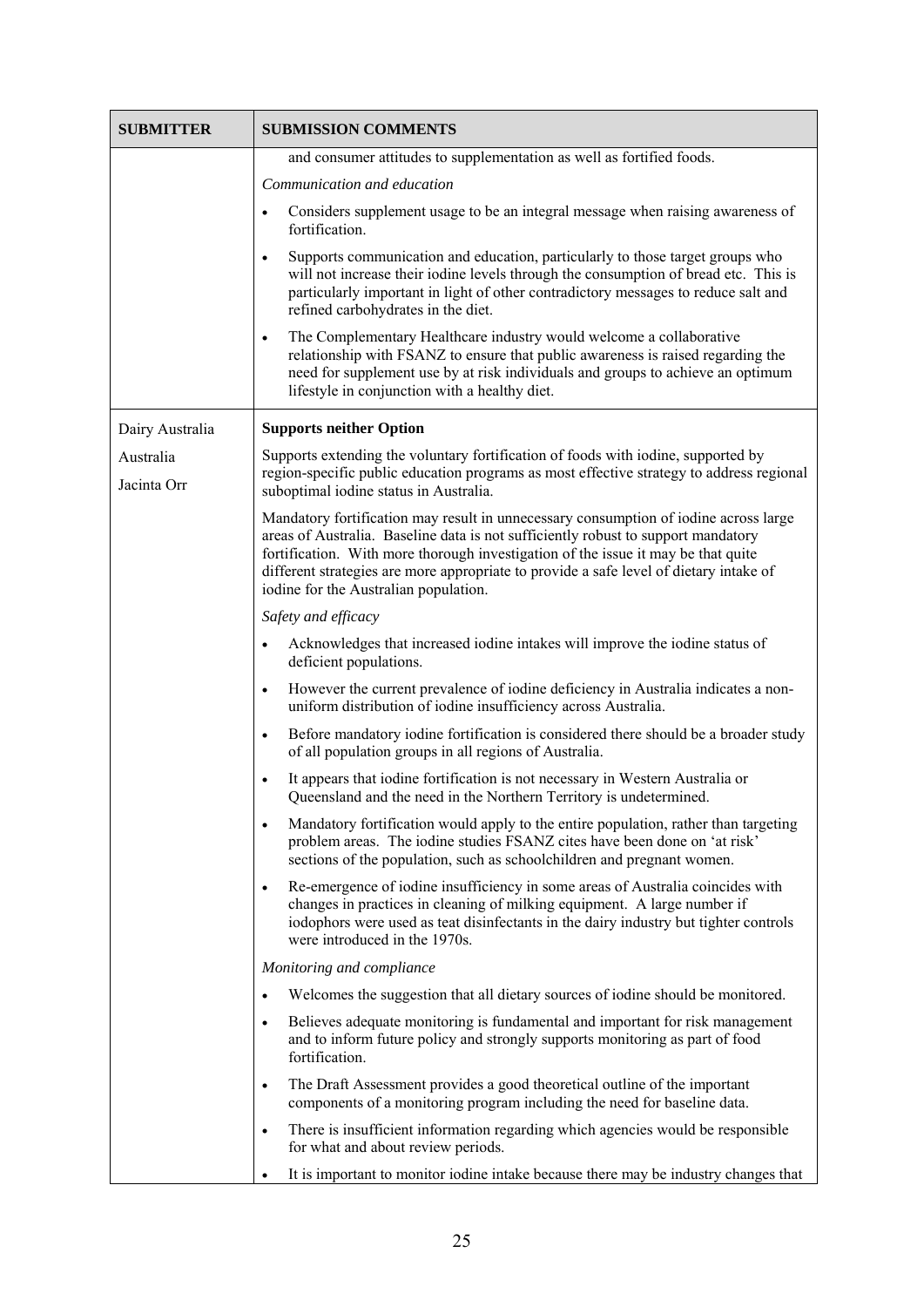| <b>SUBMITTER</b>                   | <b>SUBMISSION COMMENTS</b>                                                                                                                                                                                                                              |
|------------------------------------|---------------------------------------------------------------------------------------------------------------------------------------------------------------------------------------------------------------------------------------------------------|
|                                    | effect iodine intake similar to those of the dairy industry in the 1970s.                                                                                                                                                                               |
|                                    | A lack of regular monitoring has hampered the appropriate assessment of the<br>$\bullet$<br>impact of iodine fortification in other countries.                                                                                                          |
|                                    | Voluntary fortification                                                                                                                                                                                                                                 |
|                                    | The dairy industry is interested in voluntary fortification of dairy foods with iodine<br>$\bullet$<br>however fortifying may pose technical difficulties for some dairy foods.                                                                         |
|                                    | Extending voluntary fortification would encourage the industry to invest in<br>$\bullet$<br>research and overcome some of the technical difficulties                                                                                                    |
|                                    | The dairy uses salt in cheese production but would not choose to use iodised salt in<br>$\bullet$<br>cheese as it might be a barrier to trade.                                                                                                          |
|                                    | The Australian Dietary Guidelines encourage Australians to reduce their intake of<br>$\bullet$<br>salt. While increased attention on the status of iodine is important, need to ensure<br>that this does not obstruct the need for a lower salt intake. |
|                                    | Removing salt iodisation permissions would provide greater certainty in estimating<br>$\bullet$<br>salt intake.                                                                                                                                         |
|                                    | Dairy Australia does not believe that this is an adequate reason to decrease the<br>$\bullet$<br>variety of food in which iodine is available. Reducing the variety of food sources<br>of a nutrient is ill advised.                                    |
|                                    | Communication and education                                                                                                                                                                                                                             |
|                                    | Public education, particularly in iodine deficient areas, would allow consumers to<br>$\bullet$<br>choose iodised products according to their needs.                                                                                                    |
|                                    | Supports continuous national education strategies that use a variety of mediums<br>$\bullet$<br>appropriate to the target audience.                                                                                                                     |
|                                    | Dairy Australia distributes educational material as part of their Nutrition Program.<br>$\bullet$<br>Resources could emphasise that iodine is a natural constituent of dairy foods and<br>support any government nutrition education initiatives.       |
| Dominion Salt<br>Limited           | Does not directly state support for mandatory fortification, but is willing to work<br>with FSANZ to implement the proposal.                                                                                                                            |
| New Zealand<br><b>Brett Hobson</b> | Commends FSANZ's work on the proposal which it hopes will address this concerning<br>health issue for New Zealanders.                                                                                                                                   |
|                                    | Safety and efficacy                                                                                                                                                                                                                                     |
|                                    | Is willing to work with FSANZ to implement the proposal.                                                                                                                                                                                                |
|                                    | Food vehicle                                                                                                                                                                                                                                            |
|                                    | Recommends clarification of definitions for cereal product salt and whether<br>coatings and sprinkles will require iodisation as well as salt used in the primary<br>dough mix.                                                                         |
|                                    | Consumer choice                                                                                                                                                                                                                                         |
|                                    | Notes reduction of consumer choice with mandatory iodine fortification.<br>$\bullet$                                                                                                                                                                    |
|                                    | Raises concern regarding organic status of 'organic' bread which contain iodised<br>$\bullet$<br>salt.                                                                                                                                                  |
|                                    | Implementation                                                                                                                                                                                                                                          |
|                                    | Considers 12-month transition period to be workable.                                                                                                                                                                                                    |
|                                    |                                                                                                                                                                                                                                                         |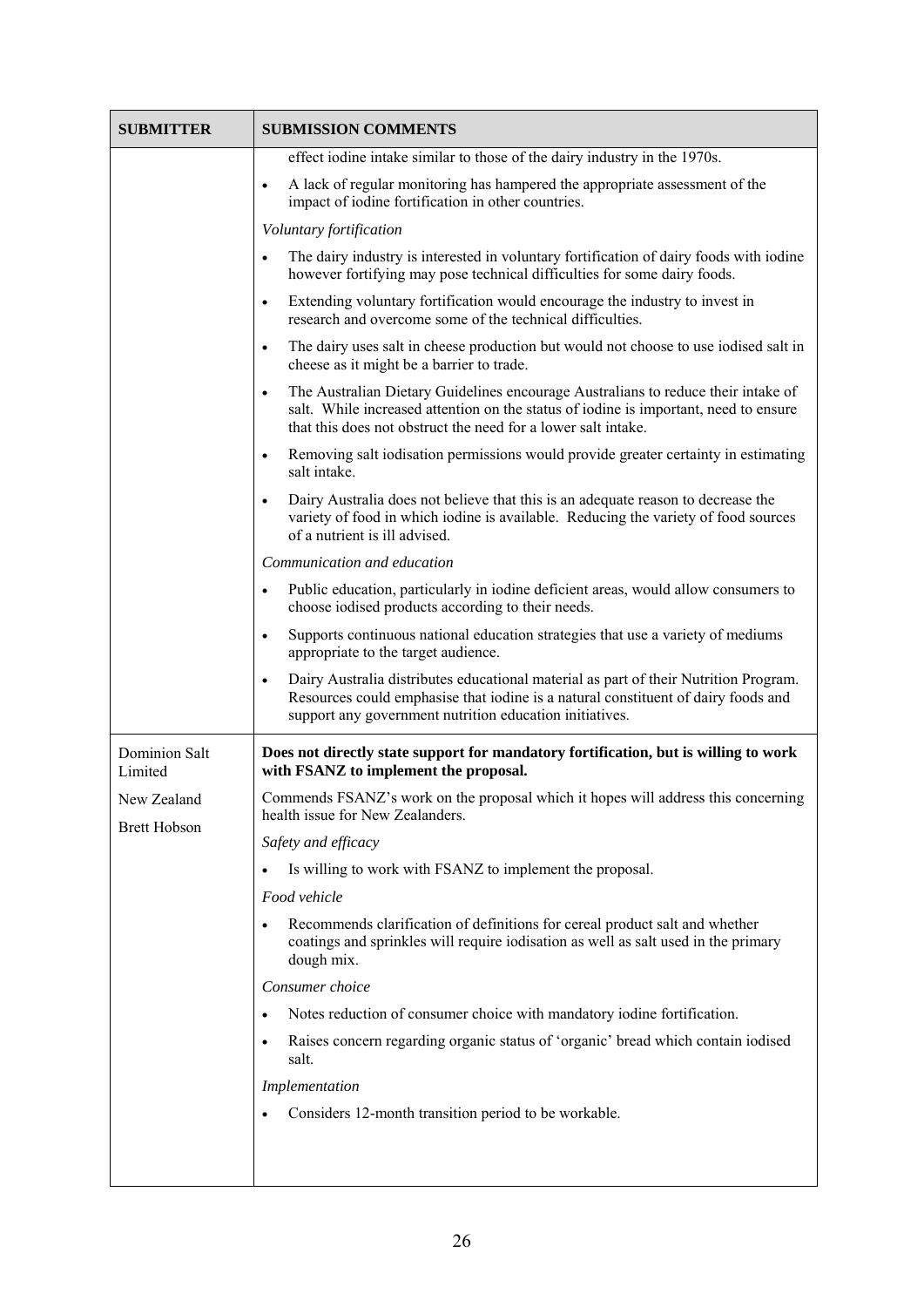| <b>SUBMITTER</b>                  | <b>SUBMISSION COMMENTS</b>                                                                                                                                                                                                                                                                    |
|-----------------------------------|-----------------------------------------------------------------------------------------------------------------------------------------------------------------------------------------------------------------------------------------------------------------------------------------------|
|                                   | Supports a single level of iodine input for discretionary (Table salt) and cereal salt<br>$\bullet$<br>to avoid complexity and confusion in manufacturing and complicating monitoring<br>and enforcement.                                                                                     |
|                                   | Support iodine fortification level of 20-45 mg/kg salt.<br>$\bullet$                                                                                                                                                                                                                          |
|                                   | Identifies technical difficulties with iodisation of coarse grain salts used for<br>$\bullet$<br>toppings and coatings e.g. on focaccia bread.                                                                                                                                                |
|                                   | Also notes a reduced choice for cereal producers as it will not be practical to supply<br>$\bullet$<br>full range of salt grades in an iodised version – there may be 2-3 iodised grades vs.<br>the +10 currently available.                                                                  |
|                                   | Monitoring and compliance                                                                                                                                                                                                                                                                     |
|                                   | Support monitoring across several fronts e.g. is willing to supply data on iodised<br>$\bullet$<br>salt usage updates for New Zealand produced salt (proposed on an annual basis.)                                                                                                            |
| <b>Flour Millers</b>              | <b>Appears to Support Option 1</b> – Maintaining the <i>status quo</i>                                                                                                                                                                                                                        |
| Council of Australia<br>Australia | Represents companies engaged in flour milling in Australia<br>Does NOT support Option 2.<br>Safety and efficacy                                                                                                                                                                               |
| Graeme Lukey                      | Acknowledges that substitution of non-iodised salt with iodised salt can raise the<br>$\bullet$<br>dietary intake of iodine and therefore address iodine deficiency in affected<br>populations.                                                                                               |
|                                   | States that they 'do not accept that mandatory fortification is the most effective<br>$\bullet$<br>public health strategy to address a health problem not demonstrated to be shared by<br>the population at large'.                                                                           |
|                                   | Believes the Tasmanian trial using bread with iodised salt demonstrates that<br>$\bullet$<br>specific strategies developed with the food industry can meet objectives for target<br>populations.                                                                                              |
|                                   | Expressed concern about mandatory fortification of the food supply, impacting on<br>$\bullet$<br>the whole population, when only certain segments of the population are identified<br>to be at risk e.g. Tasmania and New Zealand are of particular concern and warrant<br>special attention. |
|                                   | Raised awareness about the discontinuation of a previous program of iodine<br>$\bullet$<br>supplementation in Tasmania due to high rates of thyrotoxicosis (Connolly RJ et al.<br>(19770) Increase in thyrotoxicosis in endemic goitre area after iodation of bread.<br>Lancet).              |
|                                   | Dietary modelling                                                                                                                                                                                                                                                                             |
|                                   | Acknowledges reasons for iodine deficiency are not fully understood.<br>$\bullet$                                                                                                                                                                                                             |
|                                   | Supports government research to make best decision to determine effective public<br>$\bullet$<br>health policy e.g. whether by modifying agricultural practice or using processed<br>food.                                                                                                    |
|                                   | Consumer choice                                                                                                                                                                                                                                                                               |
|                                   | Supports availability of iodised salt and products manufactured with iodised salt so<br>$\bullet$<br>consumers can consume or avoid as they choose.                                                                                                                                           |
|                                   | Consistency with policy guidelines                                                                                                                                                                                                                                                            |
|                                   | Raised concern that discontinuation of previous iodine supplementation in<br>$\bullet$<br>Tasmania demonstrates that Australian government has not met its responsibility to<br>public health in the past.                                                                                    |
|                                   | Upholds the 'Ministerial Council Policy Guideline for Fortification of food with<br>$\bullet$<br>vitamins and minerals' that requires that 'any agreement to require fortification                                                                                                            |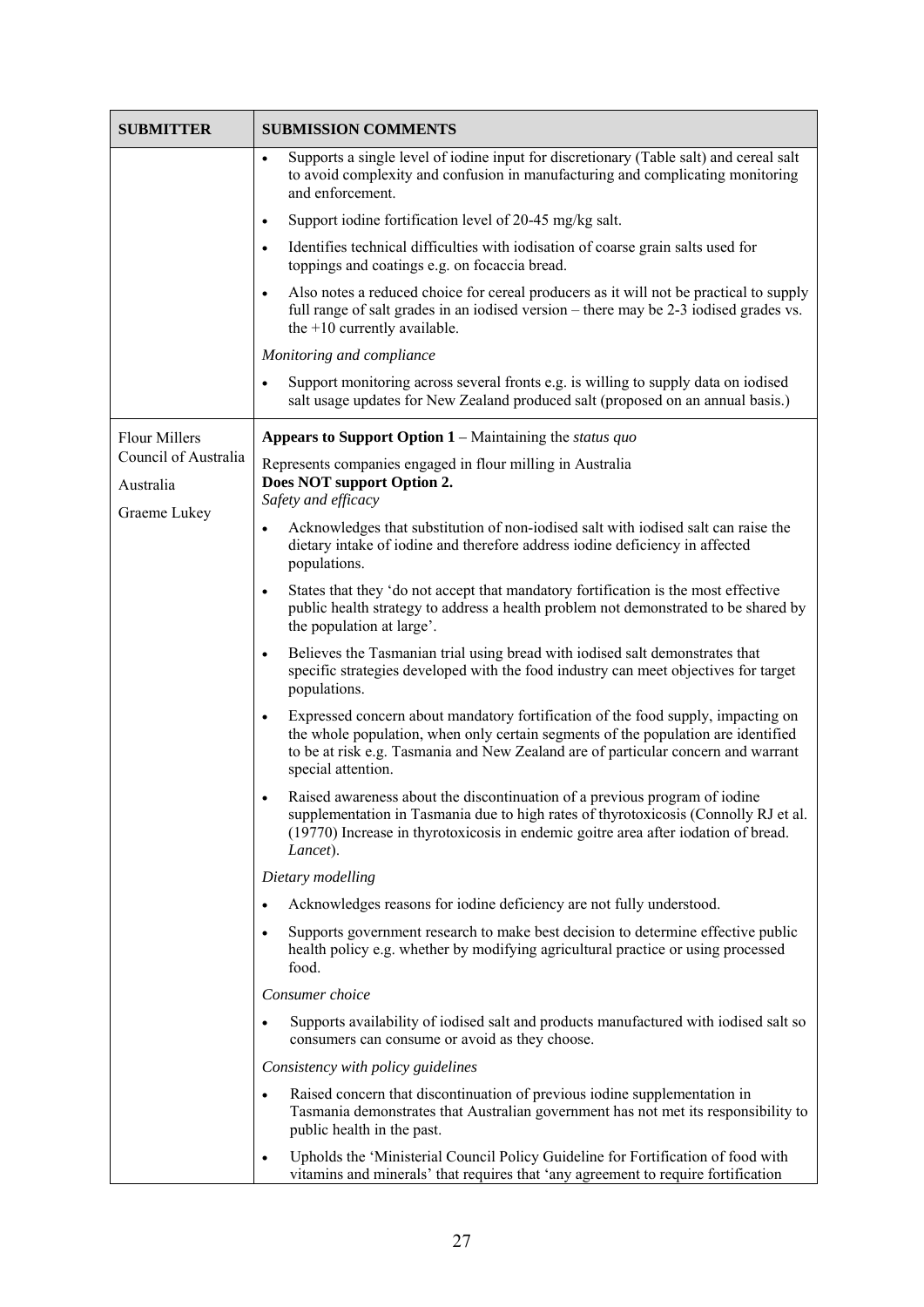| <b>SUBMITTER</b>                                                                                                      | <b>SUBMISSION COMMENTS</b>                                                                                                                                                                                                                                                                                                                                  |
|-----------------------------------------------------------------------------------------------------------------------|-------------------------------------------------------------------------------------------------------------------------------------------------------------------------------------------------------------------------------------------------------------------------------------------------------------------------------------------------------------|
|                                                                                                                       | should require that it be monitored and formally reviewed to assess the<br>effectiveness of and continued need for mandating of fortification'.                                                                                                                                                                                                             |
|                                                                                                                       | Suggests that any legislation for mandatory fortification should include a sunset<br>$\bullet$<br>clause to provide for review of effectiveness of the intended initiative based on<br>formal monitoring of dietary intakes and health effects.                                                                                                             |
|                                                                                                                       | Monitoring and compliance                                                                                                                                                                                                                                                                                                                                   |
|                                                                                                                       | Ongoing monitoring programs of dietary intake patterns aligned to health trends is<br>$\bullet$<br>a key element for creditable public health policy.                                                                                                                                                                                                       |
|                                                                                                                       | Communication and education                                                                                                                                                                                                                                                                                                                                 |
|                                                                                                                       | Considers ongoing public communication and education initiatives through<br>$\bullet$<br>schools, medical practitioners and consumers to enable informed decision making<br>is a key element for creditable public health policy.                                                                                                                           |
| The Food<br>Technology<br>Association of<br>Australia<br>(Formerly the Food<br>Technology<br>Association<br>Victoria) | <b>Accepts Option 2 – Mandatory fortification</b><br>Made no further comment                                                                                                                                                                                                                                                                                |
| David Gill                                                                                                            |                                                                                                                                                                                                                                                                                                                                                             |
| Food and Beverage<br>Importers Australia<br>Australia                                                                 | <b>Supports Option 1</b> – status quo<br>Believes the case for mandatory fortification has not been clearly established.<br>Considers alternatives to mandatory fortification should be investigated first.                                                                                                                                                 |
| Tony Beaver                                                                                                           | Trade<br>Biscuits are imported in significant quantities into Australia (excluding imports<br>$\bullet$                                                                                                                                                                                                                                                     |
|                                                                                                                       | from New Zealand \$130 million in 2003/4 and \$140 million in 2004/5).                                                                                                                                                                                                                                                                                      |
|                                                                                                                       | The major sources were the United Kingdom (12%), China (12%), and the United<br>$\bullet$<br>States (10%).                                                                                                                                                                                                                                                  |
|                                                                                                                       | It would be unlikely that any imported biscuits would currently comply with the<br>$\bullet$<br>Standard.                                                                                                                                                                                                                                                   |
|                                                                                                                       | In terms of world trade, Australia is not a major importer of cereal products<br>$\bullet$<br>(importing less than 1%). It is unlikely that products would be reformulated for the<br>Australian market. Although there may be some imports, where the brand is<br>owned by the importer which could be reformulated if an iodine source could be<br>found. |
|                                                                                                                       | The impact of the proposal would be to significantly curtail trade in biscuits and<br>$\bullet$<br>would lead to the majority of imported biscuits being withdrawn from the<br>Australian market.                                                                                                                                                           |
|                                                                                                                       | It would be simpler to adopt a voluntary program that would encourage customers<br>$\bullet$<br>to use iodised salt and manufacturers to replace salt in their products with iodised<br>salt.                                                                                                                                                               |
|                                                                                                                       | An education program to raise awareness of the importance of iodine and problems<br>$\bullet$<br>associated with iodine deficiency could be initiated.                                                                                                                                                                                                      |
|                                                                                                                       | Australia already has a mandatory fortification for thiamine and before                                                                                                                                                                                                                                                                                     |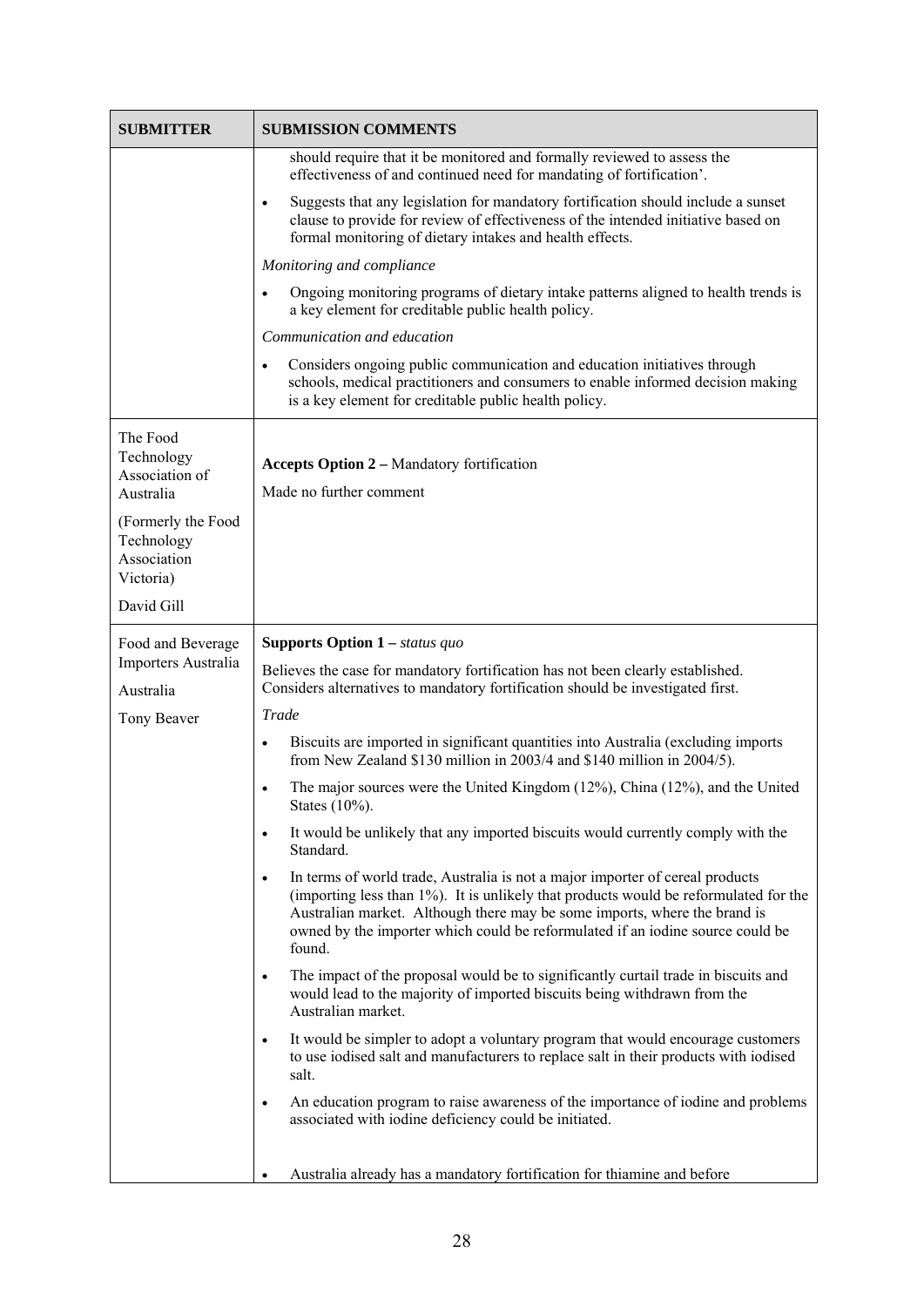| <b>SUBMITTER</b>                                                                         | <b>SUBMISSION COMMENTS</b>                                                                                                                                                                                                                                                                                                                                                                                                                                                                                                                                                                                                                                                                                                                                                                                                                                                                                                                                                                                                                                                                                                                                                                                                                                                                                                                                                                                                                                                                                                                                                                                                                                                                                                                                                                                                                                                                                                                                                                                                                                                                                                                                                                                                                                                                                                                                                                                                                                                                                                                                                                                   |
|------------------------------------------------------------------------------------------|--------------------------------------------------------------------------------------------------------------------------------------------------------------------------------------------------------------------------------------------------------------------------------------------------------------------------------------------------------------------------------------------------------------------------------------------------------------------------------------------------------------------------------------------------------------------------------------------------------------------------------------------------------------------------------------------------------------------------------------------------------------------------------------------------------------------------------------------------------------------------------------------------------------------------------------------------------------------------------------------------------------------------------------------------------------------------------------------------------------------------------------------------------------------------------------------------------------------------------------------------------------------------------------------------------------------------------------------------------------------------------------------------------------------------------------------------------------------------------------------------------------------------------------------------------------------------------------------------------------------------------------------------------------------------------------------------------------------------------------------------------------------------------------------------------------------------------------------------------------------------------------------------------------------------------------------------------------------------------------------------------------------------------------------------------------------------------------------------------------------------------------------------------------------------------------------------------------------------------------------------------------------------------------------------------------------------------------------------------------------------------------------------------------------------------------------------------------------------------------------------------------------------------------------------------------------------------------------------------------|
|                                                                                          | implementing another mandatory fortification measure there should be an<br>evaluation of thiamine fortification to ascertain its effectiveness, benefits and costs.                                                                                                                                                                                                                                                                                                                                                                                                                                                                                                                                                                                                                                                                                                                                                                                                                                                                                                                                                                                                                                                                                                                                                                                                                                                                                                                                                                                                                                                                                                                                                                                                                                                                                                                                                                                                                                                                                                                                                                                                                                                                                                                                                                                                                                                                                                                                                                                                                                          |
|                                                                                          | A 12 month transition period is far too short a period for industry to prepare for the<br>$\bullet$<br>change.                                                                                                                                                                                                                                                                                                                                                                                                                                                                                                                                                                                                                                                                                                                                                                                                                                                                                                                                                                                                                                                                                                                                                                                                                                                                                                                                                                                                                                                                                                                                                                                                                                                                                                                                                                                                                                                                                                                                                                                                                                                                                                                                                                                                                                                                                                                                                                                                                                                                                               |
| George Weston<br>Foods Limited<br>(GWF)<br>Australia and New<br>Zealand<br>Fiona Fleming | Fully supports Modified Option $1$ – Maintaining the <i>status quo</i> plus (as per the<br>AFGC's recommendation)<br>Recommends an agreed MoU with industry to voluntarily use iodised salt in food<br>$\bullet$<br>manufacture; and education campaign that encourages consumers to seek out<br>products fortified with iodine.<br>Does NOT support Option 2 as it:<br>fails to meet the policy requirements for mandatory fortification;<br>$\bullet$<br>removes consumer choice from those products;<br>$\bullet$<br>fails to be an effective solution for those with coeliac disease and/or those who are<br>$\bullet$<br>wheat intolerant, or who do not consume wheat based products;<br>creates unjustified trade restrictions for imported foods causing potential WTO<br>$\bullet$<br>action; and<br>is not mandatory in most countries where the salt has been adopted as the delivery<br>$\bullet$<br>vehicle for iodine.<br>Supports AFGC's recommendation for a modified option for voluntary fortification<br>involving MoUs with industry as it:<br>has evidence of effectiveness in the Australian market;<br>$\bullet$<br>retains consumer choice;<br>$\bullet$<br>has no WTO implications;<br>$\bullet$<br>through use in non-wheat based products, it allows those with coeliac disease to be<br>$\bullet$<br>reached;<br>has been shown to be effective internationally;<br>$\bullet$<br>Safety and efficacy<br>Expresses concern that mandatory fortification will fail to reach all parts of the<br>population $-e.g.$ those people who avoid wheat based products due to wheat<br>intolerance or coeliac disease.<br>Majority of international iodine fortification programs use voluntary fortification<br>$\bullet$<br>rather than mandatory fortification.<br>Notes the success of the Tasmanian experience of developing MoUs with industry,<br>$\bullet$<br>in increasing the iodine status and its broad acceptance by the general population.<br>With 80% of bread currently fortified, consumers were offered choice in relation to<br>bread and other products.<br>Believes that a similar approach could be adopted Australia wide and in New<br>$\bullet$<br>Zealand. This would be consistent with Ministerial Policy guidelines which require<br>assessment of alternative strategies prior to choosing mandatory fortification.<br>Suggested strategies to improve the iodine status of Tasmania include widening the<br>$\bullet$<br>range of foods under MoU to include cereals and biscuits and/or increasing the<br>range of iodised salt included in the products. |
|                                                                                          | Questions why industry was not consulted prior to selection of two FSANZ<br>٠                                                                                                                                                                                                                                                                                                                                                                                                                                                                                                                                                                                                                                                                                                                                                                                                                                                                                                                                                                                                                                                                                                                                                                                                                                                                                                                                                                                                                                                                                                                                                                                                                                                                                                                                                                                                                                                                                                                                                                                                                                                                                                                                                                                                                                                                                                                                                                                                                                                                                                                                |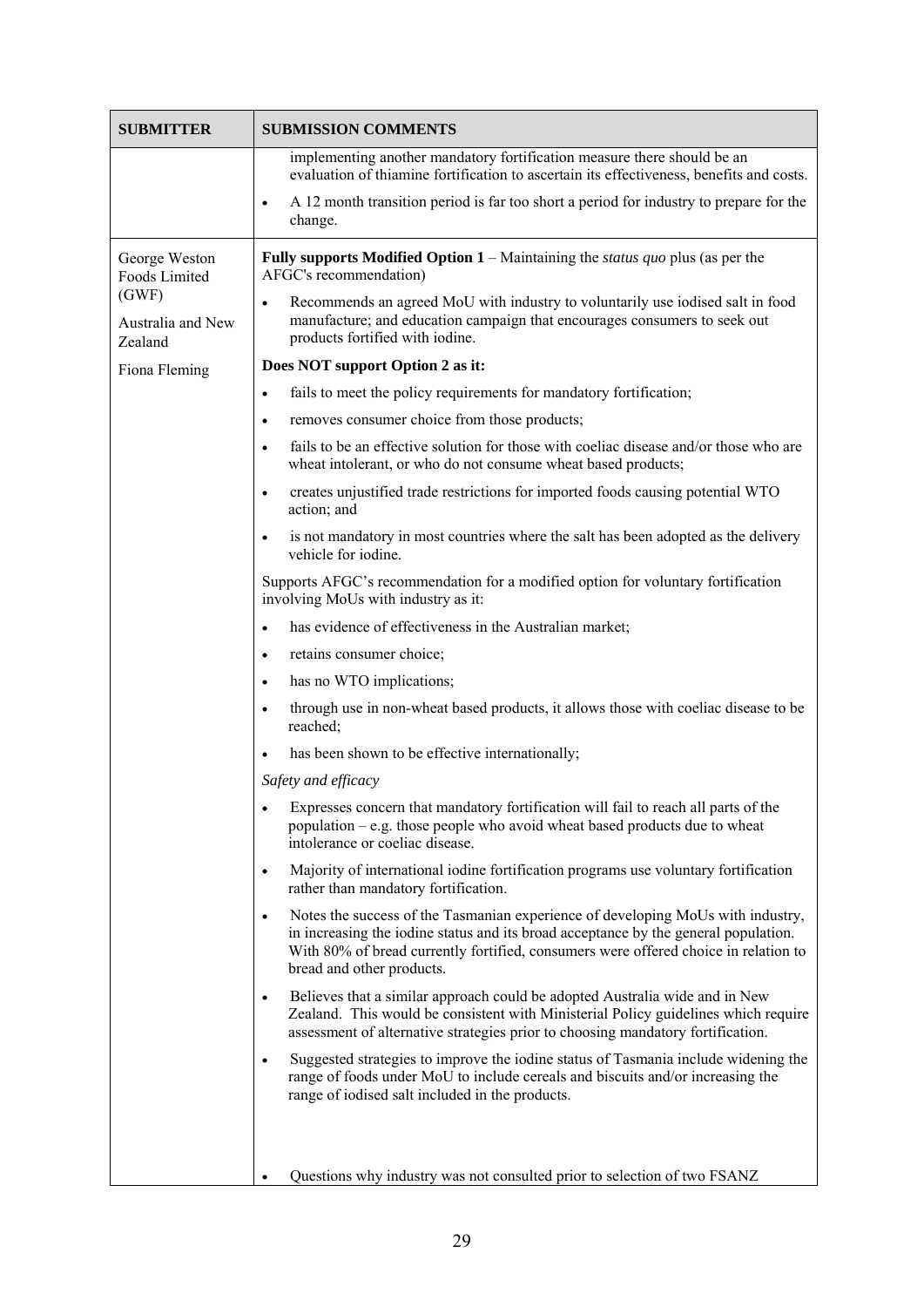| <b>SUBMITTER</b> | <b>SUBMISSION COMMENTS</b>                                                                                                                                                                                                                                                                                     |
|------------------|----------------------------------------------------------------------------------------------------------------------------------------------------------------------------------------------------------------------------------------------------------------------------------------------------------------|
|                  | scenarios (cereal based foods and processed foods).                                                                                                                                                                                                                                                            |
|                  | Questions the effectiveness of the proposal to improve the iodine status of women<br>$\bullet$<br>of child bearing age in South Eastern Australia because they will still require<br>supplementation.                                                                                                          |
|                  | Acknowledges that the use of iodised salt in place of non-iodised salt can be an<br>$\bullet$<br>effective strategy to address iodine deficiency in affected populations.                                                                                                                                      |
|                  | Noted health concerns related to iodine intake e.g. individuals who may have a pre-<br>$\bullet$<br>existing thyroid condition or who are sensitive to iodine even within recommended<br>range and potential product liability issues for manufacturers.                                                       |
|                  | Questions the need to subject the whole Australian and New Zealand populations<br>$\bullet$<br>to mandatory fortification of staple food products (Queensland and WA had<br>adequate iodine status).                                                                                                           |
|                  | Concerned that some elderly patients could experience iodine induced<br>$\bullet$<br>hyperthyroidism for up to 10 years when there are no health benefits for this age<br>group.                                                                                                                               |
|                  | Concerned that FSANZ is not able to accurately assess the outcomes of the<br>$\bullet$<br>mandatory fortification program in WA and Qld and thus are at an increased risk of<br>iodine excess.                                                                                                                 |
|                  | Questions inconsistent conflicting statements in the Draft Assessment Report in<br>$\bullet$<br>relation to the association between iodine intake and thyroid cancer.                                                                                                                                          |
|                  | Notes that some groups will exceed the UL.<br>$\bullet$                                                                                                                                                                                                                                                        |
|                  | Concerned about the availability of food vehicles for Indigenous Australians.<br>$\bullet$                                                                                                                                                                                                                     |
|                  | Recommends access to non-iodised products for those at risk of adverse health<br>$\bullet$<br>risks e.g. those with hyperthyroidism and young children.                                                                                                                                                        |
|                  | Food vehicle                                                                                                                                                                                                                                                                                                   |
|                  | Questions why milk and milk products have not been used as a possible food<br>$\bullet$<br>vehicle given they are major contributors to iodine intake.                                                                                                                                                         |
|                  | Questions the use of 10 year old data for selecting the food vehicle.<br>$\bullet$                                                                                                                                                                                                                             |
|                  | Concerned that using cereal-based foods fails to reach those suffering from celiac<br>$\bullet$<br>disease (prevalence of one in 100 in Australia and 1 in 84 in New Zealand)                                                                                                                                  |
|                  | Dietary modelling                                                                                                                                                                                                                                                                                              |
|                  | Questions the reliability of the NNS as a data source for dietary modelling.<br>$\bullet$                                                                                                                                                                                                                      |
|                  | Believes FSANZ's dietary modelling has ignored the contribution of milk to<br>$\bullet$<br>dietary intakes and has potentially overestimated the contribution of salt from bread<br>(compared with GWF data - average proportion of salt in GWF products is 0.7 -<br>1.25% compared with 1.36% used by FSANZ). |
|                  | FSANZ should obtain up to date information on these products from manufacturers<br>$\bullet$<br>prior to undertaking dietary modelling.                                                                                                                                                                        |
|                  | Questions whether FSANZ used 2006 bread consumption data in the dietary<br>$\bullet$<br>modelling.                                                                                                                                                                                                             |
|                  | As one of the main target groups for mandatory fortification, it is not adequate to<br>$\bullet$<br>use theoretical diets to assess the dietary intakes of Australian and New Zealand<br>children.                                                                                                             |
|                  | Questions assumptions used in dietary modelling about consumer behaviour.<br>$\bullet$                                                                                                                                                                                                                         |
|                  | Consumer choice                                                                                                                                                                                                                                                                                                |
|                  | Believes that there is a lack of consumer choice within the product categories                                                                                                                                                                                                                                 |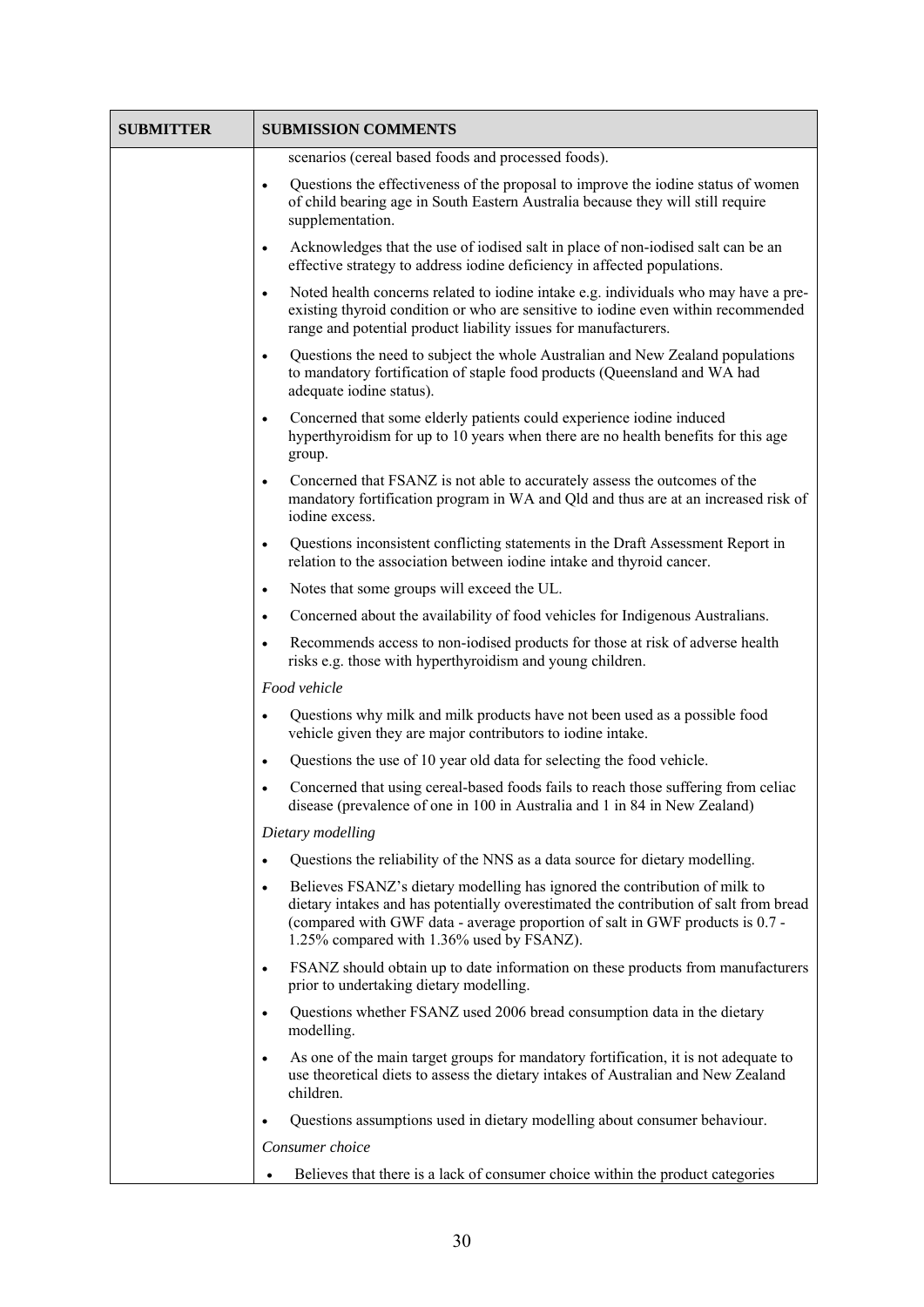| <b>SUBMITTER</b> | <b>SUBMISSION COMMENTS</b>                                                                                                                                                                                                                                                                                                                                 |
|------------------|------------------------------------------------------------------------------------------------------------------------------------------------------------------------------------------------------------------------------------------------------------------------------------------------------------------------------------------------------------|
|                  | proposed for fortification.                                                                                                                                                                                                                                                                                                                                |
|                  | Those with pre-existing thyroid conditions advised to limit their iodine intake may<br>$\bullet$<br>need to avoid staple products if there are no non-iodised options available.                                                                                                                                                                           |
|                  | GWF undertook consumer research ( $n = 1310$ ) to determine community attitudes<br>$\bullet$<br>towards food fortification in Australia. Results indicated that the Australian<br>population is opposed to compulsory fortification of food and want to be given<br>choice. Key findings include:                                                          |
|                  | - 84% of respondents preferred voluntary fortification to compulsory<br>fortification; and                                                                                                                                                                                                                                                                 |
|                  | - 62% of respondents were concerned that compulsory fortification shows a<br>trend towards making staple foods, such as bread, act like medicine.                                                                                                                                                                                                          |
|                  | Believes the proposal does not meet FSANZ's primary objective to ensure<br>$\bullet$<br>'provision of adequate information to enable consumers to make informed<br>choices' as consumers are not made aware of the possibility of iodine-induced<br>hyperthyroidism and the lack of availability of non-iodised versions of the selected<br>food vehicles. |
|                  | Does not consider salt-free bread or breakfast cereals to be a viable alternative for<br>those wishing to avoid fortified versions.                                                                                                                                                                                                                        |
|                  | Believes MoU with industry will provide more consumer choice.                                                                                                                                                                                                                                                                                              |
|                  | Labelling/claims                                                                                                                                                                                                                                                                                                                                           |
|                  | Labelling requirements will not provide consumers with amounts of added iodine.                                                                                                                                                                                                                                                                            |
|                  | Questions FSANZ calculations used to determine whether bread would qualify for<br>a 'source' claim.                                                                                                                                                                                                                                                        |
|                  | Impact of mandatory fortification on imported food vehicles                                                                                                                                                                                                                                                                                                |
|                  | Expressed concern that the proposal may create artificial barriers to imported<br>$\bullet$<br>products being able to compete fairly in the Australian market.                                                                                                                                                                                             |
|                  | Recommend consulting the Dept. of Foreign Affairs and Trade to ensure that the<br>$\bullet$<br>mandatory fortification proposal is not in breach of Australia's obligations under<br>the WTO.                                                                                                                                                              |
|                  | Current salt permissions                                                                                                                                                                                                                                                                                                                                   |
|                  | Supported retaining the current permission for iodised salt for discretionary use,<br>$\bullet$<br>promoting substitution of iodised salt for non-iodised salt for such use.                                                                                                                                                                               |
|                  | Voluntary permissions                                                                                                                                                                                                                                                                                                                                      |
|                  | Considers removal of voluntary permission of salt iodisation is for FSANZ to<br>determine through dietary modelling, not for industry.                                                                                                                                                                                                                     |
|                  | Implementation                                                                                                                                                                                                                                                                                                                                             |
|                  | Supports a transition period of two years due to demand for advertising agencies<br>and printers.                                                                                                                                                                                                                                                          |
|                  | Two year implementation would also allow time to implement baseline<br>$\bullet$<br>monitoring and would minimise cost to industry for packaging changes.                                                                                                                                                                                                  |
|                  | Align labelling changes with other changes such as health claims, folic acid<br>$\bullet$<br>fortification and nutrient reference values.                                                                                                                                                                                                                  |
|                  |                                                                                                                                                                                                                                                                                                                                                            |
|                  | Recommends FSANZ consult with industry prior to developing an<br>implementation guide which should be finalised well before any changes to the                                                                                                                                                                                                             |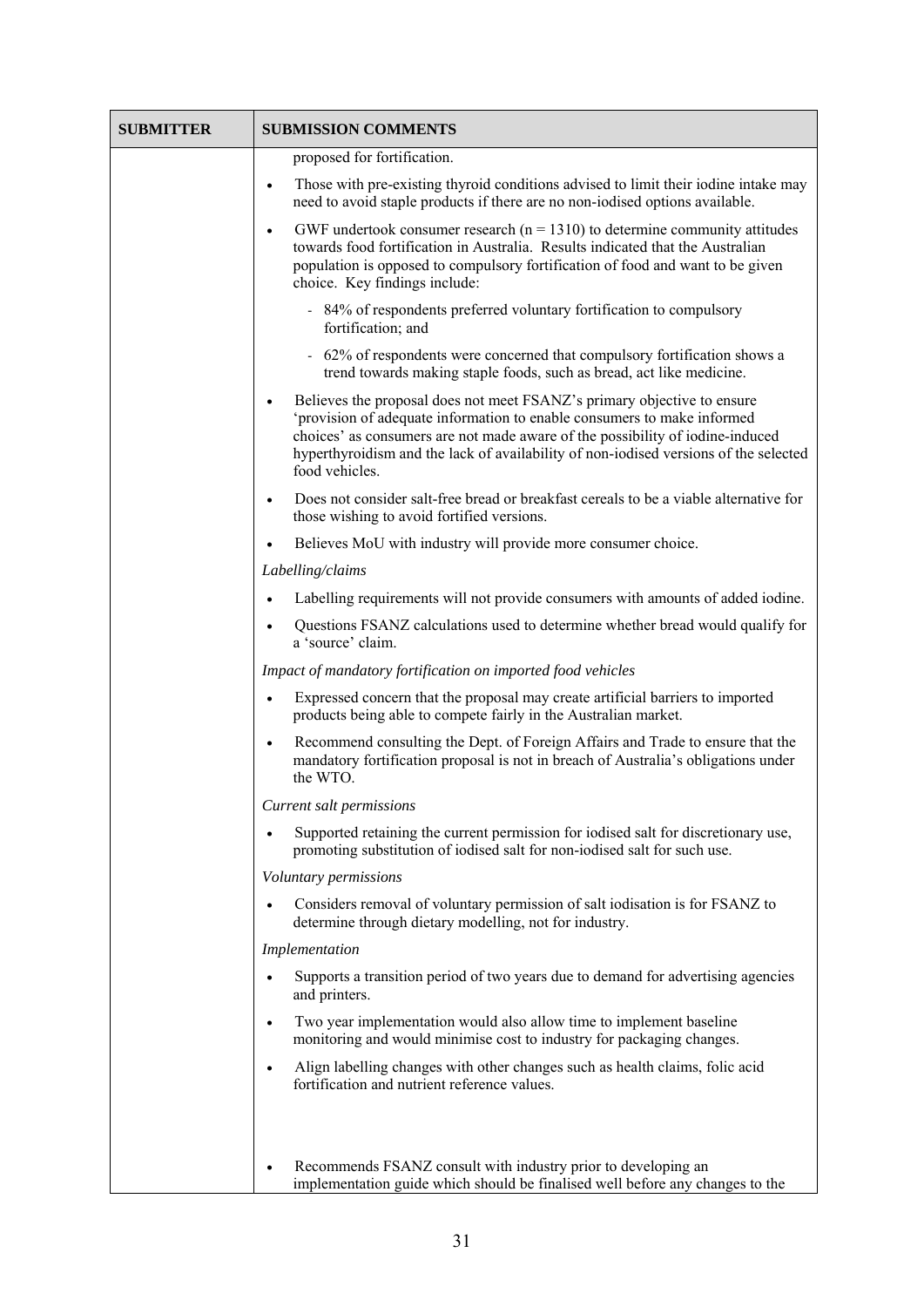| <b>SUBMITTER</b> | <b>SUBMISSION COMMENTS</b>                                                                                                                                                                                                                                                                            |
|------------------|-------------------------------------------------------------------------------------------------------------------------------------------------------------------------------------------------------------------------------------------------------------------------------------------------------|
|                  | Code come into effect.                                                                                                                                                                                                                                                                                |
|                  | Use of salt in non-mandated foods                                                                                                                                                                                                                                                                     |
|                  | GWF will provide this information as part of the MoU proposal.                                                                                                                                                                                                                                        |
|                  | Consistency with policy guidelines                                                                                                                                                                                                                                                                    |
|                  | Believes the current mandatory proposal is NOT consistent with the Policy<br>Guideline. The proposal is based on 11 years old nutrition data and there is no<br>acceptable monitoring program in place.                                                                                               |
|                  | Alternative public health strategies such as voluntary fortification and education<br>$\bullet$<br>strategies have not been properly assessed.                                                                                                                                                        |
|                  | Believes voluntary fortification will meet policy guidelines more effectively than<br>$\bullet$<br>mandatory fortification.                                                                                                                                                                           |
|                  | Monitoring and compliance                                                                                                                                                                                                                                                                             |
|                  | Notes monitoring and evaluation is a fundamental component of any mandatory<br>fortification system, especially for risk of IHH as well as effectiveness of iodine<br>deficiency.                                                                                                                     |
|                  | Notes that the monitoring system is still to be negotiated with other health and<br>regulatory agencies in Australia and New Zealand, so there is no commitment in<br>place and not a good track record with thiamine or voluntary folic acid<br>fortification.                                       |
|                  | Cites reference for frequency and complications of iodine induced<br>$\bullet$<br>hyperthyroidism as a result of poor monitoring of salt iodine concentration which<br>permits uneven rations of iodine, and inadequate medical attention which delays<br>diagnosis and treatment. (Dunn et al 1998a) |
|                  | Refers to WHO reference (WHO 2001) which raises questions to be addressed by<br>$\bullet$<br>a monitoring program including salt iodisation, whether the target population is<br>being reached, impact on iodine status and IDD as a public health problem.                                           |
|                  | Notes negative outcomes observed in overseas countries with limited monitoring.<br>$\bullet$<br>(Delange et al 2001)                                                                                                                                                                                  |
|                  | Considers monitoring is often neglected in favour of implementation.                                                                                                                                                                                                                                  |
|                  | Supports developing and maintaining a trans Tasman monitoring program for<br>urinary iodine status in the target population to estimate prevalence of IDD.                                                                                                                                            |
|                  | Recommends also monitor use of discretionary salt.<br>$\bullet$                                                                                                                                                                                                                                       |
|                  | Communication and education                                                                                                                                                                                                                                                                           |
|                  | Supports developing and maintaining an industry awareness campaign of the need<br>$\bullet$<br>to use iodised salt in food manufacture.                                                                                                                                                               |
|                  | Supports developing and maintaining a consumer education campaign aimed at<br>the target population about the importance of iodine in the diet.                                                                                                                                                       |
|                  | Education needs to be targeted on individual needs, and depending on whether an<br>$\bullet$<br>area is iodine deficient or iodine replete.                                                                                                                                                           |
|                  | Cost/benefit analysis                                                                                                                                                                                                                                                                                 |
|                  | FSANZ's proposal cannot be justified as cost benefit analysis could not conclude<br>there is a net benefit associated with mandatory fortification.                                                                                                                                                   |
|                  | Notes the Cost Benefit Analysis prepared by Access Economics suggests<br>$\bullet$<br>exploring an alternative proposal which embraces all of the potential benefits or<br>finding another vehicle which better targets those in need, including those in                                             |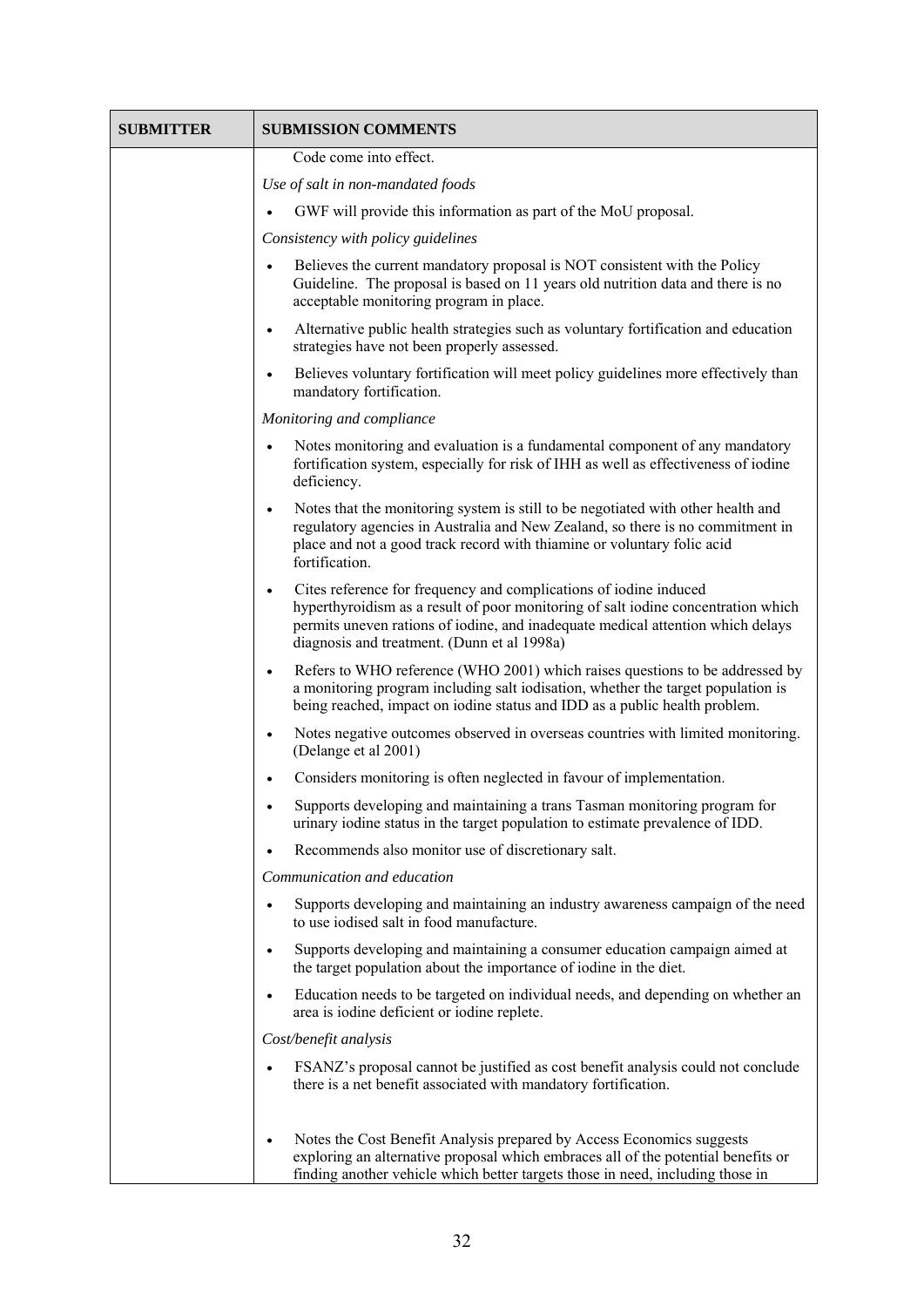| <b>SUBMITTER</b>                              | <b>SUBMISSION COMMENTS</b>                                                                                                                                                                                                                                                                                                               |
|-----------------------------------------------|------------------------------------------------------------------------------------------------------------------------------------------------------------------------------------------------------------------------------------------------------------------------------------------------------------------------------------------|
|                                               | geographic areas of Australia where iodine was identified.                                                                                                                                                                                                                                                                               |
|                                               | Concerned about a rise in bread prices as a result of iodine and folic acid<br>fortification and GWF is willing to provide confidential information to support<br>these statements.                                                                                                                                                      |
|                                               | Concerned that GWF research shows that consumers may choose to avoid<br>$\bullet$<br>fortified cereal based products due to opposition to fortification.                                                                                                                                                                                 |
|                                               | Suggests perhaps industry should be directly compensated for costs incurred.<br>$\bullet$                                                                                                                                                                                                                                                |
|                                               | Notes the short time given (one week) to provide estimates on cost to industry to<br>$\bullet$<br>Access Economics.                                                                                                                                                                                                                      |
|                                               | Notes no cost is quantified for reduced consumer choice of products or cost to<br>$\bullet$<br>coeliacs who will have limited access to cereal based products.                                                                                                                                                                           |
|                                               | Should include costs to governments of anti-discrimination action taken by those<br>$\bullet$<br>adversely affected by the decision to mandate the addition of iodine to bread.                                                                                                                                                          |
|                                               | The cost of potential health risks to identified vulnerable groups have not been<br>$\bullet$<br>included which brings into question the integrity of the report.                                                                                                                                                                        |
|                                               | Other issues                                                                                                                                                                                                                                                                                                                             |
|                                               | Concerned regarding the short consultation period (1 month).<br>$\bullet$                                                                                                                                                                                                                                                                |
|                                               | Notes that two major proposals affecting the bread industry were undertake close<br>$\bullet$<br>together with shortened consultation times.                                                                                                                                                                                             |
|                                               | The objective to reduce the prevalence of iodine deficiency lacks specificity in<br>$\bullet$<br>stating the size and time period for the reduction.                                                                                                                                                                                     |
|                                               | Expresses concern that the issues raised in the Summary of Submissions for the<br>Initial Assessment Report have not been adequately in the Draft Assessment,<br>namely:                                                                                                                                                                 |
|                                               | - success of current fortification strategies to increase iodine intake; and                                                                                                                                                                                                                                                             |
|                                               | lack of consumer choice associated with mandatory fortification.                                                                                                                                                                                                                                                                         |
| Go Grains and                                 | <b>Supports Modified Option 1</b>                                                                                                                                                                                                                                                                                                        |
| Nutrition Ltd<br>Australia<br>Trish Griffiths | Supports extending voluntary permissions for iodine fortification for a wider range<br>$\bullet$<br>of foods together with target strategies for populations in areas of deficiency.                                                                                                                                                     |
|                                               | Accepts the use of iodised salt in place of non-iodised salt can be an effective<br>$\bullet$<br>strategy to address iodine deficiency but does not believe mandatory fortification of<br>all bread, breakfast cereals and biscuits is consistent with the Policy Guideline.                                                             |
|                                               | Food vehicle                                                                                                                                                                                                                                                                                                                             |
|                                               | The food vehicle assumes bread is a staple food widely consumed by the target<br>$\bullet$<br>population. Questions whether the 1995 NNS data reflects the type of food eaten<br>in 2006.                                                                                                                                                |
|                                               | Limited data available suggests bread may not be the best vehicle to reach women.<br>٠<br>Notes a Newspoll survey in 2006 found women of childbearing age ate only 11<br>slices of bread a week with 21% eating no bread at all. Refers to several Go Grains<br>surveys indicating negative attitudes to bread especially amongst women. |
|                                               | Safety and efficacy                                                                                                                                                                                                                                                                                                                      |
|                                               | Long term safety: considers it essential attention is given to long-term risk of<br>$\bullet$<br>unintentional adverse effects on other population groups, especially those with<br>hypothyroidism who may be sensitive to sudden increases in iodine intake.                                                                            |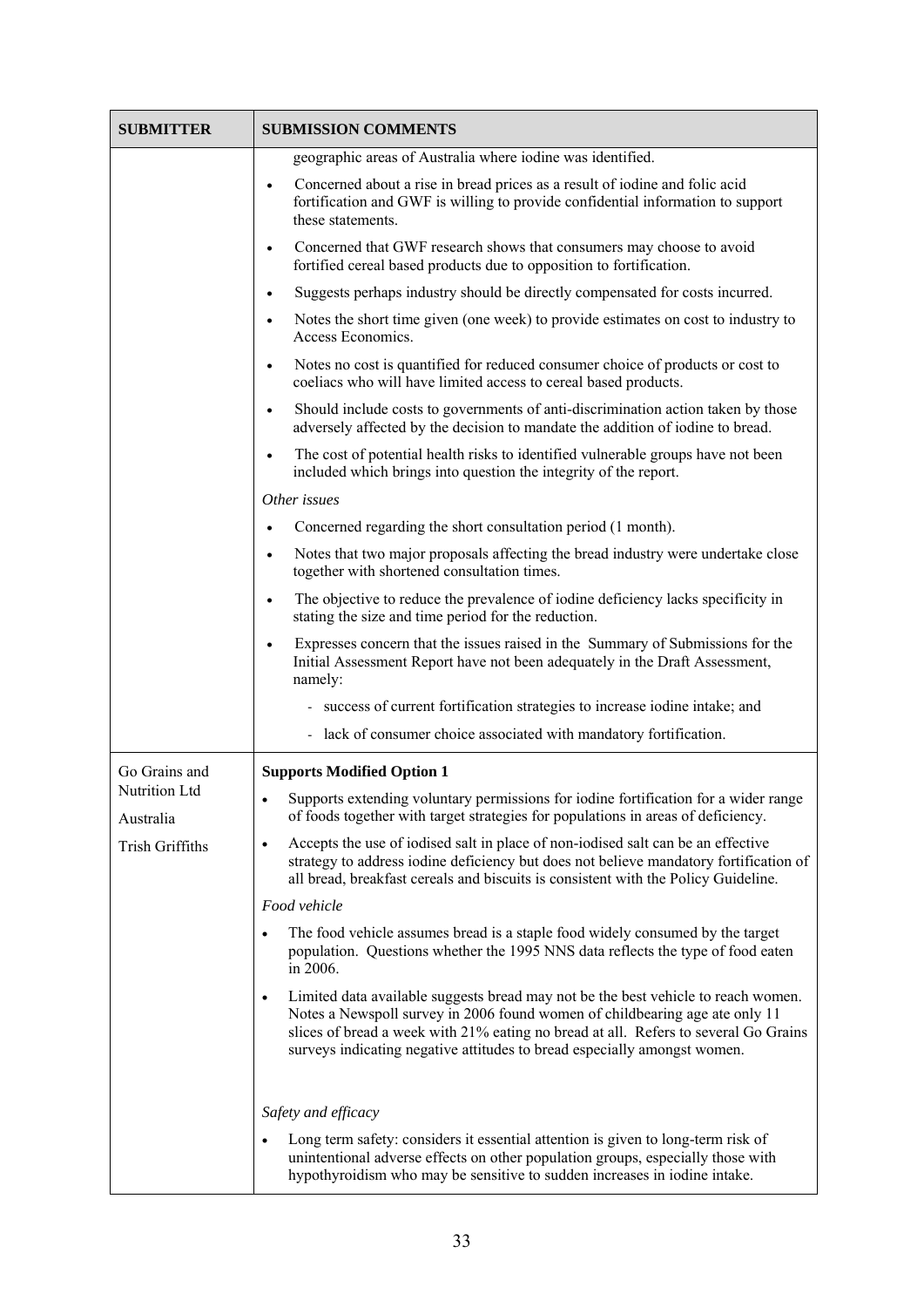| <b>SUBMITTER</b>                                                                     | <b>SUBMISSION COMMENTS</b>                                                                                                                                                                                                                                                                                                |
|--------------------------------------------------------------------------------------|---------------------------------------------------------------------------------------------------------------------------------------------------------------------------------------------------------------------------------------------------------------------------------------------------------------------------|
|                                                                                      | Consumer choice                                                                                                                                                                                                                                                                                                           |
|                                                                                      | Believes mandatory fortification compromises consumer choice and that salt free<br>$\bullet$<br>products are not acceptable choices.                                                                                                                                                                                      |
|                                                                                      | Implementation                                                                                                                                                                                                                                                                                                            |
|                                                                                      | Technical issues: notes there is some evidence iodising salt increases the oxidising<br>$\bullet$<br>potential, increasing the risk of rancidity. This risk needs to be clarified to the<br>satisfaction of industry.                                                                                                     |
|                                                                                      | Consistency with policy guidelines                                                                                                                                                                                                                                                                                        |
|                                                                                      | Considers data is lacking to demonstrate mandatory fortification will deliver a<br>$\bullet$<br>sufficient amount of iodine to the target population.                                                                                                                                                                     |
|                                                                                      | There is not a system in place to monitor effectiveness.<br>$\bullet$                                                                                                                                                                                                                                                     |
|                                                                                      | Monitoring and compliance                                                                                                                                                                                                                                                                                                 |
|                                                                                      | An appropriate monitoring and surveillance system needs to be implemented prior<br>$\bullet$<br>to any change in fortification practice in Australia. There is no indication of a<br>commitment to monitoring and enforcement and the track record is not<br>encouraging e.g. thiamin and voluntary folate fortification. |
|                                                                                      | Cost/benefit analysis                                                                                                                                                                                                                                                                                                     |
|                                                                                      | Concerned the CBA does not include costs of establishing an ongoing monitoring<br>$\bullet$<br>system.                                                                                                                                                                                                                    |
|                                                                                      | Dietary modelling                                                                                                                                                                                                                                                                                                         |
|                                                                                      | Considers the proposal is based on out dated consumption data and this is not an<br>$\bullet$<br>acceptable basis to make a decision about mandatory fortification for a whole<br>population.                                                                                                                             |
|                                                                                      | Notes iodine status of pregnant and breastfeeding women is lacking - baseline data<br>$\bullet$<br>is needed for a minimum of 12 months prior to implementation to assess the<br>effectiveness.                                                                                                                           |
|                                                                                      | Considers the monitoring strategy as proposed is unlikely to be achievable in terms<br>$\bullet$<br>of budget and timeframe, with reliance on the new NNS.                                                                                                                                                                |
|                                                                                      | Other issues                                                                                                                                                                                                                                                                                                              |
|                                                                                      | Requests clarification of the definition of biscuits and bread $-$ e.g. it is not clear<br>$\bullet$<br>whether specialty bread such as organic and gluten free are included in the<br>proposal.                                                                                                                          |
|                                                                                      | If all bread are included the issues and costs will need to be addressed by other<br>$\bullet$<br>industries e.g. the rice industry is substantially different to the wheat industry.                                                                                                                                     |
| Heinz Australia and<br>Heinz Wattie's<br>Australia and New<br>Zealand<br>Lisa Warren | <b>Supports Modified Option 1</b>                                                                                                                                                                                                                                                                                         |
|                                                                                      | Continues to favour extension of permissions for voluntary iodine fortification as<br>$\bullet$<br>well as promotion of voluntary options to increase industry uptake.                                                                                                                                                    |
|                                                                                      | Requests that mandatory fortification of iodine does not include Standard 2.9.2 -<br>$\bullet$<br>Foods for Infants, where an infant is determined as a person up to the age of 12<br>months.                                                                                                                             |
|                                                                                      | Safety and efficacy/food vehicle                                                                                                                                                                                                                                                                                          |
|                                                                                      | Notes commercially prepared infant foods are low in sodium. Questions the<br>$\bullet$<br>usefulness of mandatory iodine fortification of foods within Standard 2.9.2 due to<br>the extremely low quantities of salt permitted. The exception is teething rusks                                                           |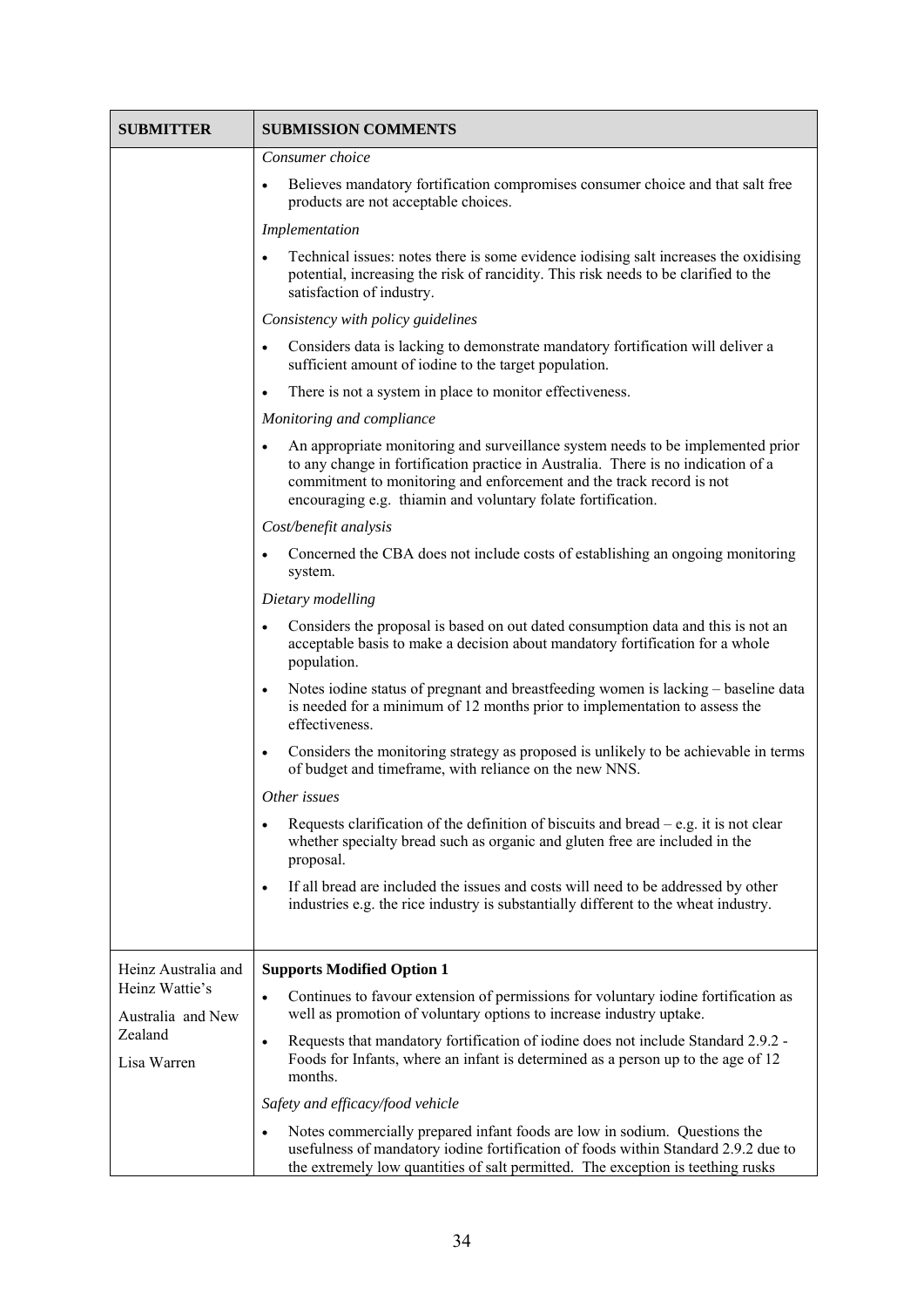| <b>SUBMITTER</b>                      | <b>SUBMISSION COMMENTS</b>                                                                                                                                                                                                                                                                                                                                                                                                                                                                                                                              |
|---------------------------------------|---------------------------------------------------------------------------------------------------------------------------------------------------------------------------------------------------------------------------------------------------------------------------------------------------------------------------------------------------------------------------------------------------------------------------------------------------------------------------------------------------------------------------------------------------------|
|                                       | where salt is added to obtain a hard texture.                                                                                                                                                                                                                                                                                                                                                                                                                                                                                                           |
|                                       | Dietary modelling                                                                                                                                                                                                                                                                                                                                                                                                                                                                                                                                       |
|                                       | Notes that although the Draft Assessment refers to the need to increase iodine<br>$\bullet$<br>intakes of infants, the data only refers to young children over the age of one year.                                                                                                                                                                                                                                                                                                                                                                     |
| Kraft Foods                           | <b>Supports Option <math>1</math></b> – status quo                                                                                                                                                                                                                                                                                                                                                                                                                                                                                                      |
| Limited<br>Australia<br>Allan Poynton | Acknowledge iodine deficiency disorders and accepts increasing iodine intake can<br>$\bullet$<br>alleviate these.                                                                                                                                                                                                                                                                                                                                                                                                                                       |
|                                       | Does not agree that the information provided constitutes sufficient grounds for<br>$\bullet$<br>mandatory fortification.                                                                                                                                                                                                                                                                                                                                                                                                                                |
|                                       | Is prepared to discuss a MoU whereby the majority of biscuits sold in Australia<br>$\bullet$<br>could be manufactured with iodised salt.                                                                                                                                                                                                                                                                                                                                                                                                                |
|                                       | Food vehicle                                                                                                                                                                                                                                                                                                                                                                                                                                                                                                                                            |
|                                       | Suggests identification of subsets of the population would help to identify<br>$\bullet$<br>appropriate vehicles for fortification other than discretionary salt and salt for bread<br>making.                                                                                                                                                                                                                                                                                                                                                          |
|                                       | Believes bread would appear to be the most suitable vehicle. Salt intake via bread<br>$\bullet$<br>would be higher than biscuits. Bread is more uniform product and can be tailored<br>for regional / local markets.                                                                                                                                                                                                                                                                                                                                    |
|                                       | Notes processed foods are more likely to be imported and exported with trade<br>$\bullet$<br>issues.                                                                                                                                                                                                                                                                                                                                                                                                                                                    |
|                                       | Does not consider biscuits to be a useful carrier for iodine for several reasons:<br>$\bullet$                                                                                                                                                                                                                                                                                                                                                                                                                                                          |
|                                       | salt levels are variable, delivery would not be evenly distributed;                                                                                                                                                                                                                                                                                                                                                                                                                                                                                     |
|                                       | - the salt level in biscuits is quite low;                                                                                                                                                                                                                                                                                                                                                                                                                                                                                                              |
|                                       | the consumption of biscuits is far less uniform than bread across the<br>population; and                                                                                                                                                                                                                                                                                                                                                                                                                                                                |
|                                       | peaks and troughs in iodine intake from biscuits would put people on iodine<br>controlled diets most at risk.                                                                                                                                                                                                                                                                                                                                                                                                                                           |
|                                       | If FSANZ continues with fortification of biscuits, then a MoU rather than<br>mandatory fortification would be a practical mechanism, combined with education.                                                                                                                                                                                                                                                                                                                                                                                           |
|                                       | Safety and efficacy                                                                                                                                                                                                                                                                                                                                                                                                                                                                                                                                     |
|                                       | Concerned about those in the population on iodine controlled diets - providing a<br>$\bullet$<br>varied diet will become even more challenging if staple foods are iodised.                                                                                                                                                                                                                                                                                                                                                                             |
|                                       | Trade                                                                                                                                                                                                                                                                                                                                                                                                                                                                                                                                                   |
|                                       | Notes all biscuits Kraft Foods Ltd. sells in Australia are imported from Kraft<br>$\bullet$<br>locations overseas which raises practical issues with compliance to mandatory<br>fortification, with the majority from China. China sources salt from the Chinese<br>government only and this is iodised at a rate of 20-35 mg/kg. Salt iodised at any<br>other level is not able to be obtained. The Australian market is quite small and<br>other countries do not require iodised salt in biscuits. This would add complexity<br>and costs to manage. |
|                                       | As Australia is a small percentage of the total, there is likely to be non compliance<br>$\bullet$<br>with small volumes. Importers of these biscuits would consider mandating the use<br>of iodised salt for Australian biscuits to be a barrier to trade.                                                                                                                                                                                                                                                                                             |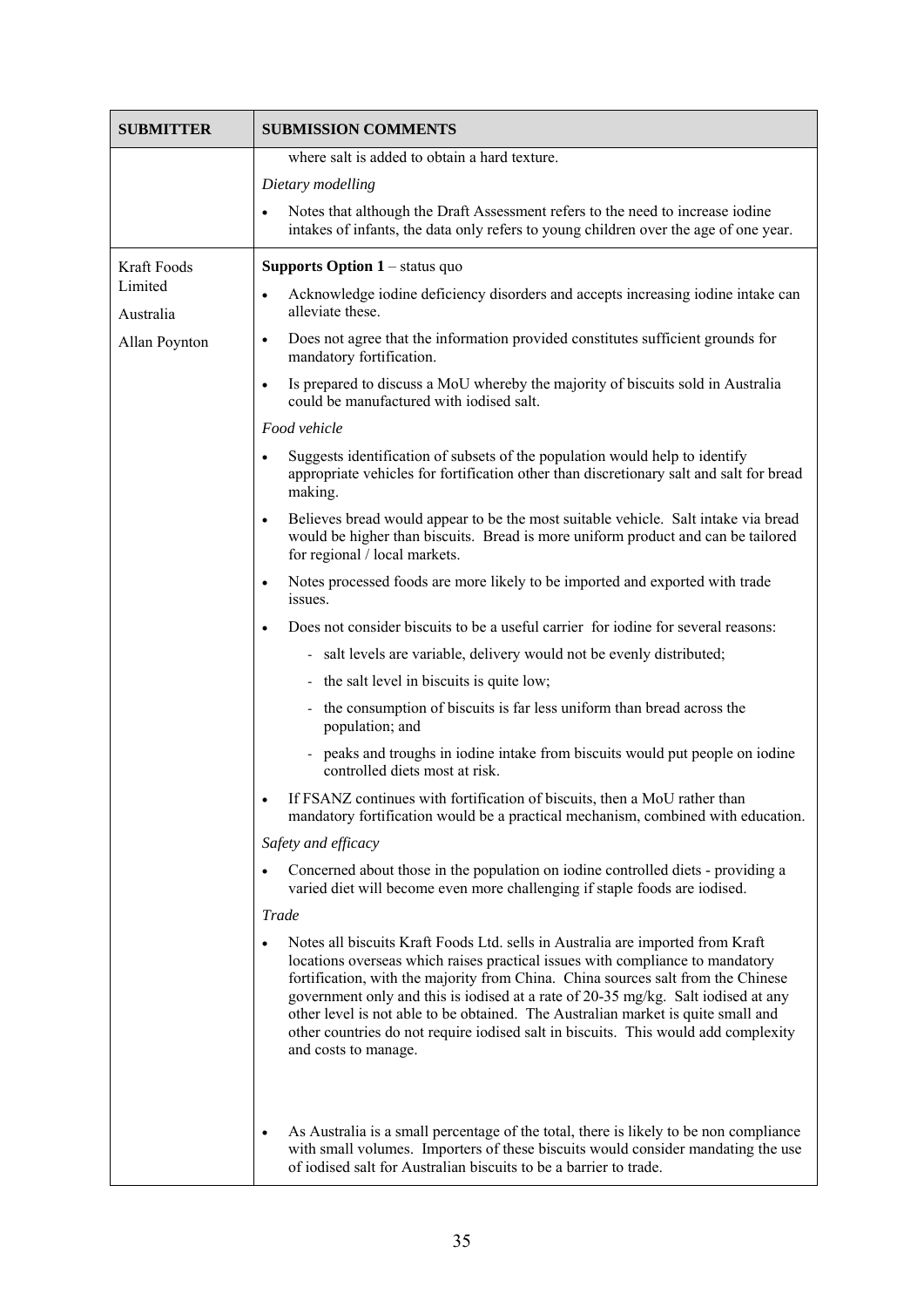| <b>SUBMITTER</b>  | <b>SUBMISSION COMMENTS</b>                                                                                                                                                                                                                                                                                                      |
|-------------------|---------------------------------------------------------------------------------------------------------------------------------------------------------------------------------------------------------------------------------------------------------------------------------------------------------------------------------|
|                   | Japan will not allow iodised salt - Japan is a profitable market and important for<br>$\bullet$<br>Australia's balance of trade.                                                                                                                                                                                                |
|                   | Estimates approximately 25% of all biscuits sold in Australia are imported from<br>$\bullet$<br>different countries with differing requirements.                                                                                                                                                                                |
|                   | Voluntary permissions                                                                                                                                                                                                                                                                                                           |
|                   | In line with providing choice, voluntary permissions should be allowed to stay<br>$\bullet$<br>unless there is shown to be an issue.                                                                                                                                                                                            |
|                   | Communication and education                                                                                                                                                                                                                                                                                                     |
|                   | Considers it is the responsibility of Governments, not industry to inform people<br>$\bullet$<br>they need to increase their iodine intake. Considers the public respond more<br>positively to information that an issue can be addressed through food consumption,<br>rather than through authorities medicating through food. |
|                   | Believes food companies cannot and should not lead an awareness campaign.<br>$\bullet$                                                                                                                                                                                                                                          |
|                   | Dietary modelling                                                                                                                                                                                                                                                                                                               |
|                   | Notes the data indicates deficiencies in parts of Australia and NZ. However, little<br>$\bullet$<br>evidence has been provided of subsets of the population at most risk.                                                                                                                                                       |
|                   | Considers the data does not seem to support universal mandatory fortification so<br>$\bullet$<br>does not appear to comply with the FSANZ requirement for risk based analysis.                                                                                                                                                  |
| NZ Association of | <b>Does not support Option 2</b> – provides an alternative proposal                                                                                                                                                                                                                                                             |
| Bakers Inc        | Remains fundamentally opposed to mandatory fortification of all bread with any<br>$\bullet$                                                                                                                                                                                                                                     |
| New Zealand       | additives.                                                                                                                                                                                                                                                                                                                      |
| Marcia Dunnett    | Considers mandatory fortification of all bread is an excessive response.<br>$\bullet$                                                                                                                                                                                                                                           |
|                   | Recommends an alternative proposal:                                                                                                                                                                                                                                                                                             |
|                   | fortify a significant proportion of a range of bread (e.g. all but the heavy health<br>$\bullet$<br>segment) so that an element of consumer choice remains; and                                                                                                                                                                 |
|                   | Actively promote through a government funded and industry supported education<br>$\bullet$<br>campaign (point if sale material and labelling) on the benefits of bread containing<br>iodised salt.                                                                                                                              |
|                   | Consumer choice                                                                                                                                                                                                                                                                                                                 |
|                   | Refers to consumer research which showed NZ consumers are strongly opposed to<br>$\bullet$<br>mandatory fortification with any additive, and considered mandatory fortification<br>of bread would alter their view of bread as a wholesome health product.                                                                      |
|                   | There are sufficient differences between NZ and Australia to warrant the<br>$\bullet$<br>implementation of the alternative approach submitted which maintains consumer<br>choice while the vast majority of bread consumed, particularly by children, would<br>be fortified.                                                    |
|                   | Trade                                                                                                                                                                                                                                                                                                                           |
|                   | Export risk: consider it is not clear in the proposal that iodised salt will not be<br>$\bullet$<br>required to be used in export products unless it was a requirement of the final<br>destination. Requests this be clearly outlined in the final report.                                                                      |
|                   | Implementation/cost/benefit analysis                                                                                                                                                                                                                                                                                            |
|                   | Believes it will be extremely difficult to implement the changes for both folate and<br>$\bullet$<br>iodine in a 12 month period.                                                                                                                                                                                               |
|                   | Considers costs outlined in the proposal are grossly underestimated and that the 12<br>٠                                                                                                                                                                                                                                        |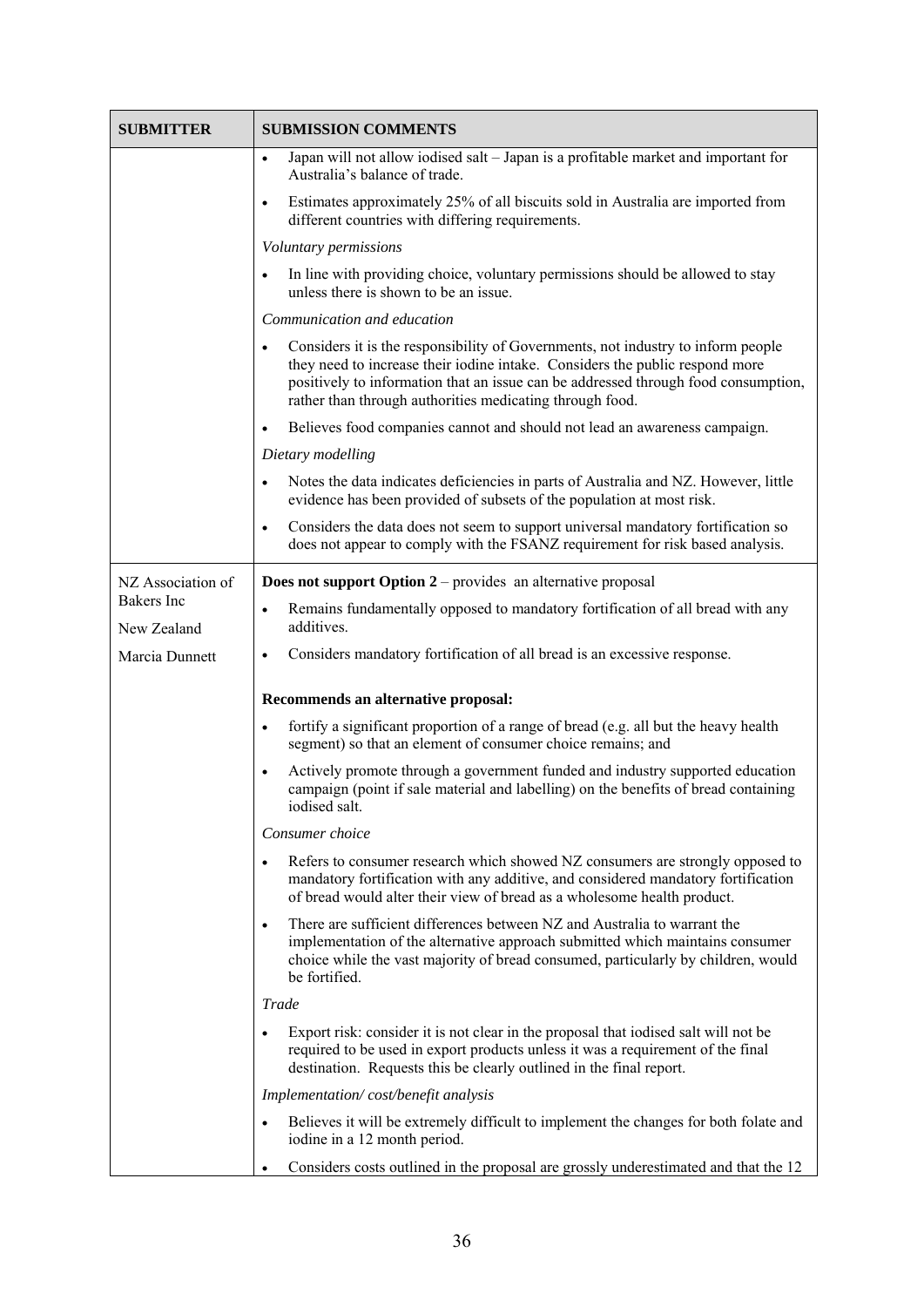| <b>SUBMITTER</b>                     | <b>SUBMISSION COMMENTS</b>                                                                                                                                                                                                                                                      |
|--------------------------------------|---------------------------------------------------------------------------------------------------------------------------------------------------------------------------------------------------------------------------------------------------------------------------------|
|                                      | month timeframe would require significant write-off of packaging.                                                                                                                                                                                                               |
|                                      | Believes clarification of these costs and timeframe are essential before the final<br>$\bullet$<br>recommendation is put forward.                                                                                                                                               |
|                                      | Notes the proposed alternative would require bakeries that produce heavy health<br>$\bullet$<br>bread to carry two salt lines but that this is not regarded as a major issue.                                                                                                   |
|                                      | Communication and education                                                                                                                                                                                                                                                     |
|                                      | Stresses the need for independent validation from the health Authorities to ensure<br>$\bullet$<br>consumer buy-in. Questions the nature of the educational campaign – asks will it<br>identify that changes have been instigated by FSANZ rather than the baking<br>industry?  |
| New Zealand Food<br>and Grocery      | <b>Appears to support Option 1</b> – Maintaining the <i>status quo</i> plus MoUs with industry<br>as per Tasmania, providing it is accompanied by effective education.                                                                                                          |
| Council                              | <b>Does NOT support Option 2</b> – Preferred approach for mandatory iodine fortification.                                                                                                                                                                                       |
| New Zealand<br><b>Brenda Cutress</b> | The Draft Assessment should give similar consideration other alternatives to<br>$\bullet$<br>mandatory fortification. These other alternative strategies would be more effective<br>in achieving the outcome.                                                                   |
|                                      | Safety and efficacy                                                                                                                                                                                                                                                             |
|                                      | Does not support mandatory approach which should only be used as a last resort if<br>$\bullet$<br>other approaches fail and even then there may be reasons why a mandatory<br>approach may not be acceptable.                                                                   |
|                                      | Believes that the proposal is not based on best evidence (from the information<br>$\bullet$<br>included in the Draft Assessment on experience from overseas countries which<br>have used mandatory and voluntary fortification).                                                |
|                                      | Argues that a voluntary approach is the most effective strategy and preferable, and<br>$\bullet$<br>cites Tasmania as a successful program.                                                                                                                                     |
|                                      | In Denmark, mandatory fortification resulted in a tendency to increase<br>$\bullet$<br>hyperthyroidism, albeit of an acceptable magnitude.                                                                                                                                      |
|                                      | Supports voluntary fortification with selection of a range of products whichh meet<br>$\bullet$<br>the objective of raising the iodine status to the desired level to overcome<br>deficiencies while ensuring the risks of overexposure do not occur.                           |
|                                      | Recognises that iodised salt (beyond current permissions) will assist in alleviating<br>$\bullet$<br>the current concerns of a re-emergence of mild to moderate iodine deficiency<br>resulting from inadequate iodine intake in New Zealand and parts of Australia              |
|                                      | Dietary modelling                                                                                                                                                                                                                                                               |
|                                      | Concerned that percentage of salt in final product is not accurate.<br>$\bullet$                                                                                                                                                                                                |
|                                      | New Zealand Bakers Association notes that the percentage of salt in the majority of<br>$\bullet$<br>bread is $1.75 - 2\%$ salt on cereal weight the therefore the percentage of salt in the<br>final product is closer to 1% rather than 1.36% as included in the Draft Report. |
|                                      | Notes that not all sodium on the label is from salt (some may be sodium<br>$\bullet$<br>bicarbonate) – resulting in an overestimation of the contribution of iodised salt in<br>the dietary modelling.                                                                          |
|                                      |                                                                                                                                                                                                                                                                                 |
|                                      | Consumer choice                                                                                                                                                                                                                                                                 |
|                                      | Mandatory fortification will result in a lack of consumer choice.<br>$\bullet$<br>Believes FSANZ downplays results of NZ studies which have shown that                                                                                                                          |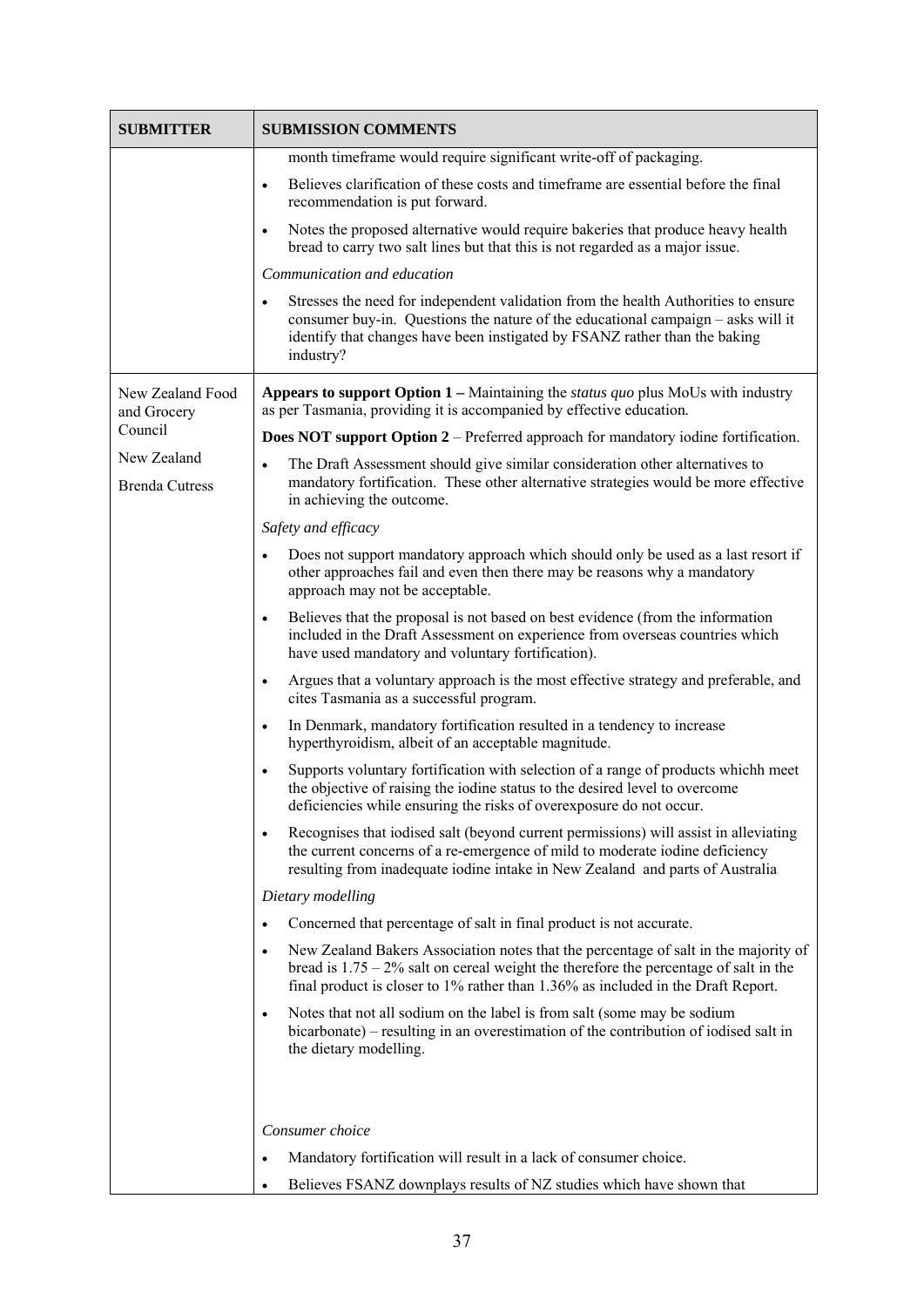| <b>SUBMITTER</b> | <b>SUBMISSION COMMENTS</b>                                                                                                                                                                                                                                                                                                                                      |
|------------------|-----------------------------------------------------------------------------------------------------------------------------------------------------------------------------------------------------------------------------------------------------------------------------------------------------------------------------------------------------------------|
|                  | consumers do not approve of mandatory fortification even where there are health<br>benefits.                                                                                                                                                                                                                                                                    |
|                  | There is an extremely limited range of salt-free breakfast cereals and unleavened<br>$\bullet$<br>bread available in NZ meaning there is no real choice for consumers who wish to<br>avoid food containing iodised salt.                                                                                                                                        |
|                  | Impact of mandatory fortification on imported food vehicles                                                                                                                                                                                                                                                                                                     |
|                  | Considers FSANZ has not given sufficient regard to the impact of mandatory<br>$\bullet$<br>fortification of cereal based foods on trade, especially in New Zealand which is a<br>larger importer of biscuits and exporter of cereal-based products.                                                                                                             |
|                  | Supports exemption for imports from mandatory fortification to avoid different<br>$\bullet$<br>ranges of iodine levels permitted in salt in overseas countries.                                                                                                                                                                                                 |
|                  | Implementation                                                                                                                                                                                                                                                                                                                                                  |
|                  | Notes that 12 month implementation is insufficient for some companies which<br>$\bullet$<br>build up stocks of labels for two – three years.                                                                                                                                                                                                                    |
|                  | Believes cost of label changes has been underestimated (can cost between \$50,000)<br>$\bullet$<br>for a smaller company with approximately 50SKUs to over \$1.5million for a large<br>company with many hundreds of SKUs.                                                                                                                                      |
|                  | Recommend coordinating label changes with other changes to the Food Standards<br>$\bullet$<br>Code to contain costs.                                                                                                                                                                                                                                            |
|                  | Monitoring and compliance                                                                                                                                                                                                                                                                                                                                       |
|                  | Considers monitoring the key sources of dietary iodine on iodine status in the target<br>$\bullet$<br>and non-target populations to be an essential and fundamental component of<br>fortification whether mandatory or voluntary fortification is adopted.                                                                                                      |
|                  | Communication and education                                                                                                                                                                                                                                                                                                                                     |
|                  | Supports a campaign to encourage use of iodised discretionary salt (where used)<br>$\bullet$<br>and selection of processed products that contain iodised rather than non-iodised<br>salt. The majority of New Zealand consumers would be unaware of NZ Health and<br>Nutrition guidelines that emphasise the desirability of using iodised salt (when<br>used). |
|                  | Also supports the importance of raising awareness with the industry of using<br>$\bullet$<br>iodised salt.                                                                                                                                                                                                                                                      |
|                  | Other issues -short time period                                                                                                                                                                                                                                                                                                                                 |
|                  | Short time for public consultation has precluded more detailed import/export<br>$\bullet$<br>statistics or the iodine permissions in countries of import and export (FGC will<br>submit this information at a later date).                                                                                                                                      |
|                  | Other issues $-$ natural foods                                                                                                                                                                                                                                                                                                                                  |
|                  | Considers natural foods are disadvantaged under the current mandatory<br>fortification proposal as they would not be able to claim 'natural' in New Zealand<br>under the Fair Trading Act. Seeks an exemption if this concern is confirmed by the<br>NZ Commerce Commission.                                                                                    |
| Salt Institute   | <b>Supports Option 2 – Mandatory iodine fortification</b>                                                                                                                                                                                                                                                                                                       |
| <b>USA</b>       | Highly supportive of FSANZ approach using iodised salt as the vehicle and<br>$\bullet$                                                                                                                                                                                                                                                                          |
| Richard Hanneman | extending its use in measured steps - consistent with overseas experiences.<br>Food vehicle                                                                                                                                                                                                                                                                     |
|                  | Supports addition of iodised salt to bread, breakfast cereals and biscuits and<br>٠                                                                                                                                                                                                                                                                             |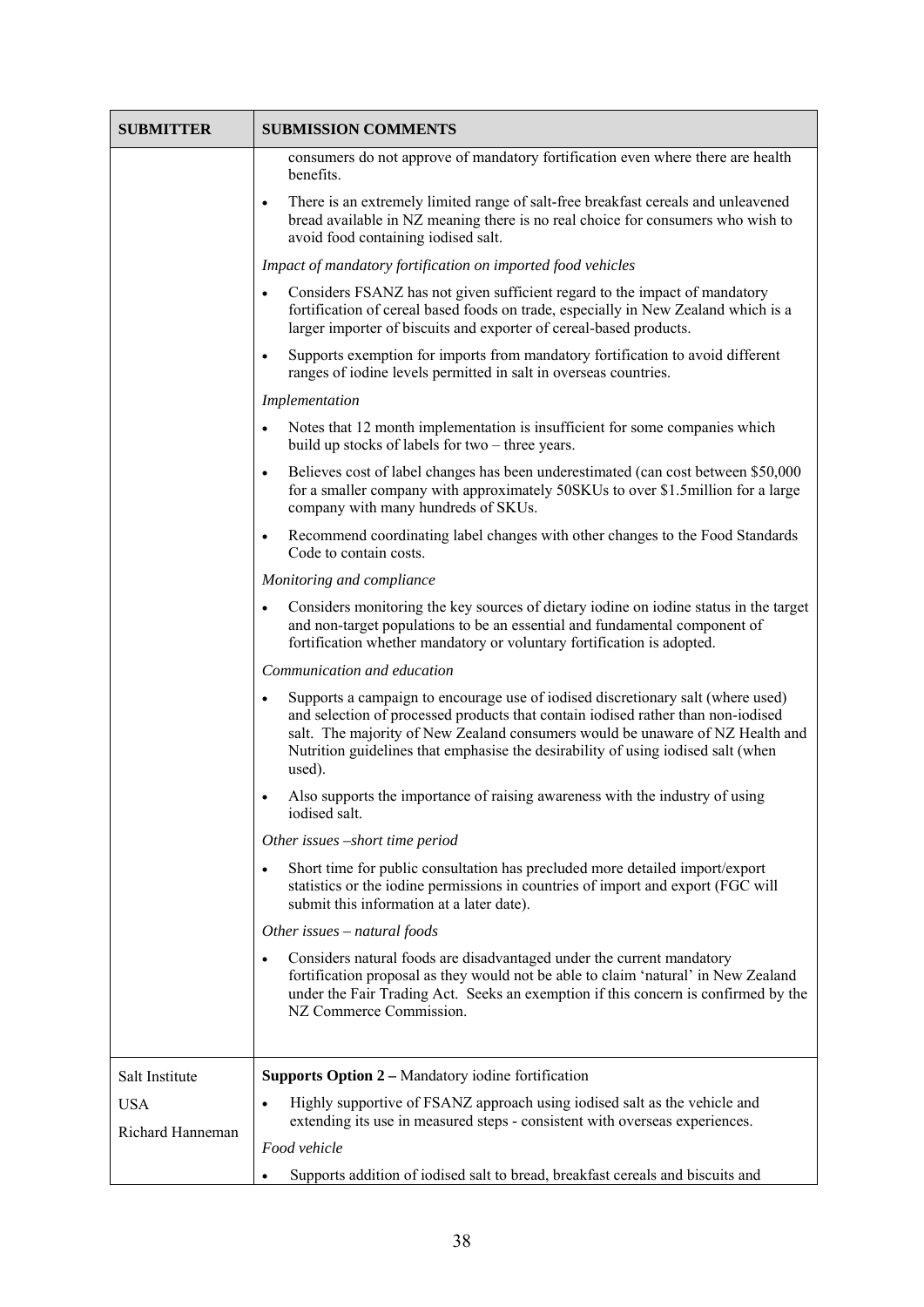| <b>SUBMITTER</b>              | <b>SUBMISSION COMMENTS</b>                                                                                                                                                                                                                                         |
|-------------------------------|--------------------------------------------------------------------------------------------------------------------------------------------------------------------------------------------------------------------------------------------------------------------|
|                               | extending use in measured steps if inadequate improvement in iodine status.                                                                                                                                                                                        |
|                               | Consumers preparing less food at home, using more processed foods and restaurant<br>$\bullet$<br>or takeaway foods.                                                                                                                                                |
|                               | Notes the recent decline in packaged salt sales and consumers not choosing <i>iodised</i><br>$\bullet$<br>table salt.                                                                                                                                              |
|                               | Trade                                                                                                                                                                                                                                                              |
|                               | Dismisses the implications for trading with Japan of introducing mandatory<br>$\bullet$<br>fortification as domestic producers will continue to supply unfortified salt to most<br>of the food processing industry.                                                |
|                               | Monitoring and compliance                                                                                                                                                                                                                                          |
|                               | Supports monitoring to determine need to extend use of iodised salt to other foods<br>or to increase iodine added to salt if current intervention is inadequate.                                                                                                   |
|                               | Communication and education                                                                                                                                                                                                                                        |
|                               | Believes the proposal would be strengthened by including a statement that the<br>$\bullet$<br>government is committed to protecting mental development of next generation<br>through iodisation of salt and this is first step to carry that proposal into effect. |
|                               | Supports public education campaign, especially in schools.<br>$\bullet$                                                                                                                                                                                            |
|                               | Supports education program targeting pregnant women advising the importance of<br>$\bullet$<br>their iodine intake for the mental development of their developing child.                                                                                           |
|                               | Technical issues                                                                                                                                                                                                                                                   |
|                               | No technical issues for salt producers to adjust fortification level.                                                                                                                                                                                              |
|                               | Other issues                                                                                                                                                                                                                                                       |
|                               | The declining iodine nutrition status of Australians and New Zealanders parallels<br>that of Americans and Canadians.                                                                                                                                              |
| Soil & Health                 | <b>Appears to support Modified Option 1</b> – Maintaining the <i>status quo</i>                                                                                                                                                                                    |
| Association of New<br>Zealand | <b>Does not support Option 2</b> – Preferred approach is mandatory iodine fortification and<br>recommends an exemption for organic foods if mandatory iodine fortification is                                                                                      |
| New Zealand                   | adopted.<br>Represents companies producing organic food and organic farming in NZ.                                                                                                                                                                                 |
| <b>Steffan Browning</b>       | States their motto is 'Healthy soil, healthy food, healthy people'                                                                                                                                                                                                 |
|                               | An exemption would allow the organic producers to continue exploring<br>genetic material and growing methods that deliver 'genuine' organic whole<br>foods and will also give consumers a choice.'                                                                 |
|                               | Safety and efficacy                                                                                                                                                                                                                                                |
|                               | Recommends an exemption for certified organic producers and processors in the<br>$\bullet$<br>event that mandatory fortification with iodine is adopted.                                                                                                           |
|                               | Does not support mass medication.<br>$\bullet$                                                                                                                                                                                                                     |
|                               |                                                                                                                                                                                                                                                                    |
|                               |                                                                                                                                                                                                                                                                    |
|                               | Expressed concern that components such as soy products and fluoride in the<br>$\bullet$<br>contemporary diet may be factors in the rise in iodine deficiency.                                                                                                      |
|                               | Acknowledges the Draft Assessment finding that pregnant and breastfeeding<br>$\bullet$<br>women in Australia and New Zealand may require daily iodine supplements.                                                                                                 |
|                               | Consumer choice                                                                                                                                                                                                                                                    |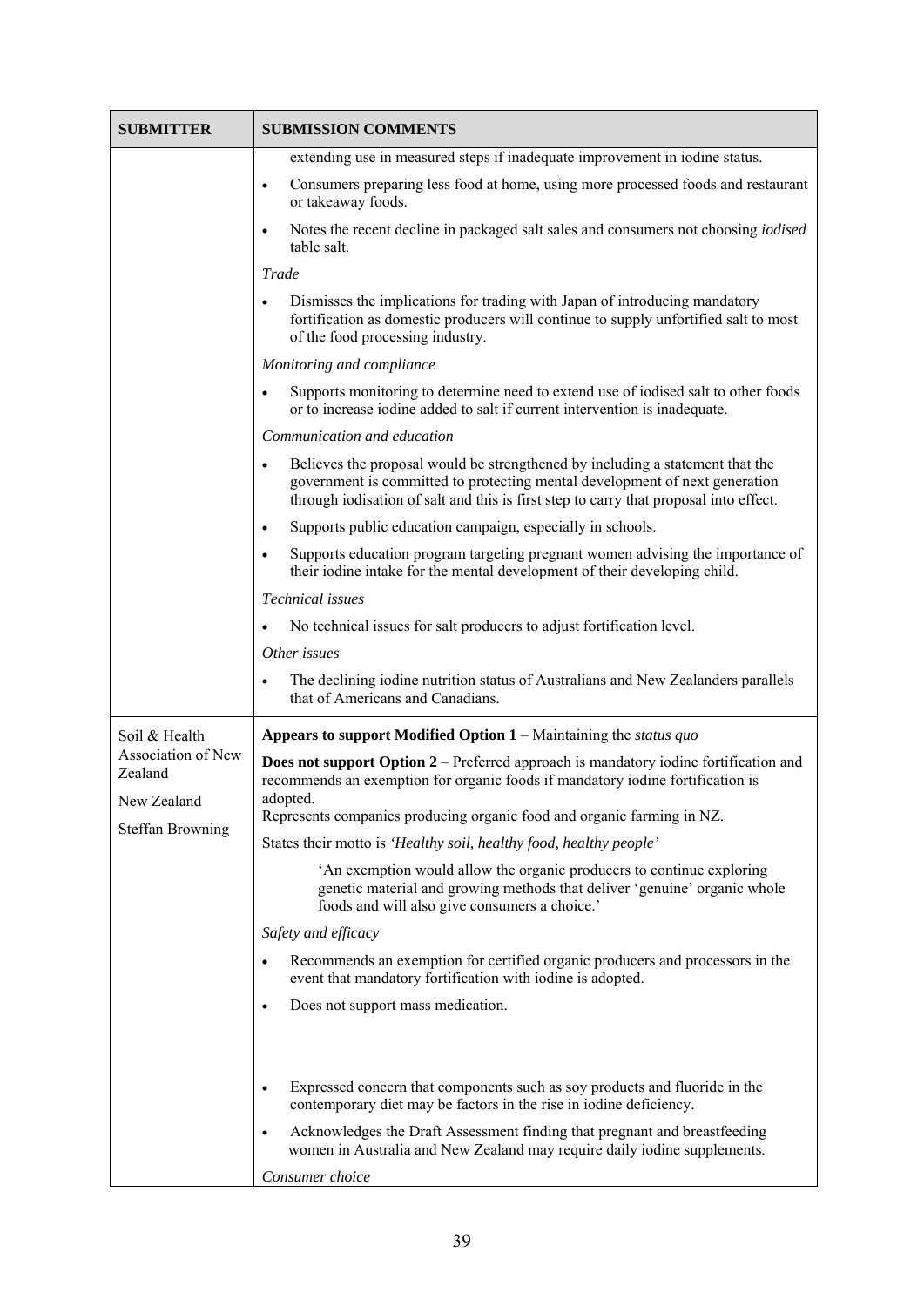| <b>SUBMITTER</b> | <b>SUBMISSION COMMENTS</b>                                                                                                                                                                                                                                                                                                                                                                                                                                                      |
|------------------|---------------------------------------------------------------------------------------------------------------------------------------------------------------------------------------------------------------------------------------------------------------------------------------------------------------------------------------------------------------------------------------------------------------------------------------------------------------------------------|
|                  | Supports informed and fair consumer choice.<br>$\bullet$                                                                                                                                                                                                                                                                                                                                                                                                                        |
|                  | States that organic consumers prefer a solution to the cause rather than a focus on<br>$\bullet$<br>the treatment of symptoms.                                                                                                                                                                                                                                                                                                                                                  |
|                  | States that in the event of a need for supplementation, natural products as<br>$\bullet$<br>ingredients are preferred e.g. seaweeds and certified organic kelp are used by<br>organic consumers as a natural source of iodine.                                                                                                                                                                                                                                                  |
|                  | Acknowledges the high level of nutritional and health awareness of organic<br>$\bullet$<br>consumers.                                                                                                                                                                                                                                                                                                                                                                           |
|                  | Expresses concern that fortification with any synthetic additive is contrary to the<br>$\bullet$<br>ideals of the organic consumers and believes mandatory fortification will reduce<br>choice for those wanting to avoid additives.                                                                                                                                                                                                                                            |
|                  | Considers that broader consumer choice than unleavened bread and a few cereals<br>$\bullet$<br>are appropriate as choices in the Draft Assessment are not really choices.                                                                                                                                                                                                                                                                                                       |
|                  | Notes that current voluntary fortification requirements allow consumer choice and<br>$\bullet$<br>fair trade as long as clear labelling is present.                                                                                                                                                                                                                                                                                                                             |
|                  | Labelling/claims                                                                                                                                                                                                                                                                                                                                                                                                                                                                |
|                  | Advises that organic production and processing is based on minimum alteration or<br>$\bullet$<br>addition to food composition. Organic processing standards restrict additives in<br>bread.                                                                                                                                                                                                                                                                                     |
|                  | Expressed concern that the standard for organic bread would have to be changed to<br>$\bullet$<br>something less than consumer expectations if mandatory fortification is introduced.                                                                                                                                                                                                                                                                                           |
|                  | Noted the requirement for food labelling and promotional claims to be in<br>$\bullet$<br>accordance with the fair trading legislation of Australia and New Zealand and that<br>FSANZ is clarifying the use of descriptors such as 'natural food' and 'organic<br>foods' with the ACCC and the NZCC in relation to foods using iodised salt.                                                                                                                                     |
|                  | Implementation                                                                                                                                                                                                                                                                                                                                                                                                                                                                  |
|                  | Expresses concern that mandatory fortification requirements disadvantages small<br>$\bullet$<br>commercial operations e.g. small domestic market focussed bakeries may have<br>difficulty complying with mandatory fortification requirements. They consider<br>that these bakeries and access to markets requiring no added iodine need to be<br>permitted in the interest of fair trade. An exemption for organic foods would<br>reduce the level of commercial disadvantage. |
|                  | Believes an appropriate descriptor or definition of 'organic' produce or goods is<br>$\bullet$<br>likely to be 'that which has been produced according to either a 'National' organic<br>standard, or is organically certified and that the proposed 12 month transition<br>period is sufficient time for that mechanism to be established.                                                                                                                                     |
|                  | Monitoring and compliance                                                                                                                                                                                                                                                                                                                                                                                                                                                       |
|                  | If an exemption from fortification is granted for organic foods, monitoring will<br>show any need for increased education or recommendations required for organic<br>consumer groups.                                                                                                                                                                                                                                                                                           |
|                  | Communication and education                                                                                                                                                                                                                                                                                                                                                                                                                                                     |
|                  | Supports an education program through the health system, including information<br>$\bullet$<br>on iodine sources and inhibitors, with optional supplementation a possibility.                                                                                                                                                                                                                                                                                                   |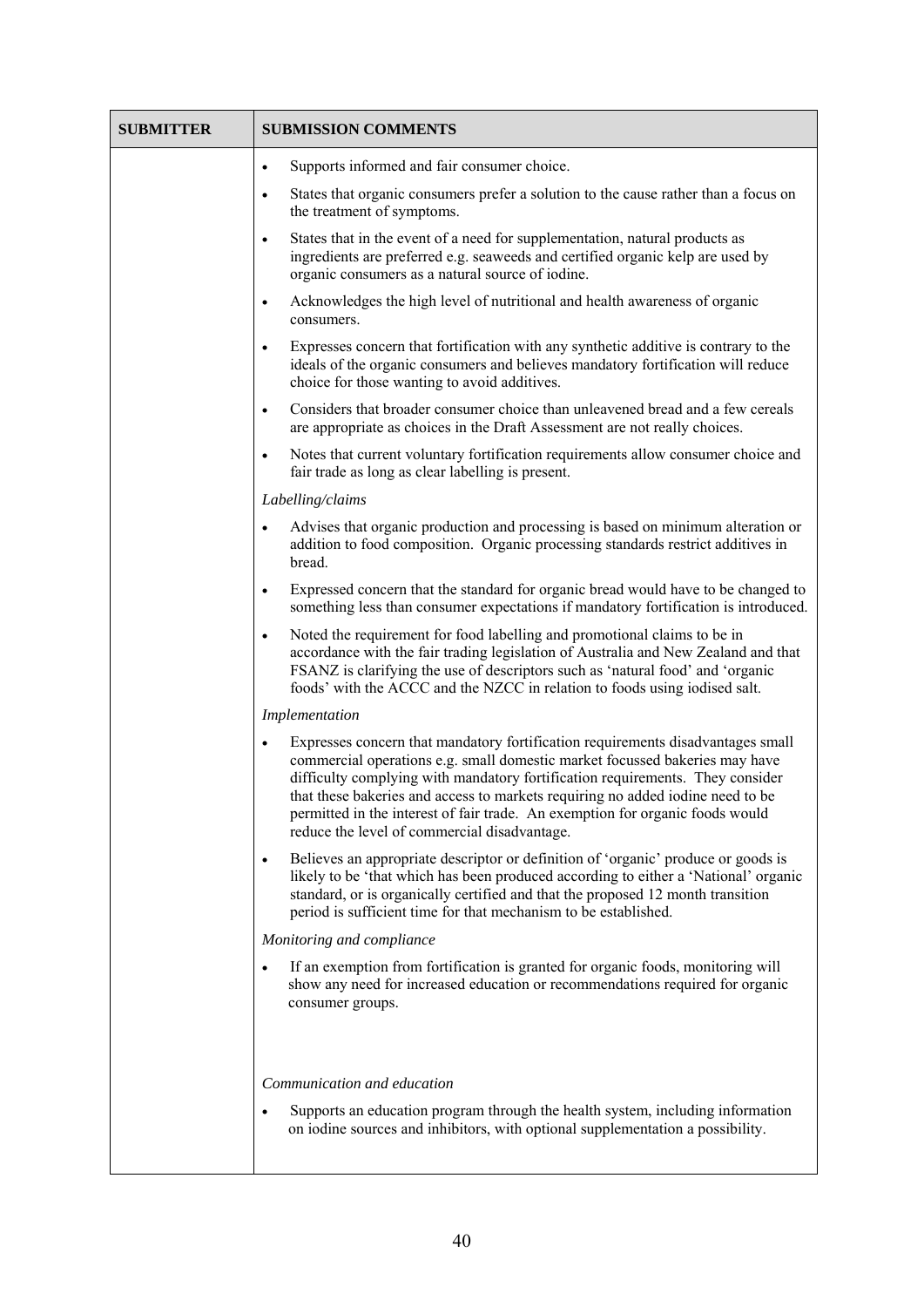| <b>SUBMITTER</b> | <b>SUBMISSION COMMENTS</b>                                                                                                                                                                                                                                                                                                                                                                           |
|------------------|------------------------------------------------------------------------------------------------------------------------------------------------------------------------------------------------------------------------------------------------------------------------------------------------------------------------------------------------------------------------------------------------------|
| Uncle Toby's     | <b>Supports Modified Option <math>1 -</math></b> Maintaining the status quo plus MoUs with industry                                                                                                                                                                                                                                                                                                  |
| Australia        | Supports development of a comprehensive voluntary program - including development<br>of a MoU, an industry awareness program and consumer education program.                                                                                                                                                                                                                                         |
| Kirsten Grinter  | Considers that extending the permissions for iodine fortification to a wider range of<br>foods in conjunction with industry awareness and consumer education program will<br>provide consumers with a greater product choice to achieve an appropriate amount of<br>iodine in their diet to meet the health objective without compromising consumer choice.                                          |
|                  | Does not support option 2 as it:                                                                                                                                                                                                                                                                                                                                                                     |
|                  | fails to meet the objective of being effective;<br>$\bullet$                                                                                                                                                                                                                                                                                                                                         |
|                  | fails to meet the policy requirements for mandatory fortification;<br>$\bullet$                                                                                                                                                                                                                                                                                                                      |
|                  | removes consumer choice;<br>$\bullet$                                                                                                                                                                                                                                                                                                                                                                |
|                  | fails to be an effective solution for those with coeliac disease who do not consume<br>$\bullet$<br>wheat based products;                                                                                                                                                                                                                                                                            |
|                  | creates unjustified trade restrictions for imported food causing potential WTO<br>$\bullet$<br>issues; and                                                                                                                                                                                                                                                                                           |
|                  | has not been shown to be effective internationally.<br>$\bullet$                                                                                                                                                                                                                                                                                                                                     |
|                  | Safety and efficacy                                                                                                                                                                                                                                                                                                                                                                                  |
|                  | Prevalence of iodine deficiency in Tasmanian children fell from 21% to 10.9%<br>$\bullet$<br>following introduction of voluntary iodine fortification in Tasmania. However, the<br>level of iodine in salt was too low to eliminate the issue altogether and the food<br>vehicles too limited to reach the target group or perhaps the consumer education<br>program was not sufficiently sustained. |
|                  | Acknowledges the medical evidence that indicates the adverse health effects<br>$\bullet$<br>collectively referred to as iodine deficiency disorders (IDD) and accepts that<br>increasing population iodine intake can prevent adverse health effects.                                                                                                                                                |
|                  | Identifies need for assessment of the long term risk of high iodine intakes across<br>$\bullet$<br>the general population, particularly in the absence of adequate data on iodine status<br>of the Australian population.                                                                                                                                                                            |
|                  | Expresses concern that the addition of iodised salt to non-mandated foods could<br>$\bullet$<br>increase exposure of consumers to iodine.                                                                                                                                                                                                                                                            |
|                  | Expresses concern regarding the risk of unintentional adverse health effects,<br>$\bullet$<br>especially in individuals who have a long history of iodine deficiency and who may<br>respond adversely to increased intake well below the provisional maximum<br>tolerable daily intake of 17 ug per kg body weight.                                                                                  |
|                  | Acknowledges that NZ data indicate that 28% of children in NZ could be classified<br>$\bullet$<br>as iodine deficient while Australian National Iodine Nutrition Survey results<br>indicated a mild deficiency in children in NSW, Vic and SA but not in WA or<br>Queensland.                                                                                                                        |
|                  |                                                                                                                                                                                                                                                                                                                                                                                                      |
|                  | Dietary modelling                                                                                                                                                                                                                                                                                                                                                                                    |
|                  | Expresses concerns that evaluation of potential food groups for iodine fortification<br>$\bullet$<br>has been based on 12 year old nutrition survey data, and significant changes to the<br>food supply have occurred since then. The data no longer accurately reflects the<br>types of food eaten nor provides relevant information about consumption of foods<br>by population segments.          |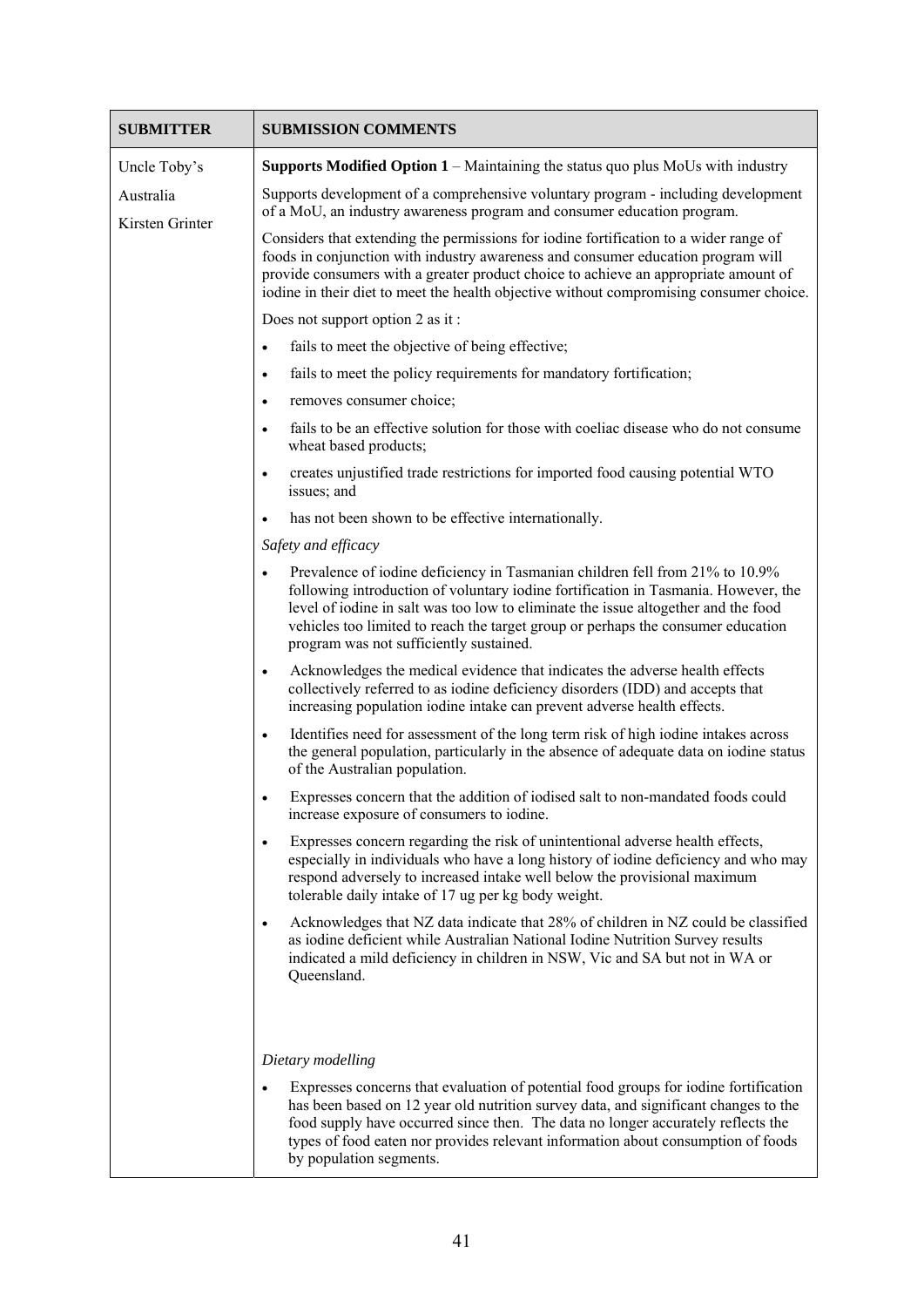| SUBMITTER                         | <b>SUBMISSION COMMENTS</b>                                                                                                                                                                                                                                                                                                                                                                                                                                   |
|-----------------------------------|--------------------------------------------------------------------------------------------------------------------------------------------------------------------------------------------------------------------------------------------------------------------------------------------------------------------------------------------------------------------------------------------------------------------------------------------------------------|
|                                   | There is a lack of data on current intakes of iodine in Australia and New Zealand.<br>$\bullet$                                                                                                                                                                                                                                                                                                                                                              |
|                                   | Consumer choice                                                                                                                                                                                                                                                                                                                                                                                                                                              |
|                                   | Under voluntary fortification, increased permissions can achieve the objective of<br>$\bullet$<br>preventing IDD without removing consumer choice.                                                                                                                                                                                                                                                                                                           |
|                                   | Voluntary permissions                                                                                                                                                                                                                                                                                                                                                                                                                                        |
|                                   | Supports maintaining current permissions for iodised salt for discretionary use and<br>$\bullet$<br>promoting substitution of iodised salt for non-iodised salt.                                                                                                                                                                                                                                                                                             |
|                                   | Implementation                                                                                                                                                                                                                                                                                                                                                                                                                                               |
|                                   | Notes the need for a considerable lead time for manufacturers if significant<br>$\bullet$<br>proportions of manufacturers moved to iodised salt.                                                                                                                                                                                                                                                                                                             |
|                                   | Use of salt in non-mandated foods                                                                                                                                                                                                                                                                                                                                                                                                                            |
|                                   | Notes that small to medium-sized businesses could encounter difficulties in<br>handling more than one supply of salt and may prefer to use one salt supply which<br>could result in the addition of iodised salt to a wider than anticipated range of<br>foods.                                                                                                                                                                                              |
|                                   | Notes that the company has the capacity to manage alternative salt supplies within<br>$\bullet$<br>the manufacturing plant, but that this would add to the burden of complexity.                                                                                                                                                                                                                                                                             |
|                                   | Monitoring and compliance                                                                                                                                                                                                                                                                                                                                                                                                                                    |
|                                   | Supports developing and maintaining a trans-Tasman monitoring program for<br>$\bullet$<br>urinary iodine status in the target population to estimate prevalence of IDD.                                                                                                                                                                                                                                                                                      |
|                                   | Communication and education                                                                                                                                                                                                                                                                                                                                                                                                                                  |
|                                   | Supports development and maintenance of a comprehensive consumer education<br>$\bullet$<br>program about the importance of iodine in the diet, aimed at the target population,<br>predominantly in NSW, Vic, SA and NZ.                                                                                                                                                                                                                                      |
|                                   | Supports developing and maintaining an industry awareness campaign of the need<br>$\bullet$<br>for iodised salt in food manufacture.                                                                                                                                                                                                                                                                                                                         |
|                                   | Cost/benefit analysis                                                                                                                                                                                                                                                                                                                                                                                                                                        |
|                                   | Notes increased cost of moving to iodised salt is \$20 per tonne.                                                                                                                                                                                                                                                                                                                                                                                            |
|                                   | Notes increased cost of small impact labelling changes is approximately \$1500 per<br>$\bullet$<br>change. The cost significantly escalates depending on the number of SKUs.                                                                                                                                                                                                                                                                                 |
|                                   | Notes ongoing costs for analytical testing of iodine content of the mix, pre-mix or<br>$\bullet$<br>final product to verify the addition of iodine and the level added.                                                                                                                                                                                                                                                                                      |
|                                   | Other                                                                                                                                                                                                                                                                                                                                                                                                                                                        |
|                                   | Expresses concern that the Scope of the Proposal does not seem to reflect the<br>$\bullet$<br>international evidence supporting mandatory fortification in Reference Material on<br>'International Experience with Iodine Fortification Programs' associated with this<br>Proposal.                                                                                                                                                                          |
|                                   | Suggests FSANZ investigate international voluntary programs to be able to<br>$\bullet$<br>implement a comprehensive successful program that will meet the public health<br>objectives.                                                                                                                                                                                                                                                                       |
| School of Public                  | <b>Prefers Option 2 - Mandatory fortification</b>                                                                                                                                                                                                                                                                                                                                                                                                            |
| Health<br>University of<br>Sydney | But believe the fortification of salt with iodine in bread, biscuits and breakfast<br>$\bullet$<br>cereals <i>only</i> is inadequate and will not meet daily iodine requirements. Realises<br>that FSANZ's decision will have a long lasting effect on the iodine status for the<br>people and urge them to take a stand to ensure the mental and physical health of<br>future generations are not compromised by giving into industry's pressure for a half |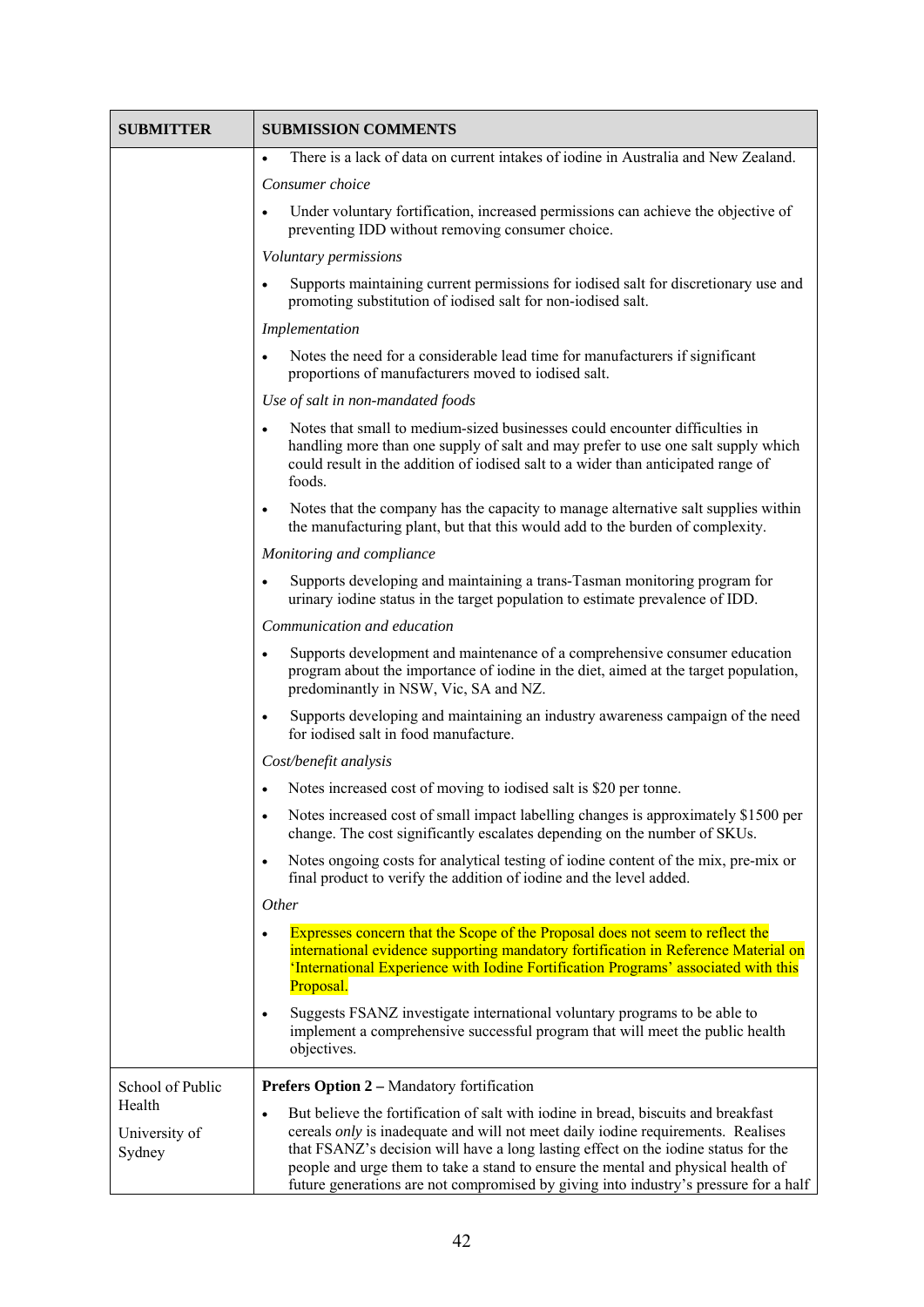| <b>SUBMITTER</b>   | <b>SUBMISSION COMMENTS</b>                                                                                                                                                                                                                                                                                                                                                                                                          |
|--------------------|-------------------------------------------------------------------------------------------------------------------------------------------------------------------------------------------------------------------------------------------------------------------------------------------------------------------------------------------------------------------------------------------------------------------------------------|
| Australia          | hearted mandatory iodine fortification.                                                                                                                                                                                                                                                                                                                                                                                             |
| Mu Li              | Food vehicle                                                                                                                                                                                                                                                                                                                                                                                                                        |
|                    | The Proposal is based on data which is 10 years old. Demography and eating<br>$\bullet$<br>patterns have likely changed. The traditional cereal based diet may not be as<br>pervasive through the population as it once was. Believe that cereal based products<br>are not the best vehicle because vulnerable groups, like women of child bearing age<br>and young children, may not consume enough of the fortified cereal foods. |
|                    | Salt has been chosen globally as the main vehicle for iodine fortification because it<br>$\bullet$<br>is widely consumed by the population.                                                                                                                                                                                                                                                                                         |
|                    | Voluntary permissions                                                                                                                                                                                                                                                                                                                                                                                                               |
|                    | Disappointed that the Proposal suggests lowering the iodine level in table salt.<br>$\bullet$                                                                                                                                                                                                                                                                                                                                       |
|                    | Evidence points to a deficient intake of iodine.<br>$\bullet$                                                                                                                                                                                                                                                                                                                                                                       |
|                    | China only lowered iodine fortification level when the population median UIE<br>$\bullet$<br>reached 300 µg/L.                                                                                                                                                                                                                                                                                                                      |
| Australian Medical | <b>Supports Option 2 – Mandatory fortification</b>                                                                                                                                                                                                                                                                                                                                                                                  |
| Association (AMA)  | Food vehicle                                                                                                                                                                                                                                                                                                                                                                                                                        |
| Australia          | While the AMA supports mandatory fortification, it does not support FSANZ's<br>$\bullet$                                                                                                                                                                                                                                                                                                                                            |
| Josie Hill         | preferred approach. Universal salt iodisation is the most appropriate and simplest<br>public health approach. However, believes any progress in mandatory fortification<br>has a potential for public benefit.                                                                                                                                                                                                                      |
|                    | The AMA supports the WHO, ICCIDD and UNICEF who advocate universal salt<br>$\bullet$<br>iodisation.                                                                                                                                                                                                                                                                                                                                 |
|                    | Cost/benefit analysis                                                                                                                                                                                                                                                                                                                                                                                                               |
|                    | Believes the likely costs of iodine fortification are moderate and a good investment<br>$\bullet$<br>to avoid the effects of iodine deficiency.                                                                                                                                                                                                                                                                                     |
|                    | Safety and efficacy                                                                                                                                                                                                                                                                                                                                                                                                                 |
|                    | On the available evidence, believes that mandatory fortification does not pose a<br>health risk to the general public and only a low risk to those who are sensitive to<br>iodine.                                                                                                                                                                                                                                                  |
|                    | Monitoring and compliance                                                                                                                                                                                                                                                                                                                                                                                                           |
|                    | Monitoring issues should be resolved before the proposed iodine fortification.<br>$\bullet$<br>However, does not believe they should contribute to delay in advancing progress<br>on iodine fortification.                                                                                                                                                                                                                          |
|                    | Ongoing monitoring is important to gauge effectiveness of fortification.<br>$\bullet$                                                                                                                                                                                                                                                                                                                                               |
|                    | Monitoring must include a National Nutrition Survey. Current data is 10 years old.<br>$\bullet$                                                                                                                                                                                                                                                                                                                                     |
|                    | Although applauding the intention of the commonwealth government to measure<br>$\bullet$<br>the nutritional habits of children, also need to collect data on other sections of the<br>community, e.g. women of childbearing age, particularly important for iodine<br>fortification.                                                                                                                                                |
|                    | AMA calls for a National Nutrition Centre to monitor urine samples and to work<br>$\bullet$<br>collaboratively with FSANZ on issues relating to iodine fortification.                                                                                                                                                                                                                                                               |
|                    | Communication and education                                                                                                                                                                                                                                                                                                                                                                                                         |
|                    | Believes that doctors and medical professionals are well placed to assist with the<br>$\bullet$<br>transition into a fortified food environment.                                                                                                                                                                                                                                                                                    |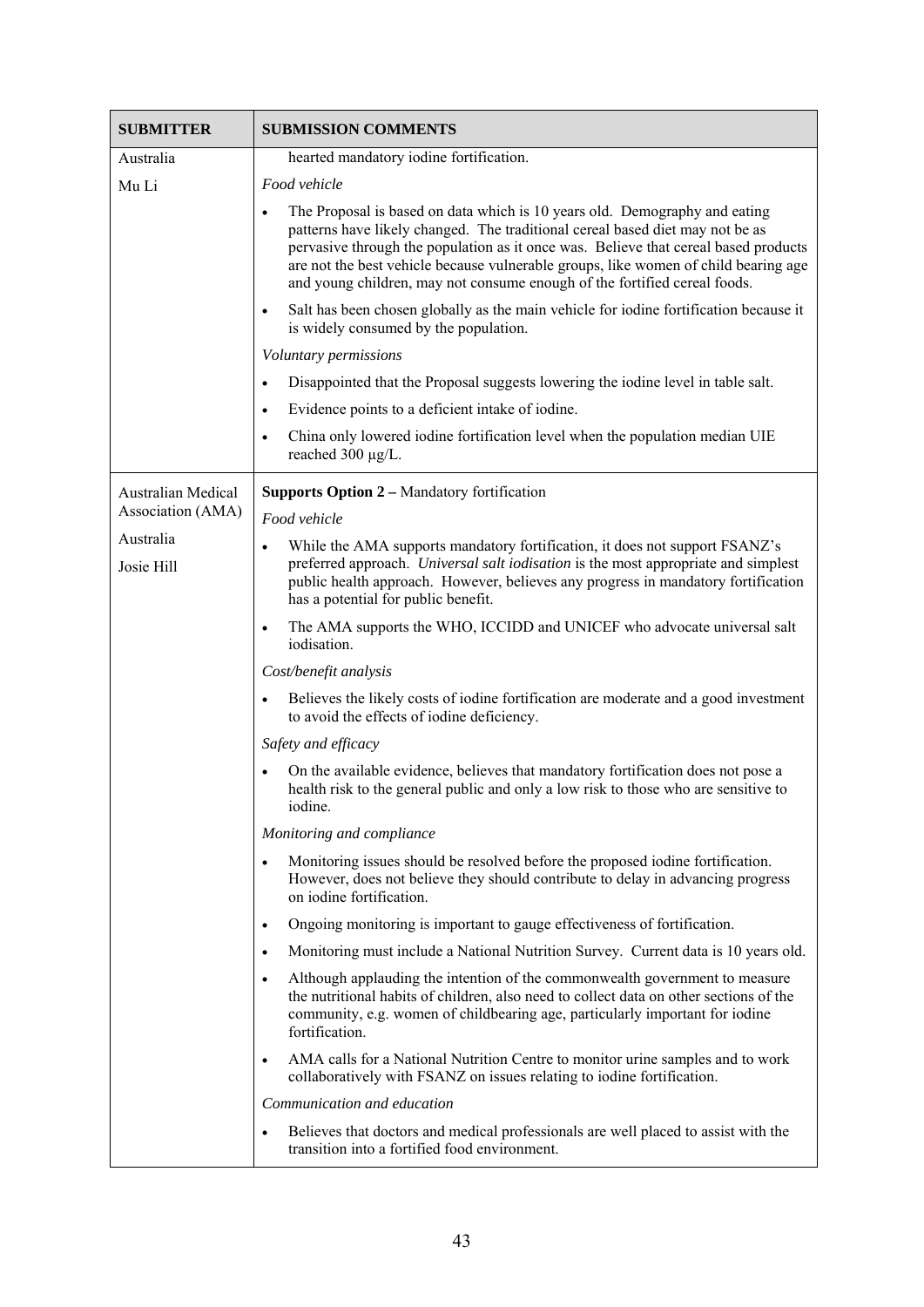| <b>SUBMITTER</b>                     | <b>SUBMISSION COMMENTS</b>                                                                                                                                                                                                                        |
|--------------------------------------|---------------------------------------------------------------------------------------------------------------------------------------------------------------------------------------------------------------------------------------------------|
| <b>Australian Division</b>           | Does not support current mandatory fortification proposal                                                                                                                                                                                         |
| of World Action<br>Group on Salt and | Food vehicle                                                                                                                                                                                                                                      |
| Health                               | Believes salt iodisation conflicts with current Australian nutrition policies and<br>$\bullet$<br>dietary guidelines and world accepted nutrition policies (WHO and SACN, UK).                                                                    |
| Australia<br>Caryl Nowson            | There is strong evidence that a reduction in dietary salt can reduce cardiovascular<br>$\bullet$<br>disease. Current nutrition guidelines aim to reduce the dietary intake of salt at a<br>population level.                                      |
|                                      | Over 75% of dietary sodium is derived from manufactured foods.<br>$\bullet$                                                                                                                                                                       |
|                                      | A gradual reduction, over a five year period, in the sodium content of manufactured<br>$\bullet$<br>foods, could reduce the average intake of salt from 9g/day to 6 g/day, in line with<br>current government policy, and the stated upper limit. |
|                                      | This would necessitate the co-operation of the food industry.<br>$\bullet$                                                                                                                                                                        |
|                                      | Iodisation of salt will provide conflicting messages to the public.<br>$\bullet$                                                                                                                                                                  |
|                                      | To achieve adequate iodine an adult would have to consume 5 g of salt per day if<br>$\bullet$<br>all manufactured foods were fortified at 20 mg/kg, which is above the UL for<br>sodium, and is 1 g higher than the Suggested Dietary Target.     |
|                                      | Bread, breakfast cereals, biscuits                                                                                                                                                                                                                |
|                                      | Those choosing lower sodium/salt reduced bread and cereals are unlikely to<br>$\bullet$<br>achieve the recommended intake of iodine.                                                                                                              |
|                                      | The salt content of these foods is extremely variable:<br>$\bullet$                                                                                                                                                                               |
|                                      | - breakfast cereals vary from 3 to 820 mg/100 g (a 270-fold difference, making<br>iodine fortification erratic                                                                                                                                    |
|                                      | - biscuits vary from 20 to 1390 mg/100g a 70 fold difference                                                                                                                                                                                      |
|                                      | - breads vary from $400 - 725$ mg/100g.                                                                                                                                                                                                           |
|                                      | The high fat, sugar, and/or salt content of many breakfast cereals and biscuits is<br>contrary to Australian Dietary Guidelines, and it is not appropriate to give people a<br>health reason for buying them.                                     |
|                                      | The health giving reputation of supplementary iodine would risk a boost in sales of<br>$\bullet$<br>many foods of questionable nutritional value.                                                                                                 |
|                                      | Bread has some advantages as a vehicle for iodine:<br>$\bullet$                                                                                                                                                                                   |
|                                      | - bread is a staple food and is included in the Australian Guide to Healthy<br>Eating; and                                                                                                                                                        |
|                                      | all bread would qualify for inclusion when recommending Australians to eat<br>more bread.                                                                                                                                                         |
|                                      | Alternative approaches to achieving iodine sufficiency:<br>٠                                                                                                                                                                                      |
|                                      | - A specific amount of iodine should be mandated in specific core foods, rather<br>than in three restricted food groups.                                                                                                                          |
|                                      | Exclude biscuits and crackers as a vehicle for iodisation.                                                                                                                                                                                        |
|                                      | Manufacturers could choose their own method of iodisation. As iodisation of<br>salt is not the only method available.                                                                                                                             |
|                                      | There needs to be continued investigation of alternative methods of iodine<br>delivery (see Trevor Beard's submission).                                                                                                                           |
|                                      | Monitoring and compliance                                                                                                                                                                                                                         |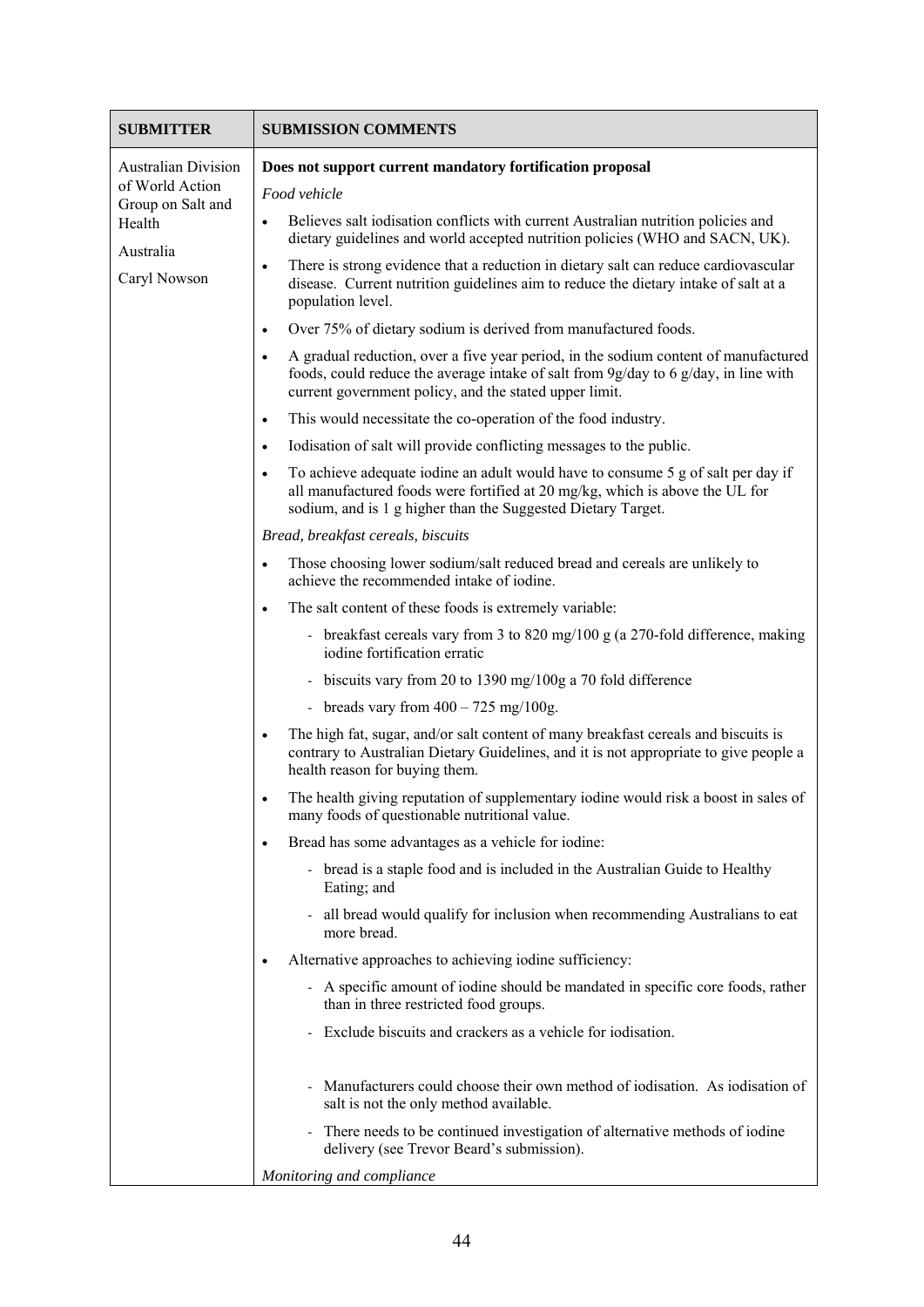| <b>SUBMITTER</b>                                                                  | <b>SUBMISSION COMMENTS</b>                                                                                                                                                                                                                                                                                                                                                                                                                                                                                                                            |
|-----------------------------------------------------------------------------------|-------------------------------------------------------------------------------------------------------------------------------------------------------------------------------------------------------------------------------------------------------------------------------------------------------------------------------------------------------------------------------------------------------------------------------------------------------------------------------------------------------------------------------------------------------|
|                                                                                   | FSANZ must take responsibility for ensuring adequate monitoring of dietary intake<br>$\bullet$<br>of iodine through regular surveys utilising urine collections.                                                                                                                                                                                                                                                                                                                                                                                      |
|                                                                                   | There needs to be an ongoing government funded program of monitoring under the<br>$\bullet$<br>direction of FSANZ.                                                                                                                                                                                                                                                                                                                                                                                                                                    |
|                                                                                   | Responsibility for implementation of iodisation and monitoring must be<br>$\bullet$<br>administered by the same government body.                                                                                                                                                                                                                                                                                                                                                                                                                      |
|                                                                                   | Dietary modelling must be assessed to ensure that all sections of the population can<br>$\bullet$<br>achieve an adequate intake of iodine, whilst achieving the Suggested Dietary<br>Target for sodium.                                                                                                                                                                                                                                                                                                                                               |
| Crop and Food                                                                     | <b>Supports Option 2 – Mandatory fortification</b>                                                                                                                                                                                                                                                                                                                                                                                                                                                                                                    |
| Research<br>New Zealand food<br>composition<br>database NZFCD<br>Jason McLaughlin | Notes mandatory iodine fortification will improve the database's ability to provide<br>complete data on the levels of iodine in foods. They are currently entering additional<br>iodine values on 2700 foods into database. Of these values only 11% are New Zealand<br>analytical values and the remainder are imputed or derived. Coverage of baked products<br>is slightly better at 17%. NZFCD also uses the Manufactured Foods Database (MFD)<br>but this is also incomplete as manufacturers do not always provide the required<br>information. |
|                                                                                   | Labelling/claims                                                                                                                                                                                                                                                                                                                                                                                                                                                                                                                                      |
|                                                                                   | Note that Nutrient Information Panels will now need to declare if iodised salt was<br>$\bullet$<br>used in the product. This information will assist NZFCD to determine which foods<br>will need to have an updated iodine value in the database.                                                                                                                                                                                                                                                                                                     |
|                                                                                   | The MFD would be a better source of information on iodine fortified products after<br>$\bullet$<br>adoption of mandatory fortification.                                                                                                                                                                                                                                                                                                                                                                                                               |
|                                                                                   | Monitoring and compliance                                                                                                                                                                                                                                                                                                                                                                                                                                                                                                                             |
|                                                                                   | Envisage the need to collaborate with FSANZ Food Composition program and /or<br>$\bullet$<br>the food industry to develop protocols for calculating appropriate iodine values for<br>the NZFCD.                                                                                                                                                                                                                                                                                                                                                       |
|                                                                                   | The resources required to update the national food composition database for New<br>$\bullet$<br>Zealand will require a formalised working partnership with external stakeholders<br>such as FSANZ, NZ Ministry of Health and NZ Food Safety Authority.                                                                                                                                                                                                                                                                                                |
|                                                                                   | Level of fortification                                                                                                                                                                                                                                                                                                                                                                                                                                                                                                                                |
|                                                                                   | Calculation of iodine content of fortified foods will be difficult given the wide<br>$\bullet$<br>range of fortification permitted (e.g. $20 - 45$ mg iodine / kg salt)                                                                                                                                                                                                                                                                                                                                                                               |
| Dietitians                                                                        | <b>Supports Option 2 - Mandatory fortification</b>                                                                                                                                                                                                                                                                                                                                                                                                                                                                                                    |
| Association of<br>Australia (DAA)<br>Kate Poyner                                  | DAA Represents 3000 dietitians, dietetic students and associate members. They believe<br>mandatory fortification will reduce the mild to moderate iodine deficiency in Australia<br>and New Zealand. Considers the Tasmanian experience has provided compelling<br>evidence of improved iodine status of the population through fortifying bread with<br>iodine.                                                                                                                                                                                      |
|                                                                                   | Safety and efficacy                                                                                                                                                                                                                                                                                                                                                                                                                                                                                                                                   |
|                                                                                   | Recognises that mandatory fortification of food with iodine will improve the iodine<br>$\bullet$<br>status for the population of Australia and New Zealand.                                                                                                                                                                                                                                                                                                                                                                                           |
|                                                                                   | Vulnerable groups                                                                                                                                                                                                                                                                                                                                                                                                                                                                                                                                     |
|                                                                                   | Many pregnant and breastfeeding women may still find it difficult to achieve NRVs<br>for iodine intake.                                                                                                                                                                                                                                                                                                                                                                                                                                               |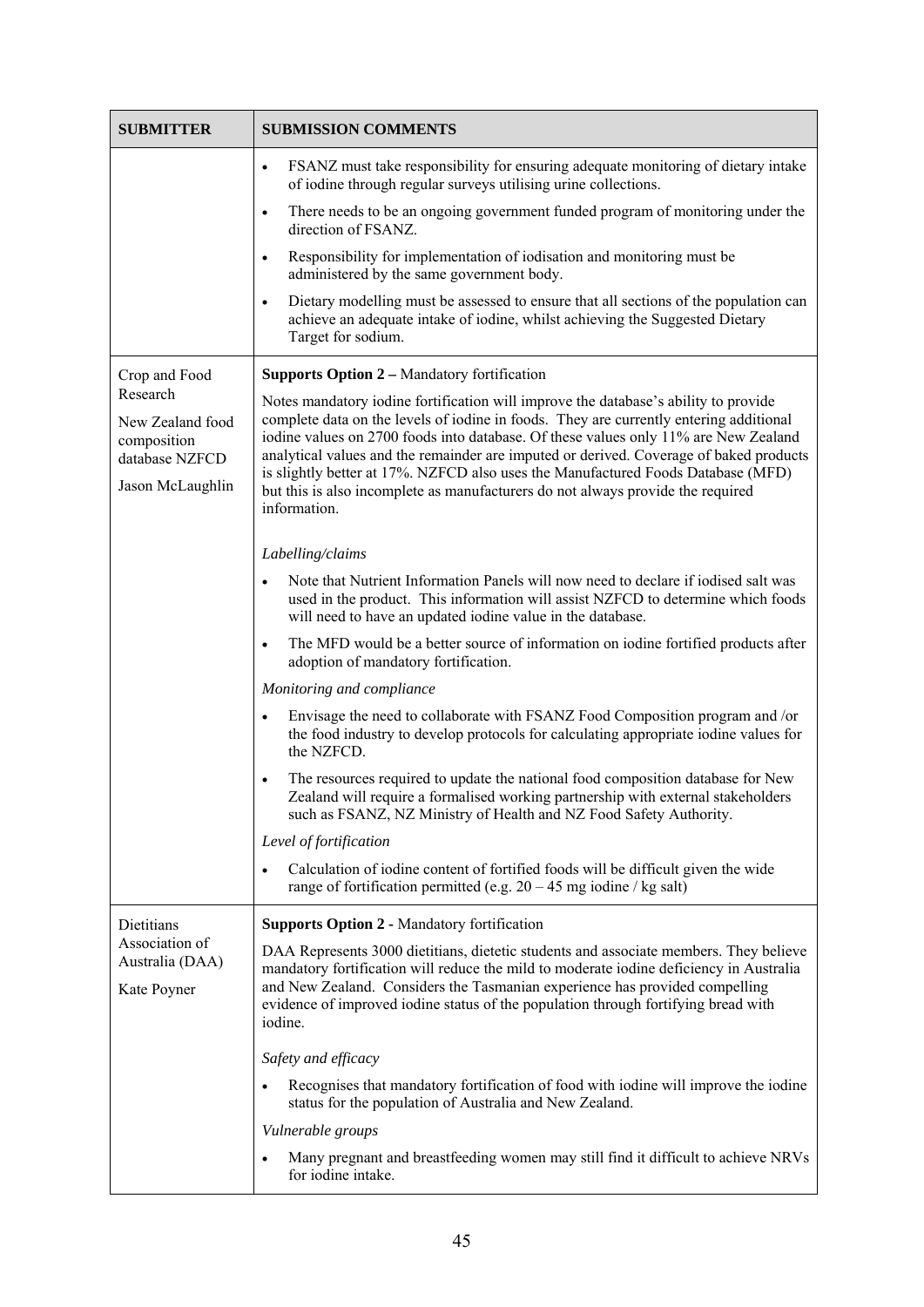| <b>SUBMITTER</b> | <b>SUBMISSION COMMENTS</b>                                                                                                                                                                                                                                             |
|------------------|------------------------------------------------------------------------------------------------------------------------------------------------------------------------------------------------------------------------------------------------------------------------|
|                  | Additional iodine supplementation may be necessary for many women of<br>$\bullet$<br>childbearing age, particularly those living in iodine depleted areas like SE Australia<br>and New Zealand.                                                                        |
|                  | There may be a need for a low cost vitamin and mineral supplement for women to<br>$\bullet$<br>meet the increased nutritional needs of pregnancy and lactation.                                                                                                        |
|                  | People with existing thyroid conditions may need a change of management with<br>$\bullet$<br>increased iodine in food supply.                                                                                                                                          |
|                  | Current salt permissions                                                                                                                                                                                                                                               |
|                  | DAA supports current salt permissions.                                                                                                                                                                                                                                 |
|                  | Monitoring and compliance                                                                                                                                                                                                                                              |
|                  | There is consensus among DAA members that a comprehensive monitoring and<br>$\bullet$<br>review program is essential to assess the effectiveness of, continuing need for, and<br>any adverse effects from iodine fortification.                                        |
|                  | DAA asks for a firm commitment from Commonwealth, State and Territory<br>$\bullet$<br>governments in Australia and from the New Zealand Government that appropriate<br>monitoring be undertaken.                                                                       |
|                  | DAA acknowledges that monitoring all age groups is desirable but costly and<br>$\bullet$<br>believes that a monitoring program would ideally consider:                                                                                                                 |
|                  | - health status, including but not limited to iodine deficiency disorders;                                                                                                                                                                                             |
|                  | - - urinary iodine excretion (UIE), in school age children, women of<br>childbearing age and children under three;                                                                                                                                                     |
|                  | - - nutrient intake and food consumption patterns as assessed by food<br>frequency questionnaires;                                                                                                                                                                     |
|                  | - food composition data on iodine from major dietary sources;                                                                                                                                                                                                          |
|                  | - compliance modelling for industry; and                                                                                                                                                                                                                               |
|                  | - - monitoring should be across all States and territories of Australia and New<br>Zealand due to variation of naturally occurring iodine.                                                                                                                             |
|                  | Australia and New Zealand have relatively good baseline data on population iodine<br>$\bullet$<br>status.                                                                                                                                                              |
|                  | Communication and education                                                                                                                                                                                                                                            |
|                  | There is a need for public health programs to highlight the importance of nutrition<br>$\bullet$<br>both before conception and during pregnancy and lactation. Iodine, folic acid and<br>many other nutrients are essential before and during pregnancy.               |
|                  | A broad based education program for women of childbearing age is essential<br>$\bullet$<br>because:                                                                                                                                                                    |
|                  | - - the level of mandatory supplementation will not enable many women to<br>achieve NRVs for iodine during pregnancy and lactation;                                                                                                                                    |
|                  | - vomen may incorrectly believe that they do not need any supplementation if<br>foods are fortified with iodine; and                                                                                                                                                   |
|                  | - some women will consume little or none of the iodine fortified foods. This<br>would include those women who are allergic or intolerant to wheat, those<br>who consume little bread and /or those who limit processed food intake in<br>order to limit sodium intake. |
|                  | DAA believes that supplement programs and education programs are a government<br>$\bullet$<br>responsibility and will require ongoing support.                                                                                                                         |
|                  | DAA considers that human development programs at secondary school are an ideal                                                                                                                                                                                         |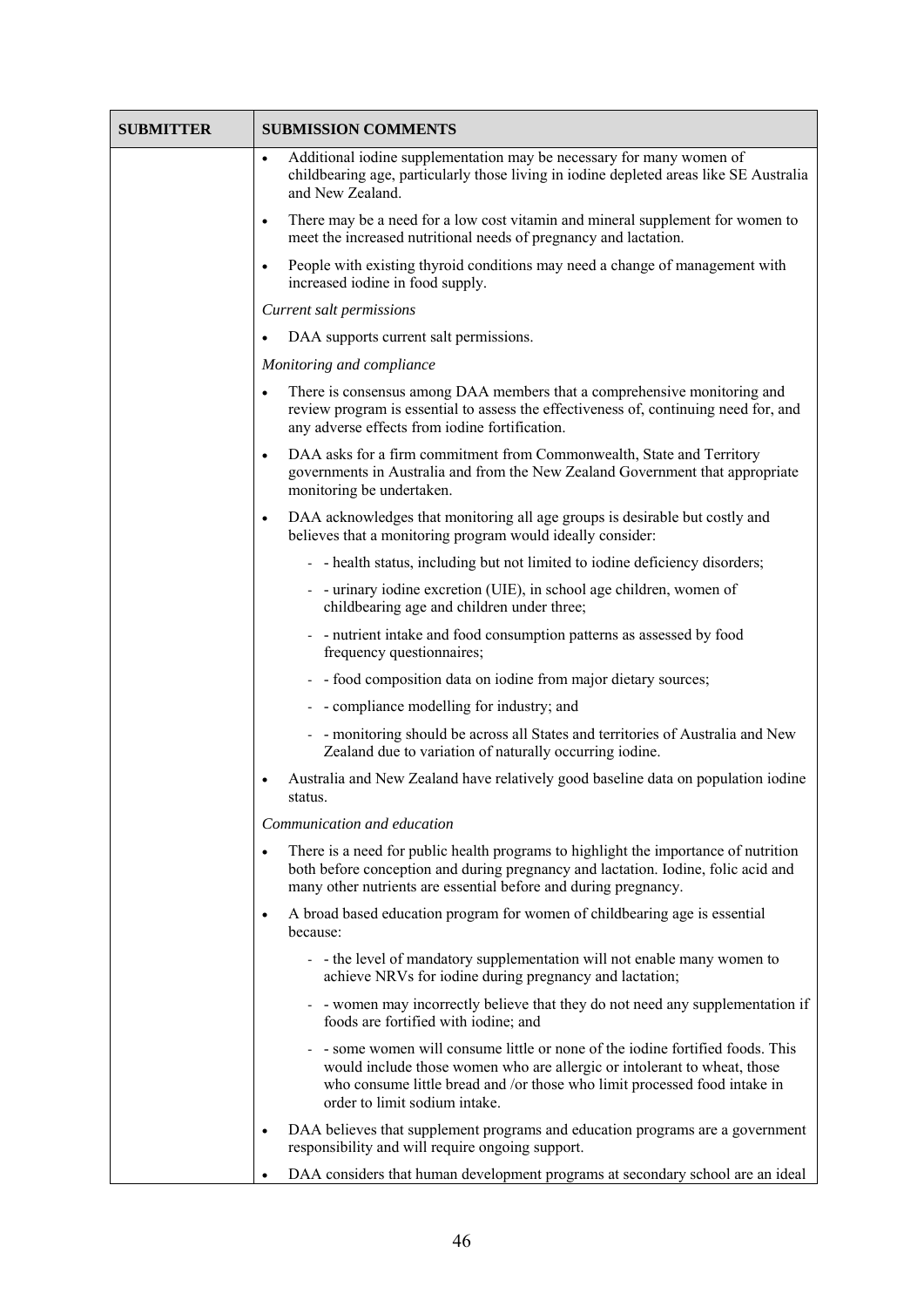| <b>SUBMITTER</b>                                                                     | <b>SUBMISSION COMMENTS</b>                                                                                                                                                                                                                                                                                                                                                                                                                                                                                                                                                                                                                                                                                                                                                                                                                                                                                                                                                                                                                                                                                                                                                                                                                                                                                                               |
|--------------------------------------------------------------------------------------|------------------------------------------------------------------------------------------------------------------------------------------------------------------------------------------------------------------------------------------------------------------------------------------------------------------------------------------------------------------------------------------------------------------------------------------------------------------------------------------------------------------------------------------------------------------------------------------------------------------------------------------------------------------------------------------------------------------------------------------------------------------------------------------------------------------------------------------------------------------------------------------------------------------------------------------------------------------------------------------------------------------------------------------------------------------------------------------------------------------------------------------------------------------------------------------------------------------------------------------------------------------------------------------------------------------------------------------|
|                                                                                      | time to educate girls about iodine.                                                                                                                                                                                                                                                                                                                                                                                                                                                                                                                                                                                                                                                                                                                                                                                                                                                                                                                                                                                                                                                                                                                                                                                                                                                                                                      |
|                                                                                      | Education programs may need to be tailored for particular states to suit iodine<br>$\bullet$<br>availability in local food supplies.                                                                                                                                                                                                                                                                                                                                                                                                                                                                                                                                                                                                                                                                                                                                                                                                                                                                                                                                                                                                                                                                                                                                                                                                     |
| Manufactured<br>Foods Database<br>New Zealand<br>Lyn Gillanders,<br>Allannah Steeper | Supports Option 2 – Mandatory iodine fortification<br>MFD compiles a database on food ingredients, and presence/absence of common<br>allergens, from information supplied by New Zealand and Australian food<br>manufacturers. This includes a list of foods that are voluntarily fortified. They<br>currently have self reported sodium values for all 6.000 foods on the database.<br>Food vehicle<br>Supports fortification of biscuits, bread and breakfast cereals but notes that<br>$\bullet$<br>reducing discretionary salt intake is a current health goal for New Zealanders.<br>Labelling/claims<br>Notes that salt begins to be listed as an ingredient when sodium is greater than 20<br>$\bullet$<br>$mg/100$ gm.<br>Estimates that 25% of breakfast cereals do not have added salt.<br>Monitoring and compliance<br>Supports monitoring and review as a fundamental component of the proposal to<br>$\bullet$<br>assess the effectiveness of and continuing need for the mandating of fortification.<br>Communication and education<br>Iodine public health education has been 'lost on a generation of younger people'.<br>$\bullet$<br>Adequate funding will be needed for effective public education.<br>$\bullet$<br>Lifestyle and cooking magazines advocate use of sea salt and this dilutes any health<br>$\bullet$ |
|                                                                                      | messages to use iodised salt. These publications could be used to increase public<br>awareness of need to use iodised salt.                                                                                                                                                                                                                                                                                                                                                                                                                                                                                                                                                                                                                                                                                                                                                                                                                                                                                                                                                                                                                                                                                                                                                                                                              |
| Massey University                                                                    | <b>Supports Option 2 – Mandatory fortification</b>                                                                                                                                                                                                                                                                                                                                                                                                                                                                                                                                                                                                                                                                                                                                                                                                                                                                                                                                                                                                                                                                                                                                                                                                                                                                                       |
| New Zealand<br>Janet Weber                                                           | Emphatic support for Option 2. Prefers universal salt iodisation (scenario 2 in the Draft<br>Assessment) but accepts it may not be warranted considering the extra cost to industry<br>and the relatively small number of people not covered under scenario 1 (bread,<br>breakfast cereals and biscuits). If scenario 1 is adopted recommend mandatory<br>fortification of all table salt or, at a minimum support the continuing need for the<br>voluntary permission to iodise table salt.                                                                                                                                                                                                                                                                                                                                                                                                                                                                                                                                                                                                                                                                                                                                                                                                                                             |
|                                                                                      | Food vehicle                                                                                                                                                                                                                                                                                                                                                                                                                                                                                                                                                                                                                                                                                                                                                                                                                                                                                                                                                                                                                                                                                                                                                                                                                                                                                                                             |
|                                                                                      | Need to consider alternative vehicles for those who don't eat very much or any,<br>$\bullet$<br>wheat, gluten or other cereal products.                                                                                                                                                                                                                                                                                                                                                                                                                                                                                                                                                                                                                                                                                                                                                                                                                                                                                                                                                                                                                                                                                                                                                                                                  |
|                                                                                      |                                                                                                                                                                                                                                                                                                                                                                                                                                                                                                                                                                                                                                                                                                                                                                                                                                                                                                                                                                                                                                                                                                                                                                                                                                                                                                                                          |
|                                                                                      | Voluntary fortification<br>If iodised salt widely taken up by industry, (likely if health claims allowed), there is<br>$\bullet$<br>a possibility of excess intake for parts of population.                                                                                                                                                                                                                                                                                                                                                                                                                                                                                                                                                                                                                                                                                                                                                                                                                                                                                                                                                                                                                                                                                                                                              |
|                                                                                      | Voluntary permissions should be allowed only for other cereal foods e.g. pikelets,<br>$\bullet$<br>cakes etc                                                                                                                                                                                                                                                                                                                                                                                                                                                                                                                                                                                                                                                                                                                                                                                                                                                                                                                                                                                                                                                                                                                                                                                                                             |
|                                                                                      | Voluntary fortification is dangerous because there is little control over how much<br>$\bullet$<br>iodine is consumed.                                                                                                                                                                                                                                                                                                                                                                                                                                                                                                                                                                                                                                                                                                                                                                                                                                                                                                                                                                                                                                                                                                                                                                                                                   |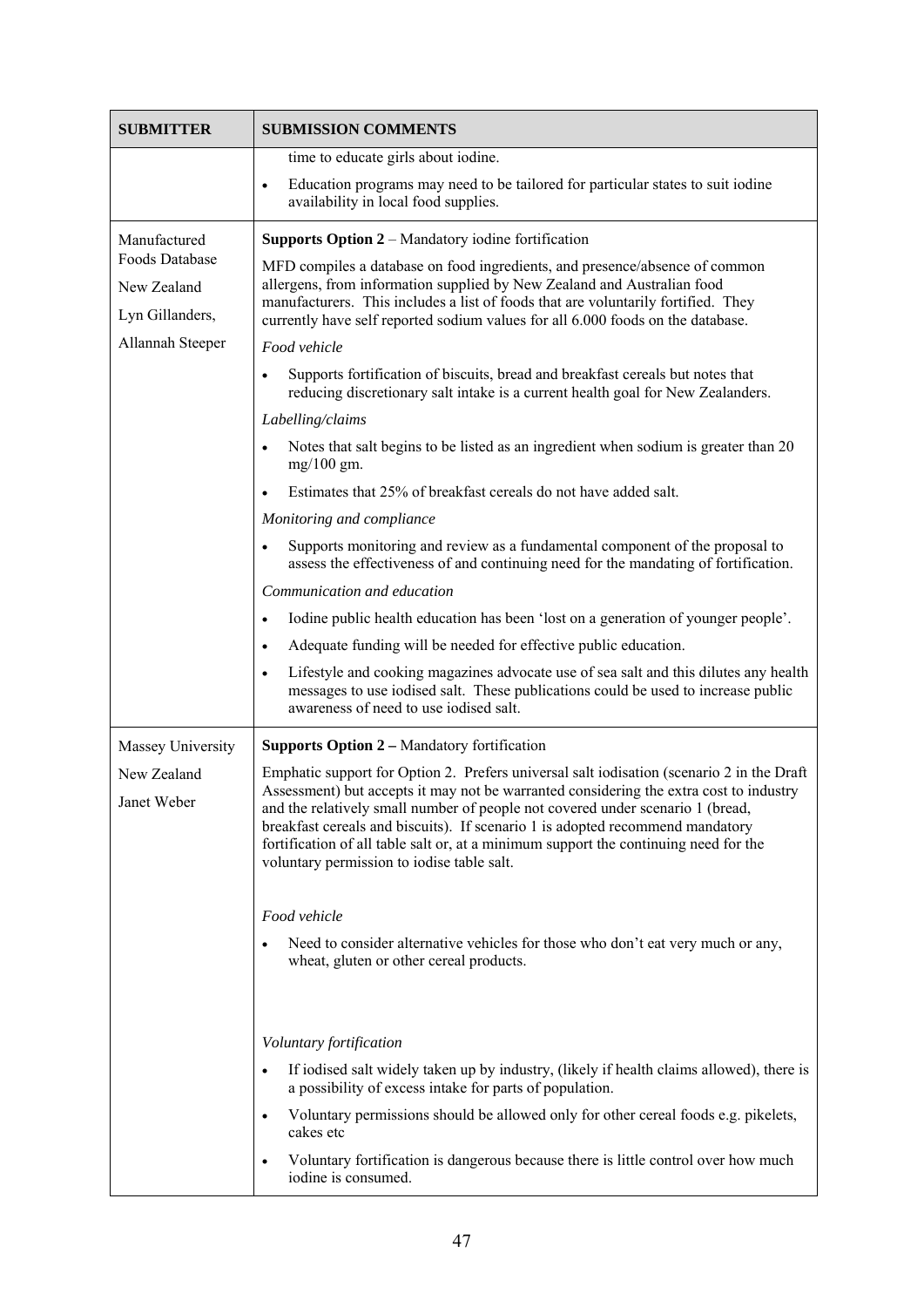| <b>SUBMITTER</b> | <b>SUBMISSION COMMENTS</b>                                                                                                                                                                                                                                                                                                                                                                 |
|------------------|--------------------------------------------------------------------------------------------------------------------------------------------------------------------------------------------------------------------------------------------------------------------------------------------------------------------------------------------------------------------------------------------|
|                  | Prefers mandatory iodisation of table salt because this would result in a smaller<br>$\bullet$<br>number of people with intake under the EAR (from Draft assessment - Table 5).                                                                                                                                                                                                            |
|                  | Concerned that the proposed reduction in iodine level in table salt will affect some<br>$\bullet$<br>at risk groups (see below)                                                                                                                                                                                                                                                            |
|                  | Level of fortification                                                                                                                                                                                                                                                                                                                                                                     |
|                  | Notes that iodisation level of 20-45 mg iodine per kg salt is higher than in other<br>$\bullet$<br>countries and reflects the current high salt intake of Australians and New<br>Zealanders especially through processed foods.                                                                                                                                                            |
|                  | Suggests a government funded incentive to reduce sodium levels in food in<br>$\bullet$<br>association with the mandatory fortification process.                                                                                                                                                                                                                                            |
|                  | Current level of fortification will have to be reassessed and adjusted as necessary.<br>$\bullet$                                                                                                                                                                                                                                                                                          |
|                  | This would proactively address the contradictory messages of the need to ingest<br>$\bullet$<br>more salt for its iodine content and less salt for its sodium content.                                                                                                                                                                                                                     |
|                  | Labelling/claims                                                                                                                                                                                                                                                                                                                                                                           |
|                  | Considers nutrition related health claims should not be allowed for iodine except<br>$\bullet$<br>for naturally occurring iodine. As iodine is linked with salt, a high level of iodine<br>will also signal a high sodium content.                                                                                                                                                         |
|                  | Iodine content should be permitted on the NIP, to assist consumers to make a food<br>$\bullet$<br>choice.                                                                                                                                                                                                                                                                                  |
|                  | Monitoring and compliance                                                                                                                                                                                                                                                                                                                                                                  |
|                  | Believes monitoring of the food supply and population is crucial to ensure that<br>$\bullet$<br>iodine intake does not become excessive. In South Africa following mandatory<br>fortification of table salt manufacturers were unaware that they were using iodised<br>salt.                                                                                                               |
|                  | Adequate funds must be assured for the comprehensive monitoring outlined in the<br>$\bullet$<br>proposal.                                                                                                                                                                                                                                                                                  |
|                  | Without financial commitment to monitoring the voluntary permission to allow<br>$\bullet$<br>iodised salt in other processed foods should be revoked                                                                                                                                                                                                                                       |
|                  | Notes WHO provides useful guidelines for monitoring programs.<br>$\bullet$                                                                                                                                                                                                                                                                                                                 |
|                  | Recent monitoring program developed in Denmark may provide an exemplary<br>٠<br>monitoring model.                                                                                                                                                                                                                                                                                          |
|                  | Important to collect baseline data.<br>$\bullet$                                                                                                                                                                                                                                                                                                                                           |
|                  | Casual urine sampling in conjunction with the NNS, would be adequate to assess<br>٠<br>urinary iodine excretion.                                                                                                                                                                                                                                                                           |
|                  | Safety and efficacy                                                                                                                                                                                                                                                                                                                                                                        |
|                  | Vulnerable groups like gluten intolerant people and ethnic groups who do not eat<br>foods fortified with iodine, will need to be sampled separately. Asians are not<br>currently included in NNS at a level for statistical inference to be made.                                                                                                                                          |
|                  | Need to monitor for increased incidence of autoimmune thyroid disease and thyroid<br>$\bullet$<br>papillary cancers which may increase as iodine levels go up, particularly in areas<br>with people with the highest iodine deficiency levels.                                                                                                                                             |
|                  | Need to monitor the use of iodine containing colouring agents in foods,<br>$\bullet$<br>pharmaceuticals and cosmetics. These have been linked to thyroid toxicity (IOM<br>2001) (Currently the monitoring of thyroid function of those taking the drug<br>amiodarone is inadequate with respect to recommended guidelines, and is probably<br>due to lack of knowledge of the guidelines). |
|                  | Communication and education                                                                                                                                                                                                                                                                                                                                                                |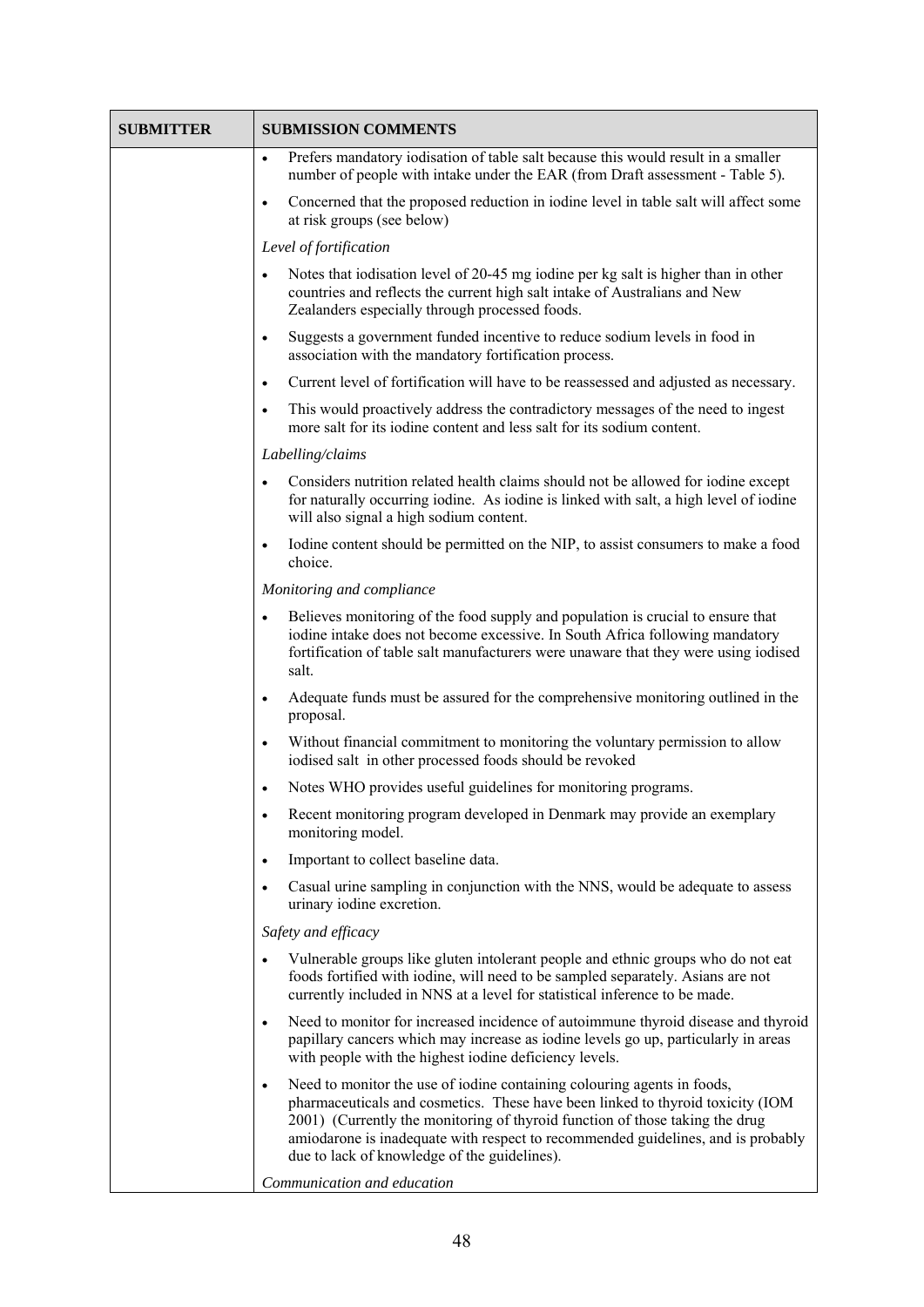| <b>SUBMITTER</b>       | <b>SUBMISSION COMMENTS</b>                                                                                                                                                                                                                                                                                                                                                                                 |
|------------------------|------------------------------------------------------------------------------------------------------------------------------------------------------------------------------------------------------------------------------------------------------------------------------------------------------------------------------------------------------------------------------------------------------------|
|                        | Considers it important to educate physicians prescribing drugs which contain<br>$\bullet$<br>iodine so they can monitor their patients and recommend iodine free salt, bread,<br>breakfast cereals if necessary.                                                                                                                                                                                           |
|                        | Nutrition education should target all at risk populations, including pregnant and<br>$\bullet$<br>lactating women, women of childbearing age, parents of young children, gluten<br>sensitive people, ethnic groups who do not eat fortified foods and people suffering<br>from thyroid conditions.                                                                                                         |
|                        | Physicians and health care professionals will need continuing education on iodine<br>$\bullet$<br>fortification and be included in the monitoring process/information.                                                                                                                                                                                                                                     |
|                        | Clear guidelines on how much iodine fortified foods to consume in order to get<br>$\bullet$<br>recommended levels of iodine                                                                                                                                                                                                                                                                                |
|                        | Education on lowering sodium levels in diet addressed alongside iodine education.<br>$\bullet$                                                                                                                                                                                                                                                                                                             |
|                        | Supplements need to be readily available, and may be the best option for those who<br>$\bullet$<br>do not consume adequate quantity of fortified foods regularly.                                                                                                                                                                                                                                          |
| Menzies Research       | <b>Supports Option 2 – Mandatory fortification</b>                                                                                                                                                                                                                                                                                                                                                         |
| Institute<br>Australia | The problem with iodising bread with salt is to reconcile the conflict between<br>providing iodine and progressively reducing salt.'                                                                                                                                                                                                                                                                       |
| <b>Trevor Beard</b>    | Food vehicle                                                                                                                                                                                                                                                                                                                                                                                               |
|                        | Considers salt is an easy and quick vehicle for iodising food. However, using salt<br>$\bullet$<br>as the iodising vehicle would 'block' the voluntary reduction of salt in bread. The<br>Heart Foundation has started reducing the salt allowed in bread for the 'Tick' and<br>has announced further reductions. Further reductions in the salt content of bread<br>would also reduce the iodine content. |
|                        | Although salt strengthens gluten, slows the rise and adds flavour to bread, many<br>$\bullet$<br>successful No Salt and Low Salt bread are being produced.                                                                                                                                                                                                                                                 |
|                        | AWASH, (Australian Division of World Action on Salt and Health) is campaigning<br>$\bullet$<br>for less salt, but if salt is iodised, reducing the salt content will also reduce the<br>iodine content.                                                                                                                                                                                                    |
|                        | The Heart Foundation and individual bakeries must be free to promote healthier<br>$\bullet$<br>low salt bread and cater for people who want it.                                                                                                                                                                                                                                                            |
|                        | Blocking the voluntary reduction of salt in bread will obstruct progress in<br>$\bullet$<br>controlling hypertension and its complications (heart disease, stroke and kidney<br>failure).                                                                                                                                                                                                                  |
|                        | Hypertension is as serious and prevalent as iodine deficiency disorders. Of those<br>$\bullet$<br>who reach middle age, 90% will develop hypertension.                                                                                                                                                                                                                                                     |
|                        | Hypertension/prehypertension can be treated very effectively with a healthier diet<br>and exercise. A healthy target for salt/sodium intake is 65 mmol/day and<br>Australia's NRVs set a target intake for salt/sodium at 75 mmol/day. The diet<br>group that reversed prehypertension in the DASH diet used low salt bread (sodium<br>$\leq$ 120 mg/100 g).<br>Proposes three possible solutions:         |
|                        | - Iodine fortification should be permitted by any other means at the discretion<br>of the baker. This would be an outcome based standard which would be                                                                                                                                                                                                                                                    |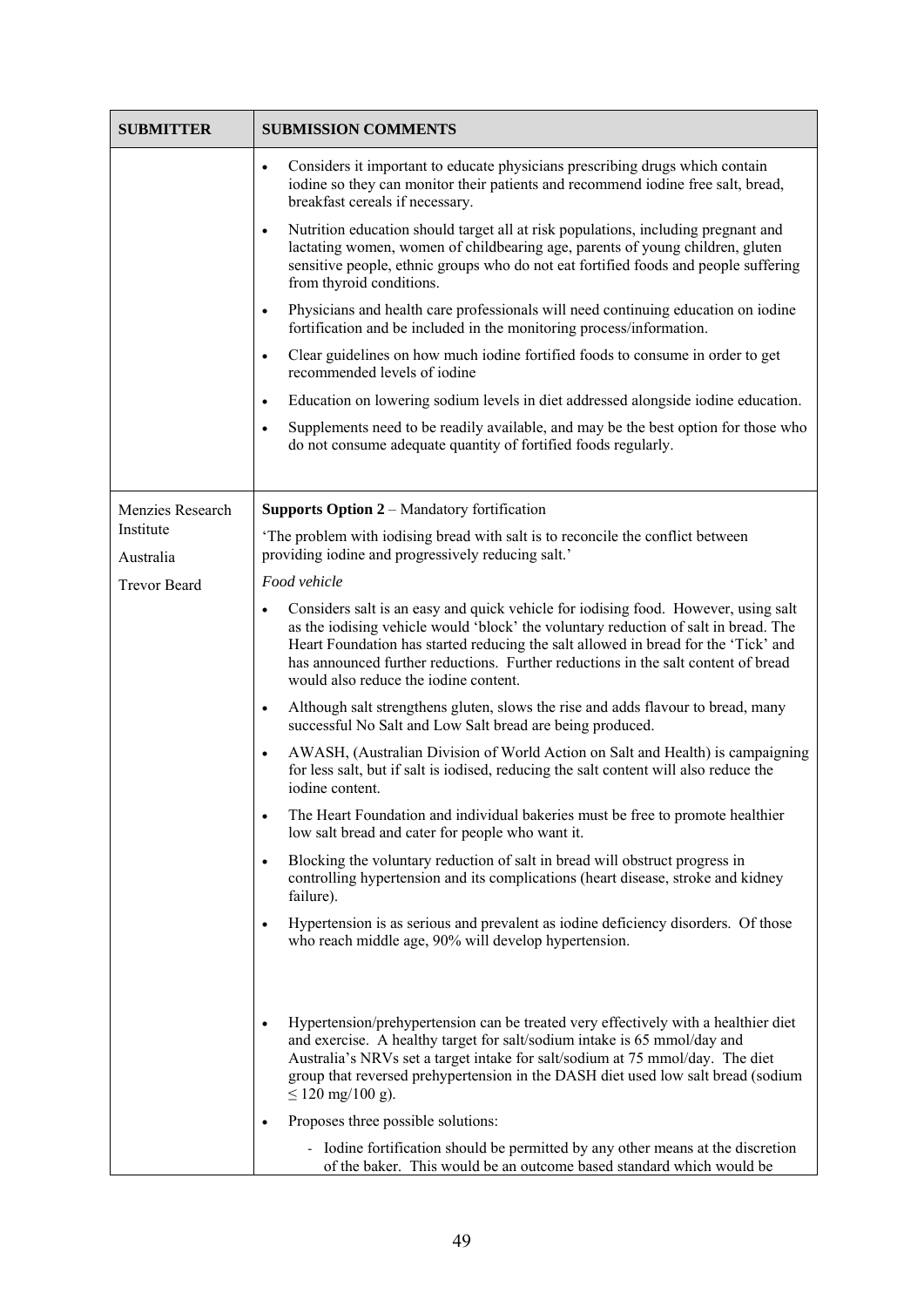| <b>SUBMITTER</b>              | <b>SUBMISSION COMMENTS</b>                                                                                                                                                                                                                                                                                                  |
|-------------------------------|-----------------------------------------------------------------------------------------------------------------------------------------------------------------------------------------------------------------------------------------------------------------------------------------------------------------------------|
|                               | randomly monitored.                                                                                                                                                                                                                                                                                                         |
|                               | Make fortification levels high enough for low salt bread. Bread salt to be<br>iodised at a rate, high enough to deliver the full dose of iodine when added at<br>0.4% of the flour weight. This low salt bread would comply with Australian<br>Dietary Guidelines. In higher salt breads the extra salt would be uniodised. |
|                               | - A mandatory program of progressive reduction in salt content (e.g. 10% per<br>annum) could continue until all Australian bread was low salt.                                                                                                                                                                              |
|                               | This might be acceptable to the bakery industry who would all be on an level<br>playing ground, i.e. no one company would lose market share to another<br>making bread with a higher salt content.                                                                                                                          |
|                               | Suggests a cap on salt content in bread of 1.8% of the dry ingredients.                                                                                                                                                                                                                                                     |
|                               | While salt content of bread was gradually reduced Option 1 could also be<br>incorporated.                                                                                                                                                                                                                                   |
|                               | Other possible vehicles for iodine                                                                                                                                                                                                                                                                                          |
|                               | Considers salt is a good vehicle because if an error occurred in production the<br>$\bullet$<br>strong taste of salt would alert consumers to a possible overdose of iodine.<br>However, the two best vehicles for iodine are dough improvers and dough making<br>flour.                                                    |
|                               | Fortification of flour would take time to develop.<br>$\bullet$                                                                                                                                                                                                                                                             |
|                               | It would be cheap and easy to reintroduce the bread improver iodised with<br>$\bullet$<br>potassium iodate that was used in Tasmania in the 1960s.                                                                                                                                                                          |
|                               | Potassium iodate is an excellent dough improver, and can be added in varying<br>$\bullet$<br>proportions to a variety of bread improvers, to provide the correct dose of iodine.                                                                                                                                            |
|                               | Iodine content of bread using iodised bread improver is more reliable than in bread<br>$\bullet$<br>using iodised salt due to difficulties with quality control of salt iodisation<br>techniques.                                                                                                                           |
|                               | Homemade, no added salt bread can be fortified with iodine at the rate of 15 µgm<br>$\bullet$<br>per slice by using a reliable 0.4% potassium iodide solution delivered from a<br>dropper.                                                                                                                                  |
| National Heart                | Does not Support Option 1 or 2                                                                                                                                                                                                                                                                                              |
| Foundation (NHF)<br>Australia | The NHF does not support the fortification of any foods with iodine using iodised<br>$\bullet$<br>salt because this method of delivery:                                                                                                                                                                                     |
| Barbara Eden                  | - conflicts with Australian and International public health recommendations;                                                                                                                                                                                                                                                |
|                               | conflicts with evidence-based nutrition;                                                                                                                                                                                                                                                                                    |
|                               | conflicts with the Heart Foundation's Tick program; and                                                                                                                                                                                                                                                                     |
|                               | may risk encouraging the food industry to add more salt to their foods.                                                                                                                                                                                                                                                     |
|                               | The NHF believes that FSANZ has made a strong case for fortification of core<br>foods with iodine and encourages FSANZ to consider alternative approaches for<br>achieving iodine sufficiency in the Australian and New Zealand population.                                                                                 |
|                               | Safety and efficacy                                                                                                                                                                                                                                                                                                         |
|                               | Does not support Option 1 because they understand there is a re-emergence of<br>iodine deficiency in Australia and New Zealand that needs to be addressed.                                                                                                                                                                  |
|                               | Food vehicle                                                                                                                                                                                                                                                                                                                |
|                               | <b>Salt</b>                                                                                                                                                                                                                                                                                                                 |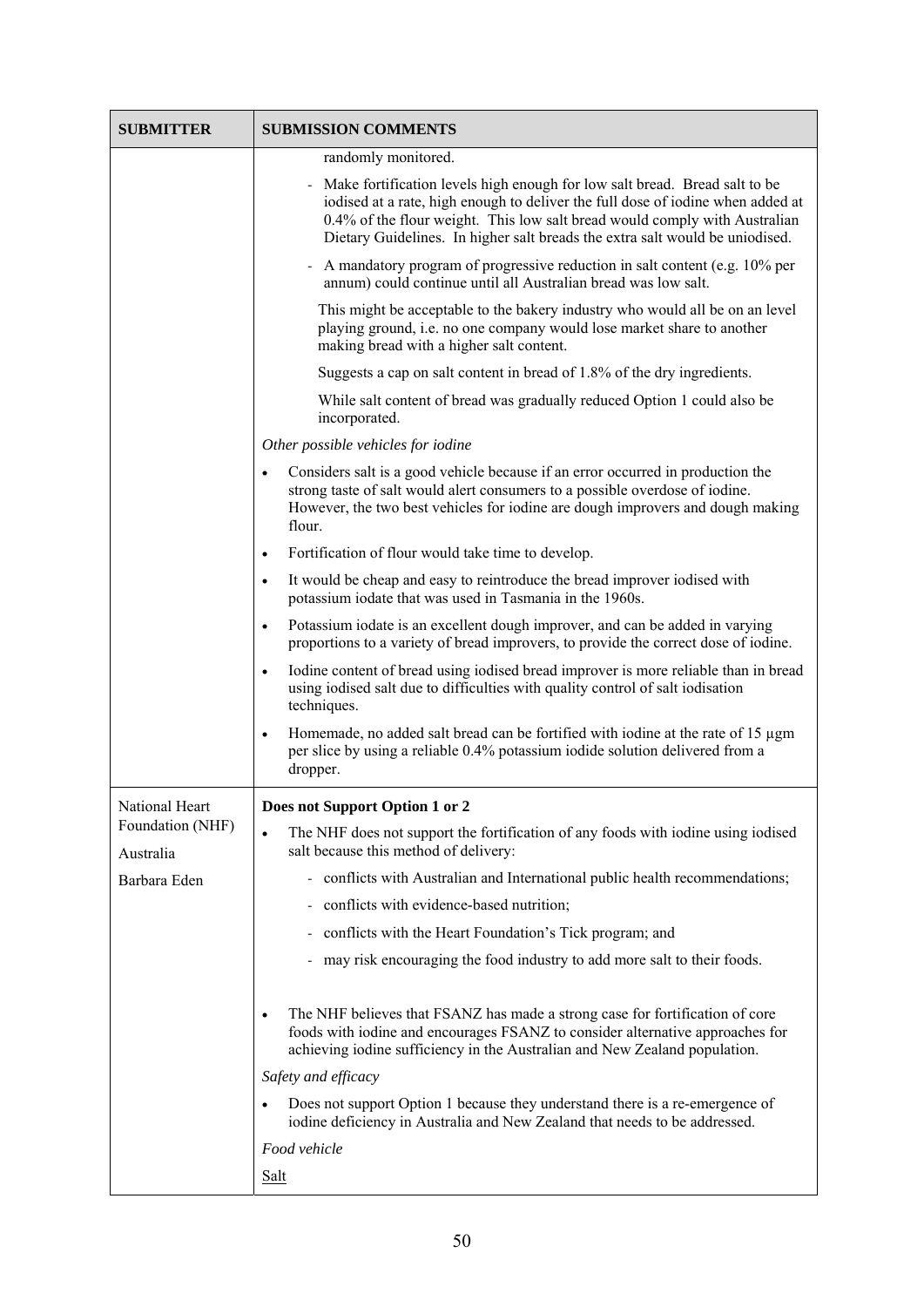| <b>SUBMITTER</b> | <b>SUBMISSION COMMENTS</b>                                                                                                                                                                                                                                                                                                                                                                |
|------------------|-------------------------------------------------------------------------------------------------------------------------------------------------------------------------------------------------------------------------------------------------------------------------------------------------------------------------------------------------------------------------------------------|
|                  | Does not support option 2 because they believe that salt is an inappropriate food<br>$\bullet$<br>vehicle for iodine fortification.                                                                                                                                                                                                                                                       |
|                  | i) Health recommendations                                                                                                                                                                                                                                                                                                                                                                 |
|                  | Concerned that using salt as the vehicle for iodine fortification sends a conflicting<br>$\bullet$<br>message about salt intake to consumers because it conflicts with Australian and<br>International health messages e.g.                                                                                                                                                               |
|                  | - NRVs for Australia and new Zealand recommends an upper limit (UL) of<br>sodium for adults of 100 mmol/day and a suggested dietary target (SDT) of<br>70 mmol/day to reduce risk of chronic disease;                                                                                                                                                                                     |
|                  | To achieve iodine sufficiency, and meet EAR of 100 μg/day an adult would<br>need to consume at least 100 mmol of sodium/day. This is higher than the<br>SDT of 70 mmol/day;                                                                                                                                                                                                               |
|                  | Dietary Guidelines for Australian Adults recommends that consumers choose<br>foods low in salt and warns against consuming processed cereals with high<br>salt levels;                                                                                                                                                                                                                    |
|                  | To achieve NRVs the Dietary Guidelines recommend that adults should<br>consume fresh food, foods normally processed without salt and low salt or<br>no-added-salt groceries, and they should avoid adding salt to food;                                                                                                                                                                   |
|                  | WHO recommends that all adults consume less than 5 g salt/day and UK<br>Food Standards Agency has set a target for average salt intake to be reduced<br>to $6$ g salt/day.                                                                                                                                                                                                                |
|                  | ii) Evidence                                                                                                                                                                                                                                                                                                                                                                              |
|                  | Using salt as a vehicle for iodine fortification conflicts with the Heart Foundation's<br>$\bullet$<br>evidence-based nutrition reviews. The Heart Foundation will continue to support<br>further decrease in sodium intake through further gradual reductions in our food<br>supply. Evidence on the effects of sodium on blood pressure, stroke and<br>cardiovascular disease includes: |
|                  | - Reducing dietary sodium from 140 to 100 mmol/day is associated with a fall<br>in systolic blood pressure of 2 mmHg in hypertensive and normotensive<br>individuals                                                                                                                                                                                                                      |
|                  | - Reducing dietary sodium from 140 to 65 mmol/day is associated with a fall in<br>systolic blood pressure of 7 mmHg in hypertensive and normotensive<br>individuals                                                                                                                                                                                                                       |
|                  | High dietary sodium intake is associated with increased stroke incidence, and<br>mortality from coronary heart disease and cardiovascular disease                                                                                                                                                                                                                                         |
|                  | A general reduction in sodium intake could be better achieved by a general<br>reduction in the sodium content of manufactured food products than by<br>dietary advice alone                                                                                                                                                                                                               |
|                  | iii) Heart Foundation, NHMRC and the food industry                                                                                                                                                                                                                                                                                                                                        |
|                  | Much of the salt consumed by Australians is from manufactured foods.<br>$\bullet$                                                                                                                                                                                                                                                                                                         |
|                  | Australian studies have shown that major food manufacturers have been lowering<br>$\bullet$<br>the salt content of foods in response to consumer demands and nutrition<br>benchmarks, (including the Tick program).                                                                                                                                                                       |
|                  | The food industry needs incentives to decrease sodium levels in products which<br>$\bullet$<br>have added salt or other sodium compounds.                                                                                                                                                                                                                                                 |
|                  | Sodium content can be lowered without loss of product acceptability.<br>$\bullet$                                                                                                                                                                                                                                                                                                         |
|                  | NHF has been advocating for less salt for 40 years. The Tick program has been<br>$\bullet$<br>challenging manufacturers for 17 years and has driven reformulation and new                                                                                                                                                                                                                 |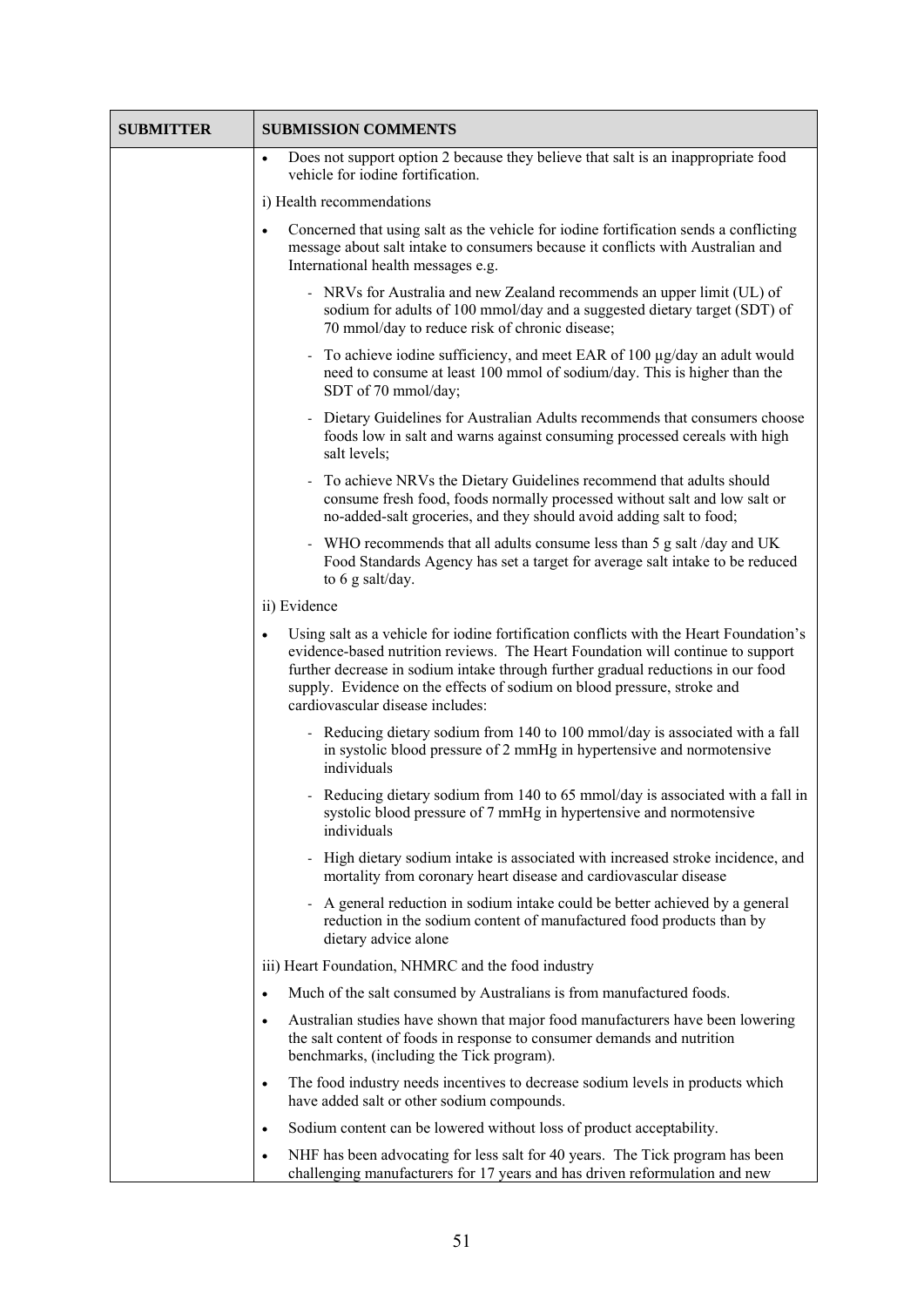| SUBMITTER                                             | <b>SUBMISSION COMMENTS</b>                                                                                                                                                                                                                                                                                                                                                         |
|-------------------------------------------------------|------------------------------------------------------------------------------------------------------------------------------------------------------------------------------------------------------------------------------------------------------------------------------------------------------------------------------------------------------------------------------------|
|                                                       | formulations of food products, for example:                                                                                                                                                                                                                                                                                                                                        |
|                                                       | - 235 tonnes of sodium were removed annually from the food supply by<br>Kellogg reformulating 12 cereals;                                                                                                                                                                                                                                                                          |
|                                                       | - A range of Tick approved luncheon meats developed with 50% less sodium<br>than similar products;                                                                                                                                                                                                                                                                                 |
|                                                       | - Tick meat pies contain 50% less sodium than average pies;                                                                                                                                                                                                                                                                                                                        |
|                                                       | - The Tick program is incrementally reducing the sodium content of bread<br>from 450 mg to 400 mg/100 g over 2 years in consultation with the bread<br>industry; and                                                                                                                                                                                                               |
|                                                       | A recent review of the Tick criteria shows further sodium reduction in 10<br>categories.                                                                                                                                                                                                                                                                                           |
|                                                       | In 1982 NHMRC recommended that food manufacturers be asked to lower the salt<br>content of food. Manufacturers responded with a range of reduced and low salt<br>alternatives now available. A survey found an overall decrease in sodium content<br>of 10% compared to 15 years ago.                                                                                              |
|                                                       | iv) Iodine related health claims                                                                                                                                                                                                                                                                                                                                                   |
|                                                       | Concerned that Proposal P230 states that 'mandatory fortification presents the<br>$\bullet$<br>opportunity for food manufacturers to make nutrition and health claims' and that<br>fortification with iodine will encourage industry to use higher salt levels in<br>manufactured foods so that they can make health claims related to iodine                                      |
|                                                       | Proposal P230 has the potential to set back the progress made by the food industry<br>$\bullet$<br>over the past 20 years which has seen a reduction in salt levels and new products<br>with low salt levels.                                                                                                                                                                      |
|                                                       | <b>Biscuits</b>                                                                                                                                                                                                                                                                                                                                                                    |
|                                                       | The Heart Foundation recommends that biscuits be consumed only once a week as<br>$\bullet$<br>they are not core foods and can increase saturated and trans fat intake.                                                                                                                                                                                                             |
|                                                       | The Australian Guide to healthy eating lists biscuits as extra foods together with<br>$\bullet$<br>meat pies and hot chips.                                                                                                                                                                                                                                                        |
|                                                       | Alternative approaches                                                                                                                                                                                                                                                                                                                                                             |
|                                                       | Supports the alternative approaches suggested by AWASH (see Trevor Beard's<br>submission).                                                                                                                                                                                                                                                                                         |
| The New Zealand                                       | Supports Option 2 - Mandatory fortification                                                                                                                                                                                                                                                                                                                                        |
| Nutrition<br>Foundation<br>New Zealand<br>Sue Pollard | Agrees in principle with increasing the iodine status of the population through<br>fortification but concerned with the use of salt as the vehicle. This may give<br>inconsistent messages to the population with regard to reducing salt intake, making it<br>difficult for the population to achieve adequate levels of iodine if salt intake is reduced.<br>Safety and efficacy |
|                                                       | Agrees that a long term fortification strategy is needed to target the population as a<br>$\bullet$<br>whole with an appropriate level of iodine.                                                                                                                                                                                                                                  |
|                                                       | Concerned with the effects of iodine deficiency, during pregnancy, on the unborn<br>$\bullet$<br>foetus and on mental development in early childhood.                                                                                                                                                                                                                              |
|                                                       | Supports additional mechanisms to ensure that women receive sufficient iodine.<br>$\bullet$                                                                                                                                                                                                                                                                                        |
|                                                       | Concerned that children should not receive more than the upper limit for iodine<br>$\bullet$<br>$(200 \mu g$ per day in 1-3 year olds and 300 $\mu g$ per day in 4-8 year olds).                                                                                                                                                                                                   |
|                                                       | Concerned for people who avoid bread and cereals for various reasons, e.g. those<br>$\bullet$<br>with wheat allergy and coeliac disease. Believes it is important to establish how/if                                                                                                                                                                                              |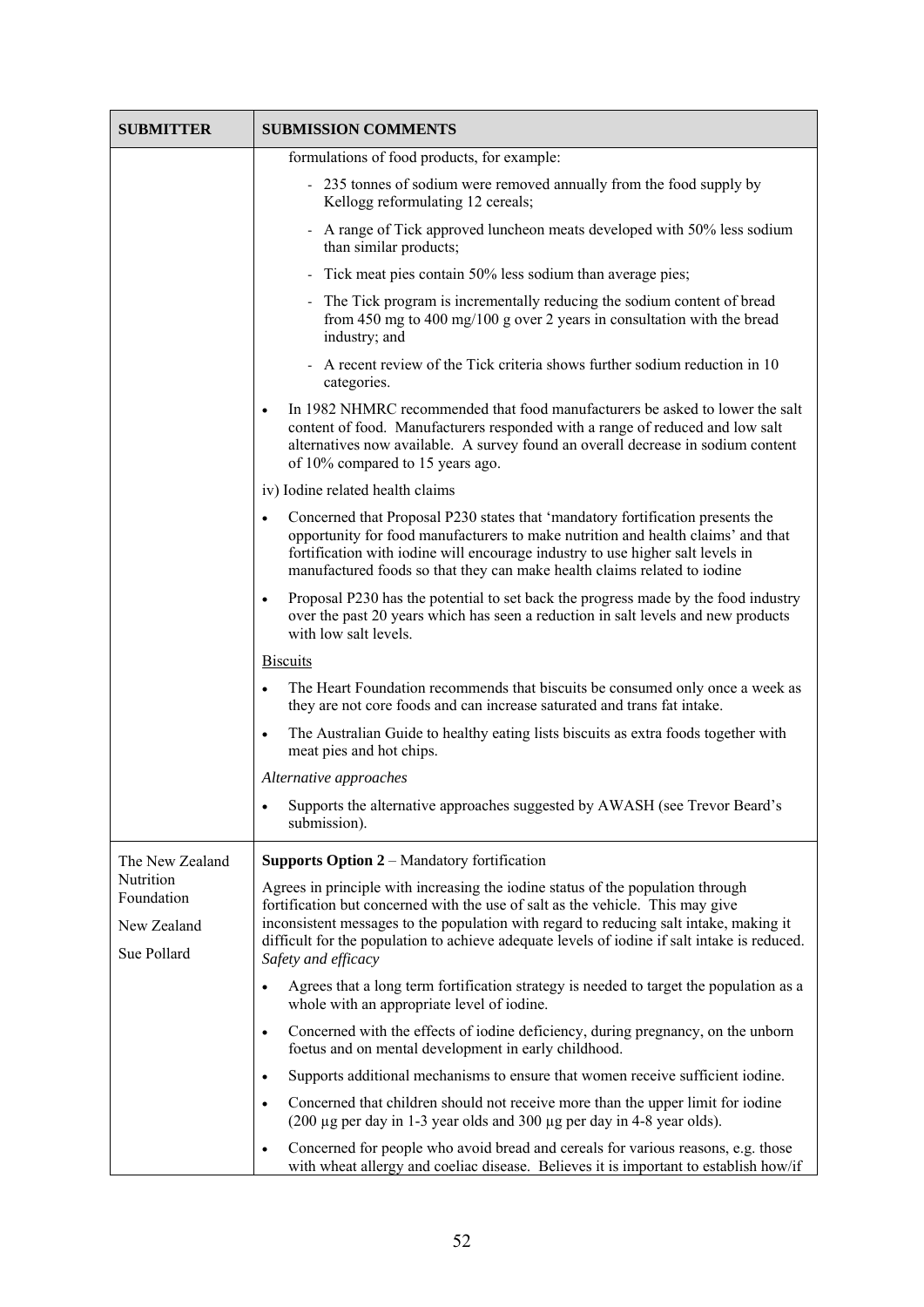| <b>SUBMITTER</b> | <b>SUBMISSION COMMENTS</b>                                                                                                                                                                                                                                                                                                                                                                                              |
|------------------|-------------------------------------------------------------------------------------------------------------------------------------------------------------------------------------------------------------------------------------------------------------------------------------------------------------------------------------------------------------------------------------------------------------------------|
|                  | the iodine needs for these groups can be met.                                                                                                                                                                                                                                                                                                                                                                           |
|                  | Food vehicle                                                                                                                                                                                                                                                                                                                                                                                                            |
|                  | Fortification of bread and breakfast cereals is appropriate because these foods form<br>$\bullet$<br>the basis of a healthy diet.                                                                                                                                                                                                                                                                                       |
|                  | Fortification of salt with iodine will give a contradictory message not consistent<br>$\bullet$<br>with Australian and New Zealand nutritional guidelines.                                                                                                                                                                                                                                                              |
|                  | Supports the replacement of non-iodised salt with iodised salt only where it is<br>$\bullet$<br>absolutely necessary to use salt in foods.                                                                                                                                                                                                                                                                              |
|                  | Has concerns about using iodised salt as the only (or major means of fortification).<br>$\bullet$<br>High salt intakes are linked to hypertension which increases the risk of heart<br>disease. Heart disease was the leading cause of death in 2000.                                                                                                                                                                   |
|                  | Concerned that iodising salt will lead to an increase in salt intake in the NZ<br>$\bullet$<br>population.                                                                                                                                                                                                                                                                                                              |
|                  | 85% of salt intake is from manufactured foods. While some salt is necessary for<br>$\bullet$<br>functionality and taste, manufacturers should reduce the salt content of foods as far<br>as practically possible.                                                                                                                                                                                                       |
|                  | Food manufacturers should be discouraged from adding salt to an extended range<br>$\bullet$<br>of their processed foods in order to promote iodine intakes.                                                                                                                                                                                                                                                             |
|                  | Those food manufacturers who already have salt reduction policies in place should<br>$\bullet$<br>be commended.                                                                                                                                                                                                                                                                                                         |
|                  | Would not recommend maintaining current salt use in order to supply sufficient<br>levels of iodine.                                                                                                                                                                                                                                                                                                                     |
|                  | Suggests that part of the decreasing iodine intake may be due to decreased intake of<br>$\bullet$<br>salt in response to health messages.                                                                                                                                                                                                                                                                               |
|                  | Believes that other strategies for increasing iodine intake will be needed to ensure<br>$\bullet$<br>adequate iodine intakes 'in the absence of excess sodium intakes.'                                                                                                                                                                                                                                                 |
|                  | Believes there is a need for a coordinated program of research to identify<br>$\bullet$<br>alternative ways of fortifying foods with iodine, e.g. direct addition of potassium<br>iodide or iodate to food. This would involve ascertaining the levels of iodine that<br>could be added to foods before bioavailability was affected and the possibility of<br>altering/reducing the shelf life of the food vehicle(s). |
|                  | Consumer choice                                                                                                                                                                                                                                                                                                                                                                                                         |
|                  | As all staple/ cereal foods/major food group will be fortified with iodine, those<br>$\bullet$<br>consumers wishing to avoid iodine in their diet have limited food options.                                                                                                                                                                                                                                            |
|                  | Some consumers wish to avoid salted products while still consuming adequate<br>$\bullet$<br>iodine. This is not possible if salt is the vehicle for fortification.                                                                                                                                                                                                                                                      |
|                  | Labelling/claims                                                                                                                                                                                                                                                                                                                                                                                                        |
|                  | Appropriate labelling of iodine in foods will allow consumers to avoid iodised<br>$\bullet$<br>products.                                                                                                                                                                                                                                                                                                                |
|                  | Labelling should guide and inform customers with the amount of iodine and<br>$\bullet$<br>percentage of RDI provided by a specified serving size.                                                                                                                                                                                                                                                                       |
|                  | Because food composition tables do not include iodine, this will necessitate<br>$\bullet$<br>analysis of foods.                                                                                                                                                                                                                                                                                                         |
|                  | Monitoring and compliance                                                                                                                                                                                                                                                                                                                                                                                               |
|                  | The iodine status of the population should be monitored as an integral part of the                                                                                                                                                                                                                                                                                                                                      |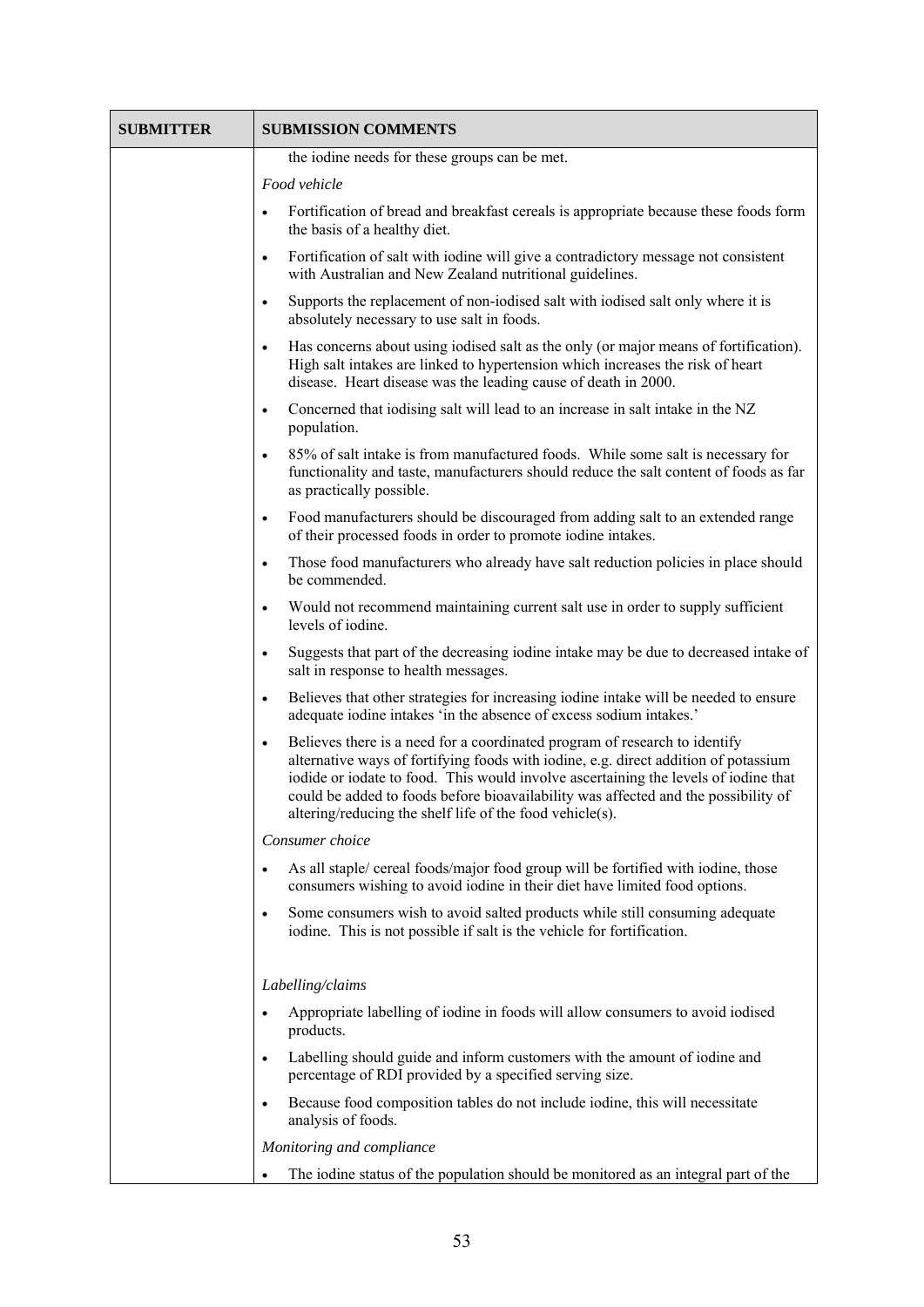| <b>SUBMITTER</b>                               | <b>SUBMISSION COMMENTS</b>                                                                                                                                                                                                                                                                    |
|------------------------------------------------|-----------------------------------------------------------------------------------------------------------------------------------------------------------------------------------------------------------------------------------------------------------------------------------------------|
|                                                | iodine fortification approach to ensure ongoing safety and effectiveness.                                                                                                                                                                                                                     |
|                                                | The iodine content of foods with both fortified and naturally occurring iodine<br>$\bullet$<br>should be monitored.                                                                                                                                                                           |
|                                                | Monitoring is important to ensure that the safe upper limit for iodine is not<br>$\bullet$<br>exceeded, especially if iodine is added to a wide variety of foods.                                                                                                                             |
|                                                | Excess levels of iodine can lead to hyperthyroidism.<br>$\bullet$                                                                                                                                                                                                                             |
|                                                | Communication and education                                                                                                                                                                                                                                                                   |
|                                                | A marketing and education strategy should go 'hand in hand' with fortification.<br>$\bullet$                                                                                                                                                                                                  |
|                                                | It is important to raise awareness of the issue amongst New Zealand consumers, in<br>$\bullet$<br>particular pregnant and breastfeeding women and parents or guardians of young<br>children.                                                                                                  |
|                                                | It is also important to raise awareness of iodine among health professionals so that<br>$\bullet$<br>pregnant and breastfeeding women are advised to regularly consume iodine<br>containing foods and to take an oral iodine supplement if one becomes available as<br>a registered medicine. |
| NSW Centre for                                 | <b>Supports Option 2 – Mandatory fortification</b>                                                                                                                                                                                                                                            |
| <b>Public Health</b><br>Nutrition<br>Australia | Notes issues concerning the choice of food vehicle but 'this should not detract from'<br>support for mandatory fortification of foods with iodine.<br>Food vehicle                                                                                                                            |
| Vicki Flood                                    | Although acknowledging that WHO has recommended adding iodine to salt and<br>$\bullet$<br>previous experience adding iodine to salt, query whether salt is the most<br>appropriate food vehicle.                                                                                              |
|                                                | The Australian Dietary Guidelines recommend the use of foods low in salt and the<br>$\bullet$<br>NRVs recommend a lower sodium intake so there is potential for an inconsistent<br>health message to the public about use of salt.                                                            |
|                                                | If the sodium content of future food products is decreased some increase in the<br>$\bullet$<br>dose of iodine will need to be considered.                                                                                                                                                    |
|                                                | Concerned about the use of energy dense, nutrient poor, 'extra' foods like biscuits<br>$\bullet$<br>to provide iodine in the diet.                                                                                                                                                            |
|                                                | Believes that bread is an appropriate food for fortification as it is a staple. There<br>$\bullet$<br>may be some population subgroups who consume little bread and other cereal<br>products e.g. coeliacs and some ethnic communities.                                                       |
|                                                | Suggests considering other core foods as vehicles for iodine fortification e.g. milk<br>$\bullet$<br>and milk products.                                                                                                                                                                       |
|                                                | Safety and efficacy                                                                                                                                                                                                                                                                           |
|                                                | Believes there is good evidence to suggest a mild to moderate iodine deficiency in<br>the Australian population.                                                                                                                                                                              |
|                                                | As children in Queensland and Western Australia have adequate iodine status,<br>$\bullet$<br>concerned that mandatory fortification may cause more children to exceed the<br>upper limit for iodine.                                                                                          |
|                                                | Labelling/claims                                                                                                                                                                                                                                                                              |
|                                                | Supports the addition of iodine to the Nutrition Information Panel to inform<br>$\bullet$<br>consumers on the amount of iodine present in fortified foods which could vary<br>within food types dependent on the amount of salt in the food.                                                  |
|                                                | Monitoring and compliance                                                                                                                                                                                                                                                                     |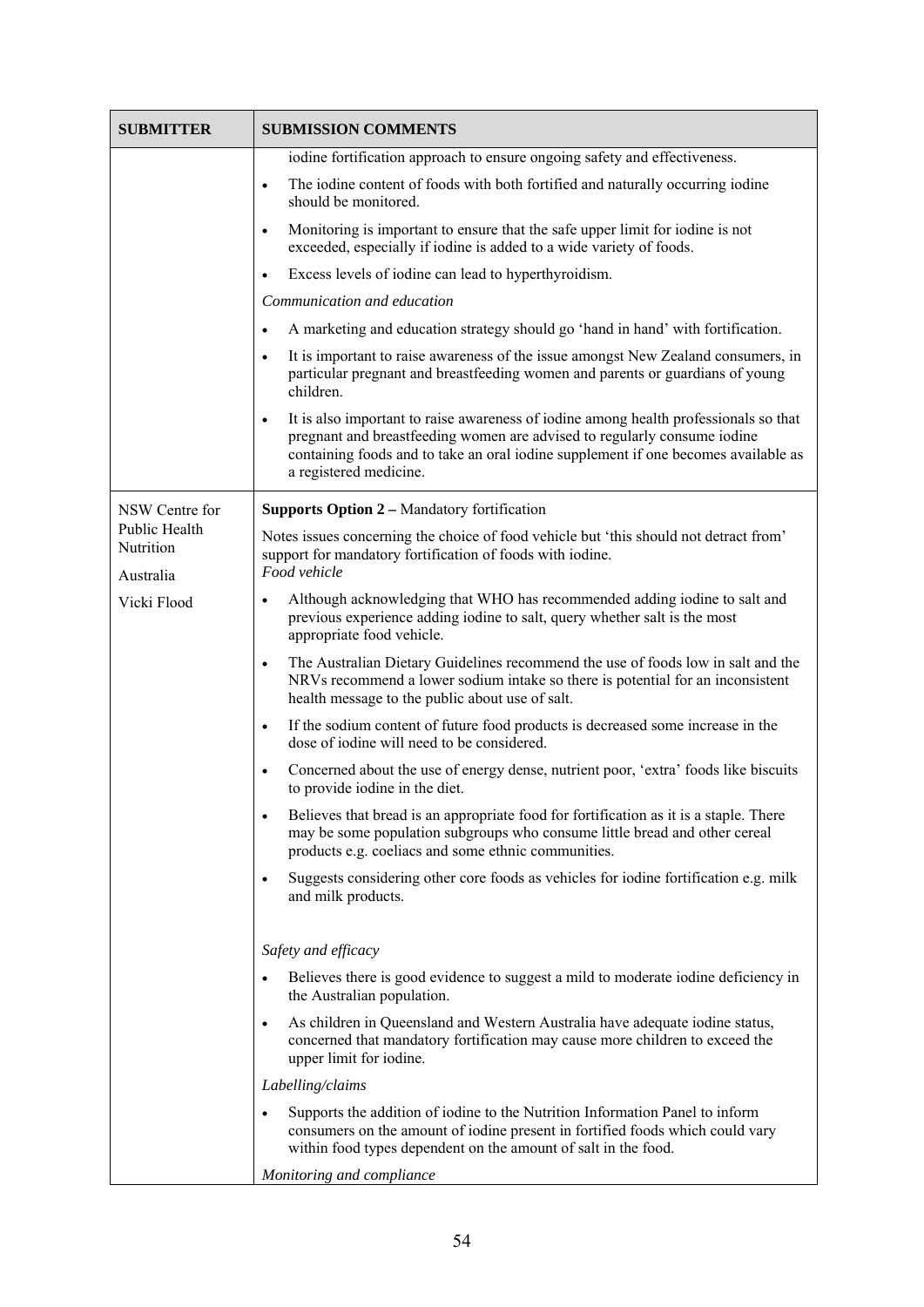| <b>SUBMITTER</b>            | <b>SUBMISSION COMMENTS</b>                                                                                                                                                                                                                                                             |
|-----------------------------|----------------------------------------------------------------------------------------------------------------------------------------------------------------------------------------------------------------------------------------------------------------------------------------|
|                             | Mandatory fortification requires adequate monitoring of the iodine content of<br>$\bullet$<br>foods, iodine status of the population and at-risk groups and thyroid disease<br>surveillance.                                                                                           |
|                             | The monitoring system should be in place before any fortification measures are<br>$\bullet$<br>instigated.                                                                                                                                                                             |
|                             | Communication and education                                                                                                                                                                                                                                                            |
|                             | Supports an extensive education campaign to inform the public about iodine<br>$\bullet$<br>fortification and the need for pregnant and breastfeeding women to be<br>supplemented in addition to consuming iodine fortified foods.                                                      |
|                             | Need for education of consumers and medical practitioners to raise awareness<br>$\bullet$<br>about iodine induced hypothyroidism and hyperthyroidism.                                                                                                                                  |
|                             | Groups who eat little bread and/or cereal foods may need education to encourage<br>$\bullet$<br>consumption of iodine from other sources.                                                                                                                                              |
| NZ Dietetics<br>Association | <b>Supports Option 2 - Mandatory fortification (only for bread and breakfast cereals, not</b><br>for biscuits)                                                                                                                                                                         |
| New Zealand                 | Food vehicle                                                                                                                                                                                                                                                                           |
| Jan Milne                   | <b>Salt</b>                                                                                                                                                                                                                                                                            |
|                             | Have grave concerns if the use of salt as the fortification vehicle resulted in any<br>$\bullet$<br>increase in salt consumption. (The NZ Food and Nutrition Guidelines recommend<br>that salt and sodium be kept to a minimum. New Zealanders consume 7.1-10.1 g of<br>salt per day). |
|                             | Bread and breakfast cereals                                                                                                                                                                                                                                                            |
|                             | Bread and breakfast cereals contribute 25.7% and 5.8% respectively of New<br>$\bullet$<br>Zealanders total salt intake.                                                                                                                                                                |
|                             | The New Zealand Food and Nutrition Guidelines encourage new Zealanders to eat<br>$\bullet$<br>at least 4, (preschoolers) and 6, (adults) serves of bread and cereals daily, which<br>makes them appropriate choices for fortification.                                                 |
|                             | Endorse replacement of existing salt with iodised salt in these foods but advise<br>$\bullet$<br>caution, (even sodium restrictions or salt reductions) so that the salt content of<br>these foods are not increased.                                                                  |
|                             | <b>Biscuits</b>                                                                                                                                                                                                                                                                        |
|                             | NZDA members do not support the fortification of biscuits with iodised salt as NZ<br>$\bullet$<br>has an obesity epidemic and they feel a responsibility to promote foods that will<br>enhance population health.                                                                      |
|                             | Biscuits were the main food contributor of energy, total fat and saturated fat in the<br>$\bullet$<br>2002 Children's Nutrition Survey. The NZ Food and Nutrition Guidelines do not<br>encourage their regular consumption.                                                            |
|                             | Iodine fortification may be interpreted as a ploy to increase their marketability,<br>$\bullet$<br>where we are encouraging decreased consumption of these items.                                                                                                                      |
|                             | It may be necessary to increase the fortification of bread and breakfast cereals in<br>$\bullet$<br>order to achieve the desired levels of iodine in the food supply.                                                                                                                  |
|                             | Monitoring and compliance                                                                                                                                                                                                                                                              |
|                             | Reinforce the importance of a sound monitoring system if mandatory fortification<br>$\bullet$<br>is introduced.                                                                                                                                                                        |
|                             | Monitoring should be the responsibility of the Ministry of Health in New Zealand<br>$\bullet$                                                                                                                                                                                          |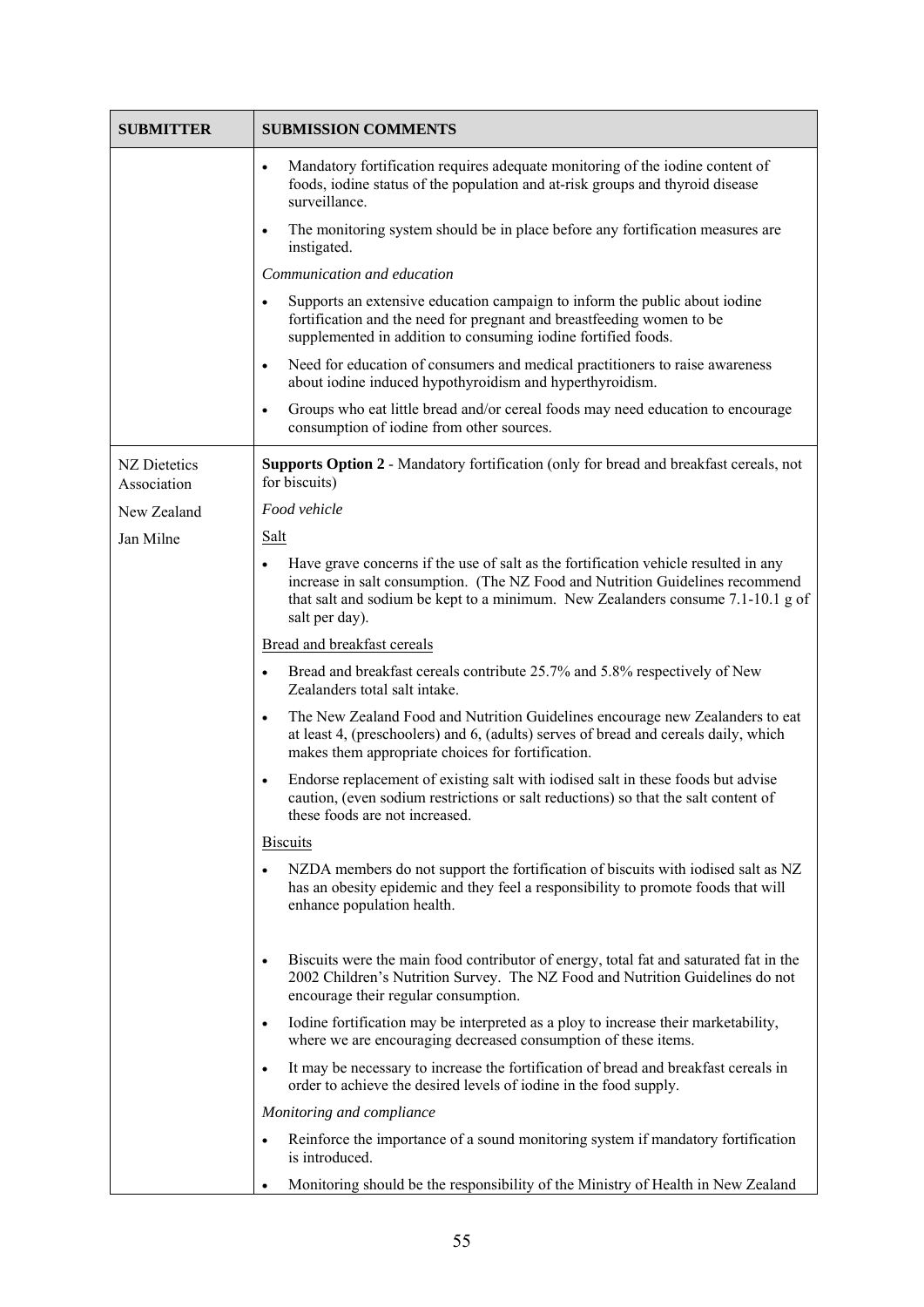| <b>SUBMITTER</b>         | <b>SUBMISSION COMMENTS</b>                                                                                                                                                                                                                                                                                                                                                         |
|--------------------------|------------------------------------------------------------------------------------------------------------------------------------------------------------------------------------------------------------------------------------------------------------------------------------------------------------------------------------------------------------------------------------|
|                          | and should be incorporated into national health and nutrition surveys.                                                                                                                                                                                                                                                                                                             |
|                          | Urinary iodine and sodium secretion should be monitored.<br>$\bullet$                                                                                                                                                                                                                                                                                                              |
|                          | There needs to be a commitment to regularly checking and enforcing the<br>$\bullet$<br>requirements of mandatory fortification in both local and imported foods.                                                                                                                                                                                                                   |
|                          | Safety and efficacy                                                                                                                                                                                                                                                                                                                                                                |
|                          | Moderate iodine deficiency reported in pregnant women and 6-12 month infants.<br>$\bullet$                                                                                                                                                                                                                                                                                         |
|                          | Iodine status of New Zealand children was low and indicative of mild iodine<br>$\bullet$<br>deficiency (Children's Nutrition Survey 2002).                                                                                                                                                                                                                                         |
|                          | Decreasing levels of iodine intake in adults (1997-98 NZ Total Diet Survey), below<br>$\bullet$<br>the Australian Recommended Dietary Intakes (RDIs).                                                                                                                                                                                                                              |
|                          | Some population groups, e.g. Asian communities or people with coeliac disease,<br>$\bullet$<br>may not benefit from the fortification of bread and breakfast cereals. May need to<br>consider their needs separately, with targeted campaigns for alternative sources of<br>iodine.                                                                                                |
|                          | Communication and education                                                                                                                                                                                                                                                                                                                                                        |
|                          | Fish and seafood are expensive food items. If there was an effective campaign for<br>$\bullet$<br>the population to increase seafood intake market forces could cause further price<br>rises, making seafood intake beyond the financial reach of many New Zealanders.                                                                                                             |
| Gesundheitsamt           | Preferred option not stated                                                                                                                                                                                                                                                                                                                                                        |
| Public Health Board      | Safety and efficacy                                                                                                                                                                                                                                                                                                                                                                |
| Germany<br>Eugen Kriener | Extrapolating the Upper Level of Iodine Intake for children from adult data on a<br>$\bullet$<br>metabolic bodyweight basis is inappropriate. Recommends the use the Upper<br>Limit for iodine set out in Chapter 12 of the joint FAO/WHO expert consultation<br>on human vitamin and mineral requirements i.e. 50 ug per kg of bodyweight per<br>day for children aged 1-6 years. |
|                          | Notes that despite public health campaigns to promote the use of iodine<br>$\bullet$<br>supplements for pregnant a lactating women, only a small proportion of pregnant<br>and lactating women in Germany take iodine supplements.                                                                                                                                                 |
|                          | Suggests that fortification should seek to raise intake of the 90% of the population<br>$\bullet$<br>to or above the RDI as opposed to the EAR.                                                                                                                                                                                                                                    |
|                          | Questions if iodine losses during processing, storage and cooking have been<br>$\bullet$<br>estimated correctly suggesting such losses are in the range of 6-20%.                                                                                                                                                                                                                  |
|                          | Notes that even moderate deficiency does not have 'moderate' consequences citing<br>$\bullet$<br>delayed mental function, learning capacities and motor functions.                                                                                                                                                                                                                 |
|                          | Advocates the same level of iodisation in discretionary salt in line with mandatory<br>$\bullet$<br>fortification concentrations.                                                                                                                                                                                                                                                  |
|                          | Advocates provision of iodine supplements to pregnant and breastfeeding women<br>$\bullet$<br>at a level appropriate to those at the lower end of iodine intake.                                                                                                                                                                                                                   |
|                          | Notes that in Germany despite long-standing guidelines advocating iodine<br>$\bullet$<br>supplements the only thing many doctors know about iodine is that 'it could be too<br>much'.                                                                                                                                                                                              |
|                          | Suggests iodine fortification of animal feeds to augment iodisation of the human<br>$\bullet$<br>food supply.                                                                                                                                                                                                                                                                      |
|                          | Other issues                                                                                                                                                                                                                                                                                                                                                                       |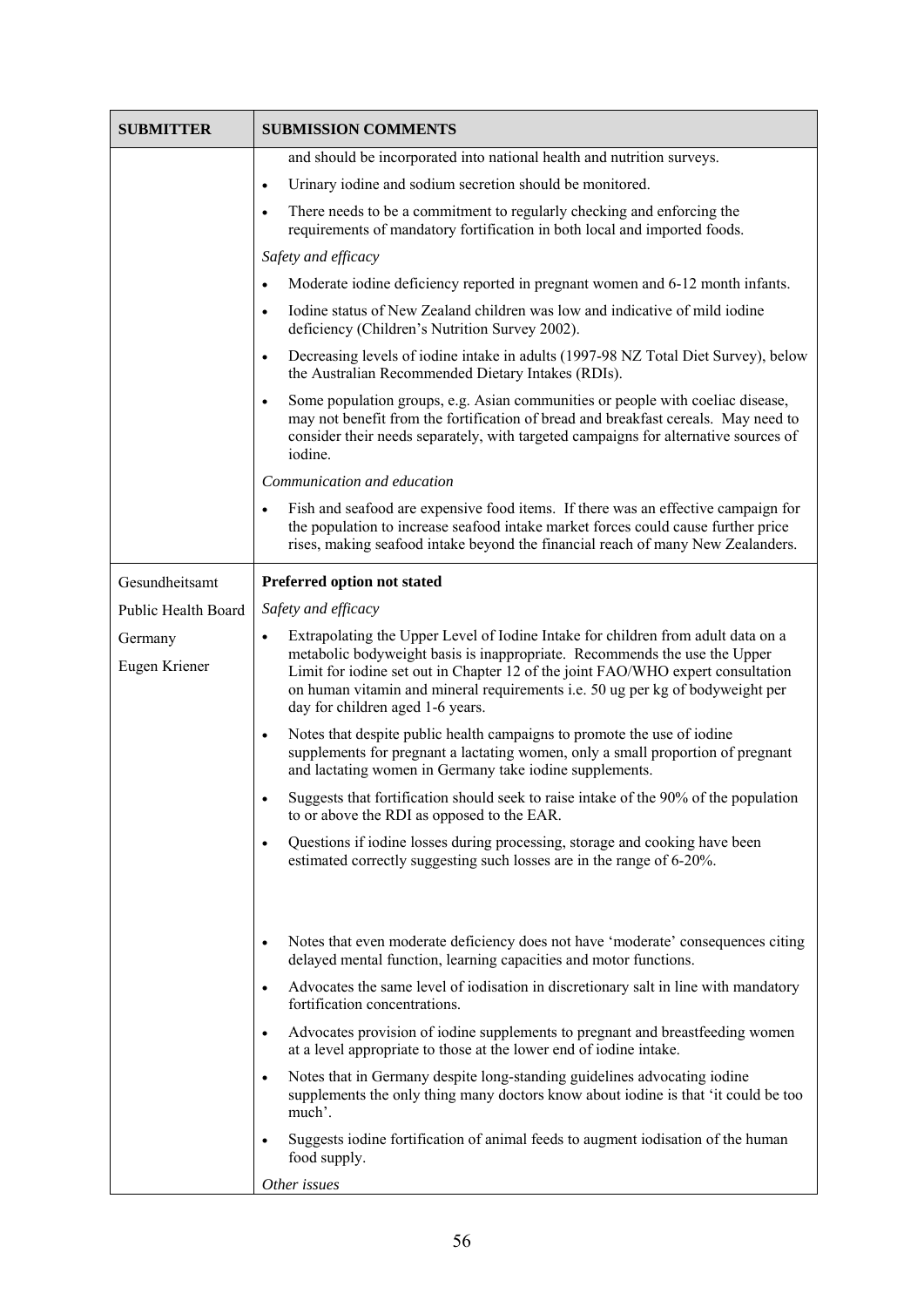| <b>SUBMITTER</b>                                                                                                                 | <b>SUBMISSION COMMENTS</b>                                                                                                                                                                                                                                                                                                                                                                                                                                                                                                                                                                                                                                                                                                                                                                                                                                                |
|----------------------------------------------------------------------------------------------------------------------------------|---------------------------------------------------------------------------------------------------------------------------------------------------------------------------------------------------------------------------------------------------------------------------------------------------------------------------------------------------------------------------------------------------------------------------------------------------------------------------------------------------------------------------------------------------------------------------------------------------------------------------------------------------------------------------------------------------------------------------------------------------------------------------------------------------------------------------------------------------------------------------|
|                                                                                                                                  | Notes that a statement made by the ICCIDD (www.iccidd.org) writes about the<br>$\bullet$<br>German government declaring that iodised salt is not required for bakeries, meat,<br>sausages, or industrial foods is incorrect. Instead, in 1993, the Ministry of<br>Nutrition, Agriculture and Costumer Protection declared that for non-packaged<br>food, in contrast to packaged food, the use of iodised salt need not be declared.                                                                                                                                                                                                                                                                                                                                                                                                                                      |
| Royal New Zealand<br><b>Plunket Society</b><br>(Inc)<br>New Zealand<br>Angela Baldwin                                            | Supports Option 2 - Mandatory iodine fortification<br>Fully supports the proposal.<br>Safety and efficacy<br>Considers mandatory fortification to be clearly in line with well child health goals.<br>٠<br>Supports plans to reduce concentration of iodine in salt.<br>$\bullet$<br>Consumer choice<br>Believes it is important for the population to feel confident in managing the levels<br>$\bullet$<br>of iodine they and their children take in.<br>Monitoring and compliance<br>Supports monitoring consumer behaviour and the effect of mandatory iodine<br>$\bullet$<br>fortification on the population.<br>Urges timely assessment of the effects, positive or negative on the health of infants<br>$\bullet$<br>and young children.<br>Communication and education<br>Supports need for supplemental iodine intake by pregnant and breastfeeding<br>$\bullet$ |
|                                                                                                                                  | women and those of child bearing age.                                                                                                                                                                                                                                                                                                                                                                                                                                                                                                                                                                                                                                                                                                                                                                                                                                     |
| Taranaki District<br>Health Board<br>(TDHB)<br>New Zealand<br>Jill Nicholls<br>(Representing<br>dietitians and<br>nutritionists) | Supports Option 2 - Mandatory fortification<br>Food vehicle<br>Believes that the mandatory use of iodised salt in all bread, biscuits and breakfast<br>$\bullet$<br>cereals is a good way to ensure adequate iodine intakes.<br>Removal of voluntary permission of salt iodisation/use of salt in non-mandated foods<br>Believes that once iodine fortification is implemented other voluntary use of<br>iodised salt by industry should not be permitted because it may result in excessive<br>iodine intake.                                                                                                                                                                                                                                                                                                                                                            |
|                                                                                                                                  | Concerned at possibility of food manufacturers adding iodised salt to high salt, pre-<br>$\bullet$<br>packaged foods and marketing them as healthy due to their being a source of<br>iodine.<br>Safety and efficacy<br>Believes that a considerable number of New Zealanders are no longer getting an<br>adequate intake of iodine because they have taken up the public health message to<br>use less salt.<br>Communication and education<br>Concerned that the potential for public misinformation is great, especially with<br>$\bullet$<br>reference to food manufacturers making health claims for iodine content of their<br>foods.<br>Suggests that well funded wide reaching, and ongoing education campaigns<br>targeted at entire population should be an important adjunct of this proposal.                                                                  |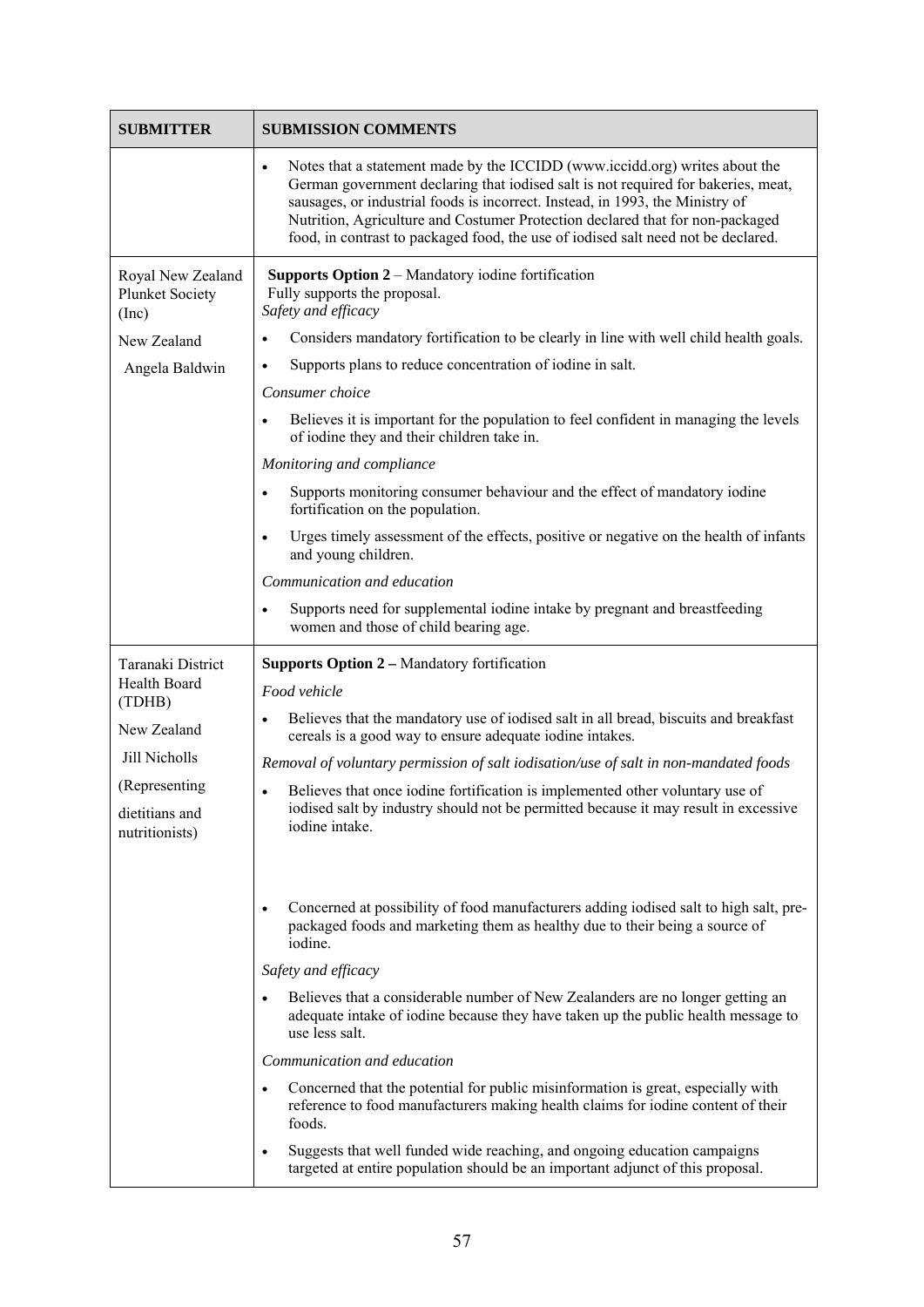| <b>SUBMITTER</b>                | <b>SUBMISSION COMMENTS</b>                                                                                                                                                                                                                                                                                                                                                                                         |
|---------------------------------|--------------------------------------------------------------------------------------------------------------------------------------------------------------------------------------------------------------------------------------------------------------------------------------------------------------------------------------------------------------------------------------------------------------------|
|                                 | Ongoing education programs for pregnant and breastfeeding women are important.<br>$\bullet$                                                                                                                                                                                                                                                                                                                        |
| Tasmanian                       | <b>Supports Option 2 – Mandatory fortification</b>                                                                                                                                                                                                                                                                                                                                                                 |
| Ministerial Thyroid<br>Advisory | Safety and efficacy                                                                                                                                                                                                                                                                                                                                                                                                |
| Committee                       | Disappointed that mandatory universal salt iodisation has not been supported as the<br>$\bullet$<br>preferred option. Believes USI would:                                                                                                                                                                                                                                                                          |
| Tasmania                        | - be more effective;                                                                                                                                                                                                                                                                                                                                                                                               |
| Judy Seal                       | simplify communication with manufacturers;                                                                                                                                                                                                                                                                                                                                                                         |
|                                 | simplify enforcement;                                                                                                                                                                                                                                                                                                                                                                                              |
|                                 | simplify monitoring of food composition;                                                                                                                                                                                                                                                                                                                                                                           |
|                                 | result in a more sustainable solution; and                                                                                                                                                                                                                                                                                                                                                                         |
|                                 | be consistent with international recommendations.                                                                                                                                                                                                                                                                                                                                                                  |
|                                 | Believes that voluntary fortification is an inadequate response to protecting public<br>$\bullet$<br>health and safety and commend the fact that voluntary fortification has not been<br>considered. While Tasmania has had some success with voluntary fortification<br>concerned about the reach of the program to subpopulation groups, sustainability<br>and ongoing costs of maintaining industry commitment. |
|                                 | Understand that reluctance to increase the level of iodine fortification, relates to<br>$\bullet$<br>minimising the proportion of individuals who exceed the upper limit.                                                                                                                                                                                                                                          |
|                                 | Draft Assessment highlights the upper limits do not represent absolute thresholds<br>$\bullet$<br>for toxicity and there is a wide margin for safety and intakes in young children are<br>unlikely to be a safety risk.                                                                                                                                                                                            |
|                                 | There is a risk that cautious language about exceeding the UL implies toxicity and<br>$\bullet$<br>may lead to a misunderstanding with the general public.                                                                                                                                                                                                                                                         |
| JC Stewart                      | Supports Option 2 – Mandatory fortification                                                                                                                                                                                                                                                                                                                                                                        |
| Private<br>Australia            | Studied iodine nutrition and thyroid disorders for 40 years. Member of Thyroid Clinic<br>at Launceston General Hospital and of the State Thyroid Advisory Committee from<br>1968-2003. Co-authored a number of papers concerning the occurrence of IIH.                                                                                                                                                            |
|                                 | Would prefer universal salt iodisation, (USI) but is happy to support the current<br>proposals subject to a higher level of fortification.                                                                                                                                                                                                                                                                         |
|                                 | Safety and efficacy                                                                                                                                                                                                                                                                                                                                                                                                |
|                                 | Believes that only a mandatory approach to iodine fortification would work.<br>$\bullet$                                                                                                                                                                                                                                                                                                                           |
|                                 | Is aware of no voluntary scheme of iodine supplementation that has been of lasting<br>$\bullet$<br>benefit.                                                                                                                                                                                                                                                                                                        |
|                                 | The proposed level of iodisation is insufficient to meet the needs of pregnant and<br>$\bullet$<br>lactating women. With a minimal increase in real risk the iodisation level could,<br>and should be raised.                                                                                                                                                                                                      |
|                                 | Thanks to iodophors in milk, the Australian population was iodine replete for about<br>٠<br>30 years starting in the mid sixties, and there is unlikely to be a pool of people at<br>risk of IHH.                                                                                                                                                                                                                  |
|                                 | Young children can tolerate a much higher daily intake than the proposed upper<br>$\bullet$<br>limit.                                                                                                                                                                                                                                                                                                              |
|                                 | Unjustified fear of adverse effects risks making the proposal more of a gesture than<br>٠                                                                                                                                                                                                                                                                                                                          |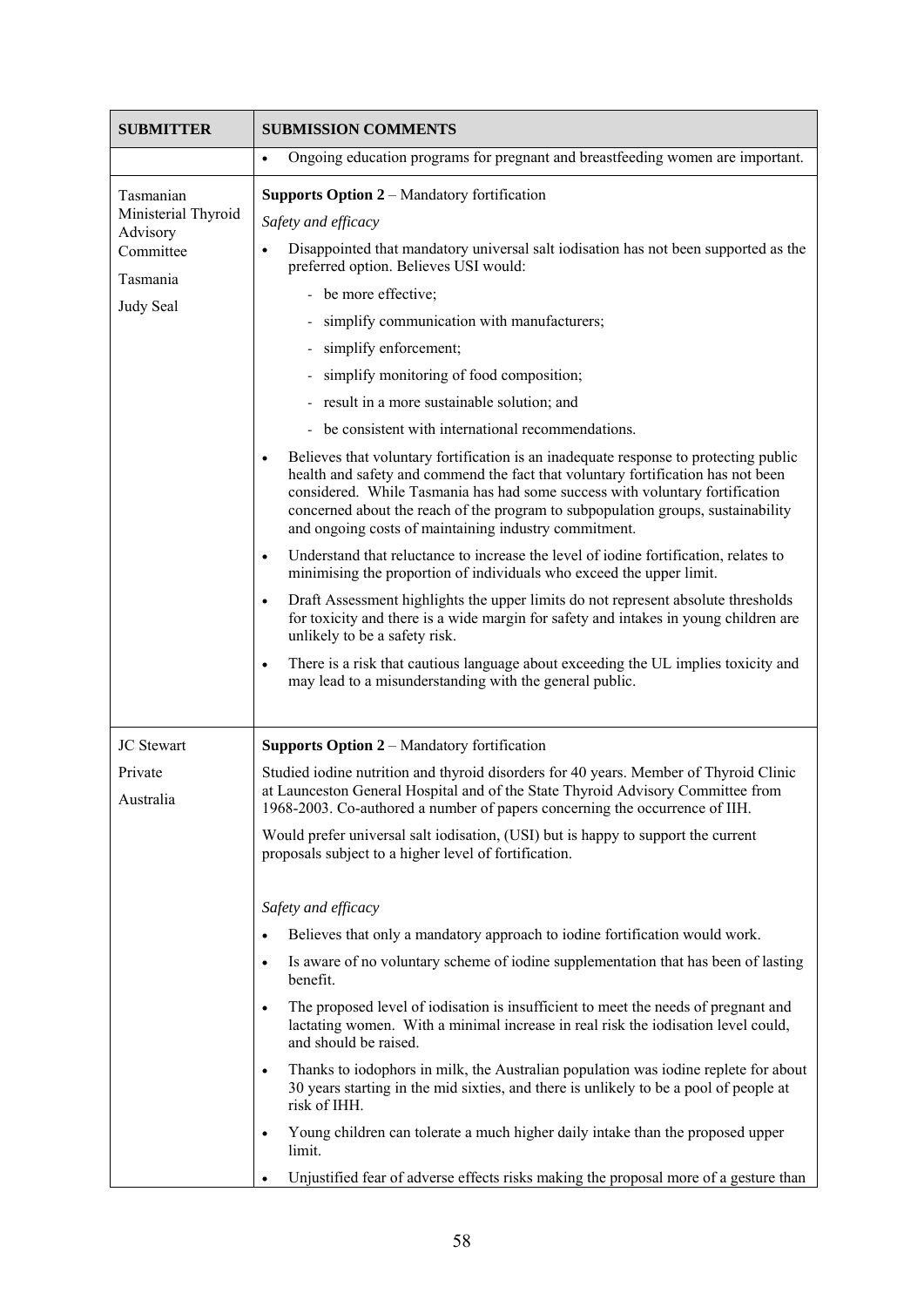| <b>SUBMITTER</b>                | <b>SUBMISSION COMMENTS</b>                                                                                                                                                                                                               |
|---------------------------------|------------------------------------------------------------------------------------------------------------------------------------------------------------------------------------------------------------------------------------------|
|                                 | a serious attempt to eradicate iodine deficiency.                                                                                                                                                                                        |
|                                 | Food vehicle                                                                                                                                                                                                                             |
|                                 | No explanation given in Draft Assessment for not recommending USI as advocated<br>$\bullet$<br>by the ICCIDD.                                                                                                                            |
|                                 | Believes that USI would be simpler to effect and more dependably successful.<br>$\bullet$                                                                                                                                                |
|                                 | By confining iodine to a few foods some consumers will not receive iodine.<br>$\bullet$                                                                                                                                                  |
|                                 | Manufacturers of these foods may feel they are being victimised and oppose the<br>$\bullet$<br>measure.                                                                                                                                  |
|                                 | Here are so many bakeries in the country that policing compliance would be<br>$\bullet$<br>practically impossible.                                                                                                                       |
|                                 | Monitoring and compliance                                                                                                                                                                                                                |
|                                 | Milk still contains appreciable quantities of iodine, from teat dips (about $150 \mu g$ ).<br>$\bullet$<br>But this level may fall if another teat dip were used. The population would then<br>have a significantly lower iodine intake. |
|                                 | Monitoring of urinary iodine levels is essential in perpetuity because of the<br>$\bullet$<br>possibility of unforeseeable changes in dietary iodine.                                                                                    |
|                                 | There should be provision for rapid adjustment to the level of fortification should<br>$\bullet$<br>such a change occur.                                                                                                                 |
| <b>Endocrine Society</b>        | <b>Supports Option 2 – Mandatory fortification</b>                                                                                                                                                                                       |
| of Australia (ESA)<br>Australia | Strongly supports the proposed mandatory iodine fortification of salt but does not<br>believe this proposal will address iodine deficiency in crucial groups e.g. pregnant and<br>breastfeeding women.                                   |
|                                 | Safety and efficacy                                                                                                                                                                                                                      |
|                                 | Believe a mandatory program is justified because voluntary programs have not<br>$\bullet$<br>been successful elsewhere.                                                                                                                  |
|                                 | Because of the importance of iodine for brain development in newborn babies,<br>$\bullet$<br>ESA recommends that all pregnant and breastfeeding women and all women<br>planning pregnant should be iodine replete.                       |
|                                 | They recommend an intake of $250 \mu g/day$ , in line with the WHO guidelines.<br>$\bullet$                                                                                                                                              |
|                                 | Even with iodine fortification, to reach this intake, supplementation of these<br>$\bullet$<br>women, would be necessary.                                                                                                                |
|                                 | Food vehicle                                                                                                                                                                                                                             |
|                                 | Prefers universal salt iodisation (USI), (consistent with the WHO position on iodine<br>$\bullet$<br>fortification).                                                                                                                     |
|                                 | Monitoring and compliance                                                                                                                                                                                                                |
|                                 | A system of monitoring of iodine status, especially of vulnerable groups, should be<br>$\bullet$<br>set up in conjunction with the introduction of iodine fortification.                                                                 |
|                                 | Monitoring should be ongoing, to prevent re-emergence of iodine deficiency.<br>$\bullet$                                                                                                                                                 |
|                                 | Cost/benefit analysis                                                                                                                                                                                                                    |
|                                 | Recognise that there are issues of personal choice and commercial costs, but<br>$\bullet$<br>believe that the balance of public good markedly favours mandatory iodine<br>fortification.                                                 |
|                                 | The small risk of iodine-induced hyperthyroidism is manageable and outweighed<br>٠<br>by the public good.                                                                                                                                |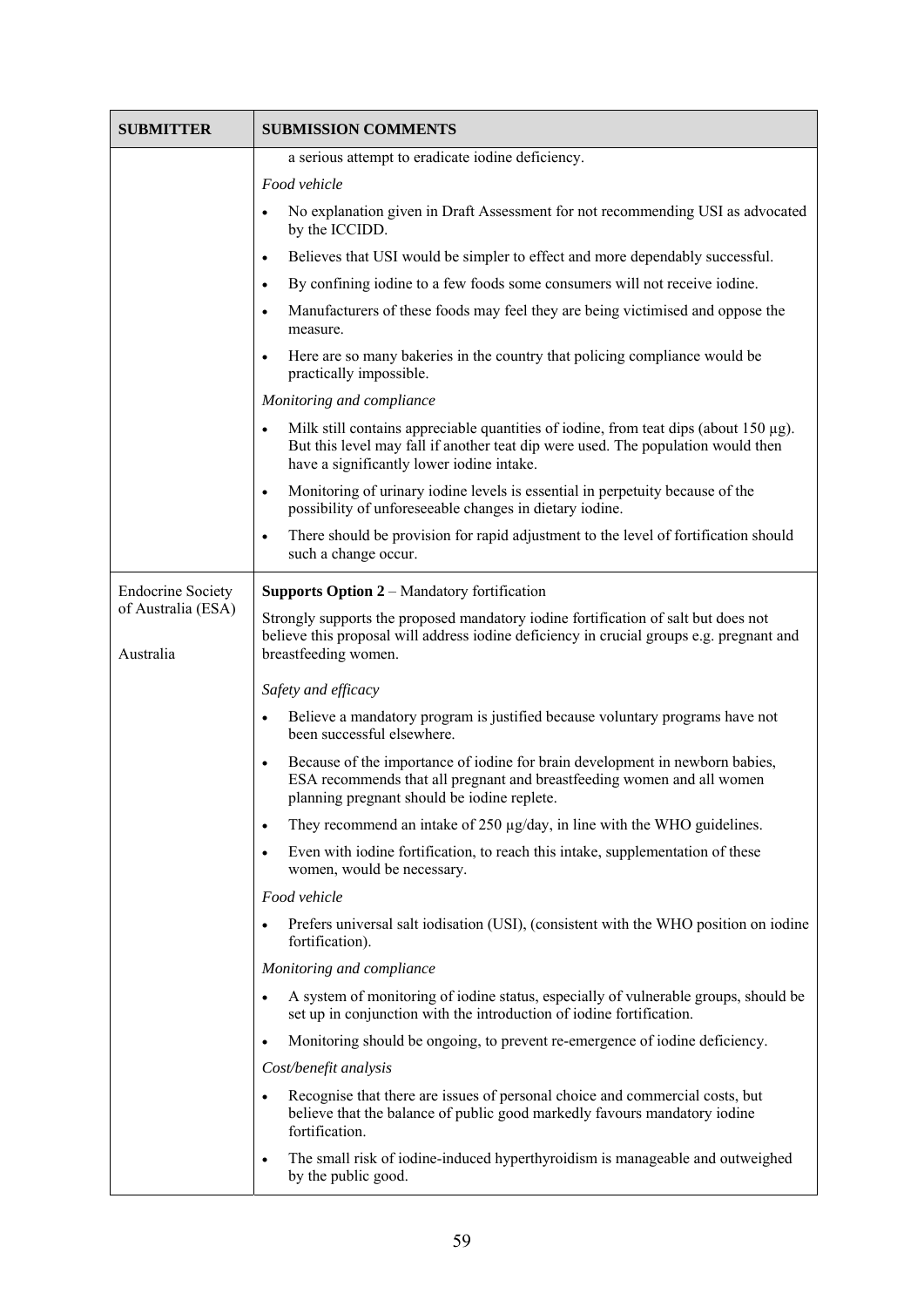| <b>SUBMITTER</b>                      | <b>SUBMISSION COMMENTS</b>                                                                                                                                                                                                                                                                                                                                              |
|---------------------------------------|-------------------------------------------------------------------------------------------------------------------------------------------------------------------------------------------------------------------------------------------------------------------------------------------------------------------------------------------------------------------------|
| National Heart<br>Foundation of New   | <b>Supports Option 1</b> – Maintaining the <i>status quo</i><br>Agrees there is an emerging problem with iodine deficiency in New Zealand but does                                                                                                                                                                                                                      |
| Zealand<br>New Zealand                | not believe FSANZ has presented enough evidence to support Option 2.<br>Is concerned that using salt as a vehicle for iodine is inconsistent with national dietary                                                                                                                                                                                                      |
| David Munro                           | guidelines and could stifle efforts to reduce the sodium content of food.<br>Food vehicle                                                                                                                                                                                                                                                                               |
|                                       | High blood pressure is an important risk factor for cardiovascular disease and<br>$\bullet$<br>stroke with a continuous association and no lower threshold. Many cardiovascular<br>events occur at below predefined cut-offs for hypertension. High blood pressure<br>has been estimated to cause 3699 deaths in 1997.                                                  |
|                                       | Dietary sodium is an important determinant of blood pressure. New Zealanders<br>$\bullet$<br>dietary intake of sodium is generally excessive, averaging 113-150 mmol/L. This<br>is seven times the adequate intake and 113-150% of the upper limit.                                                                                                                     |
|                                       | Reducing New Zealanders' exposure to salt is one of the key population health<br>$\bullet$<br>messages underpinning the New Zealand Ministry of Health's Healthy Eating -<br>Healthy Action implementation plan 2004-2010.                                                                                                                                              |
|                                       | Analysis of New Zealanders dietary intake show that breads continue to contribute<br>$\bullet$<br>the majority of dietary sodium and are therefore an important vector for reducing<br>the population's exposure to sodium. Stepwise reduction of sodium in bread has<br>the potential to reduce population intakes of dietary sodium thereby reducing<br>hypertension. |
|                                       | This seems feasible as research has shown there is a wide range of sodium levels in<br>$\bullet$<br>New Zealand breads $350 - 600$ mg/100g.                                                                                                                                                                                                                             |
|                                       | Lower priced bread and breakfast cereals typically contain higher sodium levels.<br>$\bullet$<br>There is a need for sodium reduction across the board but especially in low cost<br>food categories. Lower socio-economic groups have a higher rate of<br>cardiovascular disease.                                                                                      |
|                                       | A multifaceted approach including regulatory and industry led initiatives to reduce<br>$\bullet$<br>sodium content of commercially prepared foods is recommended.                                                                                                                                                                                                       |
|                                       | A decrease in dietary sodium of 100 mmol/day could lower systolic pressure by 6<br>$\bullet$<br>mmHg and could prevent 282 deaths a year in New Zealand from 2011                                                                                                                                                                                                       |
|                                       | Monitoring and compliance                                                                                                                                                                                                                                                                                                                                               |
|                                       | Dietary modelling or further risk assessment is needed to ensure that the<br>$\bullet$<br>fortification of iodine into high salt foods such as bread and breakfast cereals will<br>not adversely affect public health and stifle current and future attempts to remove<br>sodium from the food supply.                                                                  |
| School of Public<br>Health            | <b>Supports Option 2 – Mandatory fortification</b>                                                                                                                                                                                                                                                                                                                      |
| The University of<br>Sydney           | Safety and efficacy<br>Believes that mandatory programs are more effective for population wide public<br>$\bullet$<br>issues.                                                                                                                                                                                                                                           |
| Australia<br>Soja John<br>Thaikatttil | Industry is driven and motivated by profit, and it is almost futile to ask them to act<br>$\bullet$<br>against their own self interest. But there is room to encourage them to be part of<br>this public health initiative.                                                                                                                                             |
|                                       | Food vehicle                                                                                                                                                                                                                                                                                                                                                            |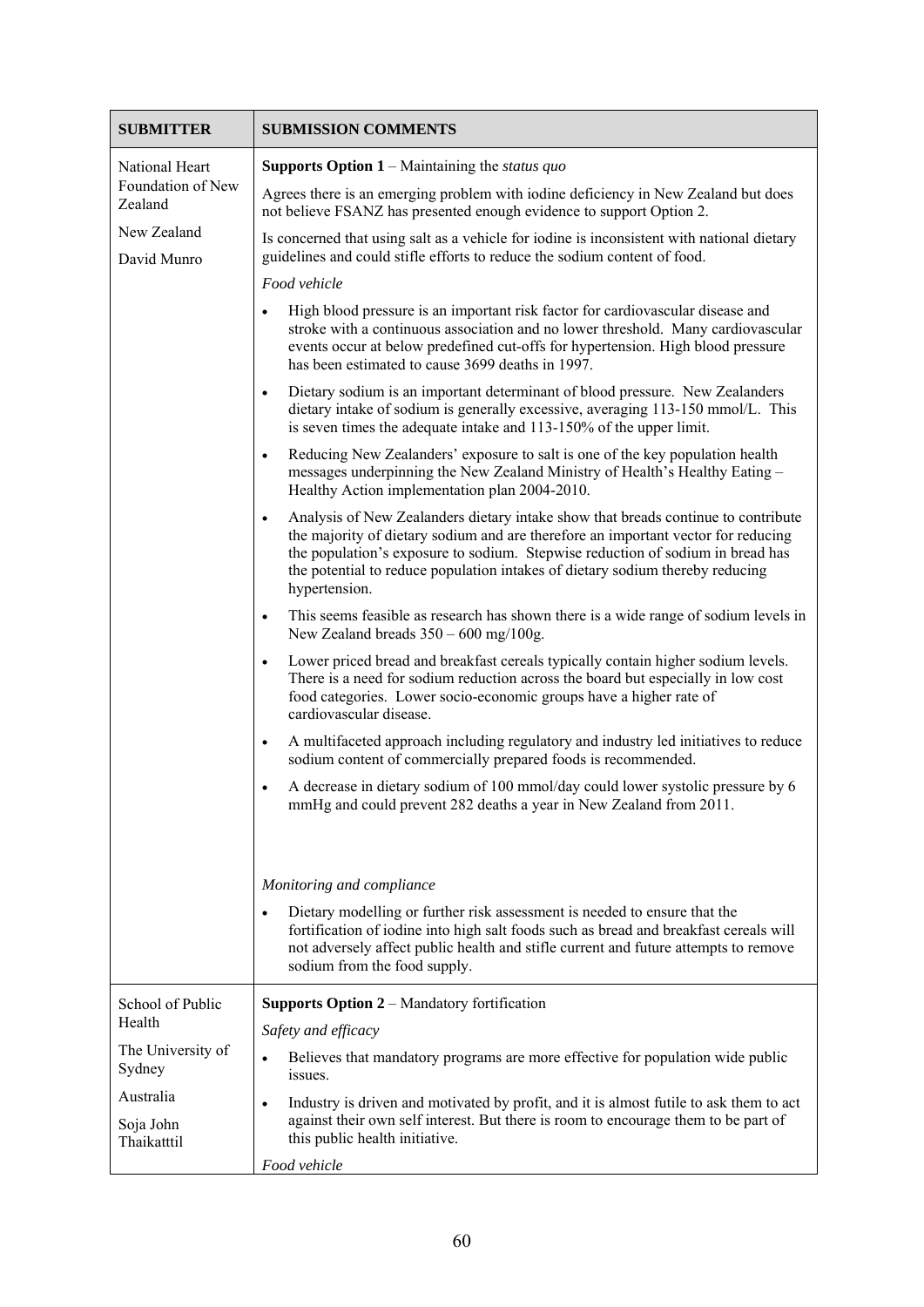| <b>SUBMITTER</b>    | <b>SUBMISSION COMMENTS</b>                                                                                                                                                                                                                                                                        |
|---------------------|---------------------------------------------------------------------------------------------------------------------------------------------------------------------------------------------------------------------------------------------------------------------------------------------------|
|                     | The diverse dietary habits of different groups who might not benefit from the<br>$\bullet$<br>current choice of food vehicle should be identified.                                                                                                                                                |
|                     | Mandatory fortification could then be extended to include iodised salt to<br>$\bullet$<br>appropriate diets of such ethnic groups.                                                                                                                                                                |
|                     | Monitoring and compliance                                                                                                                                                                                                                                                                         |
|                     | Believes there should be a National Nutrition Survey (NNS) within the next 12<br>$\bullet$<br>months to collect baseline data, another 2 years after fortification comes into effect,<br>for assessment of immediate benefit and risk, and thereafter in conjunction with the<br>National Census. |
|                     | The advantages of baseline data include:<br>$\bullet$                                                                                                                                                                                                                                             |
|                     | - a better basis for monitoring the efficacy of the fortification program;                                                                                                                                                                                                                        |
|                     | - the current data available to FSANZ for their policy decision is too old;                                                                                                                                                                                                                       |
|                     | - dietary habits change with time and new products are introduced constantly.<br>FSANZ needs to understand the current trends in consumption to make well<br>informed policy decisions; and                                                                                                       |
|                     | - FSANZ would have the opportunity to detect negative trends and outcomes<br>early and take steps to resolve them if possible.                                                                                                                                                                    |
|                     | The NNS questionnaire should be designed so it can detect dietary habits of all<br>$\bullet$<br>ethnic groups, some of whom may not benefit from the current proposed food<br>vehicles.                                                                                                           |
|                     | It would be useful to determine which ethnic groups may not require the use of<br>$\bullet$<br>additional iodised salt because their diet already contains adequate iodine e.g. those<br>who eat large quantities of seafood.                                                                     |
|                     | Unidentified food frequency questionnaire (FFQ) could be made available on the<br>$\bullet$<br>FSANZ website.                                                                                                                                                                                     |
|                     | School teachers could give guidance about filling in FFQ.<br>$\bullet$                                                                                                                                                                                                                            |
|                     | Unidentified FFQ could be distributed to households with census papers.<br>$\bullet$                                                                                                                                                                                                              |
|                     | A randomly selected sample of the population could be invited to give blood<br>$\bullet$<br>samples.                                                                                                                                                                                              |
|                     | The cost of regular NNS could be passed on to the public in some way, after raising<br>$\bullet$<br>public awareness of the importance of folic acid and iodine.                                                                                                                                  |
|                     | Communication and education                                                                                                                                                                                                                                                                       |
|                     | There should be general public awareness campaigns.<br>$\bullet$                                                                                                                                                                                                                                  |
|                     | The role of iodine for mother and child could be included in school sex education<br>$\bullet$<br>programs along with the importance of folic acid in prevention of NTDs.<br>Education in school paves the way for making information public knowledge with<br>time.                              |
|                     | Health professionals should continue to be involved in educating the would-be<br>$\bullet$<br>mother and recommend or prescribe supplements as required.                                                                                                                                          |
|                     | The public needs to be informed that the benefits of iodine fortification are subtle<br>$\bullet$<br>and can only be fully appreciated in the next generation.                                                                                                                                    |
| University of Otago | <b>Supports Option 2 – Mandatory fortification</b>                                                                                                                                                                                                                                                |
| New Zealand         | Commends 'FSANZ on a thorough and balanced report on this topic'. Believes that<br>'mandatory fortification is an excellent first step in addressing iodine deficiency in                                                                                                                         |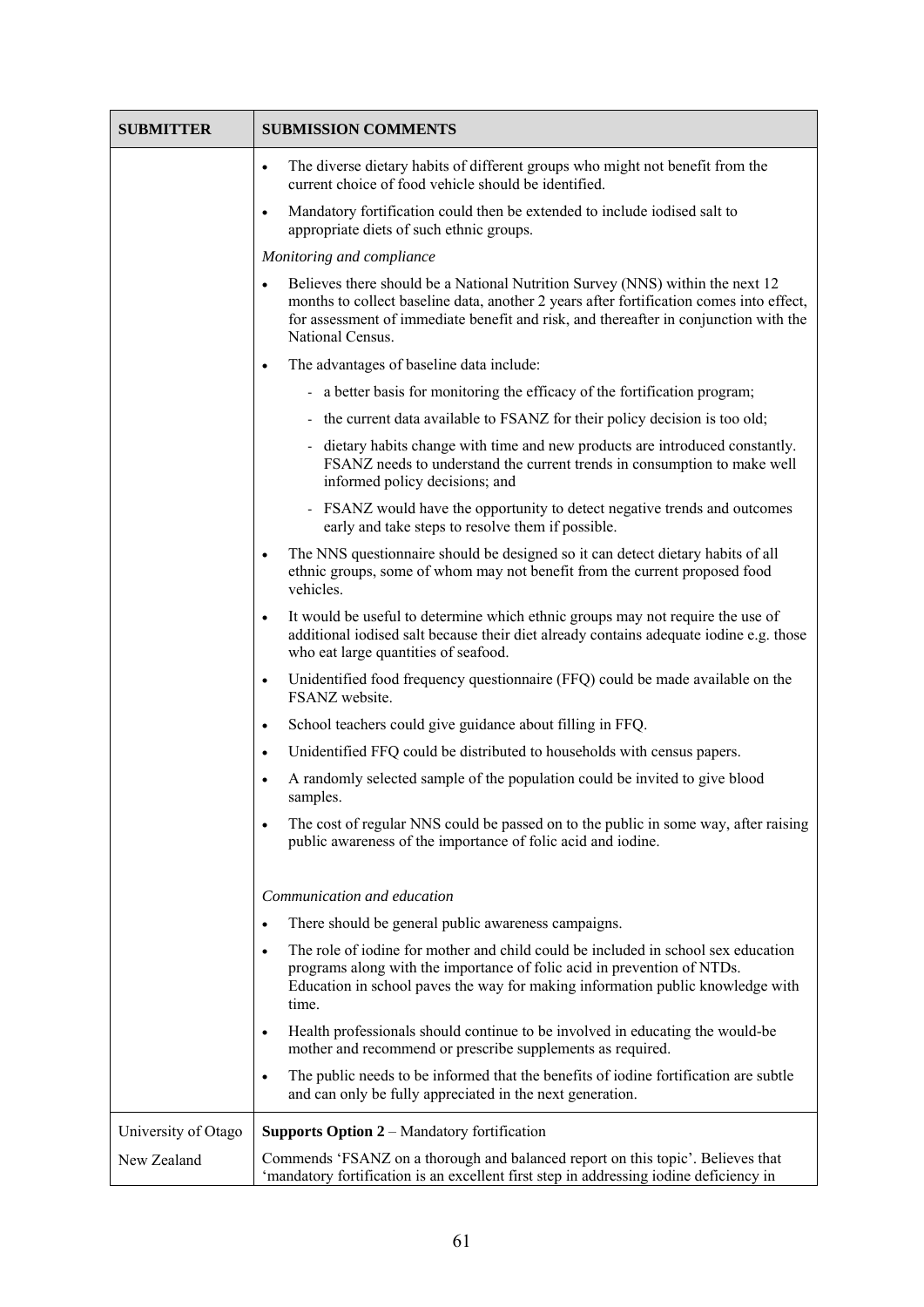| <b>SUBMITTER</b>          | <b>SUBMISSION COMMENTS</b>                                                                                                                                                                                                                                                                                                               |
|---------------------------|------------------------------------------------------------------------------------------------------------------------------------------------------------------------------------------------------------------------------------------------------------------------------------------------------------------------------------------|
| Sheila Skeaff             | school aged children and adults but concerned that the proposal will not provide enough<br>iodine to children under 3 (particularly those living in New Zealand) and to pregnant<br>and lactating women.                                                                                                                                 |
|                           | Safety and efficacy                                                                                                                                                                                                                                                                                                                      |
|                           | Because the adverse effects of iodine deficiency are most pronounced during early<br>$\bullet$<br>life, pregnant and lactating women should be the 'specific objective of the<br>regulatory measures outlined in this Proposal'.                                                                                                         |
|                           | This proposal is unlikely to increase the iodine content of the diets of pregnant and<br>$\bullet$<br>lactating women to adequate much less optimal levels.                                                                                                                                                                              |
|                           | Communication and education                                                                                                                                                                                                                                                                                                              |
|                           | Believe that despite widespread education programmes and a recommendation for<br>$\bullet$<br>pregnant and lactating women to take iodine supplements many will continue to<br>have inadequate iodine status.                                                                                                                            |
|                           | Monitoring and compliance                                                                                                                                                                                                                                                                                                                |
|                           | There is an obvious need for ongoing surveillance of the population particularly at<br>$\bullet$<br>risk groups such as very young children, and pregnant and lactating women.                                                                                                                                                           |
|                           | The effect of the proposal on iodine status will need to be re-evaluated at regular<br>$\bullet$<br>intervals.                                                                                                                                                                                                                           |
| Private                   | <b>Strong argument for supporting Option 2 - Mandatory iodine fortification</b>                                                                                                                                                                                                                                                          |
| Australia                 | Food vehicle                                                                                                                                                                                                                                                                                                                             |
| Max Watson                | Supports fortification of cereal flour as suitable vehicle. However, suggests little<br>$\bullet$<br>thought given to mandating use of iodised salt across the food industry generally<br>(with due consideration to fortification level) which would benefit consumers with<br>poorer diets and at higher risk of iodine insufficiency. |
|                           | Implementation                                                                                                                                                                                                                                                                                                                           |
|                           | Monitoring and enforcement of compliance is an essential component and high<br>priority for successful implementation.                                                                                                                                                                                                                   |
|                           | Monitoring and compliance                                                                                                                                                                                                                                                                                                                |
|                           | As with fortification with folic acid, concern expressed that compliance with<br>addition of iodine is rated as 'low-medium'.                                                                                                                                                                                                            |
|                           | Notes importance of adequate monitoring and surveillance, particularly for<br>$\bullet$<br>unanticipated outcomes.                                                                                                                                                                                                                       |
| Private                   | <b>Supports Option 2</b> – Mandatory iodine fortification                                                                                                                                                                                                                                                                                |
| Australia                 | Commends FSANZ for a well written and researched report.                                                                                                                                                                                                                                                                                 |
| Beverley Wood             | Food vehicle                                                                                                                                                                                                                                                                                                                             |
| (Consultant<br>dietitian) | Use of iodised salt in manufacture of bread, breakfast cereals and biscuits is well<br>supported by arguments in the report.                                                                                                                                                                                                             |
|                           | Impact of mandatory fortification on imported food vehicles                                                                                                                                                                                                                                                                              |
|                           | Believes that most bread, breakfast cereals and biscuits are manufactured in<br>Australia and NZ.                                                                                                                                                                                                                                        |
|                           | Proposal may limit small manufacturers importing some ethnic /unusual products<br>$\bullet$<br>into Australia.                                                                                                                                                                                                                           |
|                           | Voluntary permissions                                                                                                                                                                                                                                                                                                                    |
|                           | Does not support removal of voluntary permission for iodisation of table salt.                                                                                                                                                                                                                                                           |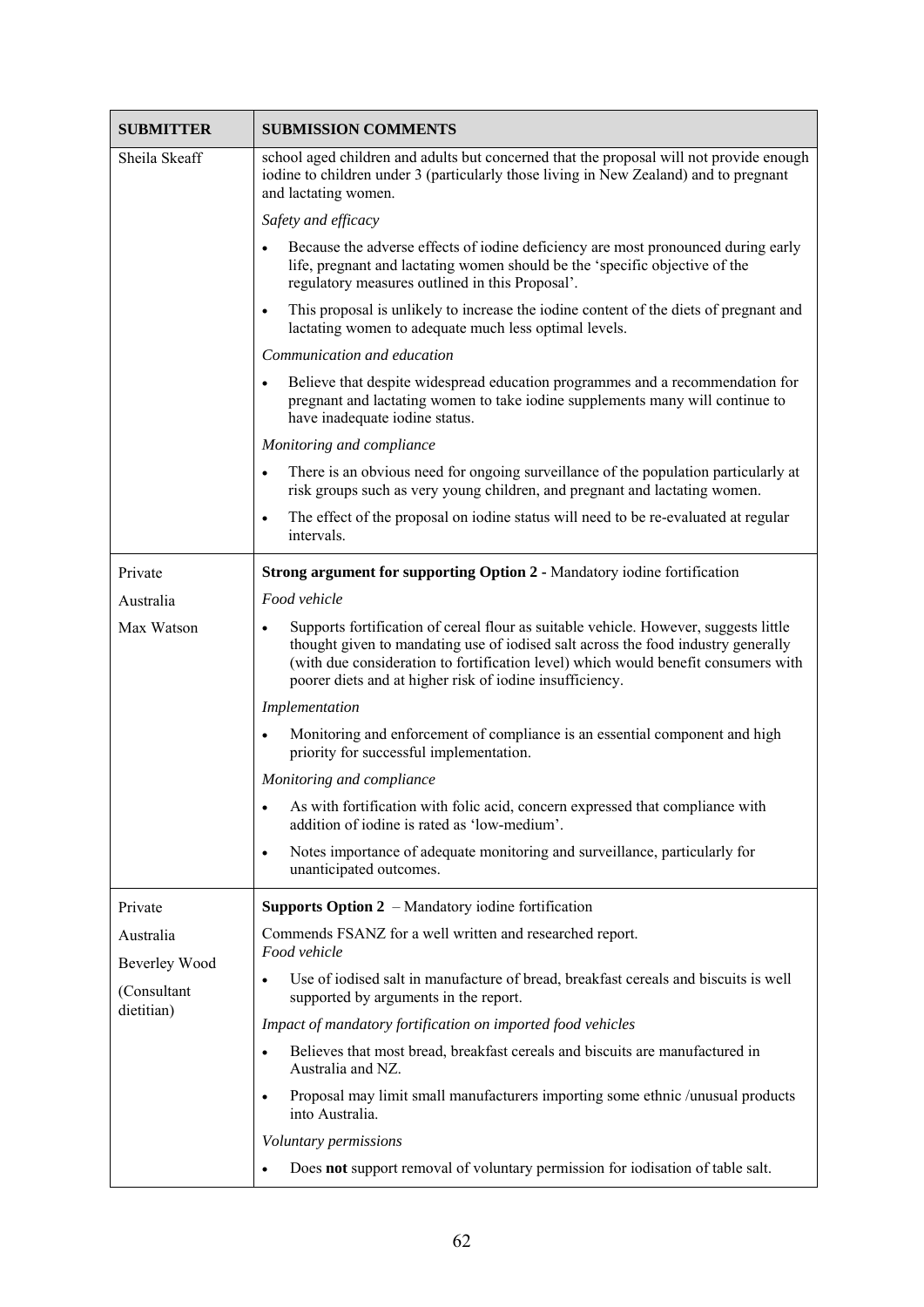| <b>SUBMITTER</b>                                 | <b>SUBMISSION COMMENTS</b>                                                                                                                                                                                                                                                                                                                                        |
|--------------------------------------------------|-------------------------------------------------------------------------------------------------------------------------------------------------------------------------------------------------------------------------------------------------------------------------------------------------------------------------------------------------------------------|
|                                                  | Believes that only smaller manufacturers would choose to add iodised salt to other<br>$\bullet$<br>foods they manufacture because iodised salt is more expensive.                                                                                                                                                                                                 |
|                                                  | Monitoring and compliance                                                                                                                                                                                                                                                                                                                                         |
|                                                  | Advises continuous monitoring should be a feature of the implementation strategy.<br>$\bullet$                                                                                                                                                                                                                                                                    |
| Department of                                    | Does not support the preferred approach                                                                                                                                                                                                                                                                                                                           |
| Agriculture,<br>Fisheries and<br>Forestry (DAFF) | Supports strategies to address iodine deficiency, however believes that initiatives<br>$\bullet$<br>should impose minimal regulatory and financial burden on industry.                                                                                                                                                                                            |
| Australia                                        | DAFF have a number of concerns with the preferred approach and considers that<br>$\bullet$<br>further work is required to address these concerns to ensure the most effective                                                                                                                                                                                     |
| <b>Richard Souness</b>                           | approach for achieving adequate iodine intake.                                                                                                                                                                                                                                                                                                                    |
| and Mark Schipp                                  | Concerned that following Ministerial advice the regulatory options of extended<br>$\bullet$<br>voluntary permissions and promotion of voluntary options to increase industry<br>uptake were removed, both of which DAFF supported.                                                                                                                                |
|                                                  | Considers the expansion of voluntary fortification with iodine should not be<br>$\bullet$<br>eliminated as it would increase consumer access to a wider range of iodine sources,<br>and its potential has been demonstrated by the improvement in iodine status<br>following the introduction of a voluntary program in Tasmania.                                 |
|                                                  | Safety and efficacy                                                                                                                                                                                                                                                                                                                                               |
|                                                  | Concerned that the proposed approach has the potential for some individuals to<br>$\bullet$<br>exceed the upper limit, especially young children and those with a thyroid<br>condition.                                                                                                                                                                           |
|                                                  | Considers that mandatory fortification may create the perception that mandatory<br>$\bullet$<br>fortification alone will meet the requirements of the target group.                                                                                                                                                                                               |
|                                                  | Consumer choice                                                                                                                                                                                                                                                                                                                                                   |
|                                                  | Considers that mandatory fortification eliminates consumer choice, and some<br>$\bullet$<br>people may wish to consume non-fortified products.                                                                                                                                                                                                                    |
|                                                  | Trade                                                                                                                                                                                                                                                                                                                                                             |
|                                                  | Concern about the trade-related costs of mandatory fortification on manufacturers<br>exporting to countries that prohibit the importation of foods fortified with iodine.<br>Estimates the additional costs to these manufacturers of maintaining separate<br>production lines and associated costs to be more that \$2.3 million in ongoing<br>outlays per year. |
|                                                  | Considers a voluntary approach to iodine fortification allows manufacturers the<br>$\bullet$<br>flexibility to cater to the needs of export markets.                                                                                                                                                                                                              |
|                                                  | Impact of mandatory fortification on imported food vehicles                                                                                                                                                                                                                                                                                                       |
|                                                  | Notes that Australia imports biscuits – worth \$177 million in 2004/05. (Listed 19<br>countries that exported biscuits to Australia.)                                                                                                                                                                                                                             |
|                                                  | Voluntary permissions                                                                                                                                                                                                                                                                                                                                             |
|                                                  | Considers existing permissions for voluntary iodine fortification should not be<br>$\bullet$<br>removed and the range of voluntarily fortified foods extended, rather than<br>implementation of mandatory fortification.                                                                                                                                          |
|                                                  | Consistency with policy guidelines                                                                                                                                                                                                                                                                                                                                |
|                                                  | Concerned that the first Specific Order Policy Principle for mandatory fortification<br>$\bullet$<br>has not been met, as they consider the results of the National Iodine Nutrition<br>Study do not establish that the extent of iodine deficiency in Australia is of a                                                                                          |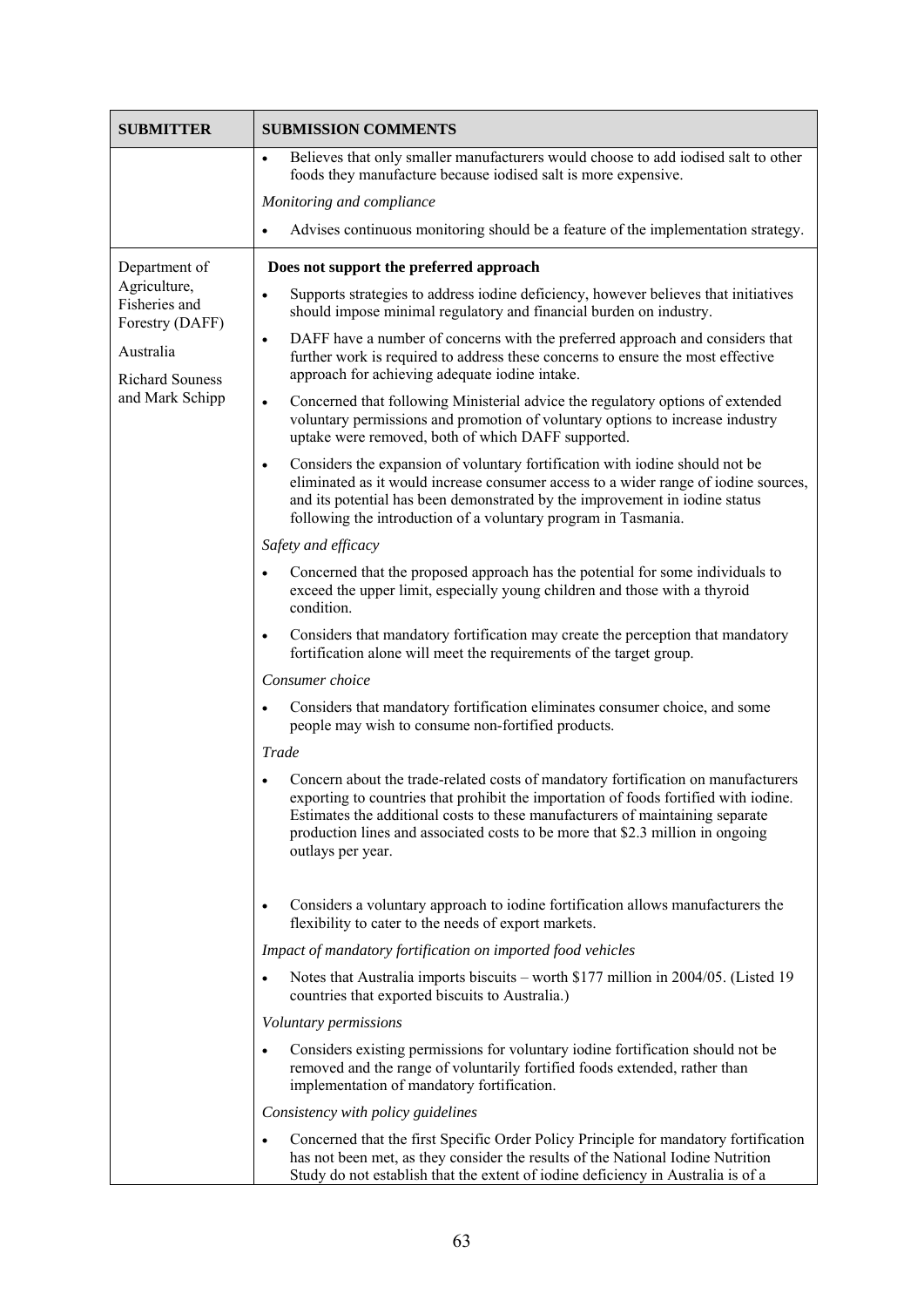| <b>SUBMITTER</b> | <b>SUBMISSION COMMENTS</b>                                                                                                                                                                                                                                                                                                                                                                                 |
|------------------|------------------------------------------------------------------------------------------------------------------------------------------------------------------------------------------------------------------------------------------------------------------------------------------------------------------------------------------------------------------------------------------------------------|
|                  | severity or prevalence as to require the introduction of mandatory fortification.                                                                                                                                                                                                                                                                                                                          |
|                  | Monitoring and compliance                                                                                                                                                                                                                                                                                                                                                                                  |
|                  | Concerned that the prioritisation of enforcement activity will be difficult, as<br>$\bullet$<br>checking labels of specific imported food for the presence of iodised salt does not<br>provide a direct link to public health and safety. Therefore, considers voluntary<br>fortification options and surveillance activities by FSANZ such as through the<br>Total Diet Survey would be more appropriate. |
|                  | Considers the geographic diversity in iodine status has the potential to produce<br>$\bullet$<br>inconsistent implementation and compliance with, and enforcement of, mandatory<br>fortification, resulting in an uneven playing field for industry, particularly for<br>manufacturers in areas identified as iodine deficient.                                                                            |
|                  | Due to the potential health risks, advocates that any decision to implement<br>$\bullet$<br>mandatory fortification needs to be accompanied by a robust monitoring<br>framework with a definite timeframe.                                                                                                                                                                                                 |
|                  | Considers there needs to be a coordinated commitment from states and territory<br>$\bullet$<br>governments to allocate funding for monitoring activities.                                                                                                                                                                                                                                                  |
|                  | Advocates monitoring as considers it is unfair on industry to impose a long-term<br>$\bullet$<br>strategy which may not achieve the desired outcome.                                                                                                                                                                                                                                                       |
|                  | Communication and education                                                                                                                                                                                                                                                                                                                                                                                |
|                  | Supports the implementation of appropriate health promotion and education<br>$\bullet$<br>strategies to promote awareness of iodine, particularly for those groups such as<br>pregnant and lactating women whose needs will unlikely be met by fortification<br>alone                                                                                                                                      |
|                  | Cost/benefit analysis                                                                                                                                                                                                                                                                                                                                                                                      |
|                  | Considers the difficulty in quantifying any potential benefits in monetary terms,<br>$\bullet$<br>particularly in regard to improved productivity, highlights the inequitable burden<br>that would be imposed on industry if this Proposal is approved.                                                                                                                                                    |
|                  | Notes that according to the cost benefit analysis, industry would bear the majority<br>$\bullet$<br>of the upfront and ongoing costs.                                                                                                                                                                                                                                                                      |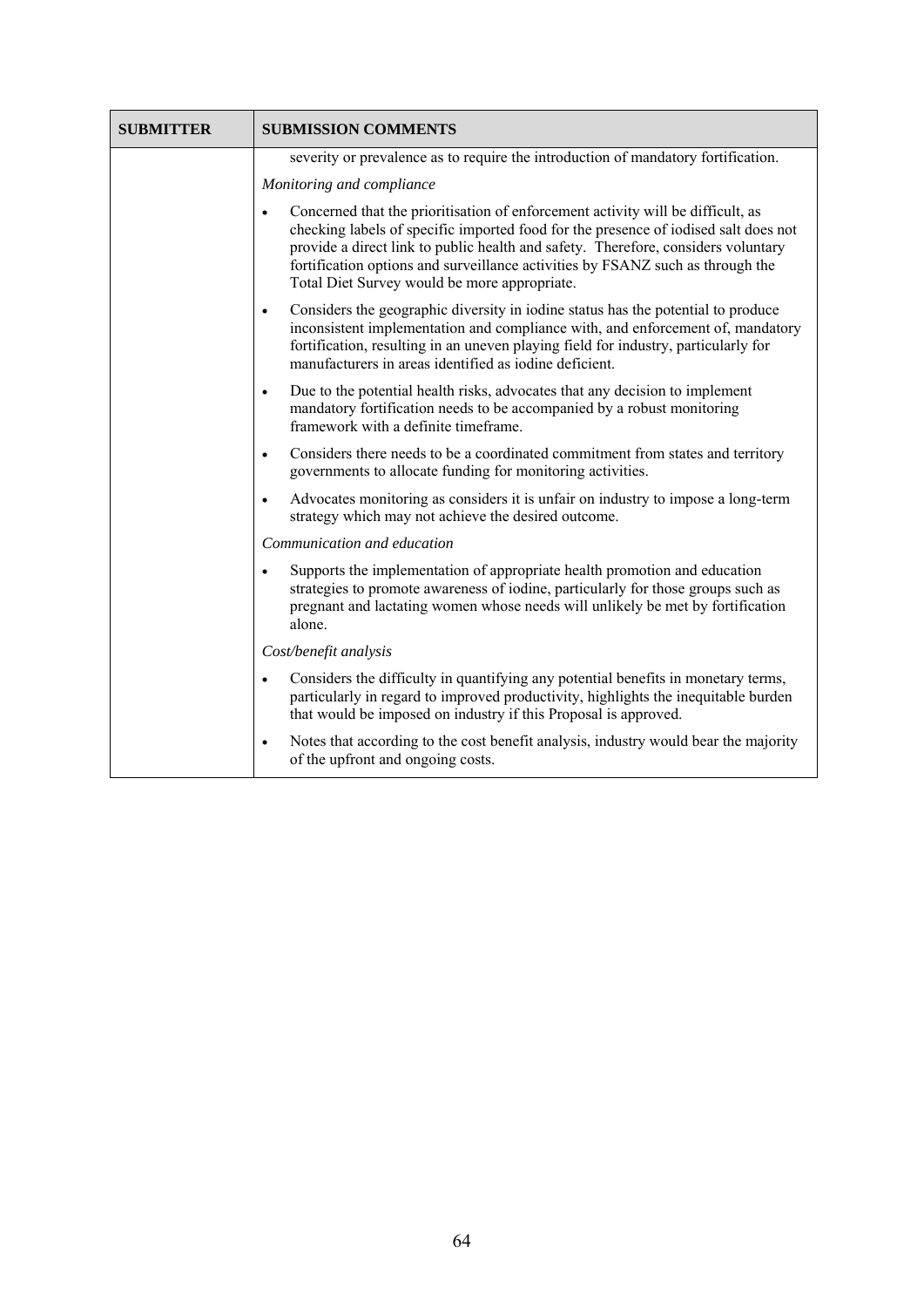| <b>SUBMITTER</b>                                                            | <b>SUBMISSION COMMENTS</b>                                                                                                                                                                                                                                                                                                                                                                                                                                                                                                                                                                                                                                                                                                                                                                              |
|-----------------------------------------------------------------------------|---------------------------------------------------------------------------------------------------------------------------------------------------------------------------------------------------------------------------------------------------------------------------------------------------------------------------------------------------------------------------------------------------------------------------------------------------------------------------------------------------------------------------------------------------------------------------------------------------------------------------------------------------------------------------------------------------------------------------------------------------------------------------------------------------------|
| Department of<br>Human Services<br>Victoria<br>Australia<br>Victor Di Paola | Does not support either option<br>Does not support either of the options as currently drafted, and instead provides an<br>$\bullet$<br>alternative option. Their major concerns are the inconsistency of the proposed<br>food vehicles with national nutrition policies, fundamental flaws with the dietary<br>modelling and lack of adherence to Ministerial Policy Guidelines.<br>However, considers addressing the mildly iodine deficient status of the Victorian<br>$\bullet$<br>and NSW populations is a matter of urgency in order to prevent a further<br>deterioration in iodine status.<br>Food vehicle<br>Notes that some products within these food vehicle categories have a high fat<br>$\bullet$<br>and/or sugar and/or salt content, and that this is inconsistent with the Ministerial |
|                                                                             | Policy Guideline.<br>Concerned that these products will be able to carry a nutrient content claim for<br>$\bullet$<br>iodine, and that inappropriate or misleading information could reach the consumer,<br>including messages that these are appropriate food choices regardless of their<br>fat/sugar/salt content.                                                                                                                                                                                                                                                                                                                                                                                                                                                                                   |
|                                                                             | Safety and efficacy                                                                                                                                                                                                                                                                                                                                                                                                                                                                                                                                                                                                                                                                                                                                                                                     |
|                                                                             | Concerned that any supplementation may increase the percentage of children with<br>$\bullet$<br>urinary iodine excretion levels above 300 µg/L.                                                                                                                                                                                                                                                                                                                                                                                                                                                                                                                                                                                                                                                         |
|                                                                             | Cites a paper by Mu et al that showed more than 10% of children in Western<br>$\bullet$<br>Australia and 5% in Queensland have urinary iodine excretion levels of greater<br>than 300 $\mu$ g/L.                                                                                                                                                                                                                                                                                                                                                                                                                                                                                                                                                                                                        |
|                                                                             | Considers that if a national program is to proceed that it needs to ensure that in<br>$\bullet$<br>replete States a normal distribution of iodine intake occurs, and not a distribution<br>skewed toward higher iodine intakes.                                                                                                                                                                                                                                                                                                                                                                                                                                                                                                                                                                         |
|                                                                             | Notes that iodine fortification will not reach minority groups such as those with<br>$\bullet$<br>coeliac disease, wheat sensitivity, and some ethnic groups and the Australian<br>Indigenous population who have a lower consumption of processed foods or who<br>prepare bread alternatives in the home.                                                                                                                                                                                                                                                                                                                                                                                                                                                                                              |
|                                                                             | Recommends a targeted communication and education strategy to address these<br>$\bullet$<br>minority groups.                                                                                                                                                                                                                                                                                                                                                                                                                                                                                                                                                                                                                                                                                            |
|                                                                             | Consumer choice                                                                                                                                                                                                                                                                                                                                                                                                                                                                                                                                                                                                                                                                                                                                                                                         |
|                                                                             | Considers consumer choice is potentially less vital when fortifying a food supply to<br>$\bullet$<br>restore a nutrient to adequate levels and correct a deficiency in a population.                                                                                                                                                                                                                                                                                                                                                                                                                                                                                                                                                                                                                    |
|                                                                             | However, concerned that the proposed approach is a nationwide measure despite<br>$\bullet$<br>only mild deficiency being demonstrated in certain populations and only in two<br>states in Australia (considers Tasmania is now replete). Instead considers iodine<br>deficiency to be a localised issue that should be addressed through campaigns<br>targeting those affected.                                                                                                                                                                                                                                                                                                                                                                                                                         |
|                                                                             | <b>Trade</b>                                                                                                                                                                                                                                                                                                                                                                                                                                                                                                                                                                                                                                                                                                                                                                                            |
|                                                                             | Considers the Proposal has considerable implications for the import and export of<br>organic products, as current organic standards generally don't permit iodised salt in<br>certified products.                                                                                                                                                                                                                                                                                                                                                                                                                                                                                                                                                                                                       |
|                                                                             | Considers organic imports would be most greatly affected as the majority of<br>$\bullet$<br>products imported are processed foods including cereal products. Notes that the<br>financial cost of this potential loss of trade to Victoria has not been estimated.                                                                                                                                                                                                                                                                                                                                                                                                                                                                                                                                       |
|                                                                             |                                                                                                                                                                                                                                                                                                                                                                                                                                                                                                                                                                                                                                                                                                                                                                                                         |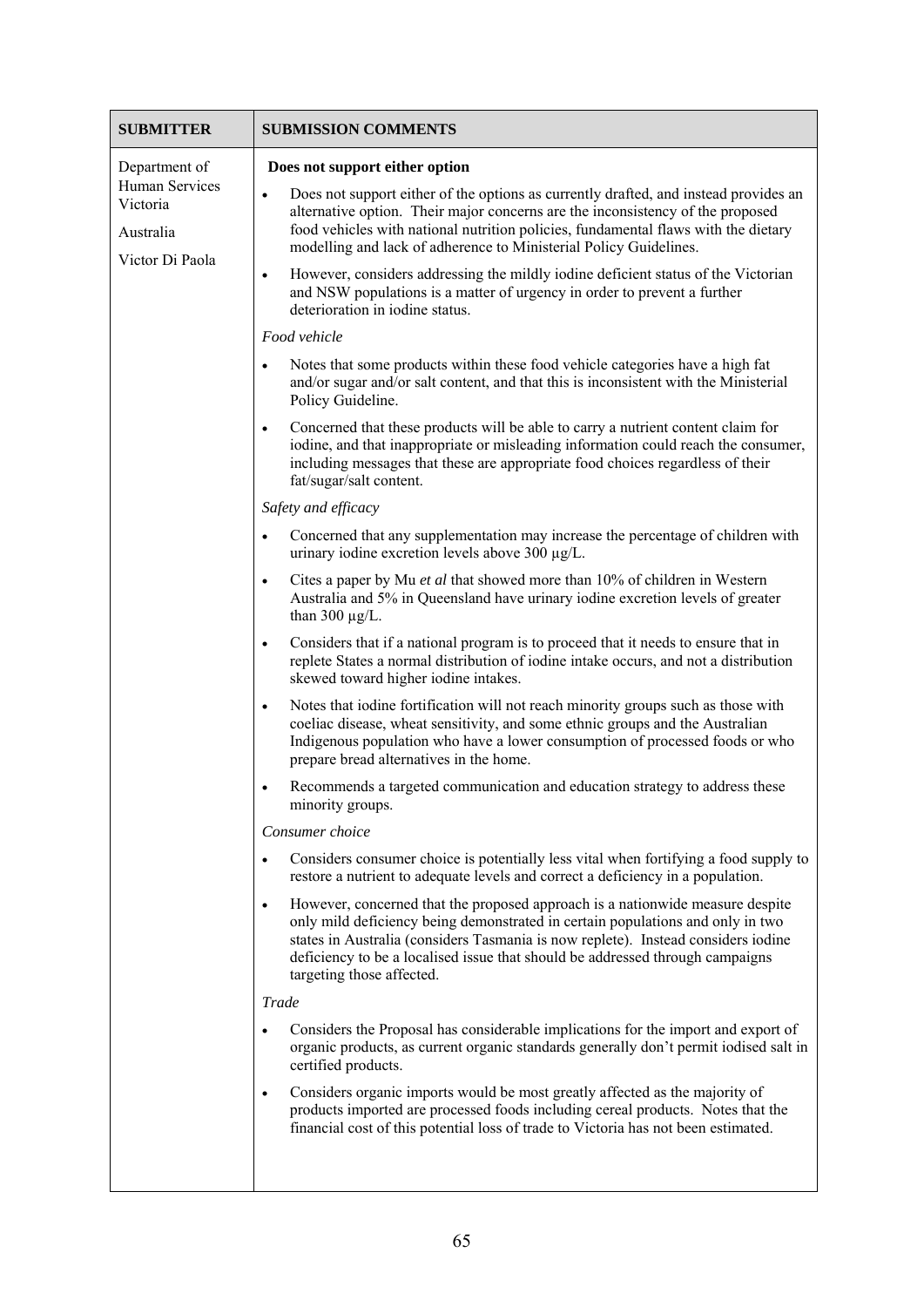| <b>SUBMITTER</b> | <b>SUBMISSION COMMENTS</b>                                                                                                                                                                                                                                                                                                              |
|------------------|-----------------------------------------------------------------------------------------------------------------------------------------------------------------------------------------------------------------------------------------------------------------------------------------------------------------------------------------|
|                  | Voluntary fortification                                                                                                                                                                                                                                                                                                                 |
|                  | Acknowledges that iodised discretionary salt will provide a source of iodine for<br>those people who are low consumers of the selected food vehicles and is consistent<br>with the New Zealand dietary guidelines.                                                                                                                      |
|                  | Comments that it is not possible to predict the degree that iodised salt that will be<br>$\bullet$<br>used in other food products, and therefore a potential risk to public health may<br>arise due to over consumption of iodine, particularly in young children. Notes that<br>FSANZ has not proposed a strategy to manage this risk. |
|                  | Consistency with policy guidelines                                                                                                                                                                                                                                                                                                      |
|                  | Principle 1: Considers the health need has only been demonstrated in two States,<br>$\bullet$<br>not for the whole Australian population.                                                                                                                                                                                               |
|                  | Principle 2: Considers that FSANZ has not demonstrated that mandatory<br>$\bullet$<br>fortification with iodine is the most effective public health strategy, and that there<br>is insufficient data to make such a determination.                                                                                                      |
|                  | Principle 3: Considers the use of all biscuits and all cereals as suitable food<br>$\bullet$<br>vehicles is contrary to the national nutrition guidelines, as some of these products<br>are high in fat, sugar or salt.                                                                                                                 |
|                  | Principle 4: Considers that the preferred approach will be likely to result in excess<br>$\bullet$<br>or imbalance for some population groups, though accepts that these excesses or<br>imbalances are unlikely to be detrimental.                                                                                                      |
|                  | Principle 5: Considers that with available data it is impossible to assess whether the<br>$\bullet$<br>proposed mandatory fortification will deliver effective amounts of iodine with<br>specific effect to the target population.                                                                                                      |
|                  | Monitoring and compliance                                                                                                                                                                                                                                                                                                               |
|                  | Comments that international experience shows that a monitoring system is vital to<br>$\bullet$<br>ensure the sustainability and effectiveness of the program.                                                                                                                                                                           |
|                  | Notes that the WHO/IDD recommend that a monitoring program should involve<br>$\bullet$<br>both process and impact evaluation to ensure a robust and sustainable monitoring<br>framework.                                                                                                                                                |
|                  | Considers the cost advocated in the Cost-Benefit Analysis will not allow for more<br>$\bullet$<br>than a meagre monitoring program.                                                                                                                                                                                                     |
|                  | Considers that the proposed framework needs to be further detailed in order to<br>$\bullet$<br>transfer it into a workable initiative, and will be more costly than identified.                                                                                                                                                         |
|                  | Additional aspects to be included in the framework include:<br>٠                                                                                                                                                                                                                                                                        |
|                  | - committed Federal and State funding for these initiatives;                                                                                                                                                                                                                                                                            |
|                  | a nationally coordinated body responsible for managing the monitoring and<br>evaluation program;                                                                                                                                                                                                                                        |
|                  | a commitment to review the legislation and its effectiveness on the basis of<br>monitoring and evaluation results;                                                                                                                                                                                                                      |
|                  | baseline and post fortification data on iodine status in different geographical<br>locations and for pregnant women;                                                                                                                                                                                                                    |
|                  | coordination and cooperation with the salt industry to ensure the mandated<br>levels are adhered to; and                                                                                                                                                                                                                                |
|                  | the contribution of supplements to overall iodine intake in all groups,<br>particularly young children.                                                                                                                                                                                                                                 |
|                  | Considers a descriptive timeline must be in place to guide the monitoring process.                                                                                                                                                                                                                                                      |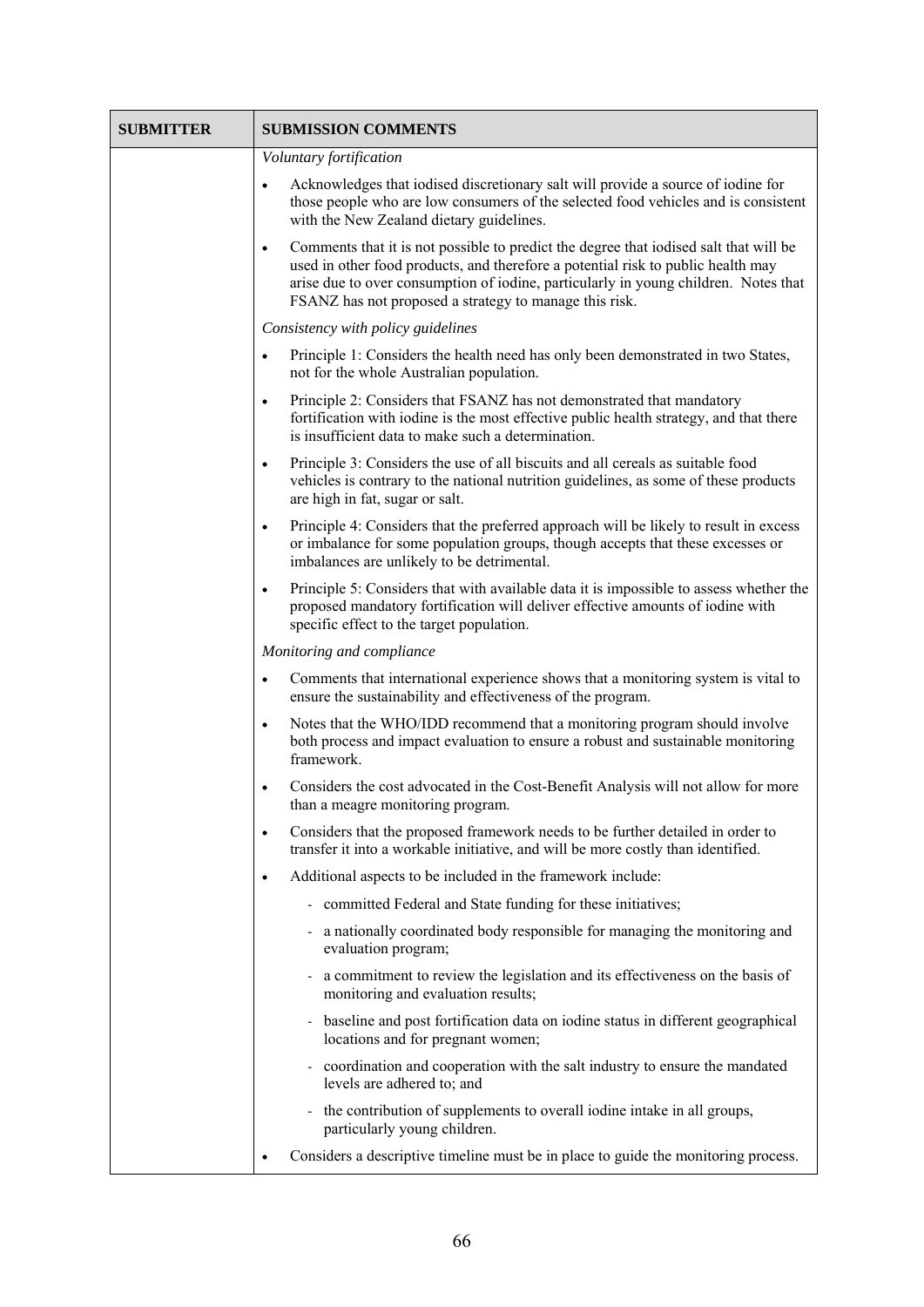| SUBMITTER | <b>SUBMISSION COMMENTS</b>                                                                                                                                                                                                                                                                                                                                   |
|-----------|--------------------------------------------------------------------------------------------------------------------------------------------------------------------------------------------------------------------------------------------------------------------------------------------------------------------------------------------------------------|
|           | Proposes that monitoring commence within two years of mandatory fortification<br>with ongoing review every five years, and needs to continue for a minimum of two<br>generations.                                                                                                                                                                            |
|           | Requests that a benchmark for safety be established, which would stipulate the<br>$\bullet$<br>acceptable proportion of the population exceeding the upper limit based on current<br>recommendations. If monitoring determines that this benchmark has been<br>exceeded, the food vehicles and level of fortification would then need to be<br>reconsidered. |
|           | Considers it unlikely that mandatory fortification with iodine would be proactively<br>$\bullet$<br>enforced without substantial Government funding, due to the multitude of food<br>products being fortified and the lack of direct and immediate risk to public health.                                                                                    |
|           | Considers 'reactive enforcement' would also be unlikely as consumers would be<br>$\bullet$<br>unable to determine if a product contained less or more iodine than that mandated.                                                                                                                                                                             |
|           | Comments that within Victoria it is expected that monitoring of iodine levels in<br>$\bullet$<br>food would be a low priority for Local Government surveillance programs, and<br>hence would rely on good manufacturing practice within industry.                                                                                                            |
|           | Communication and education                                                                                                                                                                                                                                                                                                                                  |
|           | Suggests that the communication and education strategy be clear for each State,<br>$\bullet$<br>including consideration of the potential geographical differences in iodine<br>levels/intakes within each state. This would require further studies to be completed<br>in States thought to be replete to discount geographical anomalies.                   |
|           | Dietary modelling                                                                                                                                                                                                                                                                                                                                            |
|           | Considers the dietary modelling undertaken by FSANZ to determine the<br>appropriate fortification level is 'fundamentally flawed', and does not enable an<br>accurate and valid determination of population based risk assessments:                                                                                                                          |
|           | Incomplete or data not available on current intakes of iodine in the Australian<br>population from food, supplements, water or via commercial cleaning<br>processes;                                                                                                                                                                                         |
|           | - No accurate data on the intake of salt;                                                                                                                                                                                                                                                                                                                    |
|           | - The proposed food vehicles are based on the last 1995 NNS:                                                                                                                                                                                                                                                                                                 |
|           | Assessments of fortification on replete states were based on water even<br>though it is unclear what sources/factors are contributing to the iodine status<br>in those states, and that the small number of water samples used were not<br>representative of available water; and                                                                            |
|           | The proposed level of fortification is different to the level modelled, and<br>therefore the proportion of people exceeding the UL is underestimated.                                                                                                                                                                                                        |
|           | Requests the collection of a range of 'useful' baseline data, to assist in the selection<br>of the most appropriate food vehicles and level of fortification.                                                                                                                                                                                                |
|           | Alternative option                                                                                                                                                                                                                                                                                                                                           |
|           | Victoria proposes the following alternative for mandatory fortification with iodine:<br>٠                                                                                                                                                                                                                                                                    |
|           | - mandatory fortification using iodised salt only in those bread, breakfast<br>cereals and biscuits that are consistent with the national dietary guidelines;                                                                                                                                                                                                |
|           | voluntary permissions for the use of iodine in salt and reduced sodium<br>-<br>mixtures to be allowed for discretionary purposes only; and                                                                                                                                                                                                                   |
|           | - the level of fortification to be in the range of 15-35 mg iodine per kg salt for<br>both mandatory and voluntary fortification permissions.                                                                                                                                                                                                                |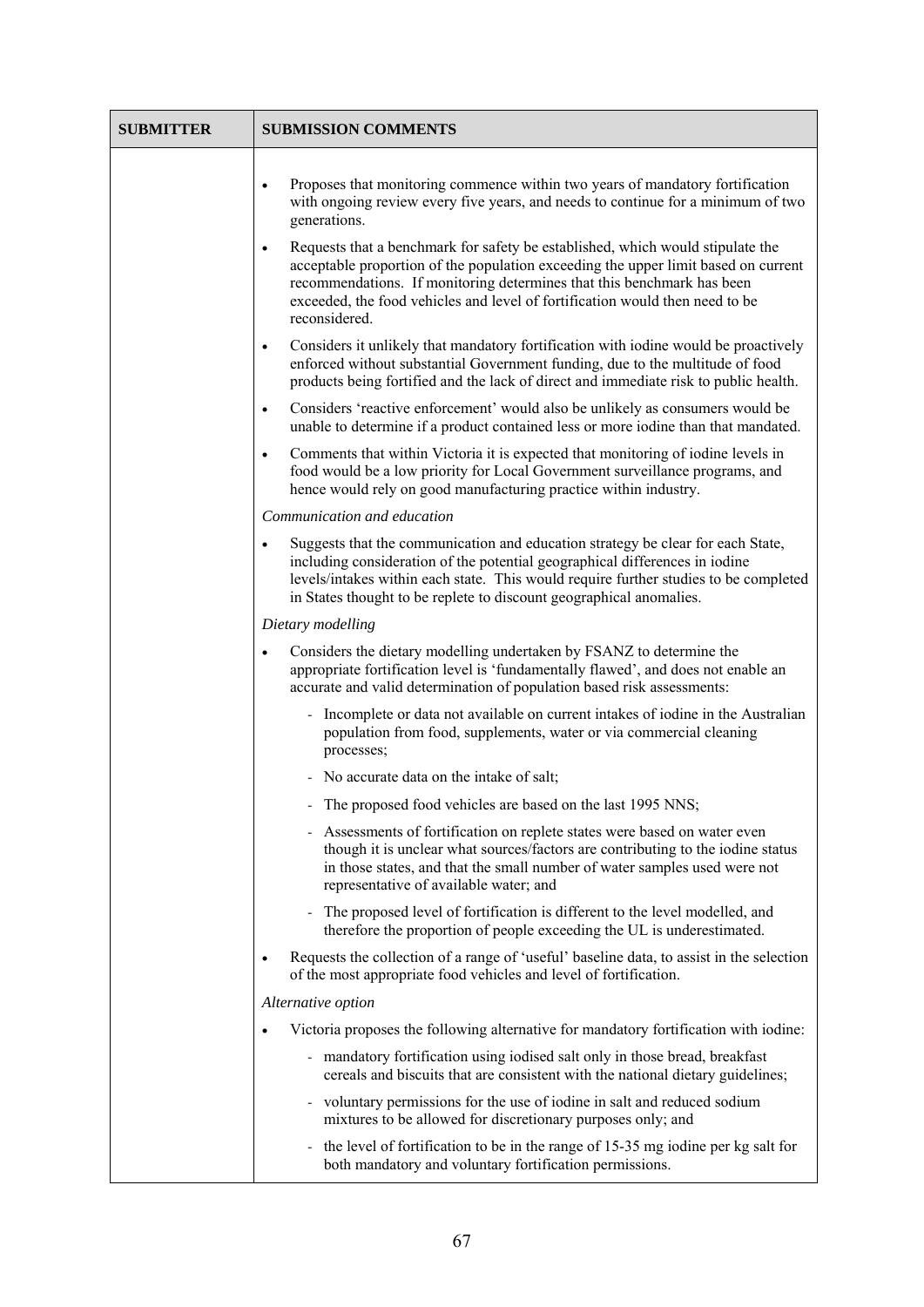| <b>SUBMITTER</b>                                          | <b>SUBMISSION COMMENTS</b>                                                                                                                                                                                                                                                                                      |
|-----------------------------------------------------------|-----------------------------------------------------------------------------------------------------------------------------------------------------------------------------------------------------------------------------------------------------------------------------------------------------------------|
| NSW Health &<br><b>NSW Food</b><br>Authority<br>Australia | Generally supports Option 2 – Mandatory fortification with iodine                                                                                                                                                                                                                                               |
|                                                           | Generally supports the preferred approach, and agrees with recommendations that any<br>change must be accompanied by appropriate education programs and a monitoring<br>framework.                                                                                                                              |
| Bill Porter &                                             | Safety and efficacy                                                                                                                                                                                                                                                                                             |
| Stephen Corbett                                           | Provides a summary of the forecasted impact of mandatory iodine fortification, and<br>$\bullet$<br>concludes that the proposed addition of iodine to salt in NSW is likely to reduce<br>the risk of sub-clinical hypothyroidism, and in the longer term the risk of overt<br>hypothyroidism in their community. |
|                                                           | Considers the possible adverse heath affects were adequately addressed in the<br>$\bullet$<br>report, and agrees these can be addressed through community education and<br>monitoring.                                                                                                                          |
|                                                           | Food vehicle                                                                                                                                                                                                                                                                                                    |
|                                                           | Notes that the level of fortification for the voluntary permission of salt iodisation<br>$\bullet$<br>will need to be revisited if biscuits are removed from the list of food vehicles.                                                                                                                         |
|                                                           | Considers the option of removing biscuits from the foods to be fortified has some<br>$\bullet$<br>merit in view of the problems associated with imports, clarifying the interface<br>between biscuits, cakes, pastries and confectionery, and the limited ability to make<br>iodine claims on biscuits.         |
|                                                           | Notes the argument raised by Tasmania that removing biscuits would result in only<br>$\bullet$<br>a marginal improvement in iodine intake in that State.                                                                                                                                                        |
|                                                           | Suggests that if it is not feasible to substitute biscuits with another food, such as<br>$\bullet$<br>potato chips, then the shortfall could be addressed by increasing the iodine level in<br>salt for the remaining food vehicles.                                                                            |
|                                                           | Notes there are some indications from industry normal salt will be replaced with<br>$\bullet$<br>iodised salt in all products, and the potential for this to increase the iodine intake in<br>some individuals more than intended.                                                                              |
|                                                           | Notes that preliminary advice from the bread industry confirms use of iodised salt<br>$\bullet$<br>does not pose any technical difficulties, however industry has not generally<br>conducted storage trials to determine the stability of the iodine over the storage life<br>of the product.                   |
|                                                           | Appreciates that the mandatory fortification of iodine to table salt alone, as adopted<br>$\bullet$<br>by other countries, may miss significant sections of the population.                                                                                                                                     |
|                                                           | Considers the experience in Tasmania supports a mandated rather than a voluntary<br>$\bullet$<br>approach to iodine fortification.                                                                                                                                                                              |
|                                                           | Labelling/claims                                                                                                                                                                                                                                                                                                |
|                                                           | Considers it inequitable to require all biscuits to use iodised salt in lieu of normal<br>$\bullet$<br>salt, but only allow some biscuits to make a claim (i.e. as allowed under Standard<br>1.3.2 for biscuits containing not more than 20% fat and not more than 5% sugars).                                  |
|                                                           | Notes that an entry in the Nutrition Information Panel for iodine would be regarded<br>$\bullet$<br>as a claim and would be subject to the limitations of Standard 1.3.2.                                                                                                                                       |
|                                                           | Considers on balance that the inclusion of iodine in the Nutrition Information Panel<br>$\bullet$<br>is warranted and requests that FSANZ reconsiders its position on this matter.                                                                                                                              |
|                                                           | <b>Trade</b>                                                                                                                                                                                                                                                                                                    |
|                                                           | Considers the report may understate the significance for imported products such as<br>$\bullet$<br>biscuits into Australia, and assume that this issue will be addressed in the WTO<br>notification.                                                                                                            |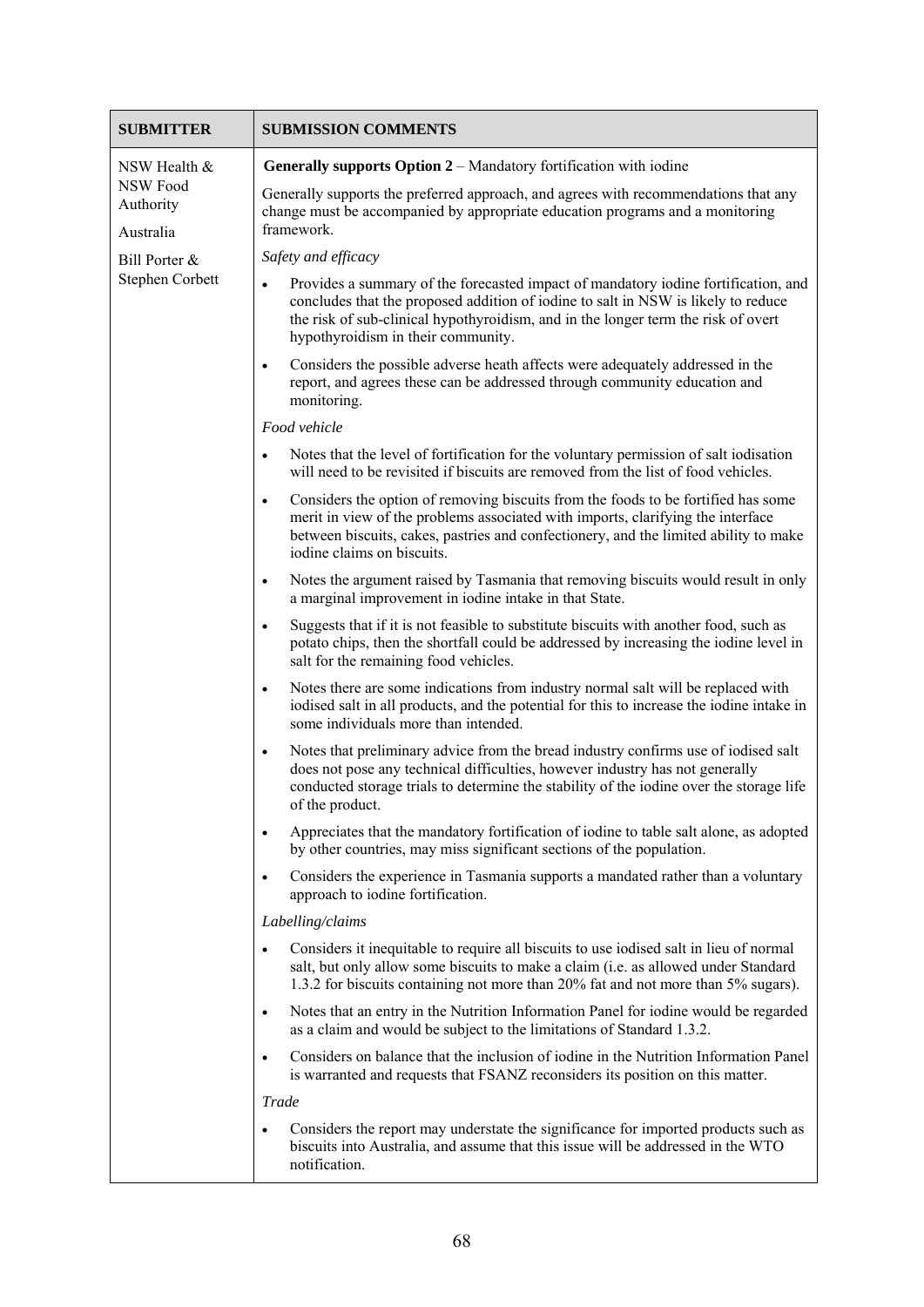| <b>SUBMITTER</b>              | <b>SUBMISSION COMMENTS</b>                                                                                                                                                                                                                                                                                                         |
|-------------------------------|------------------------------------------------------------------------------------------------------------------------------------------------------------------------------------------------------------------------------------------------------------------------------------------------------------------------------------|
|                               | Voluntary fortification                                                                                                                                                                                                                                                                                                            |
|                               | Notes that manufacturers could use the current voluntary permissions and add<br>iodised salt to bread, biscuits and breakfast cereals at a higher level up until the end<br>of the transition period, which could impact on the assessment of health risk from<br>increased iodine intake.                                         |
|                               | Considers that it may be worthwhile to consider limiting the addition of iodised<br>$\bullet$<br>salt only to foods with specific permissions, i.e. bread, breakfast cereal and<br>biscuits. This would simplify the monitoring framework and decrease the risks of<br>excessive intake.                                           |
|                               | Monitoring and compliance                                                                                                                                                                                                                                                                                                          |
|                               | Considers the categorisation of biscuits will be difficult, and may have significant<br>$\bullet$<br>implications for enforcement by the jurisdictions and the monitoring framework.                                                                                                                                               |
|                               | Anticipates there will be difficulties in measuring outcomes in relation to iodine<br>$\bullet$<br>contents of fortified foods as there will be no specified range of iodine in the end<br>product. Instead the iodine level will correspond to the level of added salt and be<br>subject to losses during processing and storage. |
|                               | Notes that to determine iodine levels, where they are not declared, it will be<br>$\bullet$<br>necessary to rely on analysis of formulations on a case by case basis.                                                                                                                                                              |
|                               | Notes that end product levels are not readily enforceable without determining the<br>$\bullet$<br>level of added salt as opposed to total salt, providing allowance for iodine<br>degradation over the life of the product, and differentiating between added salt and<br>salt present by carry-over from another ingredient.      |
|                               | Notes that both monitoring and enforcement will require significant resources,<br>$\bullet$<br>which they consider have not been allowed for in this process.                                                                                                                                                                      |
|                               | Considers a combined monitoring approach for a variety of additives should be<br>$\bullet$<br>considered, rather than iodine alone, and in particular efficiencies be sought in<br>relation to biological and nutritional monitoring.                                                                                              |
|                               | Communication and education                                                                                                                                                                                                                                                                                                        |
|                               | Considers communication and education initiatives an essential component of the<br>$\bullet$<br>Proposal, however there needs to be a commitment for funding.                                                                                                                                                                      |
|                               | To be undertaken for both the public and for the food industry, including importers<br>and small businesses.                                                                                                                                                                                                                       |
|                               | Strategies should take into account the sectors of the population that do not eat<br>$\bullet$<br>bread or breakfast cereals, such as coeliacs and some ethnic groups.                                                                                                                                                             |
| New Zealand Food              | Partial support for the preferred approach                                                                                                                                                                                                                                                                                         |
| Safety Authority<br>(NZFSA)   | Partial support for the preferred option, but does not support the inclusion of<br>$\bullet$<br>biscuits or breadcrumbs in the Standard.                                                                                                                                                                                           |
| New Zealand<br>Carole Inkster | Committed to mandatory fortification as the most effective option for addressing<br>٠<br>iodine deficiency across the population at this time.                                                                                                                                                                                     |
|                               | Submission sets out the views of the NZFSA, the Ministry of Health, the Ministry<br>$\bullet$<br>of Foreign Affairs and Trade, the Ministry of Economic Development and the<br>Ministry of Consumer Affairs.                                                                                                                       |
|                               | Safety and efficacy                                                                                                                                                                                                                                                                                                                |
|                               | The proposed level of iodine fortification is limited by concerns about the number<br>of 1-3 year olds expected to exceed the UL. Fortification may be safe for children<br>at higher levels than currently proposed, and higher levels would achieve higher<br>iodine intakes for pregnant and breastfeeding women.               |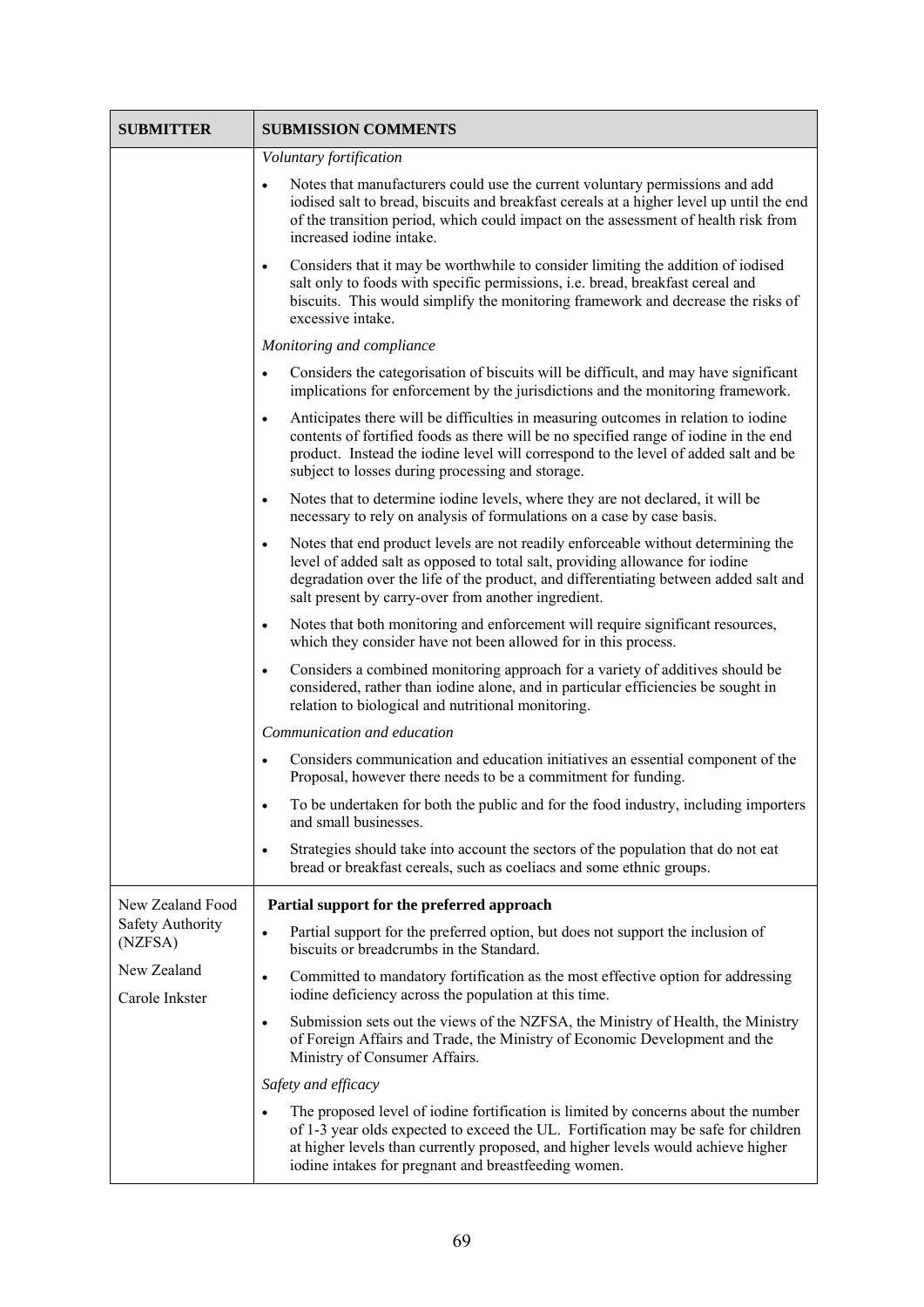| <b>SUBMITTER</b> | <b>SUBMISSION COMMENTS</b>                                                                                                                                                                                                                                                                                                                                                                                                                                                           |
|------------------|--------------------------------------------------------------------------------------------------------------------------------------------------------------------------------------------------------------------------------------------------------------------------------------------------------------------------------------------------------------------------------------------------------------------------------------------------------------------------------------|
|                  | Highlights uncertainties around the intake of iodine in children aged 1-3 years, and<br>$\bullet$<br>subsequently the importance of monitoring.                                                                                                                                                                                                                                                                                                                                      |
|                  | The Ministry of Health is generally supportive of the Proposal, noting the<br>$\bullet$<br>beneficial health outcomes. However, expresses concern regarding potential<br>adverse health outcomes, particularly in relation to young children exceeding the<br>UL.                                                                                                                                                                                                                    |
|                  | The Ministry of Health considers pregnant and breastfeeding women are at higher<br>$\bullet$<br>risk of inadequate intakes compared to the total population, and notes that the<br>proposed approach does not meet the RDI for iodine for these women. Agrees that<br>a single nutrient supplement of 100-150 mg of iodine should be made available as<br>a registered medicine, and the iodine level in the supplement needs to be consistent<br>between Australia and New Zealand. |
|                  | Food vehicle                                                                                                                                                                                                                                                                                                                                                                                                                                                                         |
|                  | Supports the iodisation of salt as the preferred vehicle for addition of iodine to<br>$\bullet$<br>food, as this is in line with international recommendations, and international<br>experience has shown this to be technically feasible.                                                                                                                                                                                                                                           |
|                  | Supports the option of requiring salt in cereal-based foods to be iodised rather than<br>$\bullet$<br>all processed foods, as it achieves an acceptable outcome in terms of increasing<br>iodine intakes of the general New Zealand population, and it places fewer burdens<br>on industry.                                                                                                                                                                                          |
|                  | Considers that by not requiring salt to be iodised in all processed foods, this allows<br>$\bullet$<br>choice for those who wish to avoid iodine fortified foods.                                                                                                                                                                                                                                                                                                                    |
|                  | Considers it important that it is made clear at Final Assessment that all cereal-<br>$\bullet$<br>based products included in the Standard, including unpacked bread, made with salt<br>as an ingredient must use iodised salt.                                                                                                                                                                                                                                                       |
|                  | Notes that there are likely to be further reductions in the salt content of processed<br>$\bullet$<br>foods, as promoted by Government and public health initiatives, and therefore the<br>level of fortification may need to be reconsidered in the future if reductions in the<br>salt content of processed foods mean that the population does not reach expected<br>intakes of iodine.                                                                                           |
|                  | Recommends that biscuits, both sweet and savoury, be excluded from the Standard<br>$\bullet$<br>for the following reasons:                                                                                                                                                                                                                                                                                                                                                           |
|                  | many biscuits are high in fat, salt and sugar and the promotion of regular<br>consumption of such foods is not consistent with the food and nutrition<br>guidelines;                                                                                                                                                                                                                                                                                                                 |
|                  | the dietary modelling indicates that biscuits contribute only a minimal amount<br>of iodine; and                                                                                                                                                                                                                                                                                                                                                                                     |
|                  | significant volumes of biscuits are imported into New Zealand from outside<br>Australia and requiring iodised salt in these would pose significant problems.                                                                                                                                                                                                                                                                                                                         |
|                  | Considers the range 20-45 mg of iodine per kg of salt reasonable. However,<br>$\bullet$<br>suggests the Standard should specify that the target should be 30 mg iodine per kg<br>of salt so that this is used as the mid-range figure and becomes the average level of<br>addition across the food supply.                                                                                                                                                                           |
|                  | Requests that FSANZ considers prescribing the term 'iodised salt' when used in<br>$\bullet$<br>the ingredient list. Does not support the use of other phrases such as 'salt with<br>added iodine'.                                                                                                                                                                                                                                                                                   |
|                  | Recommends that consideration be given to removing breadcrumbs from<br>$\bullet$<br>mandatory requirements, for trade purposes.                                                                                                                                                                                                                                                                                                                                                      |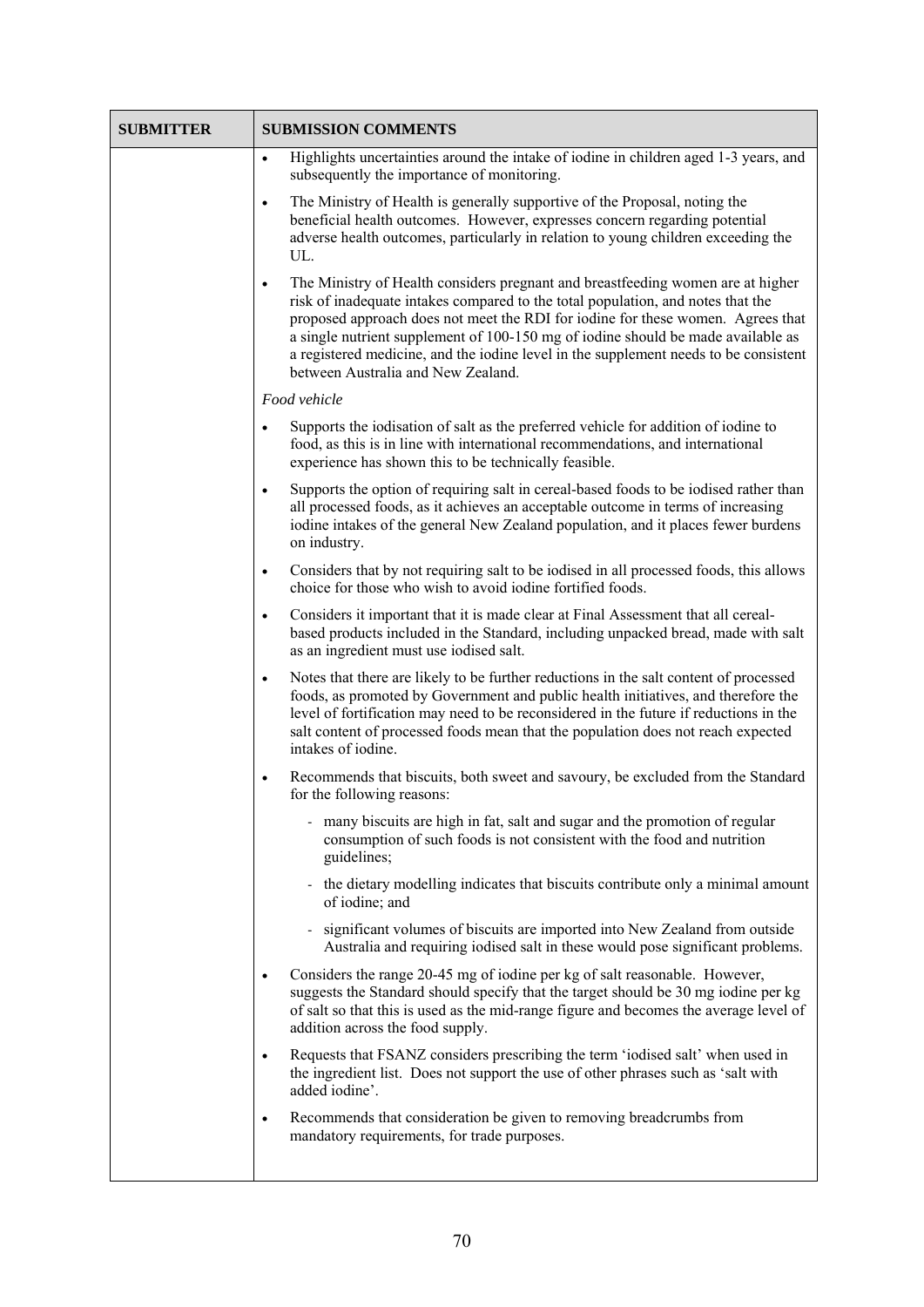| <b>SUBMITTER</b> | <b>SUBMISSION COMMENTS</b>                                                                                                                                                                                                                                                                                                                                   |
|------------------|--------------------------------------------------------------------------------------------------------------------------------------------------------------------------------------------------------------------------------------------------------------------------------------------------------------------------------------------------------------|
|                  | Labelling/claims                                                                                                                                                                                                                                                                                                                                             |
|                  | Recommends that iodine content claims be prohibited for all foods, as the purpose<br>$\bullet$<br>of the Proposal is to add iodine to the food supply and as a consequence of this<br>they do not want claims about iodine on foods that are not consistent with the food<br>and nutrition guidelines.                                                       |
|                  | Trade                                                                                                                                                                                                                                                                                                                                                        |
|                  | Notes trade implications for food produced in New Zealand for export as currently<br>٠<br>these foods must comply with the Food Standards Code. Therefore, all foods<br>covered by this Proposal would contain iodised salt, which could be trade positive<br>or trade negative depending on the receiving country's position on foods with<br>added iodine. |
|                  | Understands that unbaked doughs and bread mixes for export are not required to<br>$\bullet$<br>comply with the Food Standards Code, as they do not meet the definition of bread<br>as they are not baked.                                                                                                                                                    |
|                  | Notes the export of crumbed meat and fish products is an issue, and recommends<br>$\bullet$<br>removing breadcrumbs from the mandatory requirements.                                                                                                                                                                                                         |
|                  | The Ministry of Foreign Affairs and Trade requests that every effort is made to<br>$\bullet$<br>minimise the number of products requiring fortification to minimise trade<br>implications.                                                                                                                                                                   |
|                  | Notes that New Zealand imports approximately \$150 million per annum of bread,<br>$\bullet$<br>breakfast cereals and biscuits, with over 75% of these imports coming from<br>Australia.                                                                                                                                                                      |
|                  | Notes the trade impacts on those products imported from outside Australia,<br>$\bullet$<br>particularly for biscuits.                                                                                                                                                                                                                                        |
|                  | Notes that if the regulation is challenged by trading partners, New Zealand will<br>٠<br>need to demonstrate that it is the least trade restrictive measure to address iodine<br>deficiency.                                                                                                                                                                 |
|                  | Current salt permissions                                                                                                                                                                                                                                                                                                                                     |
|                  | Supports the retention of iodised salt for discretionary use as it is a source of iodine<br>$\bullet$<br>for consumers with low consumption of cereal-based foods, and also if removed,<br>consumers may find this a confusing and contradictory health message.                                                                                             |
|                  | Removal of voluntary permission of salt iodisation                                                                                                                                                                                                                                                                                                           |
|                  | Supports retaining current voluntary permissions, but the potential increase in the<br>range of foods containing iodine must be monitored by FSANZ.                                                                                                                                                                                                          |
|                  | Implementation                                                                                                                                                                                                                                                                                                                                               |
|                  | Recommends that consideration be given to the inclusion of separate but mirror<br>standards in the Food Standards Code for Australia and New Zealand, to ensure<br>that should Australian jurisdictions require further work on the proposed Standard<br>that implementation in New Zealand can proceed.                                                     |
|                  | Monitoring and compliance                                                                                                                                                                                                                                                                                                                                    |
|                  | Considers it imperative that monitoring, especially of at risk groups, is in place<br>٠<br>prior to implementation, and that the level of fortification is reviewed in relation to<br>the outcomes of monitoring, to ensure that the program is effective and safe.                                                                                          |
|                  | Acknowledges that monitoring is outside FSANZ's mandate and is the<br>$\bullet$<br>responsibility of the New Zealand Government, however believes that FSANZ<br>plays a vital role in determining the overall monitoring framework.                                                                                                                          |
|                  | Notes that the Ministry of Health will monitor the health and nutritional status of<br>٠<br>the population and NZFSA will monitor the food supply.                                                                                                                                                                                                           |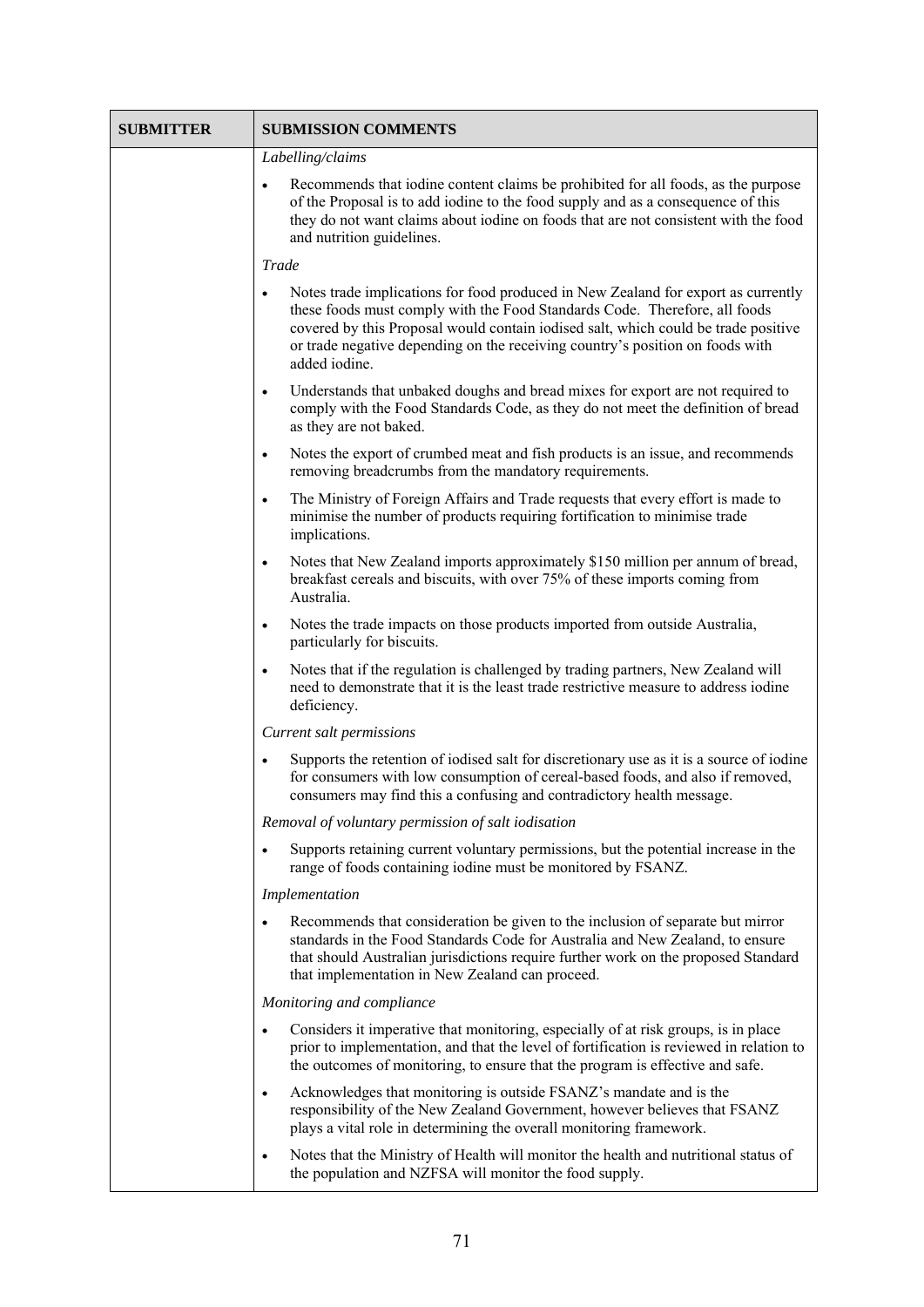| <b>SUBMITTER</b> | <b>SUBMISSION COMMENTS</b>                                                                                                                                                                                                                                                                                                                                                                                                                                                               |
|------------------|------------------------------------------------------------------------------------------------------------------------------------------------------------------------------------------------------------------------------------------------------------------------------------------------------------------------------------------------------------------------------------------------------------------------------------------------------------------------------------------|
|                  | Considers it is important that a monitoring system is in place prior to fortification<br>$\bullet$<br>with iodine.                                                                                                                                                                                                                                                                                                                                                                       |
|                  | Notes monitoring activities likely to be conducted in New Zealand are:<br>$\bullet$                                                                                                                                                                                                                                                                                                                                                                                                      |
|                  | - National Nutrition Surveys;                                                                                                                                                                                                                                                                                                                                                                                                                                                            |
|                  | - Additional surveys on iodine status of specific groups e.g. pregnant and<br>breastfeeding women, and children;                                                                                                                                                                                                                                                                                                                                                                         |
|                  | - Involvement of the primary care sector, particularly for the early detection of<br>iodine-induced hyperthyroidism;                                                                                                                                                                                                                                                                                                                                                                     |
|                  | - The New Zealand Total Diet Survey;                                                                                                                                                                                                                                                                                                                                                                                                                                                     |
|                  | - Continuation of the Manufactured Food Database; and                                                                                                                                                                                                                                                                                                                                                                                                                                    |
|                  | - Enforcement activities e.g. though proposed Food Control Plans.                                                                                                                                                                                                                                                                                                                                                                                                                        |
|                  | Communication and education                                                                                                                                                                                                                                                                                                                                                                                                                                                              |
|                  | Will consider the communication strategy when it becomes available, and will<br>$\bullet$<br>work with FSANZ to implement the necessary communication to New Zealanders.                                                                                                                                                                                                                                                                                                                 |
|                  | Cost/benefit analysis                                                                                                                                                                                                                                                                                                                                                                                                                                                                    |
|                  | Agrees with the conclusion that there is a large degree of uncertainty surrounding<br>$\bullet$<br>the calculation of net benefits for the Proposal.                                                                                                                                                                                                                                                                                                                                     |
|                  | Disagrees with the suggestion that it may be worth considering an alternative<br>$\bullet$<br>proposal to deliver the health outcome, and is committed to mandatory fortification<br>as the most effective option for addressing iodine deficiency across the population<br>at this time.                                                                                                                                                                                                |
|                  | Assessment of iodine status                                                                                                                                                                                                                                                                                                                                                                                                                                                              |
|                  | Believes that the assessment of the iodine status of New Zealanders in the Draft<br>$\bullet$<br>Assessment Report accurately reflects the mild iodine deficiency of the general<br>population.                                                                                                                                                                                                                                                                                          |
|                  | Notes the thyroid hormone results from the 2002 National Children's Nutrition<br>$\bullet$<br>Survey reported by Skeaff in 2005 confirms FSANZ's assessment.                                                                                                                                                                                                                                                                                                                             |
|                  | Cites results from the recent Thyromobile and Iodine in Pregnancy study, which<br>$\bullet$<br>indicates that pregnant women as a group are moderately iodine deficient.                                                                                                                                                                                                                                                                                                                 |
|                  | Dietary modelling                                                                                                                                                                                                                                                                                                                                                                                                                                                                        |
|                  | The Ministry of Health has concerns about information on the iodine intakes for 1-<br>3 year olds derived from the simulated diets, which suggests that a portion of 1-3<br>year olds is exceeding the UL. Notes that these results are not consistent with<br>iodine status results for 230 South Island children aged 6-24 months which indicate<br>mild iodine deficiency.                                                                                                            |
|                  | Requests FSANZ review the upper limit of iodine in Formulated Supplementary<br>$\bullet$<br>Foods for Young Children (FSFYC), as recently approved under Application<br>A528. Does not agree with the data used in the dietary exposure assessment for<br>children aged 1-3 years, noting that one serving per day is used. Also considers<br>that the risk assessment should be conducted on the worst case scenario i.e.<br>toddlers consuming two or three servings per day of FSFYC. |
|                  | Considers that the number of young New Zealand children exceeding the UL for<br>$\bullet$<br>iodine would be greater than stated in the Draft Assessment Report.                                                                                                                                                                                                                                                                                                                         |
|                  | Provides results of dietary modelling for New Zealand children as conducted by<br>$\bullet$<br>the University of Otago. The results indicate that a proportion of children aged 5-<br>14 years are unlikely to meet the EAR for iodine following mandatory fortification.                                                                                                                                                                                                                |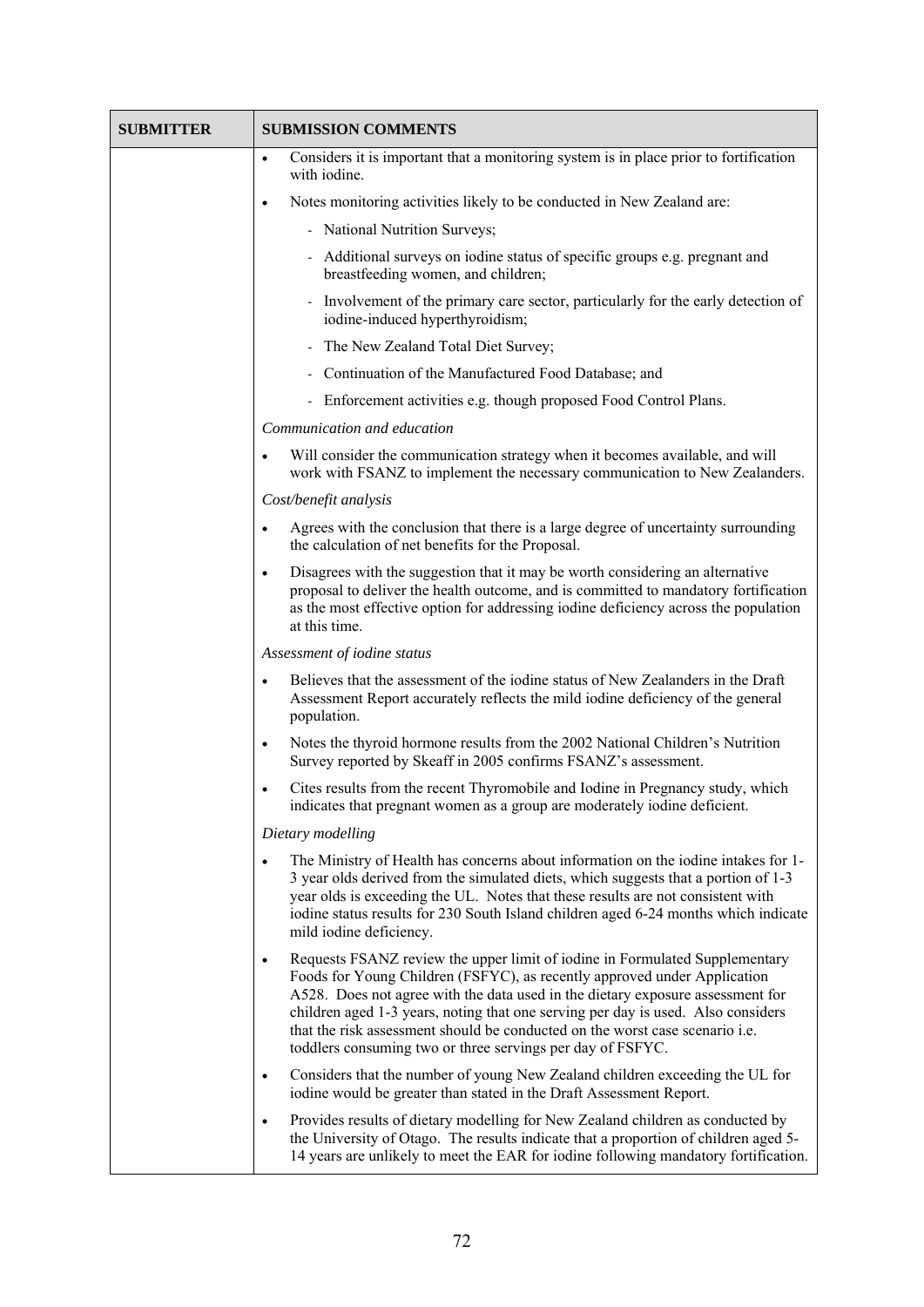| <b>SUBMITTER</b>                                                                 | <b>SUBMISSION COMMENTS</b>                                                                                                                                                                                                                                                                                                                                                                                                                                                                                                                                                                                                                                                                                                                                                                                                                                                                                                                                                                                                                                                                                                                                                                                                                                                                                                                                                                                                                                                                                                                                                                                                                                                                                                                                                                                                                                                                                                                                                                                                                                                                                                                                                                                                                                                                                                                                                                                                                                                                                                                                                                                                                                                                 |
|----------------------------------------------------------------------------------|--------------------------------------------------------------------------------------------------------------------------------------------------------------------------------------------------------------------------------------------------------------------------------------------------------------------------------------------------------------------------------------------------------------------------------------------------------------------------------------------------------------------------------------------------------------------------------------------------------------------------------------------------------------------------------------------------------------------------------------------------------------------------------------------------------------------------------------------------------------------------------------------------------------------------------------------------------------------------------------------------------------------------------------------------------------------------------------------------------------------------------------------------------------------------------------------------------------------------------------------------------------------------------------------------------------------------------------------------------------------------------------------------------------------------------------------------------------------------------------------------------------------------------------------------------------------------------------------------------------------------------------------------------------------------------------------------------------------------------------------------------------------------------------------------------------------------------------------------------------------------------------------------------------------------------------------------------------------------------------------------------------------------------------------------------------------------------------------------------------------------------------------------------------------------------------------------------------------------------------------------------------------------------------------------------------------------------------------------------------------------------------------------------------------------------------------------------------------------------------------------------------------------------------------------------------------------------------------------------------------------------------------------------------------------------------------|
|                                                                                  | Notes that the discretionary salt intake of children used in the Proposal is likely to<br>be an overestimate, and that discretionary salt will still be subject to voluntary<br>fortification, thus reducing the potential exposure to iodine.                                                                                                                                                                                                                                                                                                                                                                                                                                                                                                                                                                                                                                                                                                                                                                                                                                                                                                                                                                                                                                                                                                                                                                                                                                                                                                                                                                                                                                                                                                                                                                                                                                                                                                                                                                                                                                                                                                                                                                                                                                                                                                                                                                                                                                                                                                                                                                                                                                             |
| Environmental<br>Health Unit of<br>Queensland Health<br>Australia<br>Gary Bielby | <b>Supports a Modified Option 2</b> – Mandatory iodine fortification<br>Supports a modified Option 2. Does not support the addition of iodised salt to biscuits.<br>Safety and efficacy<br>Concern about the lack of detail on how iodine will be made available to those who<br>$\bullet$<br>do not eat bread, bread products, breakfast cereals and salt. For example, those<br>consuming a low carbohydrate diet, those consuming a low iodine diet for medical<br>reasons, those ethnic groups who mainly consume other sources of carbohydrate.<br>Labelling/claims<br>Recommends labelling of iodine be mandated in the nutrition information panel.<br>$\bullet$<br>Notes that the proposed mandatory fortification will not ensure adequate intakes<br>for pregnant and breastfeeding women, and this would allow these consumers to<br>calculate their iodine intake from fortified foods to inform their decision regarding<br>the necessity for and strength of iodine supplements.<br>Recommends that highly sugared breakfast cereals not be able to make nutrient<br>$\bullet$<br>content claims about iodine.<br>Current salt permissions<br>Recommends retaining voluntary permission for iodised salt as mandating the<br>$\bullet$<br>fortification of all salt would mean all processed foods would be fortified.<br>Monitoring and compliance<br>Supports mandatory fortification on the understanding that:<br>- jurisdictions commit to the financial and other obligations of ensuring<br>adequate monitoring and surveillance of dietary intake, nutritional status and<br>health outcomes;<br>adequate lead in time is allowed for the collection of baseline data,<br>particularly up-to-date dietary intake data; and<br>- commitment to regular monitoring needs to be agreed upon by jurisdictions<br>before implementation.<br>Seeks clarification on the costs of monitoring and surveillance activities, noting<br>that information given in the Draft Assessment Report appears to differ<br>substantially.<br>Communication and education<br>Seeks clarification on the proposed communication and education strategy,<br>$\bullet$<br>including what it entails, who are the target groups, what is the role of jurisdictions,<br>what is the approximate cost, how will GPs and other health professionals be<br>informed, and is it more than a brochure and web page?<br>Cost/benefit analysis<br>Concern that the impact analysis does not include the costs to government of health<br>promotion, education, monitoring and surveillance, and notes that it cannot be<br>assumed that these activities are already happening in all jurisdictions. |
|                                                                                  | Dietary modelling                                                                                                                                                                                                                                                                                                                                                                                                                                                                                                                                                                                                                                                                                                                                                                                                                                                                                                                                                                                                                                                                                                                                                                                                                                                                                                                                                                                                                                                                                                                                                                                                                                                                                                                                                                                                                                                                                                                                                                                                                                                                                                                                                                                                                                                                                                                                                                                                                                                                                                                                                                                                                                                                          |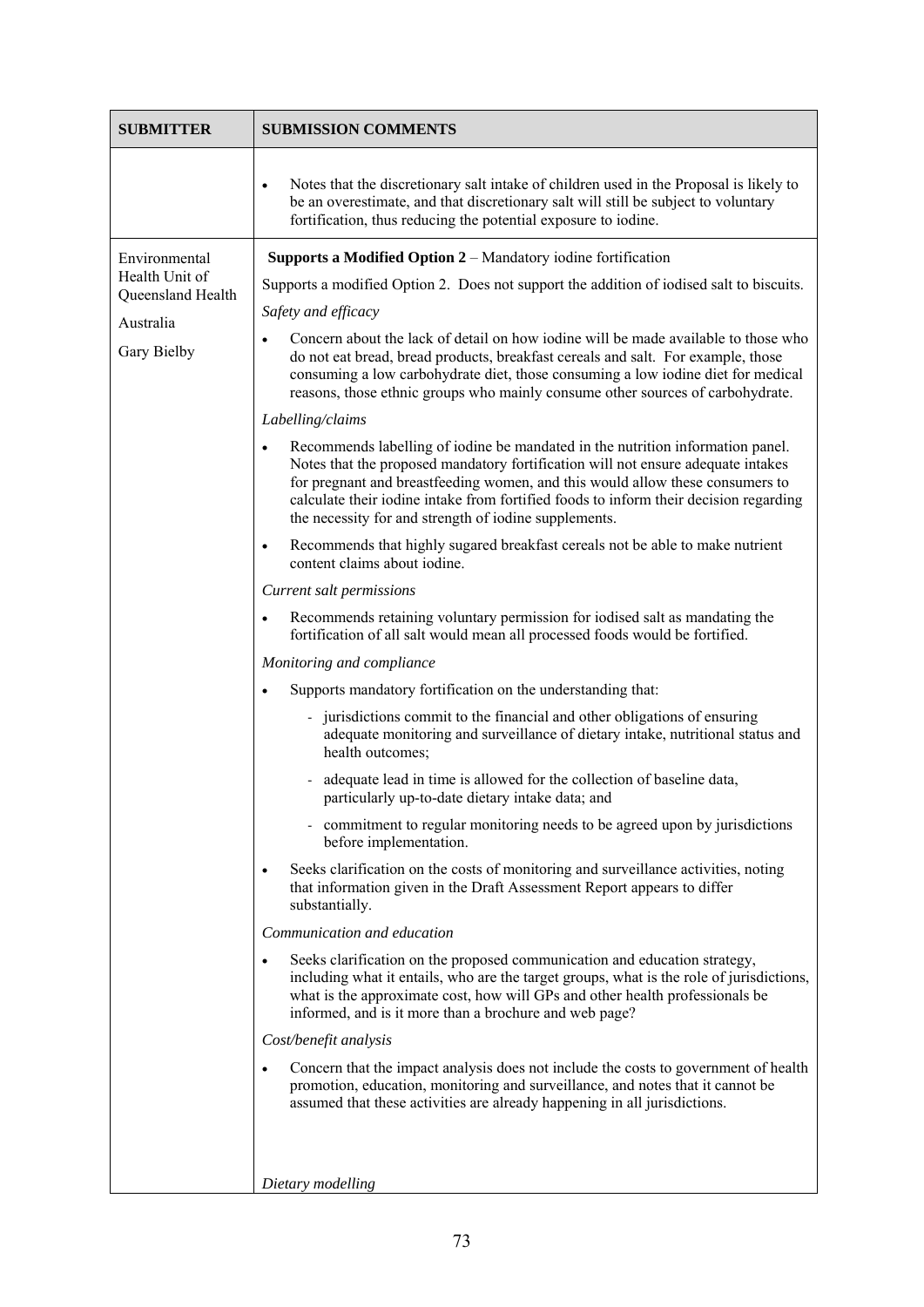| <b>SUBMITTER</b>                           | <b>SUBMISSION COMMENTS</b>                                                                                                                                                                                                                                                                                                                                           |
|--------------------------------------------|----------------------------------------------------------------------------------------------------------------------------------------------------------------------------------------------------------------------------------------------------------------------------------------------------------------------------------------------------------------------|
|                                            | Concern about the lack of baseline nutrient intake data with which to compare<br>$\bullet$<br>future monitoring and surveillance activities.                                                                                                                                                                                                                         |
|                                            | Concern about the lack of data on dietary supplement and discretionary salt intake.<br>$\bullet$                                                                                                                                                                                                                                                                     |
|                                            | Concern whether the National Iodine Nutrition Study had adequate representation<br>$\bullet$<br>of Indigenous groups and whether it is representative of the number of regional<br>variations in iodine intake that may exist in a large decentralised state like<br>Queensland.                                                                                     |
| South Australia<br>Department of<br>Health | <b>Supports Option 2 – Mandatory fortification with iodine</b>                                                                                                                                                                                                                                                                                                       |
|                                            | Supports the preferred approach for mandatory fortification with iodine, however raises<br>some issues for consideration at Final Assessment.                                                                                                                                                                                                                        |
| Australia                                  | Safety and efficacy                                                                                                                                                                                                                                                                                                                                                  |
| Joanne Cammans                             | Concerned that the level of iodine proposed will deliver insufficient iodine to those<br>$\bullet$<br>populations who are deficient, as discussed at the Jurisdictional Forum<br>Teleconference in September 2006. It was considered that there exists more of a<br>health risk by not delivering sufficient iodine than if iodine levels surpassed upper<br>limits. |
|                                            | Supports consideration of increased iodine fortificant levels and/or ongoing<br>$\bullet$<br>monitoring, to establish good data on the outcomes of the program.                                                                                                                                                                                                      |
|                                            | Notes the need for young children with limited intake of processed foods and<br>$\bullet$<br>women who consume little of the proposed food vehicles to be specifically targeted<br>with education campaigns.                                                                                                                                                         |
|                                            | Food vehicle                                                                                                                                                                                                                                                                                                                                                         |
|                                            | It appears likely that manufacturers will use iodised salt in <i>all</i> products, not only<br>$\bullet$<br>those selected food vehicles. Therefore, there is potential for oversupply of iodine<br>in the food system. Notes that this should be considered further at Final<br>Assessment.                                                                         |
|                                            | Labelling/claims                                                                                                                                                                                                                                                                                                                                                     |
|                                            | Notes that the proposed Standard would regulate the level of iodine in iodised salt<br>and not in food. There is potential for manufacturers to add excess salt/iodine to<br>make a health claim. They recommend an upper limit be imposed for iodisation.                                                                                                           |
|                                            | Implementation                                                                                                                                                                                                                                                                                                                                                       |
|                                            | Asks if manufacturers can consistently fortify salt with iodine within a prescribed<br>$\bullet$<br>range.                                                                                                                                                                                                                                                           |
|                                            | Monitoring and compliance                                                                                                                                                                                                                                                                                                                                            |
|                                            | Considers ongoing monitoring of iodine levels in salt and processed foods, and via<br>$\bullet$<br>blood and urine testing, is imperative to the success and evaluation of the<br>fortification program.                                                                                                                                                             |
|                                            | Supports the need for a coordinated monitoring program post fortification.<br>$\bullet$                                                                                                                                                                                                                                                                              |
|                                            | Considers the role of monitoring should be referred to the Ministerial<br>$\bullet$<br>Council/Food Regulation Standing Committee for consideration of a coordinated<br>approach.                                                                                                                                                                                    |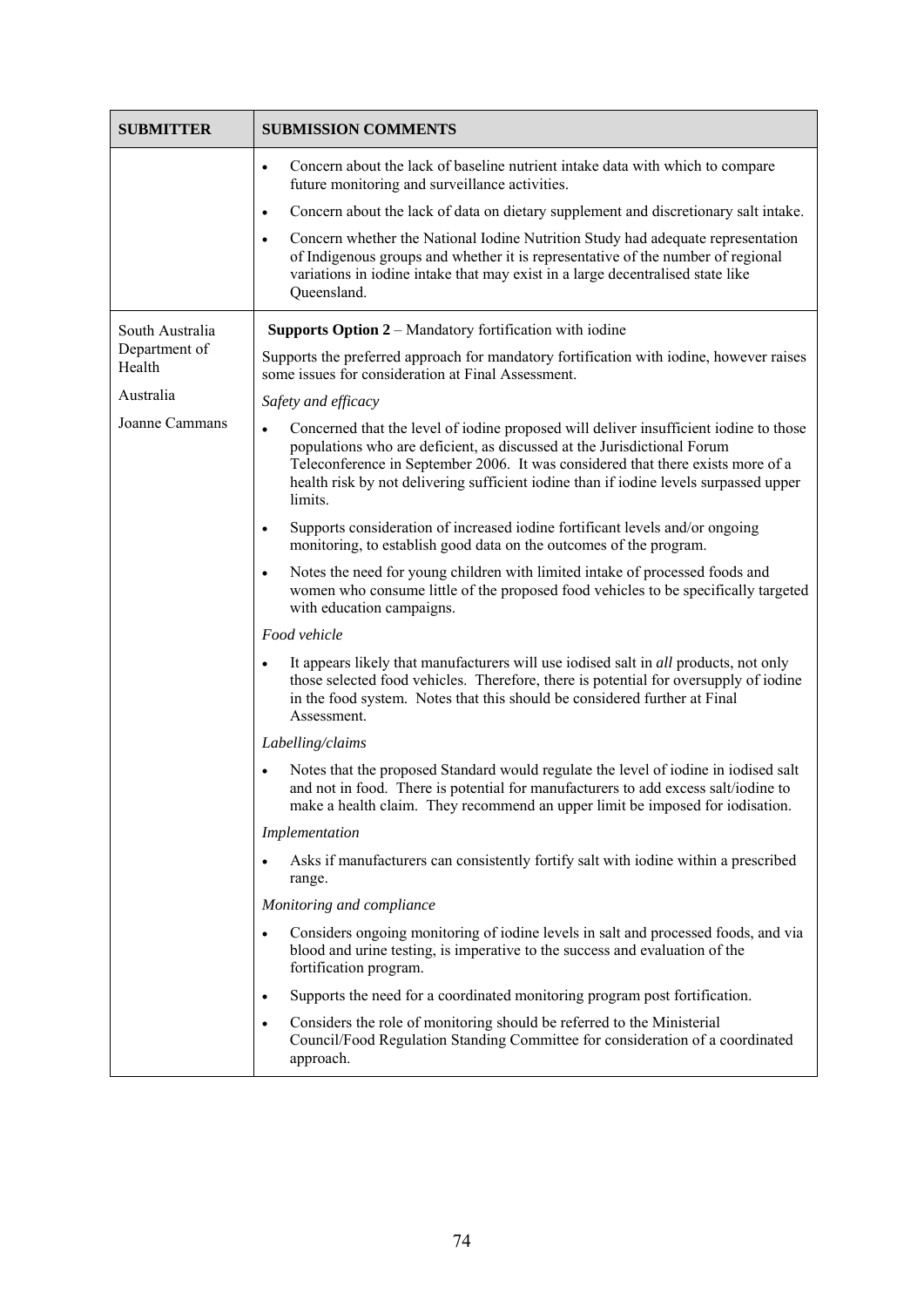| <b>SUBMITTER</b>                                        | <b>SUBMISSION COMMENTS</b>                                                                                                                                                                                                                                                                                                                                             |
|---------------------------------------------------------|------------------------------------------------------------------------------------------------------------------------------------------------------------------------------------------------------------------------------------------------------------------------------------------------------------------------------------------------------------------------|
| Department of<br>Health and Human<br>Services, Tasmania | <b>Supports Option 2 – Mandatory fortification with iodine</b>                                                                                                                                                                                                                                                                                                         |
|                                                         | Supports the proposed approach for mandatory fortification with iodine, however<br>expresses strong preference for mandatory USI.                                                                                                                                                                                                                                      |
| Australia                                               | Safety and efficacy                                                                                                                                                                                                                                                                                                                                                    |
| Judy Seal                                               | Comments that voluntary fortification has not been considered a realistic<br>$\bullet$<br>regulatory response to this important public health issue.                                                                                                                                                                                                                   |
|                                                         | Notes that while some short term modest improvement in iodine status was<br>$\bullet$<br>achieved in Tasmania with an interim voluntary fortification program at a<br>population level, they have concern about the reach of the program to sub-<br>population groups, the sustainability of the program, and the ongoing costs of<br>maintaining industry commitment. |
|                                                         | Concerned that the proposed option, which involves a reduced level of salt<br>٠<br>iodisation, may result in a reduction in iodine intake in Tasmania compared with<br>current intake under their interim voluntary program.                                                                                                                                           |
|                                                         | Dietary modelling conducted by Tasmania shows that the proposed approach will<br>$\bullet$<br>only achieve marginally more (i.e. 6 µg iodine per day) than the current Tasmanian<br>interim program.                                                                                                                                                                   |
|                                                         | Considers the proposed approach will be inadequate to meet population iodine<br>$\bullet$<br>needs and the range of foods will need to be extended in the future.                                                                                                                                                                                                      |
|                                                         | Notes that the intention is to achieve a marginal increase in iodine, and that the<br>$\bullet$<br>needs of pregnant and lactating women are unlikely to be met without additional<br>supplementation.                                                                                                                                                                 |
|                                                         | Comments on the apparent reluctance to increase the level of iodine fortification in<br>$\bullet$<br>Australia beyond what has been proposed so as to minimise the proportion of<br>individuals who exceed the UL, particularly young children.                                                                                                                        |
|                                                         | However, notes that the ULs do not represent absolute thresholds for toxicity and<br>$\bullet$<br>there is a wide margin of safety associated with the ULs and that intakes in young<br>children above the UL are unlikely to represent a health and safety risk.                                                                                                      |
|                                                         | Notes advice from their Thyroid Advisory Committee that there is a risk that<br>$\bullet$<br>cautious language about exceeding the UL implies toxicity (without good<br>justification) and this may lead to misunderstanding by the general public, and may<br>compromise the fortification program.                                                                   |
|                                                         | Food vehicle                                                                                                                                                                                                                                                                                                                                                           |
|                                                         | Disappointed that mandatory USI has not been supported as the preferred option.<br>$\bullet$<br>Believes USI would be more effective, simplify communication with<br>manufacturers, simplify enforcement, simplify the monitoring of food composition,<br>result in a more sustainable solution and be consistent with international<br>recommendations.               |
|                                                         | Voluntary fortification                                                                                                                                                                                                                                                                                                                                                |
|                                                         | Concerned that voluntary permissions lead to uncertainty about the level of iodine<br>$\bullet$<br>in food in Australia and New Zealand, noting public health expert advice to<br>AHMC.                                                                                                                                                                                |
|                                                         | Notes that until the proposed Standard is fully implemented it will be hard to<br>$\bullet$<br>predict how many additional foods will contain iodised salt using the voluntary<br>permissions.                                                                                                                                                                         |
|                                                         | Notes the German experience combining voluntary and mandatory iodine<br>$\bullet$<br>fortification has been criticised, with the conclusion that without appropriate<br>legislative measures to enforce USI the insufficient iodine status in Germany could<br>become a never-ending story.                                                                            |